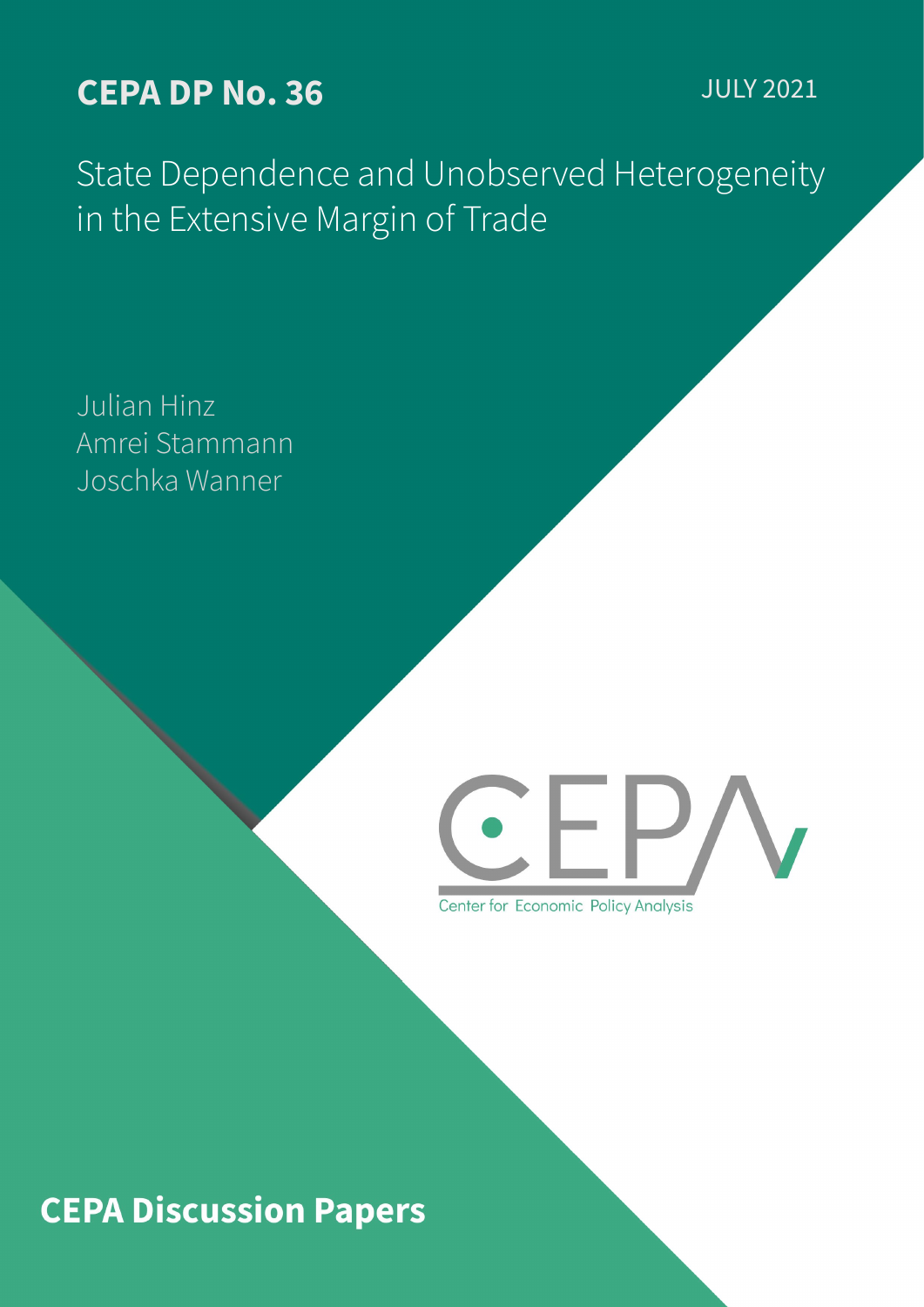#### **Center for Economic Policy Analysis**

https://www.uni-potsdam.de/cepa

University of Potsdam August-Bebel-Straße 89, 14482 Potsdam Tel.: +49 331 977-3225 Fax: +49 331 977-3210 E-Mail: dp-cepa@uni-potsdam.de

### **ISSN (online) 2628-653X**

CEPA Discussion Papers can be downloaded from RePEc https://ideas.repec.org/s/pot/cepadp.html

Opinions expressed in this paper are those of the author(s) and do not necessarily reflect views of the Center of Economic Policy Analysis (CEPA). CEPA Discussion Papers may represent preliminary work and are circulated to encourage discussion. All rights reserved by the authors.

Published online at the Institutional Repository of the University of Potsdam https://doi.org/10.25932/publishup-51191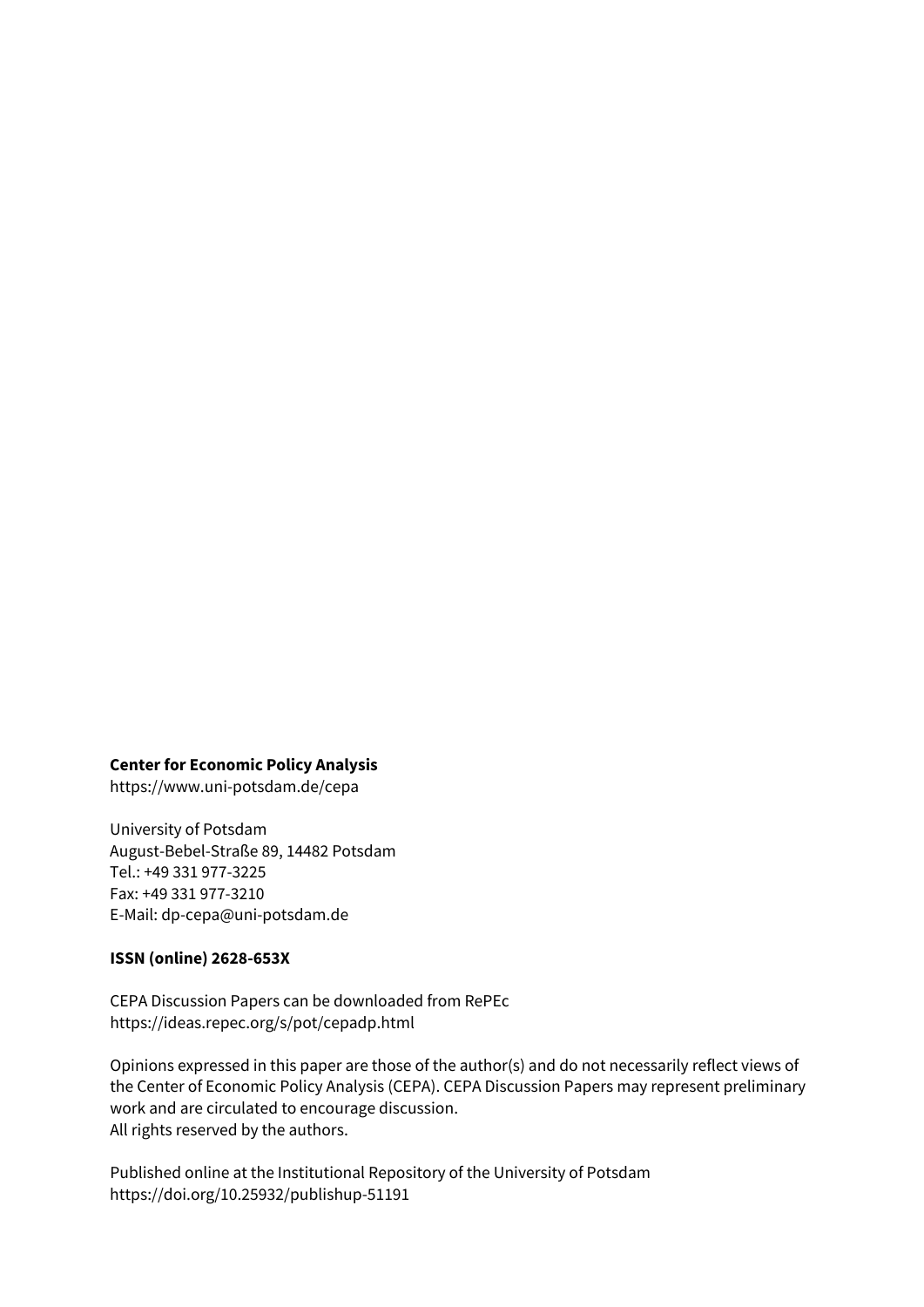#### **State Dependence and Unobserved Heterogeneity in the Extensive Margin of Trade\***

#### **Julian Hinz**

Bielefeld University, Kiel Institute for the World Economy, Kiel Centre for Globalization

#### **Amrei Stammann**

Ruhr-University Bochum

#### **Joschka Wanner**

University of Potsdam, Kiel Institute for the World Economy

#### ABSTRACT

We study the role and drivers of persistence in the extensive margin of bilateral trade. Motivated by a stylized heterogeneous firms model of international trade with market entry costs, we consider dynamic three-way fixed effects binary choice models and study the corresponding incidental parameter problem. The standard maximum likelihood estimator is consistent under asymptotics where all panel dimensions grow at a constant rate, but it has an asymptotic bias in its limiting distribution, invalidating inference even in situations where the bias appears to be small. Thus, we propose two different bias-corrected estimators. Monte Carlo simulations confirm their desirable statistical properties. We apply these estimators in a reassessment of the most commonly studied determinants of the extensive margin of trade. Both true state dependence and unobserved heterogeneity contribute considerably to trade persistence and taking this persistence into account matters significantly in identifying the effects of trade policies on the extensive margin.

**Keywords:** dynamic binary choice, extensive margin, high-dimensional fixed effects, incidental parameter bias correction, trade policy **JEL Codes:** C13, C23, C55, F14, F15

### **Corresponding author:**

Joschka Wanner University of Potsdam August-Bebel-Straße 89 14482 Potsdam Germany E-mail: joschka.wanner@uni-potsdam.de

<sup>\*</sup> A previous version of this paper was circulated under the title "Persistent Zeros: The Extensive Margin of Trade". We thank Badi Baltagi, Tanmay Belavadi, Daniel Czarnowske, Jonathan Eaton, Hartmut Egger, Miriam Frey, Mario Larch, Michael Pfaffermayr, Joel Stiebale, Yuta Watabe, Martin Weidner, and Thomas Zylkin, as well as conference and seminar participants at the Aarhus-Kiel Workshop 2018, Bayes Business School CEA Online Research Seminar 2021, Canadian Economic Association 2020, European Trade Study Group 2018 and 2019, European Economic Association 2020, F.R.E.I.T. Empirical Trade Online Seminar 2020, Göttingen Workshop "International Economics" 2020, Kiel Institute for the World Economy, NOeG 2020, Université Paris 1 Panthéon-Sorbonne, University of Bayreuth, University of Düsseldorf, and University of Potsdam for helpful comments and discussions. Note: An implementation of the estimators developed in this paper is available in the R-package alpaca on CRAN.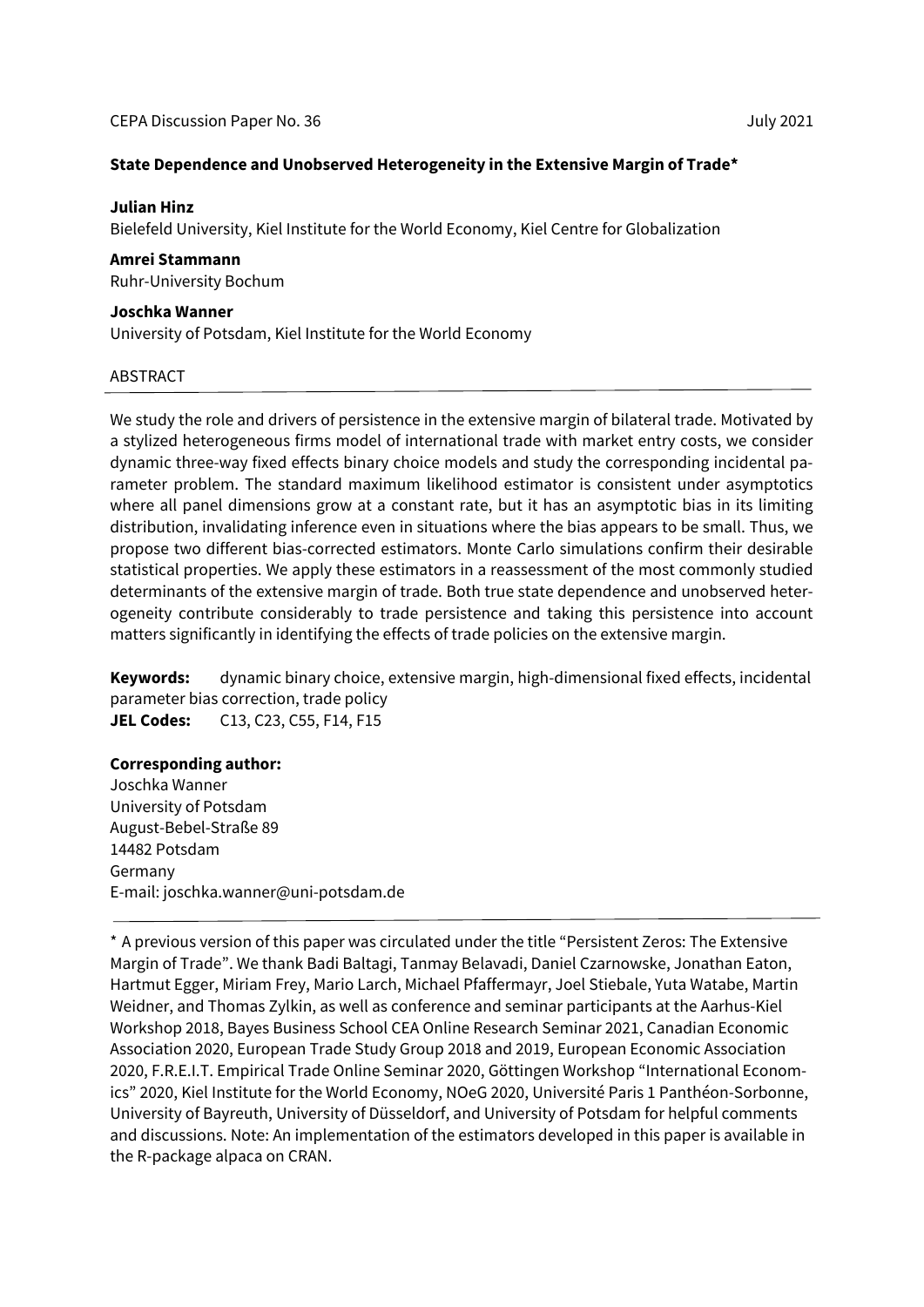# <span id="page-3-4"></span>**1 Introduction**

What induces country pairs to trade? In 2019, still more than one third of potential bilateral trade relations reported zero trade flows.<sup>[1](#page-3-0)</sup> Comparing these zero trade flows with trade relations in 2018, these zeros turn out to be extremely persistent: 88.6 percent of country pairs that did not trade in 2018 did not trade in 2019 either, as can be seen in the transition matrix depicted in Table [1.](#page-3-1) And similarly, 92.3 percent of pairs that *did* trade in [2](#page-3-2)018 continued to do so in the year after.<sup>2</sup>

|                | Traded in 2019 |               |
|----------------|----------------|---------------|
| Traded in 2018 | Nο             | Yes           |
| Nο             |                | 88.6 % 11.4 % |
| Yes            |                | 7.7 % 92.3 %  |

<span id="page-3-1"></span>**Table 1:** Persistence in Bilateral Trade Relations (2018 – 2019)

Both intuitively and based on existing theoretical and empirical insights, we would expect geographically close and economically large country pairs to have the greater bilateral trade potential and thus be more likely to engage in international trade. As distance is time-invariant and economic size does not change abruptly from one year to another, these gravity-like characteristics may explain (part of) the observed persistence. Figure [1](#page-4-0) breaks down the share of non-zero trade flows in 2019 along the percentiles of four different ad hoc indicators of trade potential: bilateral distance; product of GDPs; "naive" gravity, i.e. the product of GDPs divided by the countries' bilateral distance; and the latter when excluding country pairs in FTAs, with common currencies or common colonial history. The x-axis indicates the potential trade volume, i.e. the joint economic size and/or proximity of any two countries. All four plots paint a common picture: the black dots, covering all country pairs, show a strong general relationship between trade potential and actual non-zero trade. The blue and red dots split the country pairs according to whether the two did or did not engage in trade in the previous year. The clearly separated pattern for the two groups highlights the remarkable persistence of trade relations, even after controlling for differences in trade potential in terms of distance, size, and bilateral trade policy. More than 50 percent of those country pairs in the lowest percentiles of trade potential trade again in 2019, provided they already did so in 2018. On the other hand, even comparably large and close pairs are likely not to trade in 2019 if they did not trade in 2018 either.<sup>[3](#page-3-3)</sup>

<span id="page-3-2"></span><span id="page-3-0"></span><sup>&</sup>lt;sup>1</sup> According to data from IMF DOTS.

<sup>2</sup>Note that throughout the paper, "country pair" refers to a *directed* pair of countries, i.e. Germany-France and France-Germany are two distinct country pairs.

<span id="page-3-3"></span> $3A$  very similar pattern emerges for other points in time (see Figure [A1](#page-37-0) in [A](#page-37-1)ppendix A where the same graph is reproduced for the years 2000–2001). If longer time intervals are considered, a similar picture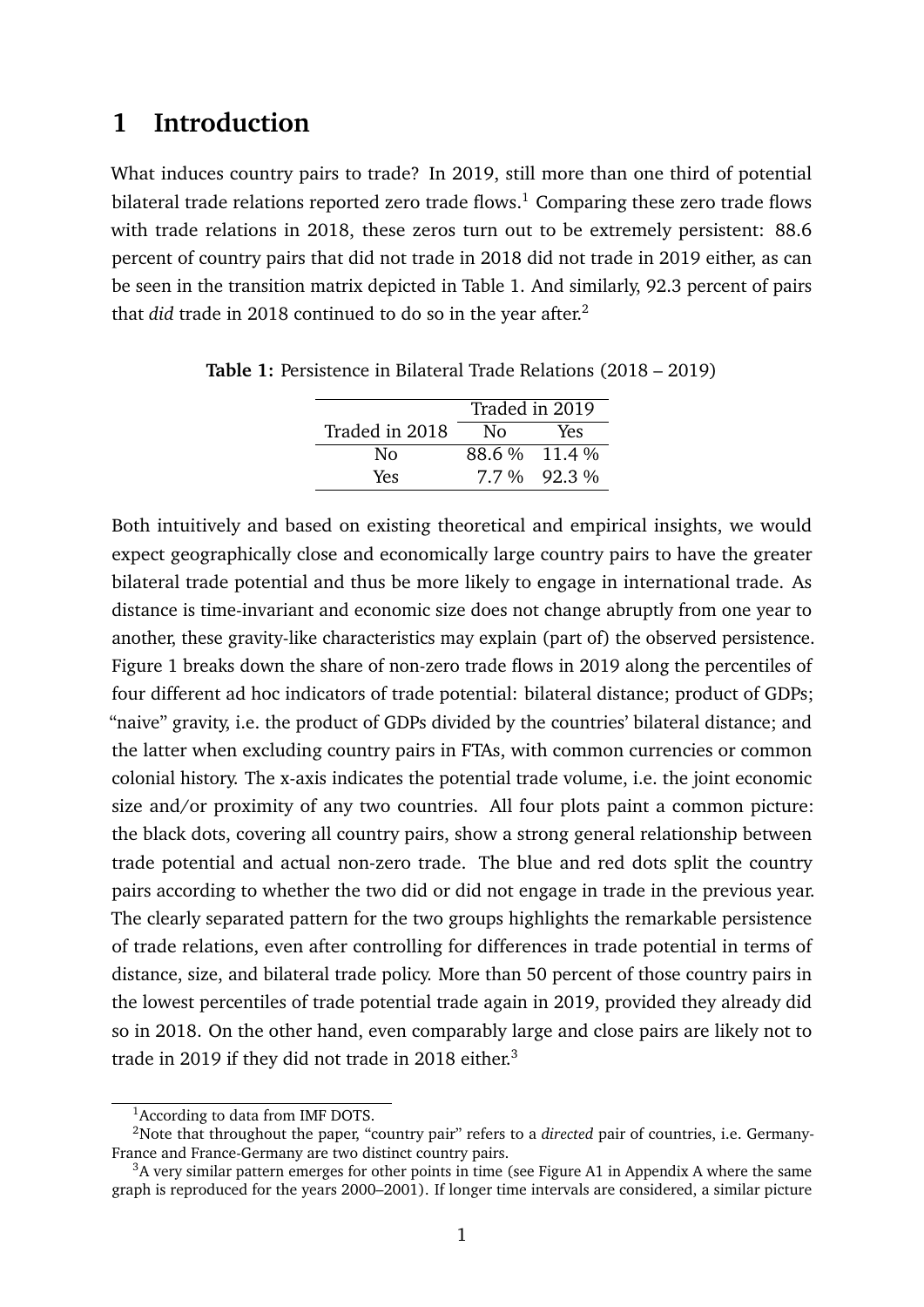

<span id="page-4-0"></span>**Figure 1:** Determinants of the Extensive Margin of Trade — Gravity and Persistence.

*Note:* Trade data for 2018 – 2019 come from UN Comtrade, GDP, distances and gravity variables are sourced from CEPII (Conte, Cotterlaz, and Mayer, [2021\)](#page-34-0).

Two potential features of the extensive margin of trade that can generate the pattern documented by Table [1](#page-3-1) and Figure [1](#page-4-0) are what Heckman [\(1981\)](#page-35-0) termed "true state dependence" and "spurious state dependence". The former characterizes countries to actually be more likely to trade *because* they did so in the previous period, whereas the latter describes persistence due to unobservable factors continuously driving bilateral trade potential.

remains, but the relationship becomes considerably weaker (see Figure [A2](#page-38-0) in Appendix [A](#page-37-1) for the years 2000–2019).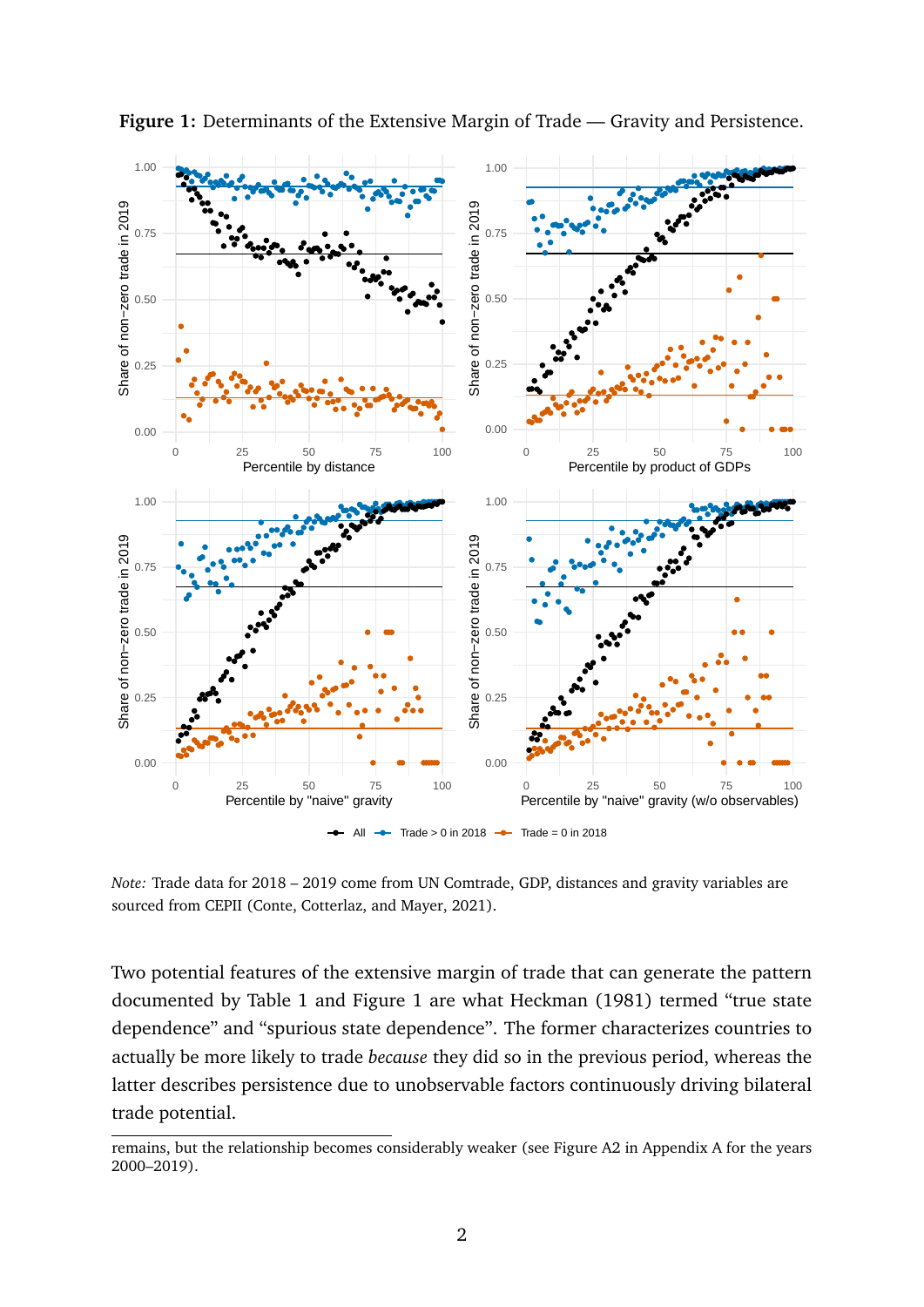In this paper we introduce estimators for the determinants of the extensive margin of international trade that explicitly take its persistence due to observable characteristics, true state dependence, and unobserved heterogeneity into account. We introduce features from the firm dynamics literature into a heterogeneous firms model of international trade with bounded productivity to derive expressions for an exporting country's participation in a specific destination market in a given period. These expressions depend on partly unobserved (i) exporter-time, (ii) destination-time, and (iii) exporter-destination specific components, as well as on (iv) whether the exporter has already served the market in the previous period, and on (v) exporter-destination-time specific gravity-type trade cost determinants. We estimate the model making use of recent computational advances in the estimation of binary choice estimators with high-dimensional fixed effects to address (i)-(iii). The inclusion of fixed effects in a binary choice setting induces an incidental parameter problem that is potentially aggravated by the dynamics introduced by (iv). To mitigate this bias, we propose new analytically and jackknife bias-corrected estimators for coefficients and average partial effects in three-way fixed effects specifications. Additionally, we provide an expression for long-run partial effects. Extensive simulation experiments demonstrate the desirable statistical properties of our proposed bias-corrected estimators.

The empirical application provides evidence that both unobserved bilateral factors and true state dependence due to entry dynamics contribute strongly to the high persistence. Taking this persistence into account changes the estimated effects of the most commonly studied potential determinants considerably: The impact of a common currency is reduced from almost 10 percentage points to less than 4 percentage points, the effect of a common regional trade agreement drops from 5.4 to 1.2 percentage points, and joint membership in the WTO/GATT increases the trading probability by 1.3 rather than 3.4 percentage points. For all three variables, only about two thirds of these effects are realized immediately, while the remaining third is added gradually over time. Furthermore, specifications with a lagged dependent variable and/or bilateral fixed effects yield better predictions for which country pairs will trade than specifications that fail to account for state dependence appropriately.

Our paper builds on recent insights from three flourishing strands of literature. First, our paper is related to the literature on the extensive margin of international trade. A number of theoretical frameworks have sought to propose mechanisms behind the decisions of firms to export, and their aggregate implications of zero or non-zero trade flows at the country pair level. Analogous to the intensive margin counterpart, these theories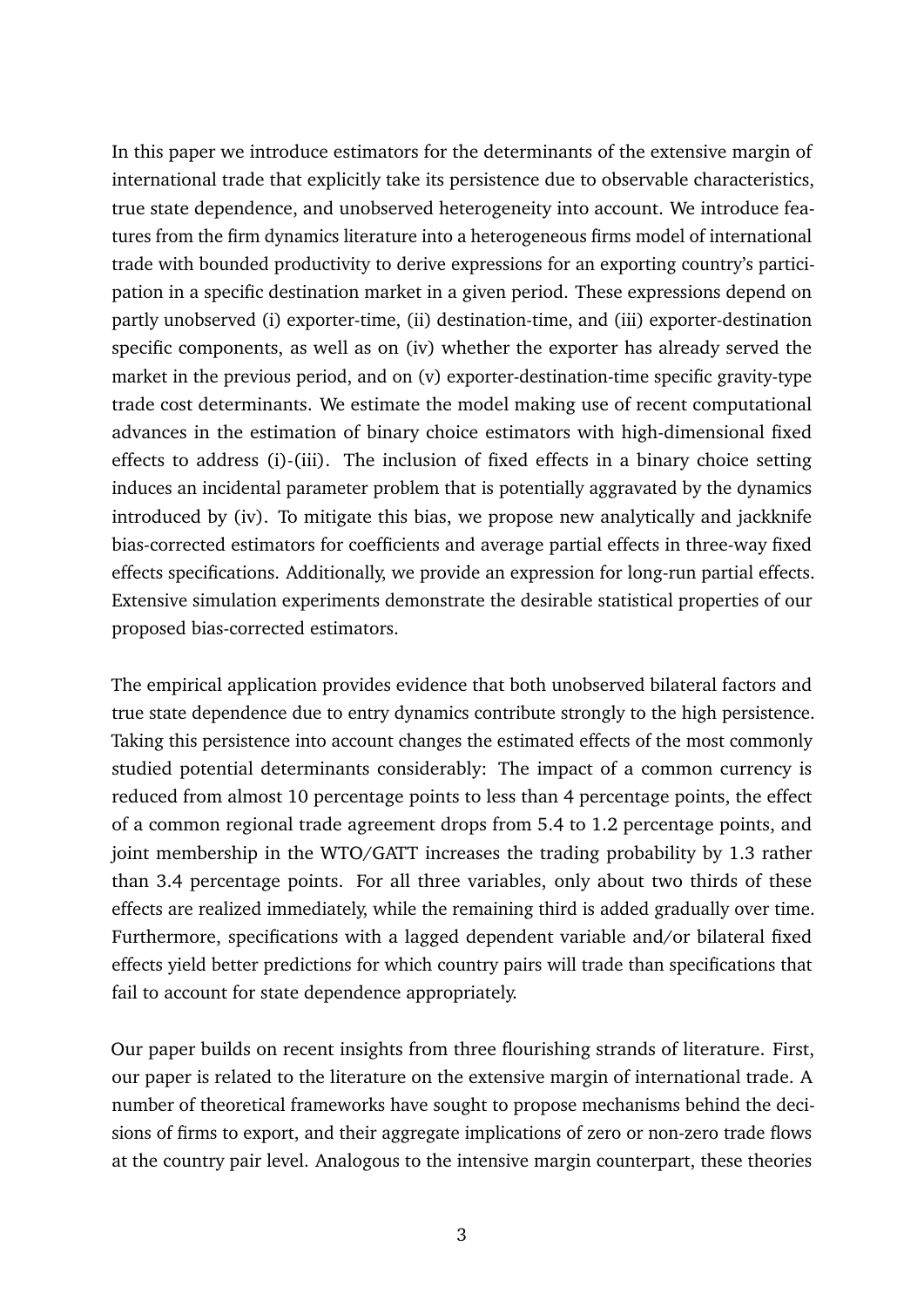have established *gravity*-like determinants, such as two countries' bilateral distance, a free trade agreement, a common currency and joint membership in the WTO/GATT. Egger and Larch [\(2011\)](#page-35-1) and Egger, Larch, Staub, and Winkelmann [\(2011\)](#page-35-2) append an extensive margin to an Anderson and Wincoop [\(2003\)](#page-34-1)-type model by assuming export participation to be determined by (homogeneous) firms weighing operating profits and bilateral fixed costs of exporting. Helpman, Melitz, and Rubinstein [\(2008\)](#page-36-0) build a model of international trade with heterogeneous firms and bounded productivity in which a country only exports to a given destination if the most productive firm can afford to overcome the fixed costs of exporting. Eaton, Kortum, and Sotelo [\(2013\)](#page-35-3) move away from the arguably simplifying notion of a continuum of firms and develop a model of a finite set of heterogeneous firms. Here, no firm may export to a given market because of their individual efficiency draws. Our model proposed in this paper directly builds on Helpman, Melitz, and Rubinstein [\(2008\)](#page-36-0) and extends it by features from the literature on firm dynamics. In this firm-level literature, Das, Roberts, and Tybout [\(2007\)](#page-34-2) develop a dynamic discrete-choice model in which current export participation depends on previous exporting, and hence sunk costs, and observable characteristics of profits from exporting (in line with previous empirical evidence by Roberts and Tybout, [1997;](#page-36-1) Bernard and Jensen, [2004\)](#page-34-3). Alessandria and Choi [\(2007\)](#page-34-4) embed the distinction between sunk costs and "period-by-period" fixed costs into general equilibrium.<sup>[4](#page-6-0)</sup> We aim at reconciling the estimation of the aggregate extensive margin with the insight from the firm-level literature that dynamics feature prominently in the determination of the exporting decision by deriving an econometric specification that explicitly incorporates previous export experience at the country pair level.

Second, our paper builds on advances in the literature on the gravity equation and the *intensive* margin of international trade. With the advent of what has now been coined *structural* gravity (Head and Mayer, [2014\)](#page-35-4), the gravity framework has gained rich microfoundations. Anderson and Wincoop [\(2003\)](#page-34-1) and Eaton and Kortum [\(2002\)](#page-34-5) each formulate an underlying structure for exporting and importing countries that in estimations can easily be captured by appropriate two-way country(-time) fixed effects, as first noted by Feenstra [\(2004\)](#page-35-5) and Redding and Venables [\(2004\)](#page-36-2). Since Baier and Bergstrand [\(2007\)](#page-34-6), it has furthermore become standard to include country pair fixed effects to tackle unobservable bilateral trade cost determinants. Additionally taking into account the multiplicative structure of the gravity equation following Santos Silva and Tenreyro [\(2006\)](#page-36-3), nonlinear estimation with exporter-time, importer-time, and country

<span id="page-6-0"></span><sup>&</sup>lt;sup>4</sup>A number of recent contributions also stress the dynamic character of firms' exporting behaviour and additionally provide alternative rationales for dynamic feedbacks beyond sunk costs of entry, such as "demand learning" or consumer accumulation (see e.g. Bernard, Bøler, Massari, Reyes, and Taglioni, [2017;](#page-34-7) Ruhl and Willis, [2017;](#page-36-4) Berman, Rebeyrol, and Vicard, [2019;](#page-34-8) Piveteau, [2019\)](#page-36-5).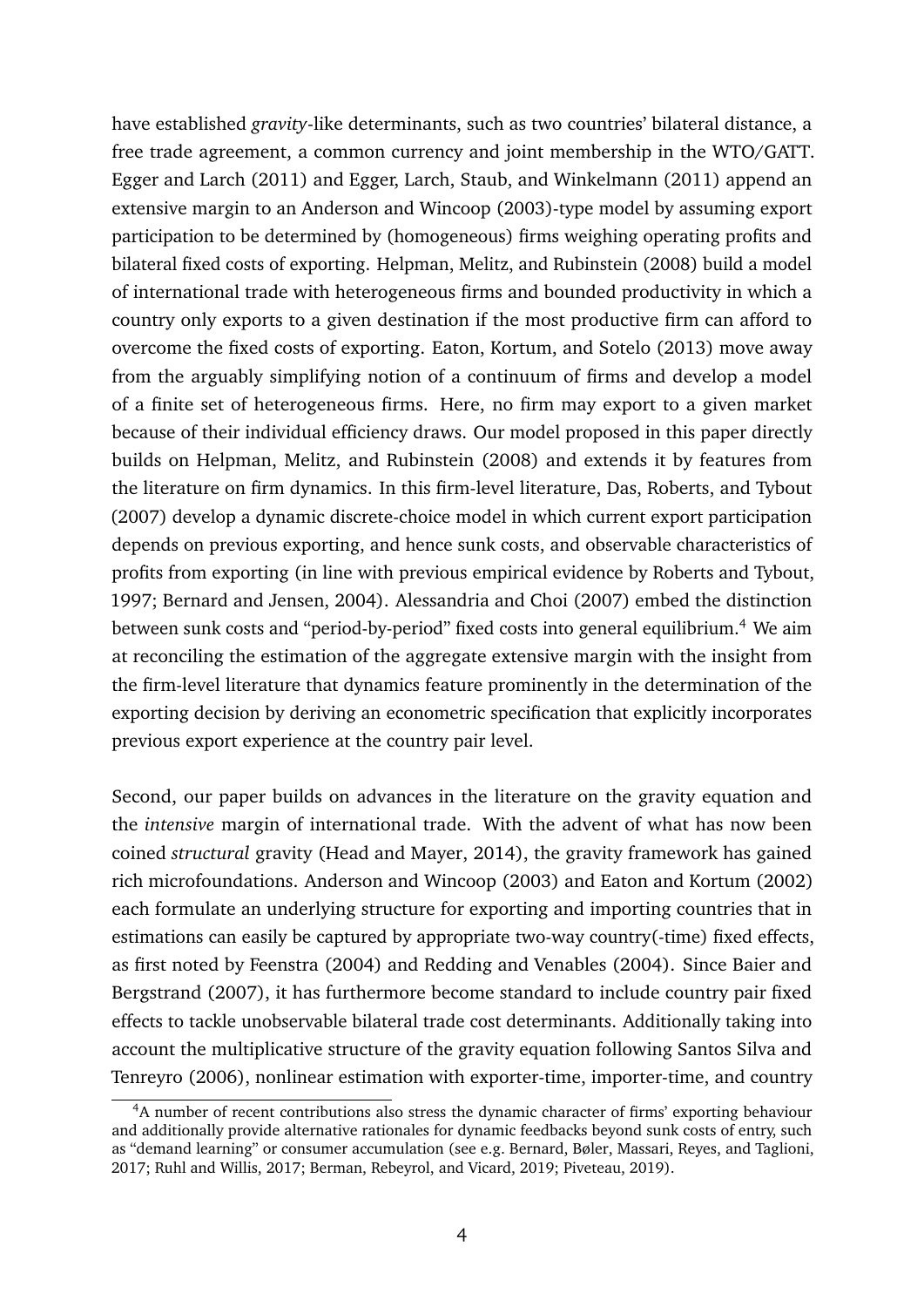pair fixed effects has become the gold standard for the intensive margin.[5](#page-7-0) Estimating the model introduced in this paper similarly calls for three sets of fixed effects, specific to exporters and importers in a given year, as well as to a given country pair over time. The binary nature of the decision whether to export to a destination market *at all*, also clearly asks for a nonlinear estimator. Therefore, in this paper, we put the estimation of the extensive margin on a par with the intensive margin gold standard by introducing a respective three-way fixed effects binary choice specification.

Third, the paper builds on and contributes to the literature on estimating nonlinear fixed effects models. As it is known since Neyman and Scott [\(1948\)](#page-36-6), the inclusion of fixed effects potentially introduces an incidental parameter problem (IPP). Although the maximum likelihood estimator (MLE) is consistent if all dimensions of the panel grow large, it has an asymptotic bias in its limiting distribution leading to invalid inference (see Fernández-Val and Weidner, [2018\)](#page-35-6). Recently, there have been a number of advances to deal with the IPP (see Fernández-Val and Weidner, [2018,](#page-35-6) for a recent overview). In the context of the aggregate extensive margin, only approaches for *cross-sectional* bilateral data with importer  $(j)$  and exporter  $(i)$  fixed effects have been suggested. Cruz-Gonzalez, Fernández-Val, and Weidner [\(2017\)](#page-34-9) apply the bias correction of Fernández-Val and Weidner [\(2016\)](#page-35-7)<sup>[6](#page-7-1)</sup>, and Charbonneau [\(2017\)](#page-34-10) proposes a conditional logit estimator. Many trade data sets however consist of bilateral cross-sections *over time*, i.e. network panel data. The theory-consistent estimation of our model includes fixed effects for exporter-time  $(it)$  and importer-time  $(jt)$ . On closer inspection, one finds that this two-way case can basically be covered by the bias corrections of Fernández-Val and Weidner [\(2016\)](#page-35-7) for individual and time fixed effects.<sup>[7](#page-7-2)</sup> However, the literature lacks a suitable method to estimate our preferred specification, which additionally includes a third, bilateral  $(i)$ , set of fixed effects. Our contribution is to develop suitable three-way fixed effects binary choice estimators for network panel data with potentially weakly exogeneous regressors under asymptotics where  $I, J$  and  $T$  are large. Therefore, our article complements the work of Weidner and Zylkin [\(2020\)](#page-36-7) on estimating the intensive margin of trade, who examine the IPP for the three-way fixed effects Poisson pseudo maximum likelihood (PPML) estimator under fixed  $T$  asymptotics and suggest appropriate bias corrections.

<span id="page-7-0"></span><sup>&</sup>lt;sup>5</sup>In a linear intensive margin setting, this most general fixed effects structure was already proposed by Baltagi, Egger, and Pfaffermayr [\(2003\)](#page-34-11).

<span id="page-7-1"></span> $6$ The bias corrections of Fernández-Val and Weidner [\(2016\)](#page-35-7) were originally developed for classical panel data models with individual and time fixed effects and cover a wide range of nonlinear models.

<span id="page-7-2"></span><sup>7</sup>Similarly, it is possible to adapt the estimator of Charbonneau [\(2017\)](#page-34-10) to the setting with exporter-time  $(it)$  and importer-time (*jt*) fixed effects. However, her approach has some limitations: 1. it is limited to logit models, 2. it precludes the possibility to estimate average partial effects, 3. it is computationally infeasible in cases where the number of levels per fixed effects becomes large.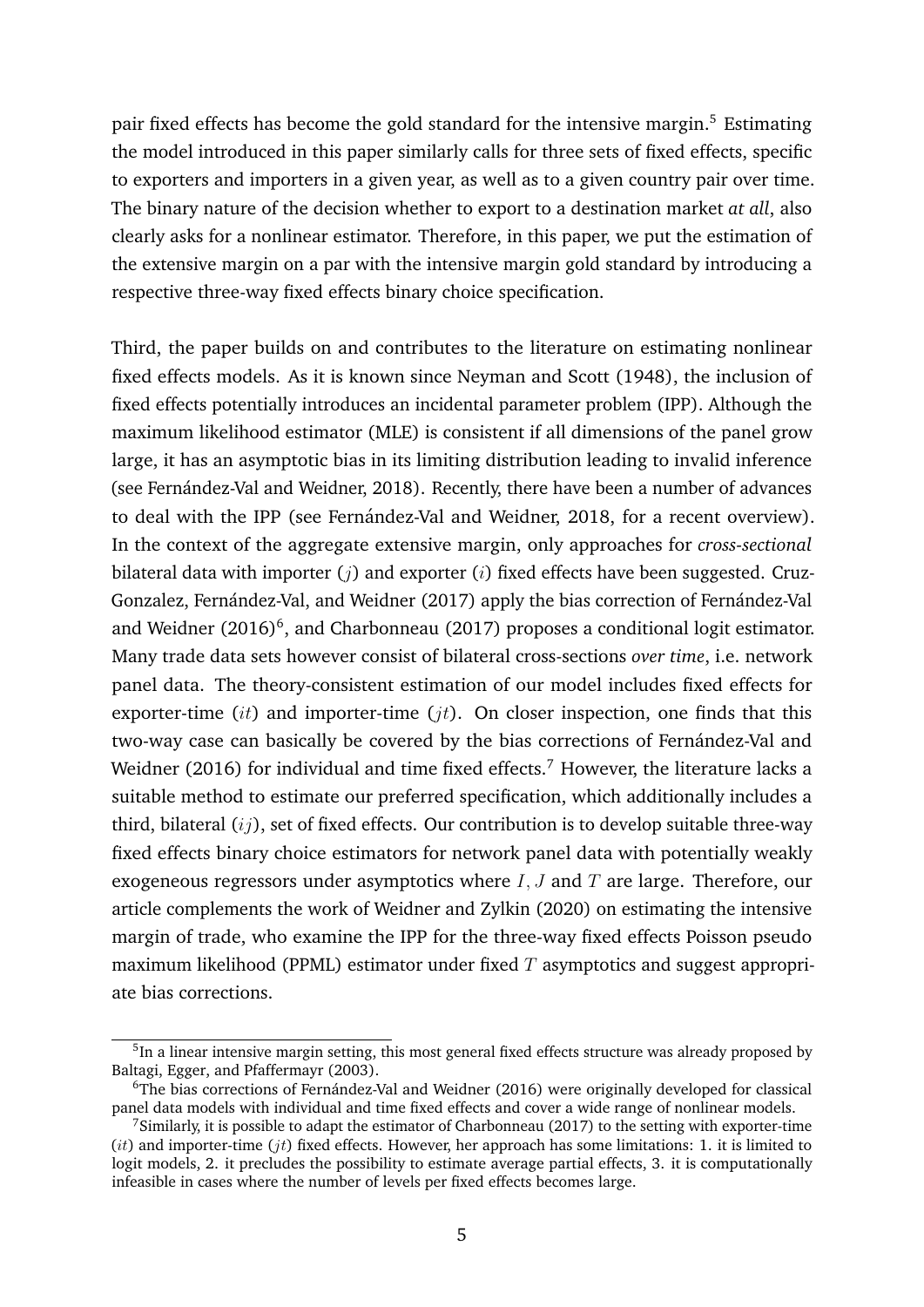The remainder of the paper is structured as follows. In Section [2](#page-8-0) we build a dynamic model of the extensive margin of international trade. The model yields aggregate predictions that can be structurally estimated using a probit model with high-dimensional fixed effects. In Section [3](#page-12-0) we describe the new bias-corrected three-way fixed effects estimator. We demonstrate its performance in Monte Carlo simulations in Section [4,](#page-20-0) before finally showing the estimator in action by estimating the model in Section [5.](#page-24-0) Section [6](#page-33-0) concludes.

# <span id="page-8-0"></span>**2 An Empirical Model of the Extensive Margin of Trade**

We start by setting up a model of the extensive margin of trade that will later guide our econometric specification. We consider a stylized dynamic Melitz [\(2003\)](#page-36-8)-type heterogeneous firms model of international trade. Following Helpman, Melitz, and Rubinstein [\(2008,](#page-36-0) henceforth HMR) we assume a bounded productivity distribution, like a truncated Pareto in HMR's case. We deviate from HMR by explicitly stating a time dimension and, unlike in the standard Melitz setting, separate fixed exporting costs into costs of entering a new market and costs of selling in a given market (as in Alessandria and Choi, [2007;](#page-34-4) Das, Roberts, and Tybout, [2007\)](#page-34-2).

There are  $N$  countries, indexed by  $i$  and  $j$ , each of which consumes and produces a continuum of products. The representative consumer in  $j$  receives utility according to a CES utility function:

$$
u_{jt} = \left(\int_{\omega \in \Omega_{jt}} (\xi_{ijt})^{\frac{1}{\sigma}} q_{jt}(\omega)^{\frac{\sigma-1}{\sigma}} d\omega\right)^{\frac{\sigma}{\sigma-1}} \quad \text{with} \quad \sigma > 1.
$$
 (1)

.

where  $q_{it}(\omega)$  is j's consumption of product  $\omega$  in period t,  $\Omega_{it}$  is the set of products available in j,  $\sigma$  is the elasticity of substitution across products, and  $\xi_{ijt}$  is a log-normally distributed idiosyncratic demand shock (with  $\mu_{\xi} = 0$  and  $\sigma_{\xi} = 1$ ) for goods from country i in country j and period  $t$  (similar to Eaton, Kortum, and Kramarz, [2011\)](#page-35-8). Demand in country *j* for good  $\omega$  depends on this demand shock, *j*'s overall expenditure  $E_{jt}$ , and the good price  $p_{it}(\omega)$  relative to the overall price level as captured by the price index  $P_{it}$ :

$$
q_{jt}(\omega) = \frac{p_{jt}(\omega)^{-\sigma}}{P_{jt}^{1-\sigma}} \xi_{ijt} E_{jt}.
$$
  
with 
$$
P_{jt} = \left( \int_{\omega \in \Omega_{jt}} \xi_{ijt} p_{jt}(\omega)^{1-\sigma} d\omega \right)^{\frac{1}{1-\sigma}}
$$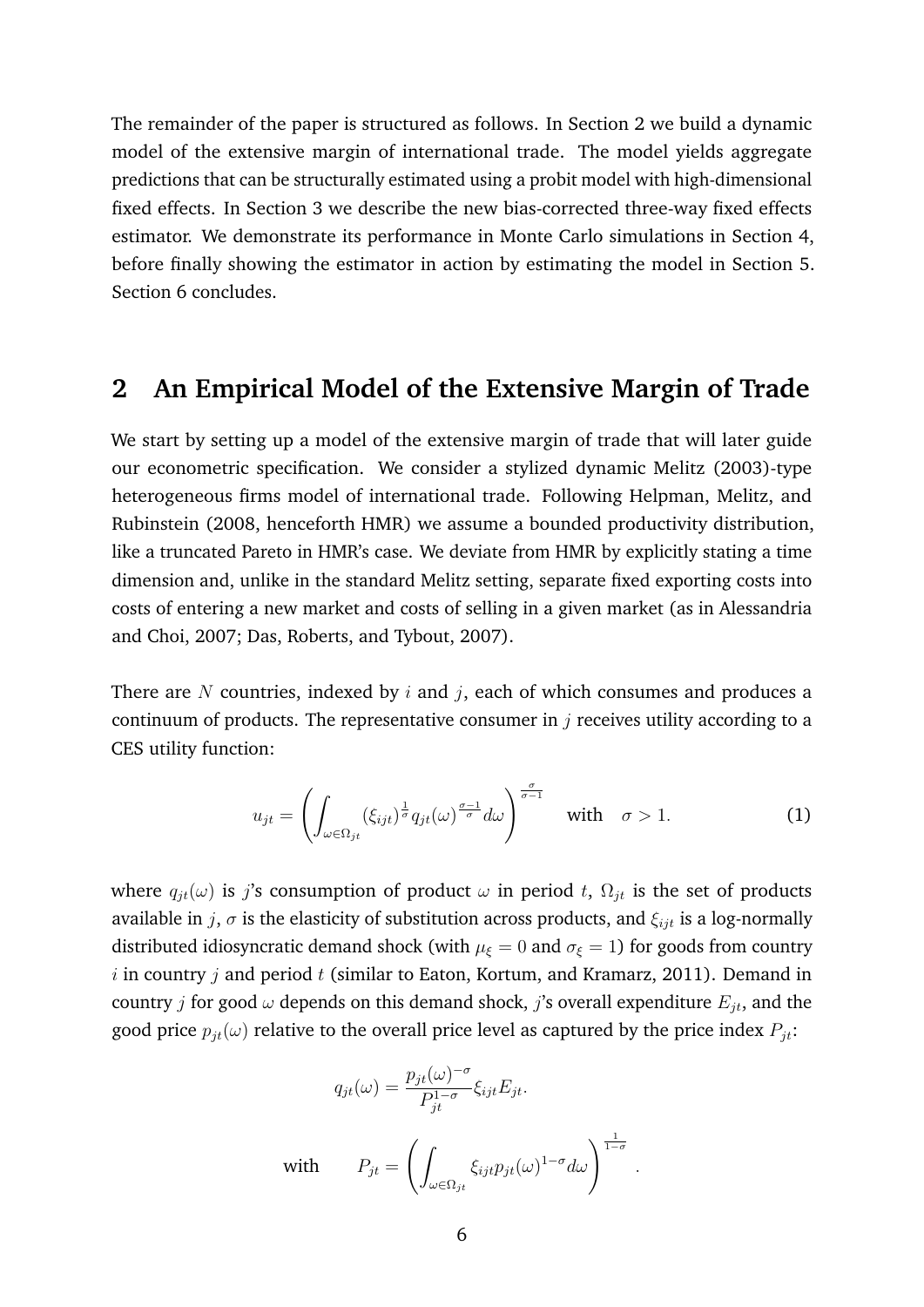Each country has a fixed continuum of potentially active firms that have different productivities drawn from the distribution  $G_{it}(\varphi)$ , where  $\varphi \in (0,\varphi_{it}^*]$ . The productivity distribution evolves over time and firms' ranks within the productivity distribution can also change from period to period, though firms that in the last period did not export to a market already served by a domestic competitor are assumed not to directly jump to being the country's most productive firm in the next period.<sup>[8](#page-9-0)</sup> Each period, a firm can decide to pay a fixed cost  $f_{it}^{prod}$  and start production of a differentiated variety using labour  $l$  as its only input, such that  $l_t(\omega) = f_{it}^{prod} + q_t(\omega) / \varphi_t(\omega)$ . A firm's marginal cost of providing one unit of its good to market *j* consists of iceberg trade costs  $\tau_{ijt}$  and labour costs  $w_{it}/\varphi_t(\omega)$ . Firms compete with each other in monopolistic competition and charge a constant markup over marginal costs. Therefore, the price of a good  $\omega$  produced in i and sold in  $j$  is:

$$
p_{ijt}(\omega) = \frac{\sigma}{\sigma - 1} \frac{\tau_{ijt} w_{it}}{\varphi_t(\omega)}.
$$

A firm's *operating* profits in market *j* are hence given by:

$$
\tilde{\pi}_{ijt}(\omega) = \frac{1}{\sigma} \left( \frac{\sigma}{\sigma - 1} \frac{\tau_{ijt} w_{it}}{\varphi_t(\omega)} \right)^{1 - \sigma} P_{jt}^{\sigma - 1} \xi_{ijt} E_{jt}.
$$

If a firm wants to export to a market  $j$  in period  $t$ , it has to pay a fixed exporting cost  $f_{ijt}^{exp}$ . The exporting fixed cost is higher by a market entry cost factor  $f^{entry} \ge 1$  if the firm has not been active in the respective market in the previous period. For tractability, the entry cost factor is assumed to be constant across countries and time. Capturing the export decision by a binary variable  $y_{ijt}(\omega)$ , i.e. equal to one if the firm decides to serve market  $j$  in period  $t$ , we can formalize a firm's *realized* profits in market  $j$  as follows:

$$
\pi_{ijt}(\omega) = y_{ijt}(\omega) \left\{ \tilde{\pi}_{ijt}(\omega) - f_{ijt}^{exp}(f^{entry})^{[1-y_{ij(t-1)}(\omega)]} \right\}.
$$

In the absence of entry costs, a firm would simply compare its operating profits to the fixed exporting cost and decide to serve a market if the former are greater than the latter. With market entry costs, a firm might be willing to incur a loss in the current period if expected future profits from that same market outweigh the initial loss. Firms discount future profits at a rate  $\delta$  per period. To keep things tractable and allow us to derive a theory-consistent estimation expression below, we assume that firms expect their future operating profits from and fixed costs of serving a given market to be equal to today's

<span id="page-9-0"></span><sup>&</sup>lt;sup>8</sup>Note that we could in principle also allow for new firm entry into the pool of potential producers without changing our final expression for the extensive margin as long as the new entrants cannot become the country's most productive firm right away.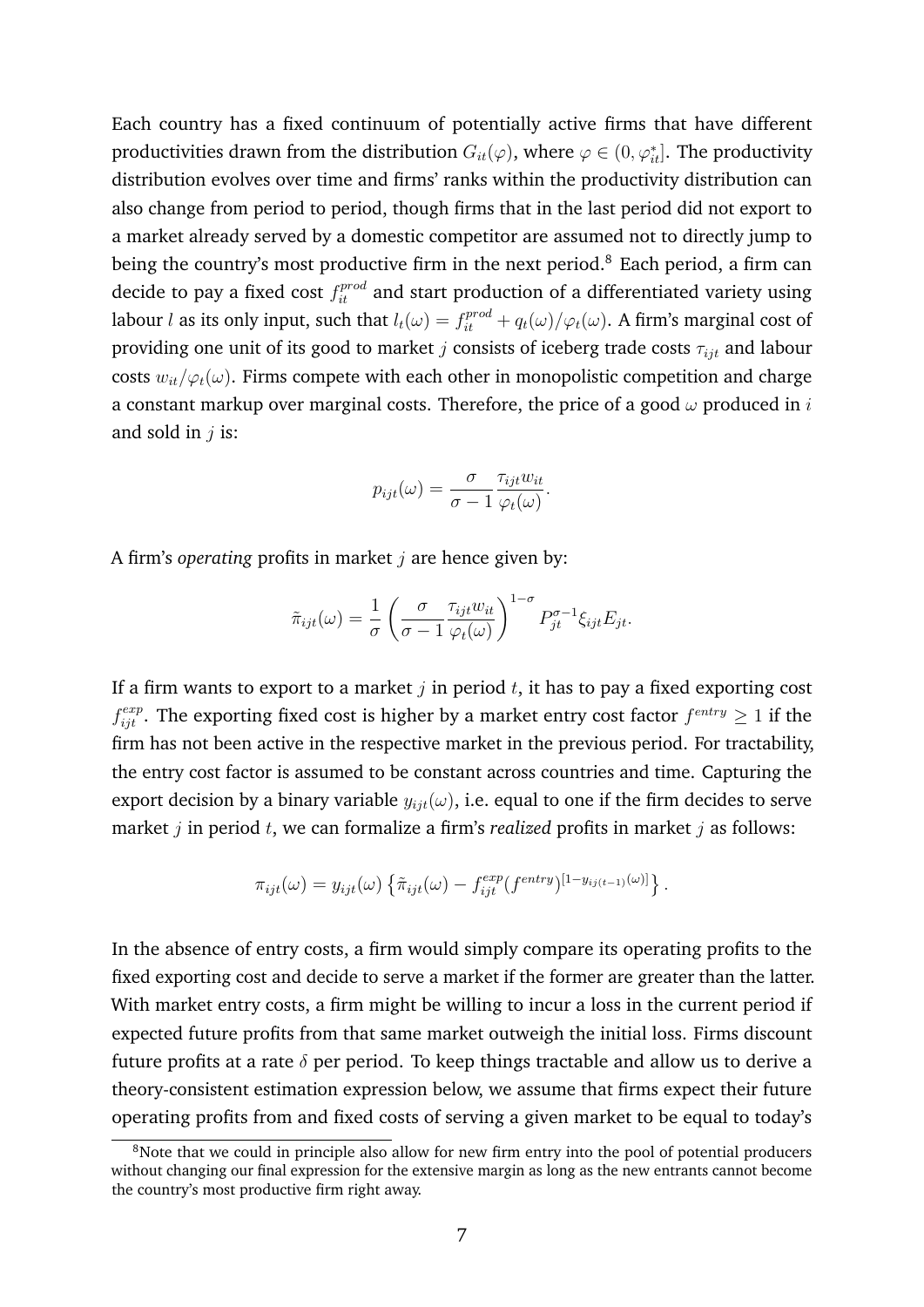values, i.e.  $\mathbb{E}_t[\tilde{\pi}_{ij(t+s)}] = \tilde{\pi}_{ijt}$  and  $\mathbb{E}_t[f_{ij(t)}^{exp}]$  $\mathcal{E}^{exp}_{ij(t+s)}] = f^{exp}_{ijt}$   $\forall s \in \mathbb{N}.^9$  $\forall s \in \mathbb{N}.^9$  The current value of today's and all future operating profits from market *j* is then given by  $\sum_{s=0}^{\infty} (1-\delta)^s \tilde{\pi}_{ijt} = \frac{\tilde{\pi}_{ijt}}{\delta}$  $\frac{ijt}{\delta}$ . A firm will decide to serve a destination market if these discounted expected profits exceed the sum of today's and discounted future fixed costs of entry and exporting, given by

$$
f_{ijt}^{exp}(f^{entry})^{(1-y_{ij(t-1)}(\omega))} + \sum_{s=1}^{\infty} (1-\delta)^s f_{ijt}^{exp} = \frac{f_{ijt}^{exp}}{\delta} (1+\delta(f^{entry}-1))^{(1-y_{ij(t-1)}(\omega))}.
$$

Given this model setup, the question whether a country exports to another country *at all* can be considered by looking at the most productive firm (with  $\varphi_t^*$ ) only. Denoting that firm's product by  $\omega^*$ , we can capture the aggregate extensive margin by the binary variable  $y_{ijt}$  as follows:

<span id="page-10-1"></span>
$$
y_{ijt} = y_{ijt}(\omega^*) = \begin{cases} 1 & \text{if } \frac{\left(\frac{1}{\sigma}\left(\frac{\sigma}{\sigma-1} \frac{\tau_{ijt}w_{it}}{\varphi_{it}^*}\right)^{1-\sigma} P_{jt}^{\sigma-1} \xi_{ijt} E_{jt}\right)}{f_{ijt}^{exp}(1+\delta(f^{entry}-1))^{(1-y_{ij}(t-1))}} \ge 1, \\ 0 & \text{else.} \end{cases}
$$
(2)

Country  $i$  is hence more likely to export to country  $j$  in period  $t$  if (i) bilateral variable trade costs are lower; (ii) wages in  $i$ , and hence production costs, are lower; (iii) the productivity of the most productive firm is higher, again reducing production costs; (iv) competitive pressure, inversely captured by the price index, in  $j$  is lower, corresponding to the idea of inward multilateral resistance coined by Anderson and Wincoop [\(2003\)](#page-34-1) in the intensive margin context; (v) the market in  $j$  is larger; (vi) bilateral fixed costs of exporting are smaller; or (vii) is most productive firm already served market  $j$  in the previous period and therefore does not have to pay the market entry cost. Note that (i) to (iv) all act via higher operating profits and depend on the elasticity of substitution between goods. The higher this elasticity, the stronger the reaction of profits to changes in any of these factors. At the same time, a higher elasticity reduces the mark-up firms can charge and hence makes it generally harder to earn enough profits to mitigate the fixed costs of exporting. Further note that the importance of the entry costs depends on the discount factor. Intuitively, if agents are more patient, the one-time entry costs matter less compared to the repeatedly earned profits. Empirically, (vii) induces true state dependence. As previous exporters do not have to incur entry costs, they are more likely to stay active in the destination market and the extensive margin becomes more persistent than would be implied merely by the persistence of productivity, market potential, and trade costs.

<span id="page-10-0"></span><sup>9</sup>Note that our final expression for the extensive margin also holds if firms instead expect their operating profits from serving an export market to grow at a constant rate  $\bar{q} < \delta$ .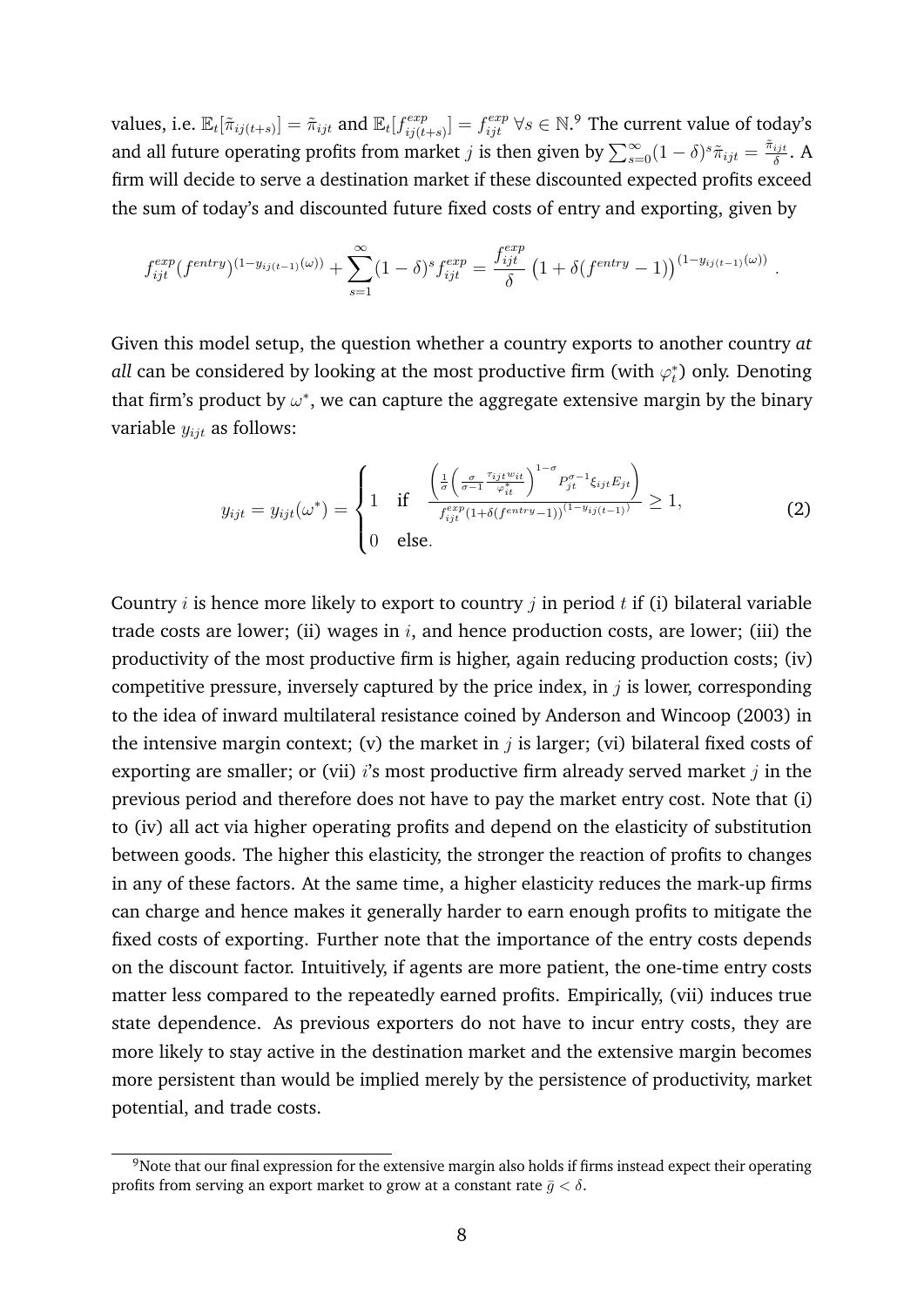In order to turn equation [\(2\)](#page-10-1) into the empirical expression that we will bring to the data, we take the natural logarithm and group all exporter-time and importer-time specific components and capture them with corresponding sets of fixed effects. Further, we need to specify the fixed and variable trade costs. In keeping with the existing literature, we model them as a linear combination of different observable bilateral variables, such as geographic distance, whether i and j are both WTO/GATT members, and whether i and  $j$  share a common currency. In our most general specification, we additionally include country pair fixed effects. Following Baier and Bergstrand [\(2007\)](#page-34-6), this is common practice in the estimation of the determinants of the intensive margin of trade in order to avoid endogeneity due to unobserved heterogeneity. Further, these bilateral fixed effects may capture (part of) the strong persistence documented above.<sup>[10](#page-11-0)</sup> Note, however, that the nature of the persistence captured by these fixed effects is different from the one that is due to the entry dynamics. This additional state dependence is "spurious" in the sense that countries are not actually more likely to export to a destination because of the prior experience, but because they keep incorporating the same unobserved factors over time. With the three sets of fixed effects and our parametrization for time-varying trade cost determinants, we arrive at the following econometric model:

<span id="page-11-1"></span>
$$
y_{ijt} = \begin{cases} 1 & \text{if } \kappa + \lambda_{it} + \psi_{jt} + \beta_y y_{ij(t-1)} + \mathbf{z}'_{ijt} \mathbf{\beta}_z + \mu_{ij} \ge \zeta_{ijt}, \\ 0 & \text{else,} \end{cases}
$$
(3)

where  $\kappa = -\sigma \log(\sigma) - (1 - \sigma) \log(\sigma - 1) - \log(1 + \delta(f^{entry} - 1)), \lambda_{it} = (1 - \sigma) (\log(w_{it})$  $log(\varphi_{it}^*))$ ,  $\psi_{jt} = (\sigma - 1)log(P_{jt}) + log(E_{jt})$ ,  $\beta_y = log(1 + \delta(f^{entry} - 1))$ ,  $\mathbf{z}_{ijt}'\mathbf{\beta}_z + \mu_{ij} =$  $(1-\sigma)\log(\tau_{ijt}) - \log(f_{ijt}^{exp})$ , and  $\zeta_{ijt} = -\log(\xi_{ijt}) \sim \mathcal{N}(0, 1)$ . The error term distribution implies that a probit estimator is the appropriate choice to estimate our model. Alternatively, we could deviate from Eaton, Kortum, and Kramarz [\(2011\)](#page-35-8) and assume a log-logistic distribution for the idiosyncratic demand shocks, which would lead to a logit specification. As mentioned above, we capture the three sets of unobserved components by introducing according sets of fixed effects. A supposed alternative using random effects is actually not possible, at least for the  $it$  and  $jt$  effects, as they are implied by the theoretical model. We therefore cannot make the distributional assumptions required in a random effects setting. The theory is silent about the exact form of the bilateral heterogeneity. We decide for a third set of fixed effects as the most general option in order to avoid assumptions on its distribution or its correlation to observed factors.

Our theoretical framework implies a flexible empirical specification that can reconcile

<span id="page-11-0"></span> $10$ If the trade costs further include any exporter(-time) or importer(-time) specific components, these are captured by the aforementioned corresponding sets of fixed effects.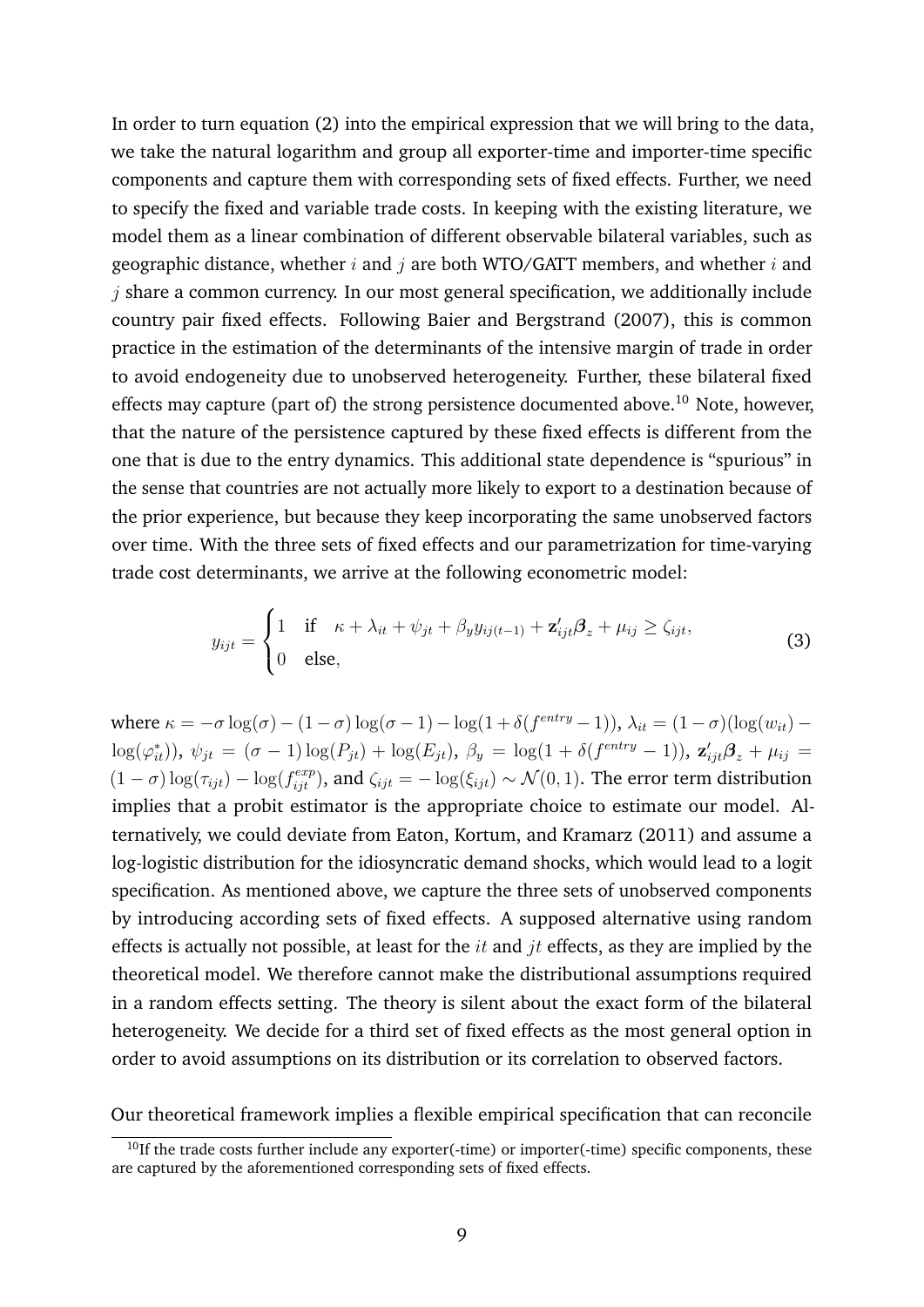the extensive margin estimation with the stylized fact presented in Section [1.](#page-3-4) Note that we chose to make a number of simplifying assumptions in order to achieve the clear theory-consistent interpretation of specification [\(3\)](#page-11-1). An alternative interpretation of equation [\(3\)](#page-11-1) as a reduced-from representation of a more elaborate and realistic model (similar e.g. to how Roberts and Tybout, [1997,](#page-36-1) motivate their empirical consideration) is equally justifiable. At the same time, while our model is written along the lines of Helpman, Melitz, and Rubinstein [\(2008\)](#page-36-0), which remains the benchmark for the empirical assessment of the (aggregate) extensive margin of trade, it is not decisive for our empirical specification that zero trade flows result from a truncated productivity distribution instead of a discrete number of firms (as in Eaton, Kortum, and Sotelo, [2013\)](#page-35-3) or from fixed exporting costs in a Krugman [\(1980\)](#page-36-9)-type homogeneous firms setting (as in Egger and Larch, [2011;](#page-35-1) Egger, Larch, et al., [2011\)](#page-35-2).

# <span id="page-12-0"></span>**3 Binary Choice Estimators with Three-Way Fixed Effects**

Having set up the empirical framework, we now turn to the estimation. As equation [\(3\)](#page-11-1) demands three-way fixed effects to capture unobservable characteristics, we describe how to implement suitable binary choice estimators. In a first step, we review the standard maximum likelihood estimator (MLE) for probit and logit models with fixed effects. In a second step, we explain the consequences of the incidental parameter problem on the MLE and characterize new bias corrections to address the induced incidental parameter problem.

## **3.1 Model and Maximum Likelihood Estimation**

Our empirical model [\(3\)](#page-11-1) can be be written in a general way by the following three-way fixed effects binary choice model:

$$
y_{ijt} = 1(\mathbf{x}'_{ijt}\boldsymbol{\beta} + \psi_{jt} + \lambda_{it} + \mu_{ij} \ge \zeta_{ijt}), \qquad \zeta_{ijt} \mid \mathbf{x}^t_{ij}, \boldsymbol{\psi}, \boldsymbol{\lambda}, \boldsymbol{\mu} \sim F_{\zeta}
$$
 (4)

where  $i = 1, \ldots, I$ ,  $j = 1, \ldots, J$ , and  $t = 1, \ldots, T$  are the indexes denoting exporters, importers, and time periods, respectively,  $x_{i,jt}$  is a *p*-dimensional vector of regressors,  $\beta$  are the corresponding structural parameters,  $\psi = (\psi_{11}, \dots, \psi_{JT})$ ,  $\lambda = (\lambda_{11}, \dots, \lambda_{IT})$ , and  $\mu = (\mu_{11}, \dots, \mu_{IJ})$  are the incidental parameters,  $\mathbf{x}_{ij}^t = (\mathbf{x}_{ijt}, \mathbf{x}_{ij(t-1)}, \dots, \mathbf{x}_{ij1})$ , and  $F_{\zeta}$  is either the logistic or standard normal cumulative distribution function.<sup>[11](#page-12-1)</sup> Note

<span id="page-12-1"></span><sup>&</sup>lt;sup>11</sup>To keep notation simple, we abstract from the cases of no-self flows,  $i \neq j$ , and unbalanced panels.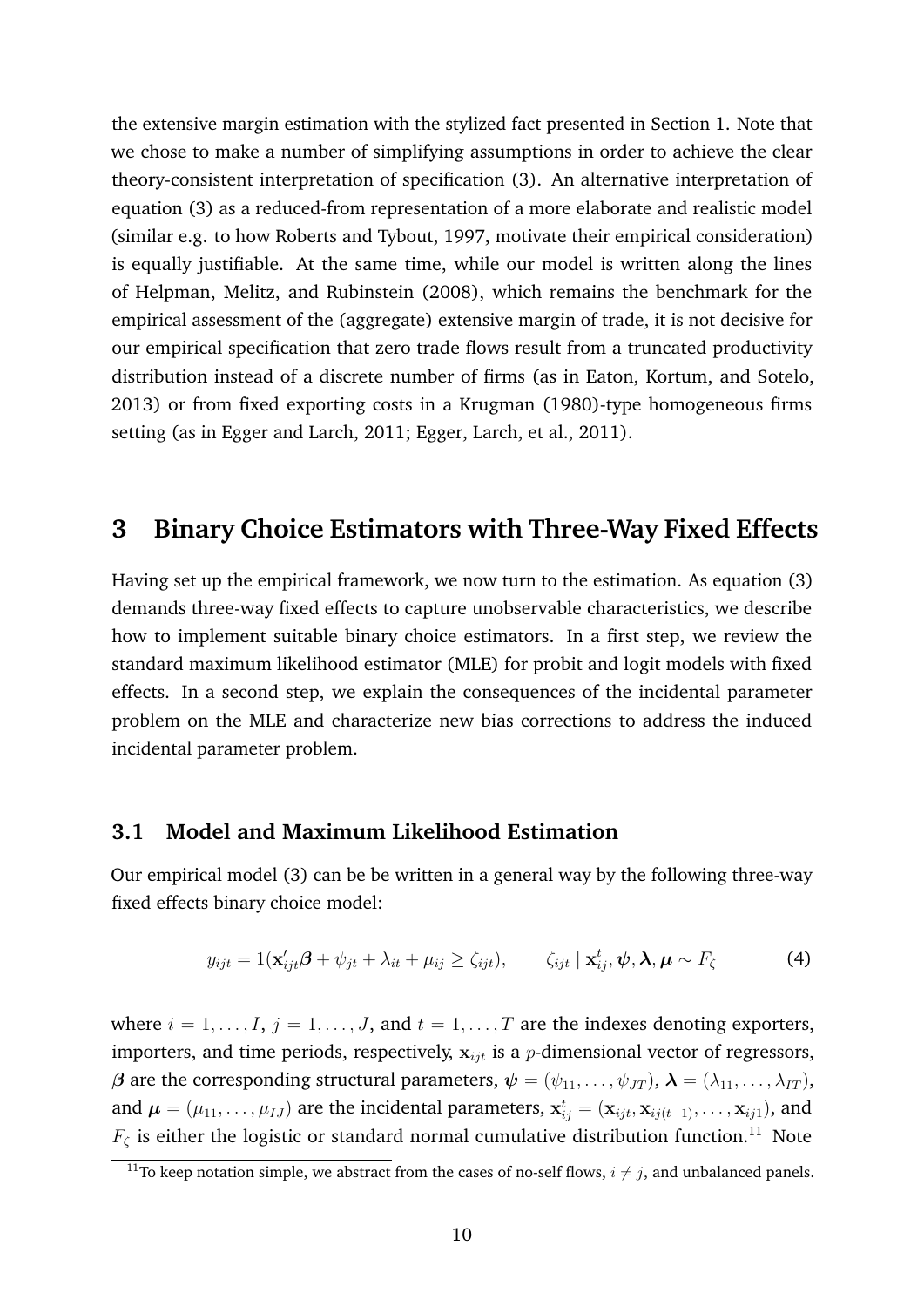that we allow  $x_{iit}$  to contain weakly exogenous regressors. This is important, because our empirical model [\(3\)](#page-11-1) contains a lagged dependent variable, which violates the strict exogeneity condition, i.e.  $\zeta_{ijt} \mid \mathbf{x}_{ij}^T, \psi, \boldsymbol{\lambda}, \boldsymbol{\mu} \sim F_{\zeta}$  with  $\mathbf{x}_{ij}^T = (\mathbf{x}_{ijT}, \mathbf{x}_{ij(T-1)}, \dots, \mathbf{x}_{ij1})$ . Even in the absence of a lagged dependent variable, the strict exogeneity condition is often too restrictive, since it rules out any dynamic feedback between regressors and the dependent variable.<sup>[12](#page-13-0)</sup>

A standard estimator for the parameters of interest  $\beta$  and the incidental parameters  $\alpha = (\lambda, \mu, \psi)$  is the following maximum likelihood estimator (MLE)

<span id="page-13-2"></span>
$$
\hat{\boldsymbol{\theta}} = (\hat{\boldsymbol{\beta}}, \hat{\boldsymbol{\alpha}}) = \underset{\boldsymbol{\beta} \in \mathbb{R}^p, \boldsymbol{\alpha} \in \mathbb{R}^{IT+JT+IJ}}{\arg \max} \sum_{i=1}^{I} \sum_{j=1}^{J} \sum_{t=1}^{T} \ell_{ijt}(\boldsymbol{\beta}, \psi_{jt}, \lambda_{it}, \mu_{ij})
$$
(5)

where  $\ell_{ijt}(\beta, \psi_{jt}, \lambda_{it}, \mu_{ij}) = y_{ijt} \log(F_{ijt}) + (1 - y_{ijt}) \log(1 - F_{ijt})$  is the log-likelihood contribution of the  $ijt$ -th observation, and  $F_{ijt}$  denotes the cumulative distribution function chosen for  $\zeta_{ijt}$  evaluated at the linear index  $\eta_{ijt} = \mathbf{x}'_{ijt} \boldsymbol{\beta} + \psi_{jt} + \lambda_{it} + \mu_{ij}$ .<sup>[13](#page-13-1)</sup>

The brute-force estimation of equation [\(5\)](#page-13-2) quickly becomes computationally demanding, if not impossible due to the large number of parameters that need to be estimated. For example, in a balanced data set  $(I = J = N)$  without self flows, the number of parameters to be estimated is  $\approx N(N-1) + 2NT$ . In a trade panel data set with 200 countries and 50 years, the number of fixed effects in this case amounts to 59,800 parameters. However, recent developments in computational econometrics reduce this computational burden by employing a straightforward strategy called pseudo-demeaning, which mimics the well-known within transformation for linear regression models (see Stammann, [2018\)](#page-36-10). We give a brief summary of the pseudo-demeaning algorithm in Appendix [B.1.](#page-39-0)

The parameters of the variables of interest can only be directly interpreted in terms of their signs and relative magnitudes, but are not informative in themselves about the absolute strength of the effects they represent. Another quantity of interest are therefore the average partial effects:

The no-self flows are unproblematic for our estimators. For unbalanced panels, we have to additionally assume, that the attrition process is random conditional on  $\mathbf{x}_{ij}^t$  and the fixed effects.

<span id="page-13-0"></span><sup>&</sup>lt;sup>12</sup>For instance, one can imagine that country pairs that do not trade with each other in period  $t$ , might sign a trade agreement in the future, because they did not trade in  $t$ .

<span id="page-13-1"></span><sup>&</sup>lt;sup>13</sup>Note that the incidental parameters  $\mu_{ij}$ ,  $\lambda_{it}$ ,  $\psi_{jt}$  are not uniquely identified due to collinearity issues and we need to impose some restrictions. This can be achieved by adding a penalty on the log-likelihood which imposes a normalization on the incidental parameters.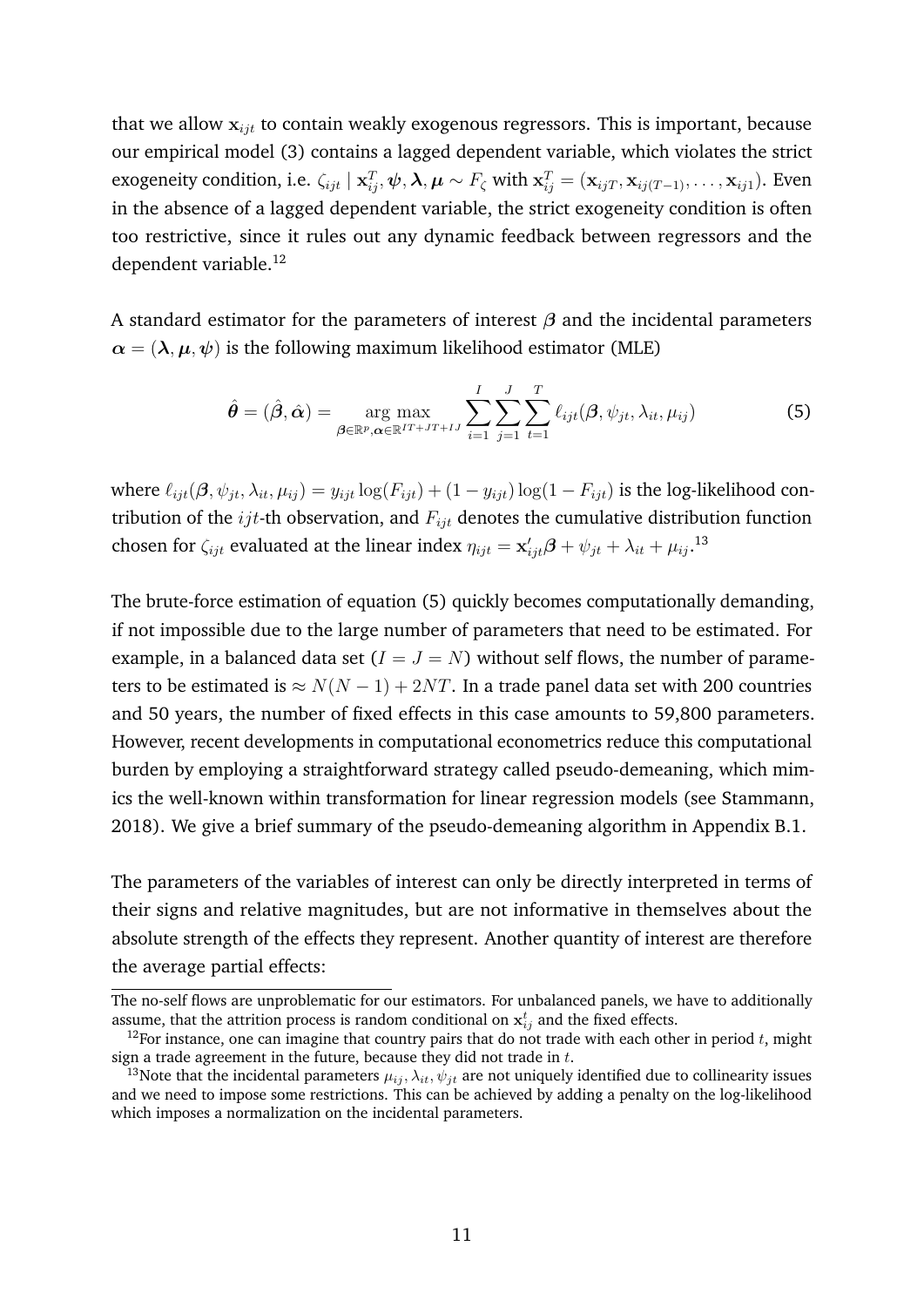<span id="page-14-1"></span>
$$
\delta_k = \frac{1}{IJT} \sum_{i=1}^{I} \sum_{j=1}^{J} \sum_{t=1}^{T} \Delta_{ijt}^k , \qquad (6)
$$

where the partial effect of the *k*-th regressor  $\Delta^k_{ijt}$  is either  $\Delta^k_{ijt}=\partial F_{ijt}/\partial x_{ijtk}$  in the case of a non-binary regressor or  $\Delta_{ijt}^k = F_{ijt}|_{x_{ijtk=1}} - F_{ijt}|_{x_{ijtk=0}}$  in the case of binary regressors. Here  $F_{ijt}|_{x_{ijtk=z}}$  indicates that all values of the  $k$ -th regressor are replaced by z. In dynamic models, the simple average partial effect  $\delta_k$  does not provide the full picture of how the export probability is affected by a change in a regressor. Rather, there are additional feedback effects.<sup>[14](#page-14-0)</sup> To derive expressions for long-run effects, we make use of the long-run probability of  $y_{ijt} = 1$  for a given set of regressors and fixed effects, also mentioned in Carro [\(2003\)](#page-34-12) and Browning and Carro [\(2010\)](#page-34-13):

$$
\tilde{F}_{ijt} = \frac{F_{ijt}|_{y_{ij(t-1)=0}}}{1 - \Delta_{ijt}^y},
$$
\n(7)

where  $\Delta_{ijt}^y = F_{ijt}|_{y_{ij(t-1)=1}} - F_{ijt}|_{y_{ij(t-1)=0}}.$  Long-run average partial effects are then given by

<span id="page-14-2"></span>
$$
\delta_k^{LR} = \frac{1}{IJT} \sum_{i=1}^I \sum_{j=1}^J \sum_{t=1}^T \Delta_{ijt}^{k,LR}, \text{ with } \Delta_{ijt}^{k,LR} = \frac{\partial \tilde{F}_{ijt}}{\partial x_{ijtk}} \text{ or } \Delta_{ijt}^{k,LR} = \tilde{F}_{ijt}|_{x_{ijtk=1}} - \tilde{F}_{ijt}|_{x_{ijtk=0}},\tag{8}
$$

in the case of non-binary or binary regressors, respectively. Estimators of [\(6\)](#page-14-1) and [\(8\)](#page-14-2) can be formed by plugging in the MLE defined in [\(5\)](#page-13-2).

## **3.2 Incidental Parameter Bias Correction**

The MLE of many nonlinear fixed effects models — including binary choice models — suffers from the well-known incidental parameter problem (IPP) first identified by Neyman and Scott [\(1948\)](#page-36-6). The problem stems from the necessity to estimate many nuisance parameters, which contaminate the estimator of the structural parameters and average partial effects. It can be further amplified by the inclusion of predetermined regressors like a lagged dependent variable. This amplification can be interpreted as a Nickell-type bias (Nickell, [1981\)](#page-36-11). Although the MLE is consistent (under appropriate asymptotics), it has an asymptotic bias in its limiting distribution leading to invalid inference (see Fernández-Val and Weidner, [2018\)](#page-35-6). The literature suggests different

<span id="page-14-0"></span> $14$ In our context, the introduction of a permanent trade policy that increases the probability to export to a destination implies that in the next period, entry costs are more likely to have already been paid, and hence the impact becomes higher with increasing duration of the policy.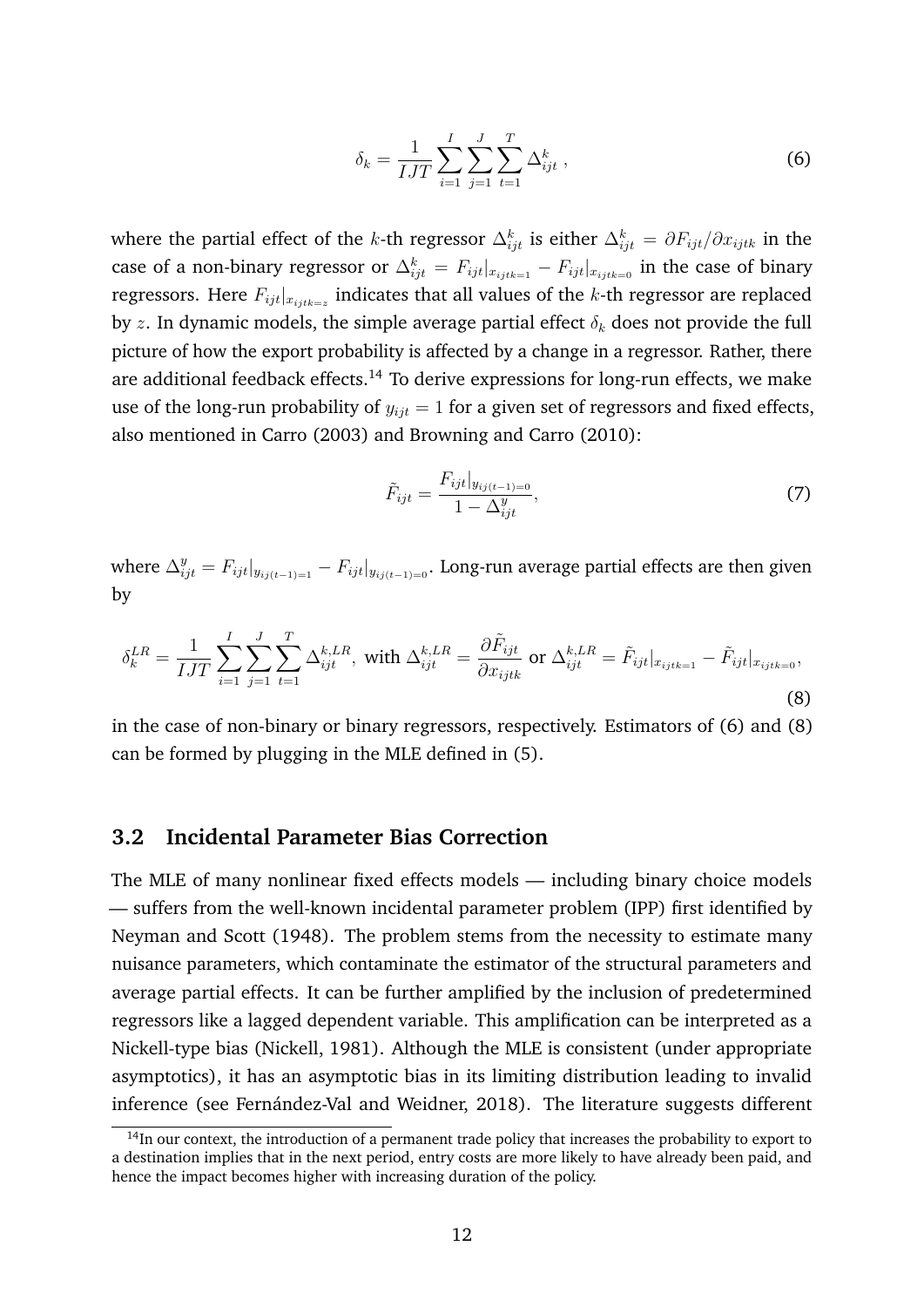types of bias corrections to reduce these incidental parameter and Nickell-type biases (Fernández-Val and Weidner, [2018,](#page-35-6) for an overview). Jackknife corrections, like the leave-one-out jackknife proposed by Hahn and Newey [\(2004\)](#page-35-9), or the split-panel jackknife (SPJ) introduced by Dhaene and Jochmans [\(2015\)](#page-34-14), are the simplest approaches to obtain a bias correction, at the expense of being computationally costly. In contrast to analytical corrections, their application only requires knowledge of the order of the bias components to form appropriate subpanels that are used to reestimate the model and to form an estimator of the bias terms. For analytical bias correction (ABC), it is necessary to derive the asymptotic distribution of the MLE, in order to obtain an explicit expression of the asymptotic bias. This is then used to form a suitable estimator for the bias terms.

The IPP affects all quantities of interest mentioned in the previous subsection, i.e.  $\hat{\bm{\beta}}, \, \hat{\delta}_k,$ and  $\hat{\delta}_k^{LR,15}$  $\hat{\delta}_k^{LR,15}$  $\hat{\delta}_k^{LR,15}$  Its consequences become clear when looking at the asymptotic distribution of the estimators. Under asymptotic sequences, where all panel dimensions grow at a constant rate as  $I, J, T \rightarrow \infty$ , the MLE is consistent but asymptotically biased because its asymptotic distribution is not centered around the true parameter value  $\beta^0$ :

$$
\hat{\boldsymbol{\beta}} \stackrel{\rm a}{\sim} \mathcal{N}(\boldsymbol{\beta}^0 + \overline{\mathbf{b}}_{\infty}^\beta, \; \overline{\mathbf{V}}_{\infty}^\beta) \,,
$$

where  $\overline{\bf b}^\beta_\infty$  denotes the asymptotic bias and  $\overline{\bf V}_\infty^\beta$  is the covariance matrix (see Fernández-Val and Weidner, [2018\)](#page-35-6). Fernández-Val and Weidner [\(2018\)](#page-35-6) derive a simple heuristic to determine the order of the bias induced by the incidental parameters:  $bias \sim p/n$ , where  $p$  is the number of the incidental parameters and  $n$  is the sample size. Based on this heuristic Fernández-Val and Weidner [\(2018\)](#page-35-6) conjecture that the bias of the three-way fixed effects estimator we consider in this paper is of order  $(TT + JT + IJ)/(IJT)$  and of the form  $B_1/I + B_2/J + B_3/T$ . In line with the bias structure in two-way error component models, the inclusion of importer-time and exporter-time fixed effects entails two bias terms of order  $1/I$  and  $1/J$ , respectively. Intuitively, the inclusion of dyadic fixed effects induces another bias of order  $1/T$  because there are only  $T$  informative observations per additionally included parameter. Although the bias decreases with increasing  $I, J, T$ , its order is larger than the order of the standard deviation of the MLE,  $1/\,$ √  $\overline{IJT}.^{16}$  $\overline{IJT}.^{16}$  $\overline{IJT}.^{16}$  As a consequence, confidence intervals do not have the desired nominal confidence level, i.e. they undercover, leading to invalid inference (see Fernández-Val and Weidner, [2018\)](#page-35-6).

<span id="page-15-0"></span><sup>&</sup>lt;sup>15</sup>Note that we do not make a notational distinction between direct and long-run APEs in the following. In all expressions for APEs, one can move between the direct and long-run case by substituting  $\Delta^{LR}_{ijt}$  for  $\Delta_{ijt}.$ 

<span id="page-15-1"></span><sup>&</sup>lt;sup>16</sup>As mentioned by Fernández-Val and Weidner [\(2018\)](#page-35-6), even if  $I = J = T$ , the order of the bias is  $1/I$ and the order of the standard deviation is  $\sqrt{1/I^3}$ .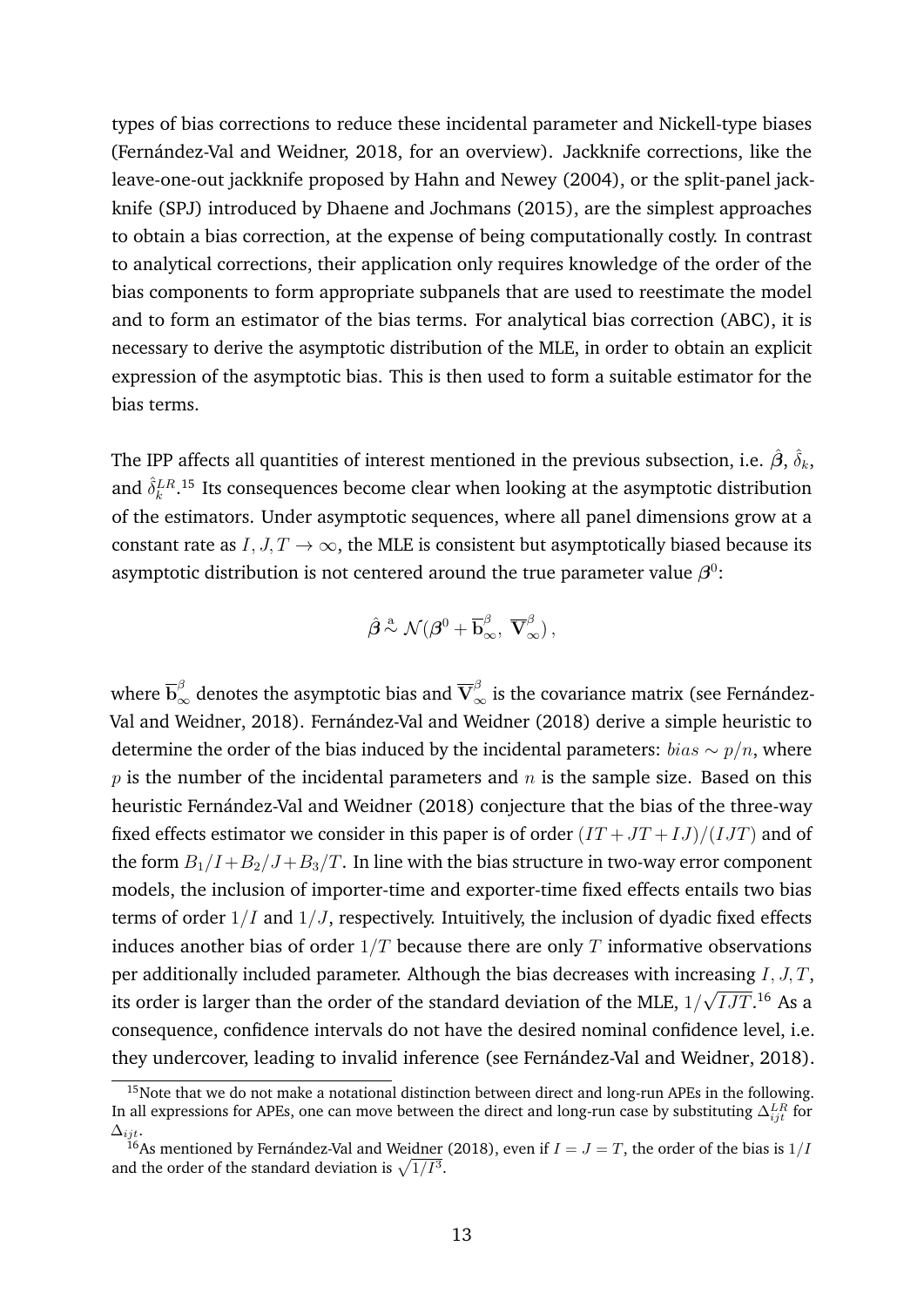The asymptotic distribution of the APEs is affected similarly by the IPP:

$$
\hat{\delta}_k \stackrel{\text{a}}{\sim} \mathcal{N} (\delta_k^0 + \overline{b}_{k,\infty}^\delta, \ \overline{V}_{k,\infty}^\delta) \,,
$$

where  $\overline{b}_{k,\infty}^{\delta}$  denotes the asymptotic bias and  $\overline{V}_{k,\infty}^{\delta}$  is the variance. The conjecture of Fernández-Val and Weidner [\(2018\)](#page-35-6) does not incorporate explicit expressions for biascorrected estimators. Thus, based on their conjecture, we propose novel analytical and jackknife bias corrections for three-way fixed effects models, which deal with the IPP (including the Nickell-type bias) and the associated inference problem.[17](#page-16-0)

In the following we adapt and extend the analytical and split-panel jackknife bias correc-tions proposed by Fernández-Val and Weidner [\(2016\)](#page-35-7) in the context of nonlinear models with individual and time fixed effects to our three-way error component structure.<sup>[18](#page-16-1),[19](#page-16-2)</sup> For the split-panel jackknife bias correction, the aforementioned three-part bias structure implies that we need to split our panel across three dimensions, leading to the following estimator for the structural parameters:

<span id="page-16-3"></span>
$$
\hat{\beta}^{sp} = 4\hat{\beta} - \hat{\beta}_{I/2,J,T} - \hat{\beta}_{I,J/2,T} - \hat{\beta}_{I,J,T/2}, \text{ with}
$$
\n
$$
\hat{\beta}_{I/2,J,T} = \frac{1}{2} \Big[ \hat{\beta}_{\{i:i \le [I/2], J,T\}} + \hat{\beta}_{\{i:i \ge [I/2+1], J,T\}} \Big],
$$
\n
$$
\hat{\beta}_{I,J/2,T} = \frac{1}{2} \Big[ \hat{\beta}_{\{I,j:j \le [J/2], T\}} + \hat{\beta}_{\{I,j:j \ge [J/2+1], T\}} \Big],
$$
\n
$$
\hat{\beta}_{I,J,T/2} = \frac{1}{2} \Big[ \hat{\beta}_{\{I,J,t:t \le [T/2]\}} + \hat{\beta}_{\{I,J,t:t \ge [T/2+1]\}} \Big].
$$
\n(9)

where  $\lvert \cdot \rvert$  and  $\lvert \cdot \rvert$  denote the floor and ceiling functions. To clarify the notation, the subscript  $\{i : i \leq [I/2]\}, J, T$  denotes that the estimator is based on a subsample, which contains all importers and time periods, but only the first half of all exporters. Note that similar to Fernández-Val and Weidner [\(2016\)](#page-35-7), the split-panel jackknife bias correction requires a homogeneity assumption of the distribution of  $y_{ijt}$  and  $x_{ijt}$  across the dimensions  $I$ ,  $J$ , and  $T$ . For instance, this assumption is violated in the case of time

<span id="page-16-0"></span><sup>&</sup>lt;sup>17</sup>In Appendix [B.3,](#page-45-0) we formulate the asymptotic distributions of  $\hat{\beta}$  and  $\hat{\delta}_k$ . In Appendix [B.2,](#page-40-0) we illustrate the statistical problem and the working of bias corrections with a version of the prominent Neyman and Scott [\(1948\)](#page-36-6) variance example.

<span id="page-16-1"></span><sup>&</sup>lt;sup>18</sup>In Appendix [B.3,](#page-45-0) we also derive the bias corrections for a two-way fixed effects model in our *ijt* network panel structure. Previous two-way bias corrections considered either classical it panel structures or ij pseudo-panels.

<span id="page-16-2"></span> $19W$ e do not elaborate on the leave-one-out jackknife bias correction because it requires all variables to be independent over time and thus rules out predetermined and serially-correlated regressors (Fernández-Val and Weidner, [2018\)](#page-35-6).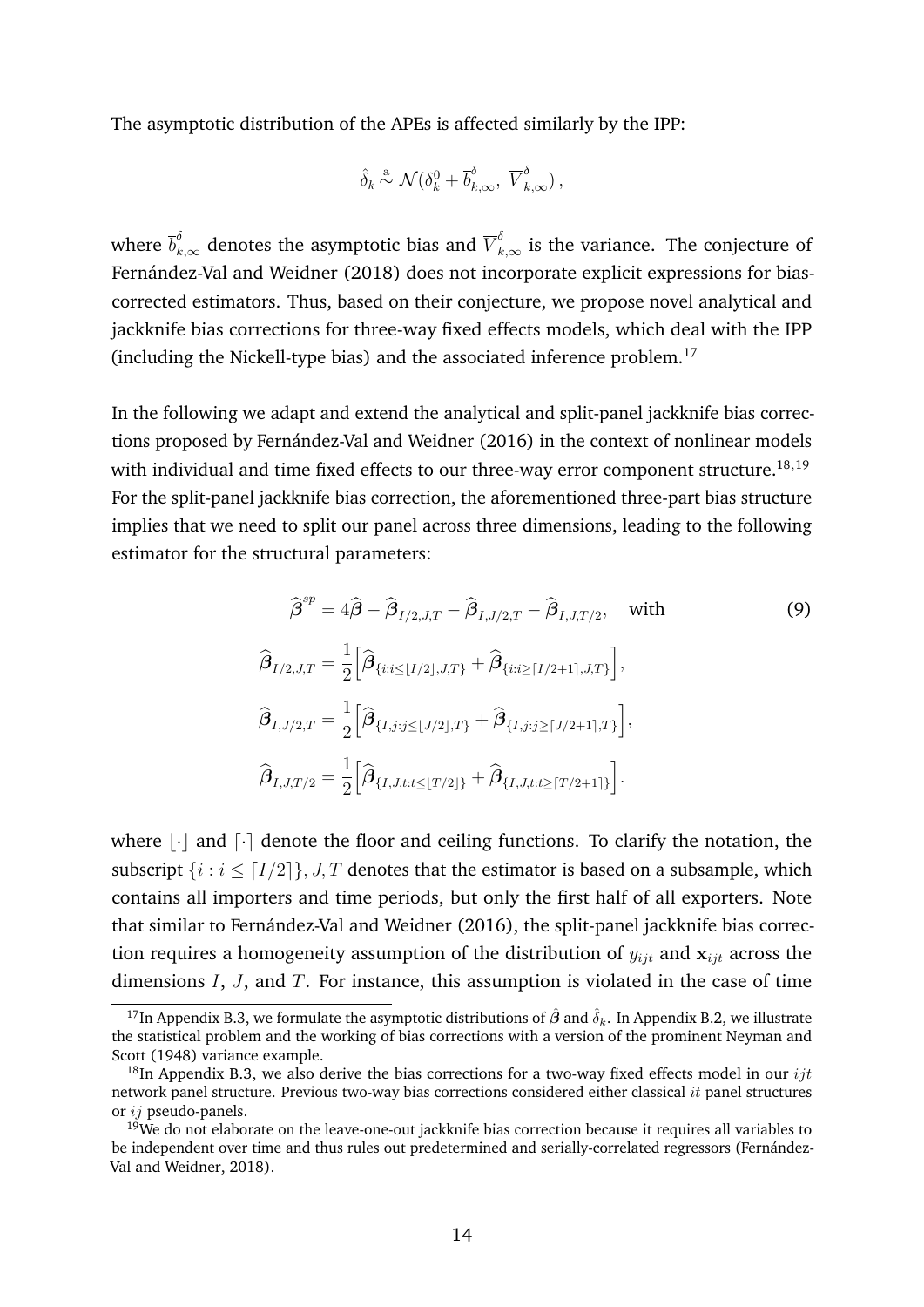trends or structural breaks, where the subsample estimates of splitting dimension  $T$ , i.e.  $\bm{\beta}_{\{I,J,t:t\leq\lfloor T/2\rfloor\}}$  and  $\bm{\beta}_{\{I,J,t:t\geq\lceil T/2+1\rceil\}},$  are systematically different (see Fernández-Val and Weidner, [2016\)](#page-35-7).<sup>[20](#page-17-0)</sup> This additional homogeneity assumption is not required for the analytical bias correction.

|                              | Logit                                    | Probit                                               |
|------------------------------|------------------------------------------|------------------------------------------------------|
| $F_{ijt}$                    | $(1 + \exp(-\eta_{ijt}))^{-1}$           | $\Phi(\eta_{ijt})$                                   |
| $\partial_{\eta} F_{ijt}$    | $F_{iit}(1-F_{iit})$                     | $\phi(\eta_{ijt})$                                   |
| $\partial_{\eta^2} F_{ijt}$  | $\partial_{\eta}F_{ijt}(1-2F_{ijt})$     | $-\eta_{ijt}\phi(\eta_{ijt})$                        |
| $\nu_{ijt}$                  | $(y_{ijt} - F_{ijt})/\partial_n F_{ijt}$ | $(y_{ijt} - F_{ijt})/\partial_{\eta}F_{ijt}$         |
| $H_{ijt}$                    | 1                                        | $\partial_{\eta} F_{i j t}/(F_{i j t}(1-F_{i j t}))$ |
| $\omega_{ijt}$               | $\partial_{\eta} F_{ijt}$                | $H_{ijt}\partial_{\eta}F_{ijt}$                      |
| $\partial_{\eta} \ell_{ijt}$ | $y_{ijt} - F_{ijt}$                      | $H_{ijt}(y_{ijt}-F_{ijt})$                           |

<span id="page-17-1"></span>**Table 2:** Expressions and Derivatives for Logit and Probit Models

*Note:*  $\eta_{ijt} = \mathbf{x}'_{ijt} \boldsymbol{\beta} + \lambda_{it} + \psi_{jt} + \mu_{ij}$  is the linear predictor.

To characterize the analytical bias correction, we need to introduce some additional notation. Let  $\partial_{\iota^{r}}g(\cdot)$  denote the  $r$ -th order partial derivative of an arbitrary function  $q(\cdot)$  with respect to some parameter  $\iota$ . A collection of further required expressions are reported in Table [2.](#page-17-1) Let D denote the dummy matrix corresponding to the fixed effects and X denote the matrix with the regressors of interest. Define the residual projection  $\widehat{\mathbb{M}} = \mathbf{I}_{IJT} - \widehat{\mathbb{P}} = \mathbf{I}_{IJT} - \mathbf{D}(\mathbf{D}'\widehat{\mathbf{\Omega}}\mathbf{D})^{-1}\mathbf{D}'\widehat{\mathbf{\Omega}},$  where  $\mathbf{I}_{IJT}$  is an  $IJT \times IJT$  identity matrix, and  $\widehat{\Omega}$  is a diagonal weighting matrix with elements  $\hat{\omega}_{ijt} = \partial_{\eta} \hat{F}_{ijt}.$ 

Combining insights from the classical panel structure in Fernández-Val and Weidner [\(2016\)](#page-35-7), the pseudo-panel setting in Cruz-Gonzalez, Fernández-Val, and Weidner [\(2017\)](#page-34-9), and the three-way fixed effects conjecture by Fernández-Val and Weidner [\(2018\)](#page-35-6), we propose the following analytical bias correction:

<span id="page-17-0"></span> $\frac{20}{20}$ The homogeneity assumption can be tested with a Wald test (see Dhaene and Jochmans, [2015;](#page-34-14) Fernández-Val and Weidner, [2016\)](#page-35-7).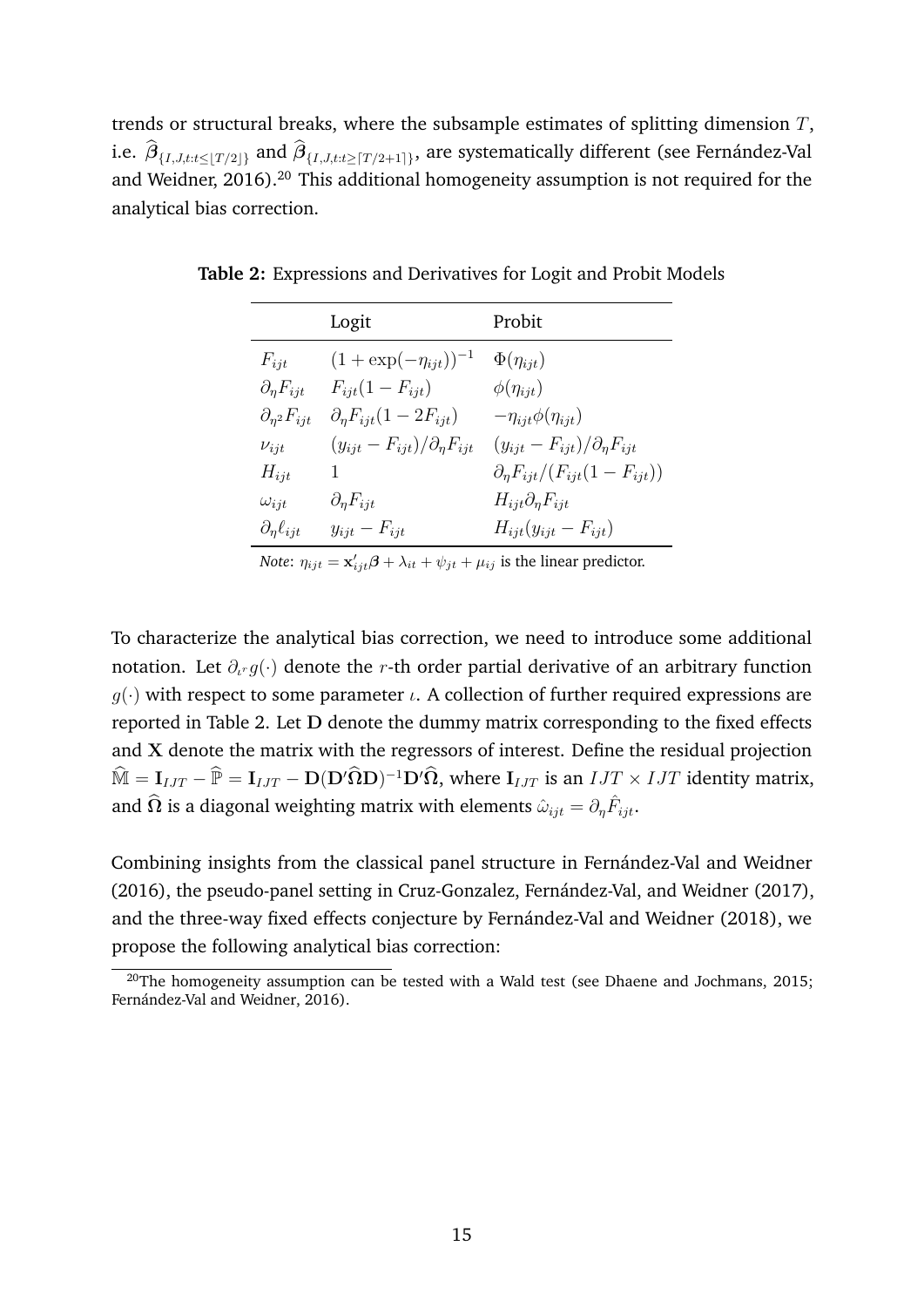<span id="page-18-0"></span>
$$
\tilde{\beta}^{a} = \hat{\beta} - \frac{\hat{\mathbf{B}}_{1}^{\beta}}{I} - \frac{\hat{\mathbf{B}}_{2}^{\beta}}{J} - \frac{\hat{\mathbf{B}}_{3}^{\beta}}{T}, \quad \text{with} \quad \hat{\mathbf{B}}_{1}^{\beta} = \widehat{\mathbf{W}}^{-1} \widehat{\mathbf{B}}_{1}, \widehat{\mathbf{B}}_{2}^{\beta} = \widehat{\mathbf{W}}^{-1} \widehat{\mathbf{B}}_{2}, \widehat{\mathbf{B}}_{3}^{\beta} = \widehat{\mathbf{W}}^{-1} \widehat{\mathbf{B}}_{3}, \quad (10)
$$
\n
$$
\widehat{\mathbf{B}}_{1} = -\frac{1}{2JT} \sum_{j=1}^{J} \sum_{t=1}^{T} \frac{\sum_{i=1}^{I} \widehat{H}_{ijt} \partial_{\eta^{2}} \widehat{F}_{ijt} \left(\widehat{\mathbf{M}} \mathbf{X}\right)_{ijt}}{\sum_{i=1}^{I} \widehat{\omega}_{ijt}},
$$
\n
$$
\widehat{\mathbf{B}}_{2} = -\frac{1}{2IT} \sum_{i=1}^{I} \sum_{t=1}^{T} \sum_{t=1}^{T} \frac{\sum_{j=1}^{J} \widehat{H}_{ijt} \partial_{\eta^{2}} \widehat{F}_{ijt} \left(\widehat{\mathbf{M}} \mathbf{X}\right)_{ijt}}{\sum_{j=1}^{J} \widehat{\omega}_{ijt}},
$$
\n
$$
\widehat{\mathbf{B}}_{3} = -\frac{1}{2IJ} \sum_{i=1}^{I} \sum_{j=1}^{J} \left(\sum_{t=1}^{T} \widehat{\omega}_{ijt}\right)^{-1} \left(\sum_{t=1}^{T} \widehat{H}_{ijt} \partial_{\eta^{2}} \widehat{F}_{ijt} \left(\widehat{\mathbf{M}} \mathbf{X}\right)_{ijt} + 2 \sum_{l=1}^{L} (T/(T-L)) \sum_{t=l+1}^{T} \partial_{\eta} \widehat{\ell}_{ijt-l} \widehat{\omega}_{ijt} \left(\widehat{\mathbf{M}} \mathbf{X}\right)_{ijt}\right),
$$
\n
$$
\widehat{\mathbf{W}} = \frac{1}{IJT} \sum_{i=1}^{I} \sum_{j=1}^{J} \sum_{t=1}^{T
$$

The first two correction terms in equation [\(10\)](#page-18-0) are generalizations of the corresponding components in the  $ij$  pseudo-panel structure of Cruz-Gonzalez, Fernández-Val, and Weidner [\(2017\)](#page-34-9) to our  $ijt$  structure. The inclusion of a third set of  $(ij)$  fixed effects additionally leads to the third correction term that mimics the correction for individual fixed effects in an *it*-panel setting. In contrast to  $\widehat{B}_1$  and  $\widehat{B}_2$ , the expression  $\widehat{B}_3$  includes a part to correct the Nickell-type bias that arises by imposing the weak exogeneity condition instead of the strict exogeneity condition. The parameter  $L$  is a bandwidth used for the estimation of truncated spectral densities (Hahn and Kuersteiner, [2007\)](#page-35-10). In a model in which all regressors are strictly exogenous,  $L$  is set to zero, such that the second part in the numerator of  $\widehat{\mathbf{B}}_3$  vanishes. Note that the strict exogeneity condition is often too strong in the context of panel data, because it rules out any dynamic feedback between regressors and the dependent variable. In case of weakly exogeneous regressors, for instance if one of the regressors is the lagged dependent variable, Fernández-Val and Weidner [\(2016\)](#page-35-7) suggest conducting a sensitivity analysis with  $L \in \{1, 2, 3, 4\}$ .

Moving to the APEs, the split-panel jackknife estimator is formed by replacing the estimators for the structural parameters with estimators for the APEs in formula [\(9\)](#page-16-3). The analytically bias-corrected estimator is given by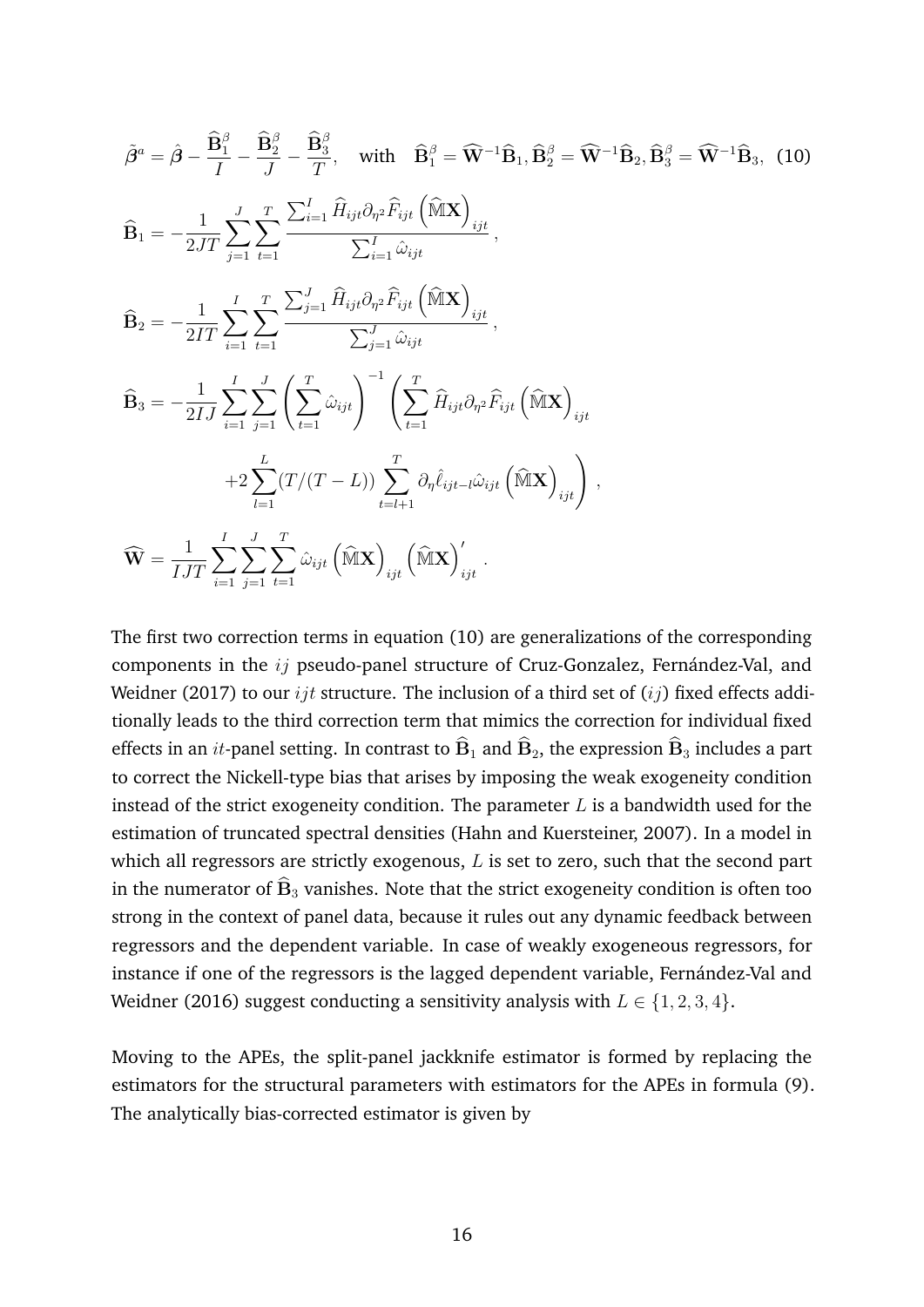$$
\tilde{\delta}^{a} = \hat{\delta} - \frac{\hat{\mathbf{B}}_{1}^{\delta}}{I} - \frac{\hat{\mathbf{B}}_{2}^{\delta}}{J} - \frac{\hat{\mathbf{B}}_{3}^{\delta}}{T}, \quad \text{with} \quad (11)
$$
\n
$$
\hat{\mathbf{B}}_{1}^{\delta} = \frac{1}{2JT} \sum_{j=1}^{J} \sum_{t=1}^{T} \frac{\sum_{i=1}^{I} - \hat{H}_{ijt} \partial_{\eta^{2}} \hat{F}_{ijt} \left(\hat{\mathbb{P}} \hat{\mathbf{\Psi}}\right)_{ijt} + \partial_{\eta^{2}} \hat{\mathbf{\Delta}}_{ijt}}{\sum_{i=1}^{I} \hat{\omega}_{ijt}},
$$
\n
$$
\hat{\mathbf{B}}_{2}^{\delta} = \frac{1}{2IT} \sum_{i=1}^{I} \sum_{t=1}^{T} \sum_{t=1}^{T} \frac{\sum_{j=1}^{J} - \hat{H}_{ijt} \partial_{\eta^{2}} \hat{F}_{ijt} \left(\hat{\mathbb{P}} \hat{\mathbf{\Psi}}\right)_{ijt} + \partial_{\eta^{2}} \hat{\mathbf{\Delta}}_{ijt}}{\sum_{j=1}^{J} \hat{\omega}_{ijt}},
$$
\n
$$
\hat{\mathbf{B}}_{3}^{\delta} = \frac{1}{2IJ} \sum_{i=1}^{I} \sum_{j=1}^{J} \left(\sum_{t=1}^{T} \hat{\omega}_{ijt}\right)^{-1} \left(\sum_{t=1}^{T} - \hat{H}_{ijt} \partial_{\eta^{2}} \hat{F}_{ijt} \left(\hat{\mathbb{P}} \hat{\mathbf{\Psi}}\right)_{ijt} + \partial_{\eta^{2}} \hat{\mathbf{\Delta}}_{ijt} + \partial_{\eta^{2}} \hat{\mathbf{\Delta}}_{ijt} \right)
$$
\n
$$
+ 2 \sum_{l=1}^{L} \left(T / \left(T - l\right) \sum_{t=l+1}^{T} \partial_{\eta} \hat{\ell}_{ijt-l} \hat{\omega}_{ijt} \left(\hat{\mathbb{M}} \hat{\mathbf{\Psi}}\right)_{ijt}\right),
$$
\n(11)

where  $\hat\Psi_{ijt}=\partial_\eta\hat\Delta_{ijt}/\hat\omega_{ijt}.$  The last part in the numerator of  $\hat{\mathbf{B}}_3^\delta$  is again dropped if all regressors are assumed to be strictly exogenous. Note that all quantities are evaluated at bias-corrected structural parameters and the corresponding estimates of the fixed effects.<sup>[21](#page-19-0)</sup> An appropriate covariance estimator for the APEs of the three-way fixed effects model is

<span id="page-19-1"></span>
$$
\widehat{\mathbf{V}}^{\delta} = \frac{1}{I^2 J^2 T^2} \left( \underbrace{\left( \sum_{i=1}^{I} \sum_{j=1}^{J} \widehat{\mathbf{L}}_{t=1}^{T} \widehat{\mathbf{\Delta}}_{ijt} \right) \left( \sum_{i=1}^{I} \sum_{j=1}^{J} \widehat{\mathbf{L}}_{ijt} \right)^{T}}_{v_1} + \underbrace{\sum_{i=1}^{I} \sum_{j=1}^{J} \sum_{t=1}^{T} \widehat{\mathbf{L}}_{ijt} \widehat{\mathbf{\Gamma}}'_{ijt}}_{v_2} + 2 \underbrace{\sum_{i=1}^{I} \sum_{j=1}^{J} \sum_{s>t}^{T} \widehat{\mathbf{\Delta}}_{ijt} \widehat{\mathbf{\Gamma}}'_{ijs}}_{v_3} \right), \qquad (12)
$$

where  $\widehat{\bar{\mathbf{\Delta}}}_{ijt} = \widehat{\mathbf{\Delta}}_{ijt} - \widehat{\boldsymbol{\delta}}, \, \widehat{\Delta}_{ijt} = [\widehat{\Delta}_{ijt}^1, \ldots, \widehat{\Delta}_{ijt}^m]^\prime, \, \widehat{\boldsymbol{\delta}} = [\widehat{\delta}_1, \ldots, \widehat{\delta}_m]^\prime,$  and

$$
\widehat{\boldsymbol{\Gamma}}_{ijt} = \left(\sum_{i=1}^I\sum_{j=1}^J\sum_{t=1}^T\partial_{\beta}\widehat{\boldsymbol{\Delta}}_{ijt} - \left(\widehat{\mathbb{P}}\mathbf{X}\right)_{ijt}\partial_{\eta}\widehat{\boldsymbol{\Delta}}_{ijt}\right)'\widehat{\mathbf{W}}^{-1}\left(\widehat{\mathbb{M}}\mathbf{X}\right)_{ijt}\hat{\omega}_{ijt}\hat{\boldsymbol{\nu}}_{ijt} + \left(\widehat{\mathbb{P}}\widehat{\boldsymbol{\Psi}}\right)_{ijt}\partial_{\eta}\hat{\ell}_{ijt}.
$$

<span id="page-19-0"></span> $\overline{\hspace{1cm}}$ <sup>21</sup>For this purpose, we use a computationally efficient offset algorithm as in Czarnowske and Stammann [\(2019\)](#page-34-15).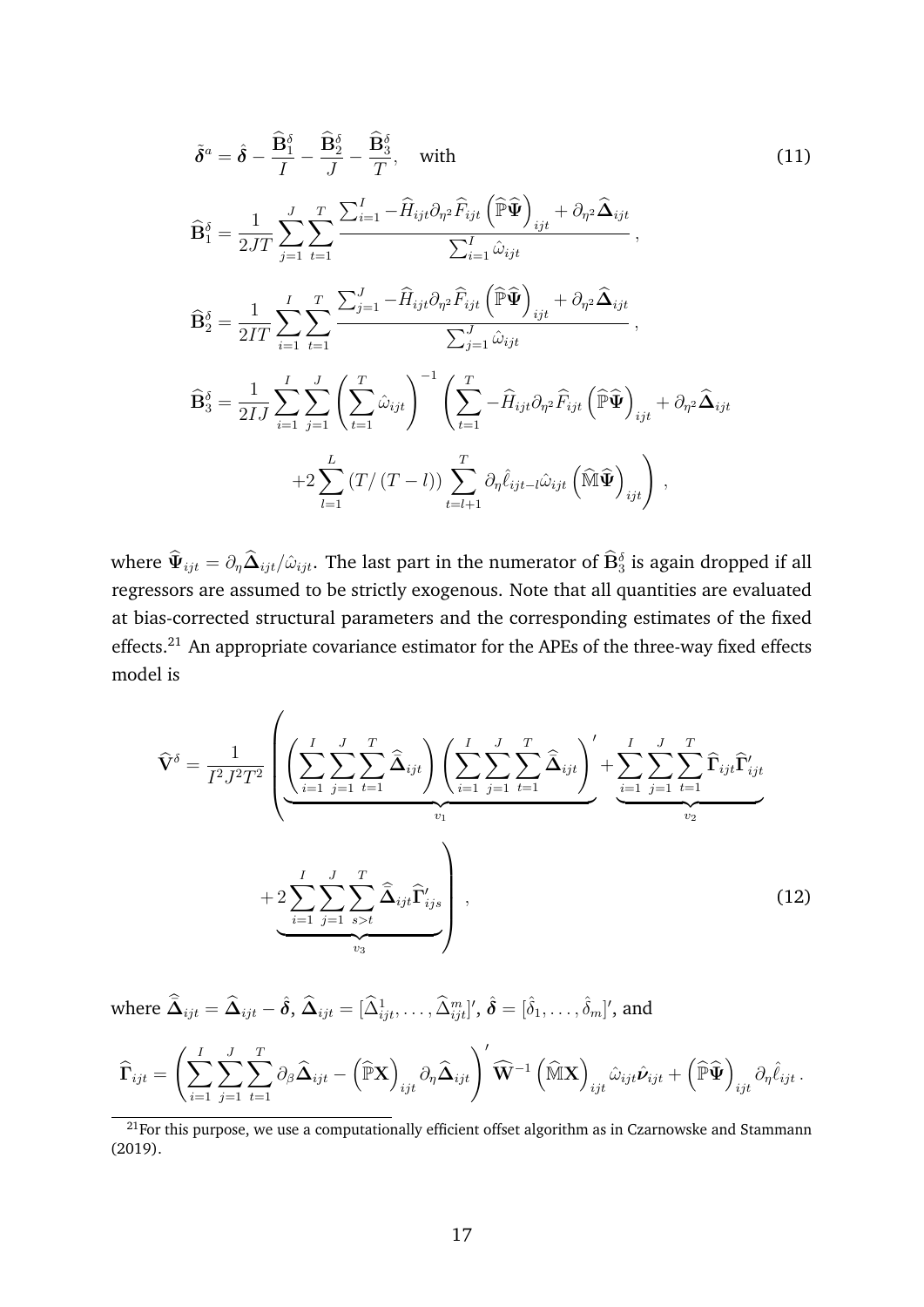Note that the term  $v_2$  refers to the variation induced by  $\hat{\theta}$ . The terms  $v_1$  and  $v_3$  are in the spirit of Fernández-Val and Weidner [\(2016\)](#page-35-7) to improve the finite sample properties. These are, on the one hand, the variation induced by replacing population by sample means  $(v_1)$ . On the other hand, if we are concerned about the strict exogeneity assumption (as we are in the case of dynamic three-way error structure models), the covariance between  $v_1$  and  $v_2$  should be incorporated  $(v_3)$ .

Just as the calculation of the MLE, the application of the bias corrections is computationally demanding due to the high number of parameters. Therefore, we suggest to use the algorithms developed by Stammann [\(2018\)](#page-36-10) and Czarnowske and Stammann [\(2019\)](#page-34-15).

# <span id="page-20-0"></span>**4 Monte Carlo Simulations**

In this section, we conduct extensive simulation experiments to investigate the properties of different estimators for both the structural parameters and the APEs. The estima-tors we study are MLE, ABC and SPJ.<sup>[22](#page-20-1)</sup> Our main focus are the biases and inference accuracies. To this end, we compute the relative bias and standard deviation (SD) in percent, the ratio between bias and standard error, the ratio between standard error and standard deviation (SE/SD), and the coverage probabilities (CPs) at a nominal level of 95 percent.

For the simulation experiments we adapt the design for a dynamic probit model of Fernández-Val and Weidner [\(2016\)](#page-35-7) to our  $ijt$ -panel structure with three-way fixed effects.<sup>[23](#page-20-2)</sup> In line with our theoretical model, the simulations include unobserved components captured by fixed effects in the  $it$ ,  $jt$ , and  $ij$  dimensions, as well as the lagged dependent variable. Specifically, we generate data according to

<span id="page-20-1"></span> $22$ We do not include OLS as an alternative estimator for APEs in our discussion since — apart from a Nickell-bias in a dynamic three-way fixed effects model — it suffers from a kind of misspecification bias. In a standard gaussian data generating process, where the dependent variable is continuous instead of binary, the bias corrected ordinary least squares estimator proposed by Hahn and Kuersteiner [\(2002\)](#page-35-11) works as desired, however it fails in our probit data generating process. The reason is that a large share of the predicted probabilities obtained by OLS exceed the boundaries of the unit interval, such that estimates of APEs become heavily biased. This kind of misspecification bias already becomes evident, if we consider a dynamic two-way fixed effects data generating process, which does not suffer from a Nickell bias. We investigated this issue in additional extensive simulation experiments and provide these results on request.

<span id="page-20-2"></span> $^{23}$ Further simulation experiments including dynamic panel models with two-way fixed effects and static panel models with three-way fixed effects are presented in Appendices [C.2](#page-55-0) and [C.3.](#page-61-0) In an earlier version of this article we additionally report simulations results for static two-way fixed effects models.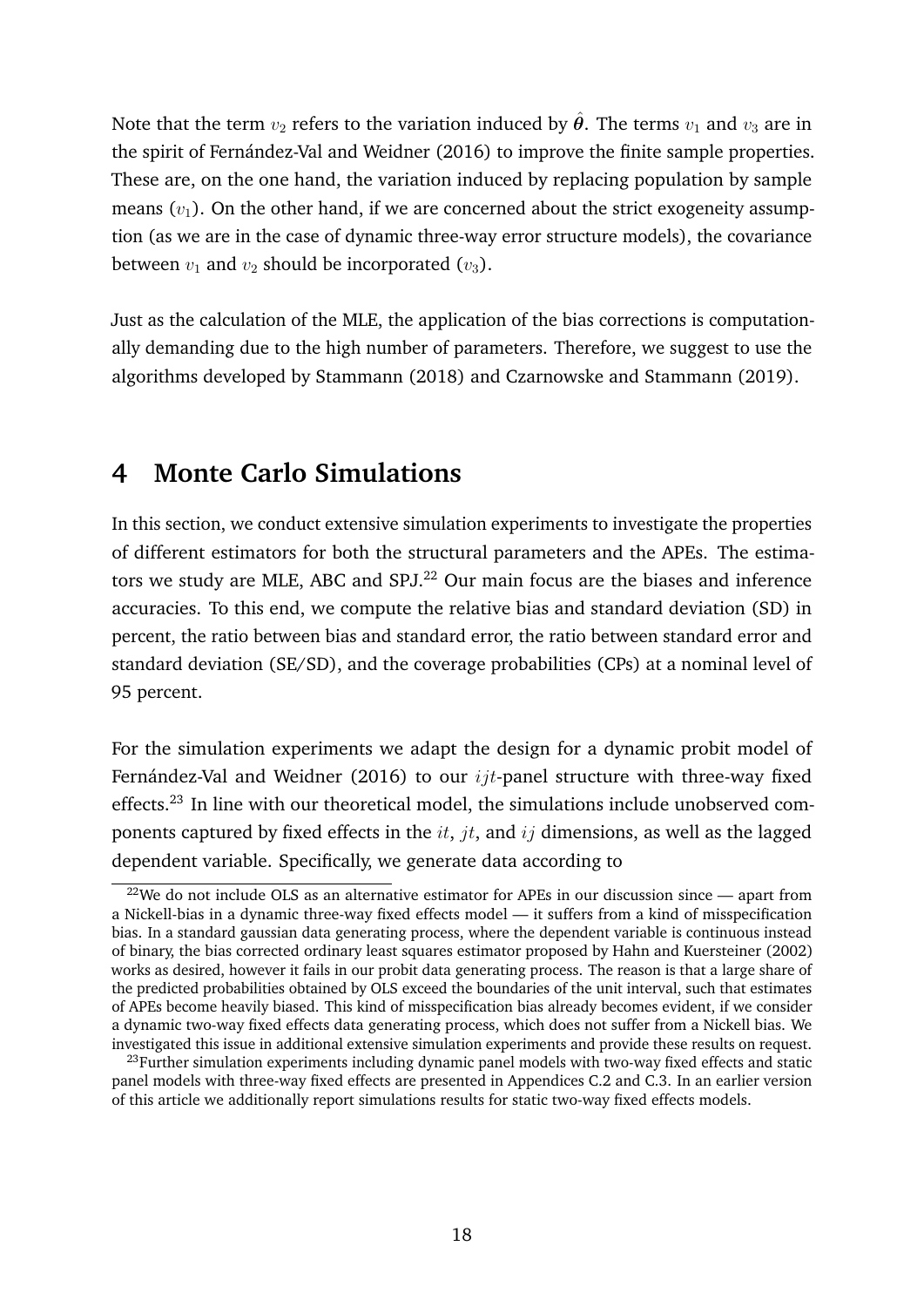$$
y_{ijt} = \mathbf{1}[\beta_y y_{ijt-1} + \beta_z z_{ijt} + \psi_{jt} + \lambda_{it} + \mu_{ij} \ge \epsilon_{ijt}],
$$
  

$$
y_{ij0} = \mathbf{1}[\beta_z z_{ij0} + \psi_{j0} + \lambda_{i0} + \mu_{ij} \ge \epsilon_{ij0}],
$$

where  $i = 1, ..., N$ ,  $j = 1, ..., N$ ,  $t = 1, ..., T$ ,  $\beta_y = 0.5$ ,  $\beta_z = 1$ ,  $\psi_{jt} \sim$  iid.  $\mathcal{N}(0, 1/24)$ ,  $\lambda_{it}$  ~ iid.  $\mathcal{N}(0,1/24)$  $\mathcal{N}(0,1/24)$  $\mathcal{N}(0,1/24)$ ,  $\mu_{ij}$  ~ iid.  $\mathcal{N}(0,1/24)$ , and  $\epsilon_{ijt}$  ~ iid.  $\mathcal{N}(0,1).^{24}$  The exogenous regressor is modeled as an AR-1 process,  $z_{ijt} = 0.5z_{ijt-1} + \psi_{jt} + \lambda_{it} + \mu_{ij} + \nu_{ijt}$ , where  $\nu_{iit} \sim$  iid.  $\mathcal{N}(0, 0.5)$  and  $z_{i j0} \sim$  iid.  $\mathcal{N}(0, 1)$ . We consider different sample sizes, specifically  $N \in \{50, 100, 150\}$  and  $T \in \{10, 20, 30, 40, 50\}$  and generate 1,000 data sets for each.

Tables [A4](#page-52-0) – [A12](#page-54-0) in Appendix [C.1](#page-52-1) summarize the extensive simulation results. For ABC we report two different choices of the bandwidth parameter,  $L = 1$  and  $L = 2$ , which are indicated by values in parentheses. In the following, we discuss the biases and coverage probabilities for  $N \in \{50, 150\}$  which are shown in Figures [2](#page-22-0) – [4](#page-23-0) for the sake of clarity. We focus on these two statistics in particular because they give us a good idea about the quality of the inference of an estimator.

We start by considering the different estimators for the structural parameters summarized in Figures [2](#page-22-0) and [3.](#page-22-0) For both kinds of regressors, MLE exhibits a severe bias that decreases with increasing T. However, even with  $N = 150$  and  $T = 50$ , the estimator shows a distortion of 11 percent in the case of the predetermined regressor and 5 percent in the case of the exogenous regressor. We also find that the inference is not valid, since the CPs are zero or close to zero. The bias corrections bring a substantial improvement. First, they reduce the bias considerably. For example, the MLE estimator of the predetermined regressor shows a distortion of 64 percent for  $T = 10$  and  $N = 150$ . ABC reduces the bias to 8 percent and SPJ to 20 percent. In the case of the exogenous regressor, MLE exhibits a bias of 23 percent, whereas ABC has a bias of 1 percent and SPJ of 7 percent. Irrespective of the type of the regressor, both bias-corrected estimators also converge quickly to the true parameter value with growing  $T$ . Second, the bias corrections improve the CPs. For the exogenous regressor the CPs of ABC are close to the desired level of 95 percent for all  $T$ , whereas SPJ remains far away from 95 percent even at  $T = 50$ . In the case of the predetermined regressor, the CPs of both corrections approach the nominal level when  $T$  rises. This happens faster for ABC.

<span id="page-21-0"></span><sup>&</sup>lt;sup>24</sup>We again follow Fernández-Val and Weidner [\(2016\)](#page-35-7) and incorporate the information that  $\{\lambda_{it}\}_{IT}$ ,  $\{\psi_{jt}\}_{JT}$ , and  $\{\mu_{ij}\}_{IJ}$  are independent sequences, and  $\lambda_{it}$ ,  $\psi_{jt}$ , and  $\mu_{ij}$  are independent for all it, jt, ij in the covariance estimator for the APEs. The explicit expression is provided in Appendix [B.3.](#page-45-0)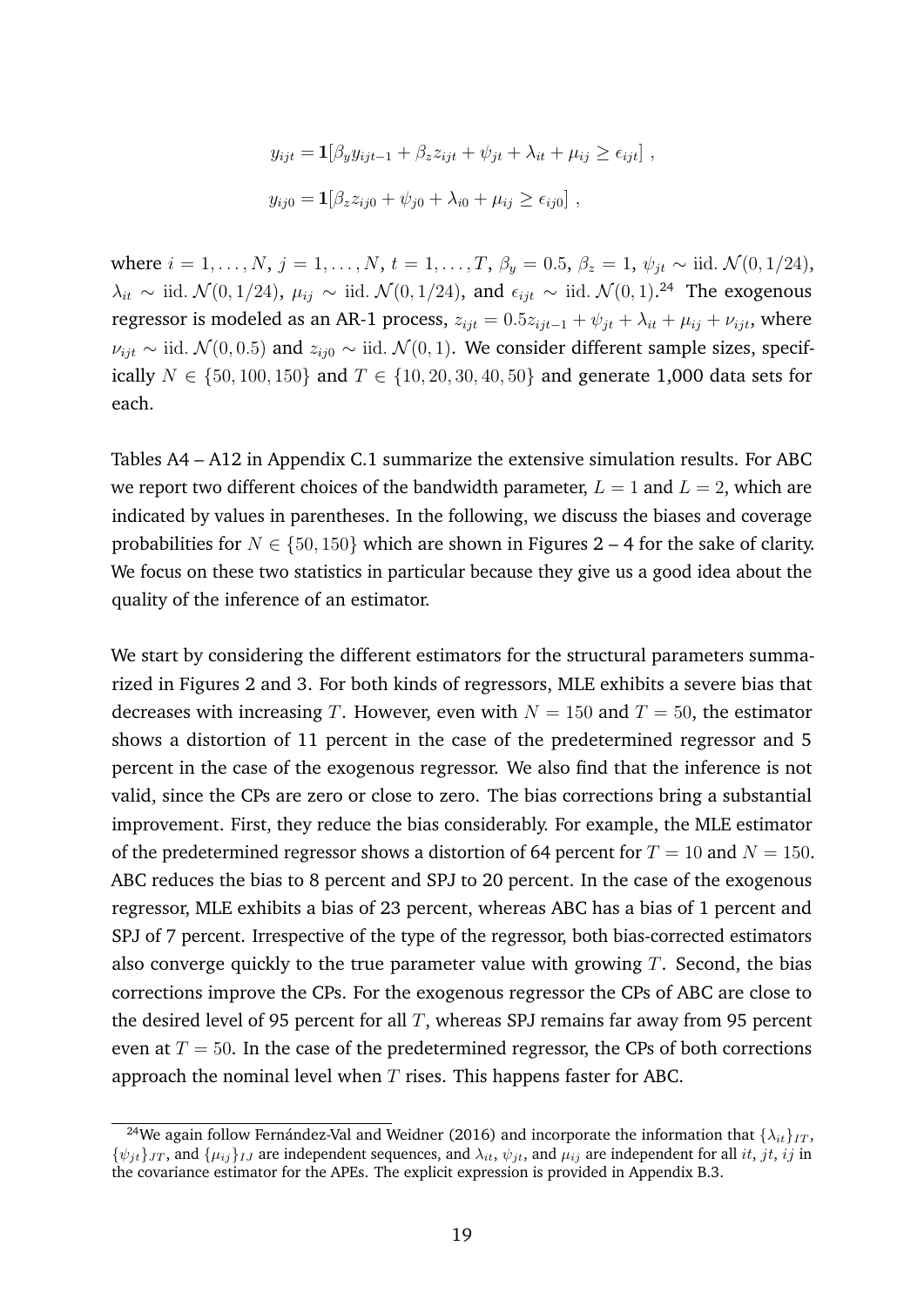<span id="page-22-0"></span>

**Figure 2:** Dynamic: Three-way Fixed Effects — Predetermined Regressor





MLE  $\cdots$  ABC (L = 2)  $\cdots$  SPJ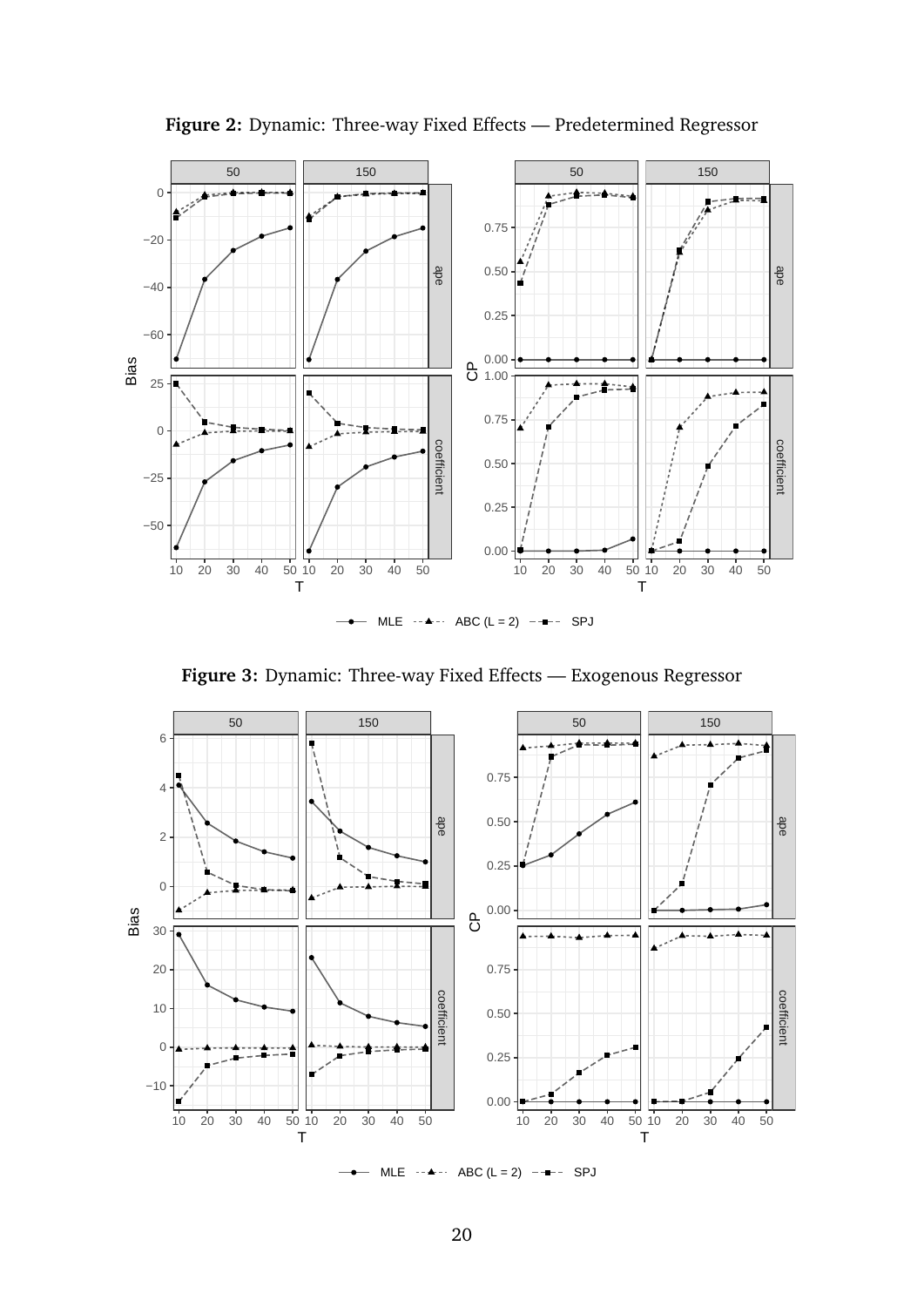

<span id="page-23-0"></span>**Figure 4:** Dynamic: Three-way Fixed Effects — Exogenous Regressor (Long-Run)

We proceed with the APEs, where we distinguish between direct and long-run APEs. We first look at the direct APEs in Figures [2](#page-22-0) and [3.](#page-22-0) Overall, we obtain similar findings as for the structural parameters. MLE is distorted over all settings, but the bias decreases as T increases. The distortion is especially severe in the case of the the predetermined regressor, where it ranges from roughly 70 percent for the settings with  $T = 10$  to 15 percent for  $T = 50$ . In contrast, the bias of the MLE for the exogenous regressor ranges from roughly 4 percent ( $T = 10$ ) to 1 percent ( $T = 50$ ). The bias corrections bring a substantial reduction in both cases. Whereas ABC shows only a small distortion of less than 1 percent in the case of the exogenous regressor at  $T = 10$ , SPJ is even more heavily distorted than MLE. However, with increasing  $T$ , both SPJ and ABC quickly converge to the true APE. Looking at inference, unlike ABC, SPJ needs a sufficiently large number of time periods to get its CPs close to 95 percent. For the predetermined regressor, these convergence processes last longer than for the exogenous regressor. In contrast, the coverage probabilities of the MLE are always far below the desired nominal level. This is especially noteworthy for the exogenous regressor with  $T \geq 40$ , where the bias of MLE appears to be negligibly small for practical work. However, the bias of the MLE is still large compared to the standard error. This becomes evident, when looking at the Bias/SE ratio in Tables [A4](#page-52-0) – [A6,](#page-52-0) which is much higher for MLE than for the bias corrected estimators. Turning to the results of the long-run APEs reported in Figure [4,](#page-23-0) we note that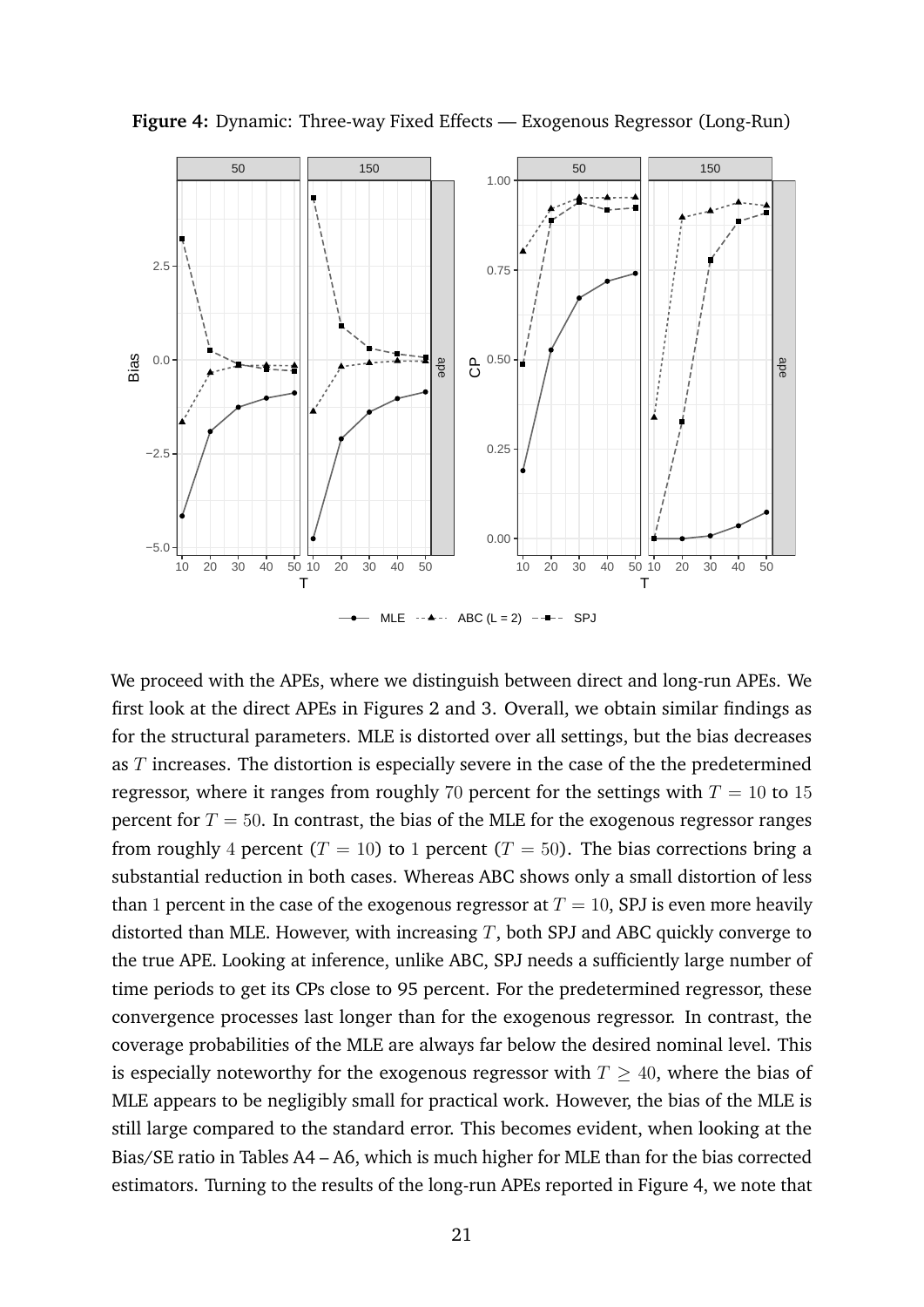the results are qualitatively similar to the results of the direct APE of the exogenous regressor. As T increases, both bias corrections quickly bring the bias towards zero and the coverage probabilities quickly reach the nominal level. Again, the convergence of ABC is faster and inference of MLE remains invalid despite small biases in settings with larger T.

Overall, our three-way fixed effects simulation results confirm the conjecture of Fernández-Val and Weidner [\(2018\)](#page-35-6) about the general form of the bias and lend support to our bias corrections. First, we find that the bias corrections indeed substantially mitigate the bias. Second, as already found in other studies, analytical bias corrections outperform split-panel jackknife bias corrections (see among others Fernández-Val and Weidner, [2016,](#page-35-7) and Czarnowske and Stammann, [2019\)](#page-34-15). For samples with shorter time horizons, ABC is often less distorted and its dispersion is generally lower. This is also reflected by better CPs. Generally, in the three-way fixed effects setting, a sufficiently large number of time periods appears to be crucial to obtain reliable results for the bias-corrected estimators. As a main takeaway, our simulation results suggest that estimates based on MLE should be treated with great caution, because even in situations where we expect small biases, the inference may be invalid.

# <span id="page-24-0"></span>**5 Determinants of the Extensive Margin of Trade**

Having described the estimation and bias correction procedures, we now turn to the estimation of the determinants of the extensive margin of international trade outlined in Section [2.](#page-8-0)

Recall equation [\(3\)](#page-11-1) that relates the incidence of non-zero aggregate trade flows to exporter-time and importer-time specific characteristics, trade in the previous period, time-invariant unobservable trade barriers and bilateral trade policy variables:

<span id="page-24-1"></span>
$$
y_{ijt} = \begin{cases} 1 & \text{if } \kappa + \lambda_{it} + \psi_{jt} + \beta_y y_{ij(t-1)} + \mathbf{z}_{ijt}'\boldsymbol{\beta}_z + \mu_{ij} \ge \zeta_{ijt}, \\ 0 & \text{else.} \end{cases}
$$

This yields the following dynamic three-way fixed effects probit model:

$$
\Pr(y_{ijt} = 1|y_{ij(t-1)}, \mathbf{z}_{ijt}, \lambda_{it}, \psi_{jt}, \mu_{ij}) = F\left(\beta_y y_{ij(t-1)} + \mathbf{z}_{ijt}'\boldsymbol{\beta}_z + \lambda_{it} + \psi_{jt} + \mu_{ij}\right), \quad (13)
$$

 $y_{ij(t-1)}$  is the lagged dependent variable, z is a vector of observable bilateral variables, and  $\beta_y$  and  $\beta_z$  are the corresponding parameters. We largely follow Helpman, Melitz, and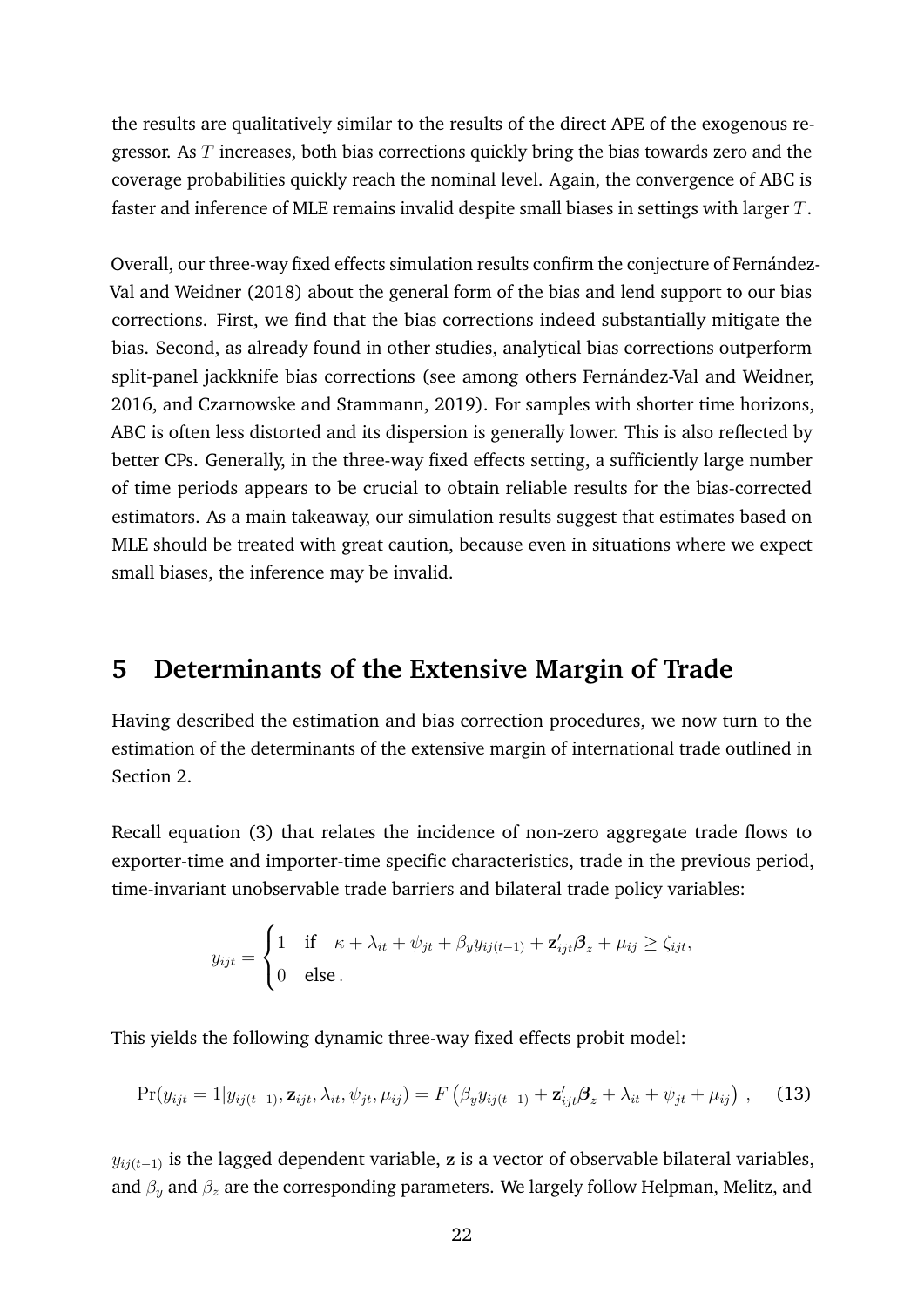Rubinstein [\(2008\)](#page-36-0) and the wider literature on the determinants of the *intensive* margin of trade (compare Head and Mayer, [2014\)](#page-35-4) in the choice of these variables: distance, a common land border, the same origin of the legal system, common language, previous colonial ties, a joint currency, an existing free trade agreement, or joint membership in the WTO/GATT. The effect of all time-invariant variables will only be identified in specifications in which we omit the bilateral fixed effects.

For data, we turn to the updated Gravity dataset provided by CEPII (Conte, Cotterlaz, and Mayer, [2021\)](#page-34-0), which encompasses annual information on bilateral trade flows and these variables of interest for 198 countries from 1948 – 2019. As only non-zero flows are reported in the data, we construct zeros analogous to Head, Mayer, and Ries [\(2010\)](#page-35-12): Whenever an exporter reports at least one non-zero flow *and* an importer reports at least one non-zero flow, their bilateral flow — if not non-zero already — is coded as zero. This procedure results in an unbalanced data set with 1,652,296 observations.<sup>[25](#page-25-0)</sup>

Out of the 38,912 country pairs included in our analysis, 9,984 never switch their trading status, 4,609 switch a single time, and the average (median) number of switches is 3.9 (3), ranging up to 29 for trade from Benin to Sweden and 32 from Barbados to Bolivia.[26](#page-25-1)

# <span id="page-25-3"></span>**5.1 Main Results**

Before turning to the regression results, we repeat the descriptive analysis about the persistence of the bilateral trade flows from Section 1, now considering the transition probabilities into export from period  $t - 1$  to  $t$  for the time horizon from 1948 – 2019. Table [3](#page-26-0) confirms the high level of persistence: 89.7 percent of the country pairs which did not trade in the previous year did not trade in the following year and 91.5 percent of the pairs which *did* trade in the previous year continued to trade in the following year. Thus, the probability to export in period  $t$  is 81.2 percentage points higher for those country pairs that already engaged in trade in period  $t - 1$  compared to those that did not.[27](#page-25-2) However, Table [3](#page-26-0) does not reveal any information about the kind of persistence. In the following analysis we will investigate the importance of using dynamic model specifications which allow us to disentangle the observed persistence into two sources: (i) true state dependence and (ii) observed and unobserved heterogeneity.

<span id="page-25-0"></span> $^{25}$ The updated Gravity dataset by Conte, Cotterlaz, and Mayer [\(2021\)](#page-34-0) supersedes the gravity dataset provided alongside Head, Mayer, and Ries [\(2010\)](#page-35-12), which provided similar data from 1948 – 2006. In the latter, some non-zero flows are coded as zero, in order to correct for implausible values reported in the original IMF DOTS data (Head, Mayer, and Ries, [2010,](#page-35-12) p. 4,12).

<span id="page-25-2"></span><span id="page-25-1"></span><sup>&</sup>lt;sup>26</sup>See Figure [A6](#page-62-0) in Appendix [D](#page-62-1) for the full distribution.

<sup>&</sup>lt;sup>27</sup>The number is computed as the difference between the probability of exporting in period  $t$  conditional on exporting and not exporting in period  $t - 1$ .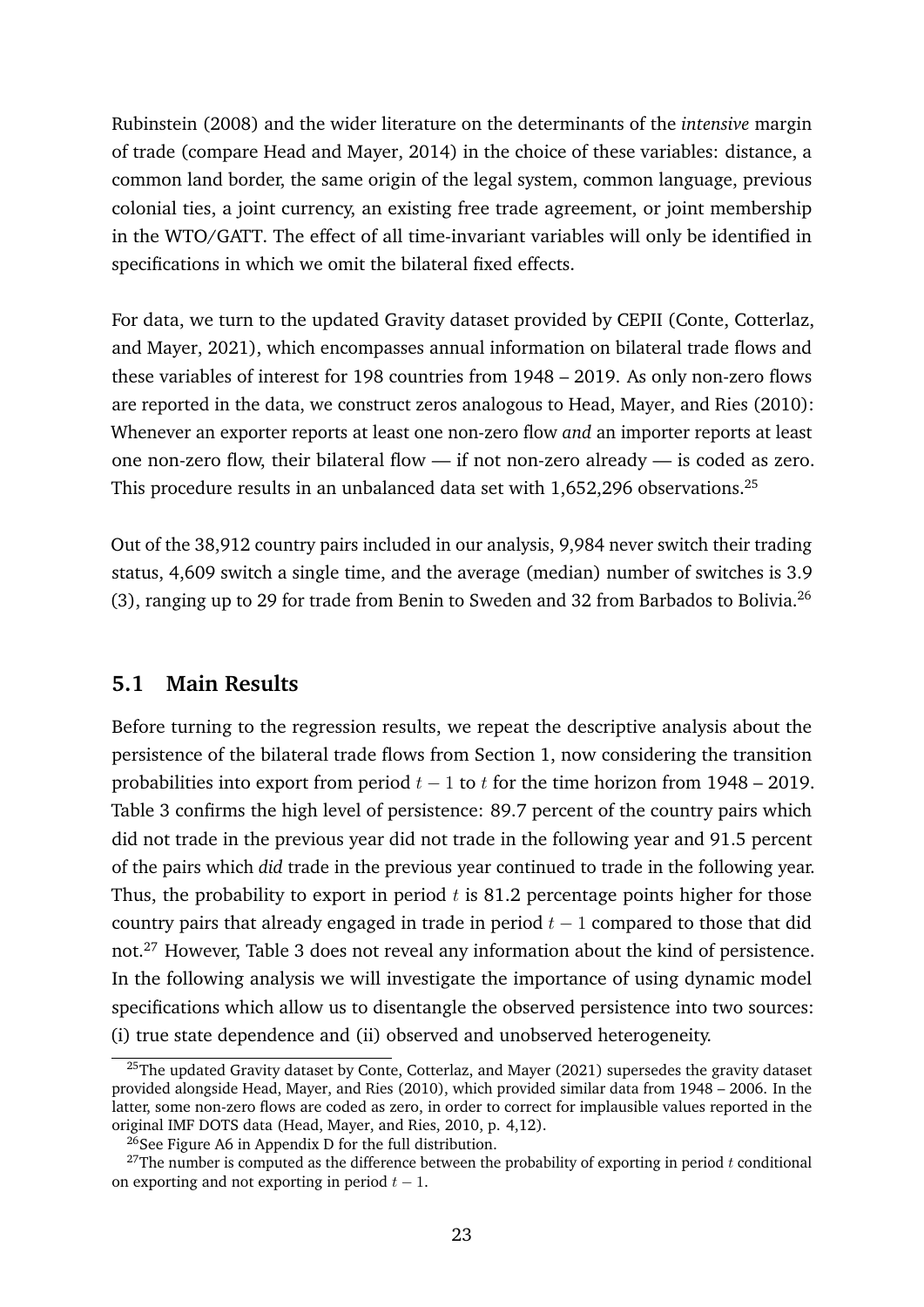|                   | $y_{ijt} = 0$ | $y_{ijt} = 1$ |
|-------------------|---------------|---------------|
| $y_{ij(t-1)} = 0$ |               | 89.7 % 10.3 % |
| $y_{ij(t-1)} = 1$ | $8.6\,\%$     | 91.5 %        |
|                   |               |               |

<span id="page-26-0"></span>**Table 3:** Transition Probabilities (1948 – 2019)

In the following analysis we only consider analytically bias-corrected estimates, mainly for two reasons: (1) the simulation results demonstrate that ABC performs much better than SPJ; (2) SPJ requires the additional homogeneity assumption, which is likely to be violated in our application. Progressing economic integration over time — be it through an increasing number of WTO/GATT memberships or through bilateral and multilateral integration in the form of currency unions and free trade agreements — is at odds with the required stationary pattern.<sup>[28](#page-26-1)</sup>

Table [4](#page-27-0) reports average partial effects of several static and dynamic fixed effects probit specifications.<sup>[29](#page-26-2)</sup> Bias-corrected estimates and their corresponding standard errors are printed in bold. For comparison, the uncorrected estimates are also shown. In column (1) we first mimic the static specification estimated by Helpman, Melitz, and Rubinstein  $(2008).$  $(2008).$ <sup>[30](#page-26-3)</sup> Their specification includes exporter, importer, and time fixed effects.<sup>[31](#page-26-4)</sup> All average partial effects have the expected sign, indicating a negative impact of distance on the probability to trade, while having a common border, the same origin of the legal system, a shared language, or a joint colonial history are all estimated to have a positive impact. Also note the strong and highly significant impact of a common currency, free trade agreement or joint membership of the WTO/GATT. Ceteris paribus, each is estimated to increase the probability of non-zero flows by between 5.2 and 7.1 percentage points.

Column (2) introduces a stricter set of fixed effects, namely at the exporter-time and importer-time level. This specification can be considered a theory-consistent estimation of the model by HMR, and of our model if entry costs are zero and other bilateral trade cost determinants are fully observable. The average partial effects are qualitatively the

<span id="page-26-1"></span><sup>&</sup>lt;sup>28</sup>See the corresponding homogeneity tests for model specifications (2) – (5) of table [4](#page-27-0) in table [A25](#page-62-2) in Appendix [D.](#page-62-1) We find evidence that the homogeneity assumption is violated across all splitting dimensions.  $^{29}$ Coefficient estimates are reported in Table [A26](#page-63-0) in the Appendix.

<span id="page-26-3"></span><span id="page-26-2"></span> $30$ Helpman, Melitz, and Rubinstein [\(2008\)](#page-36-0) use a dataset that ranges from 1970 to 1997. They also include dummy variables for whether both countries are landlocked or islands, or follow the same religion. Hence our estimates deviate somewhat from theirs, while remaining qualitatively similar.

<span id="page-26-4"></span> $31$ Note that following Fernández-Val and Weidner [\(2018\)](#page-35-6) the incidental bias problem is small enough to ignore in this setting with i, j and t fixed effects, since the order of the bias is  $1/IT + 1/IT + 1/JI$ , which in our case becomes negligible small since  $I, J$  and  $T$  are large.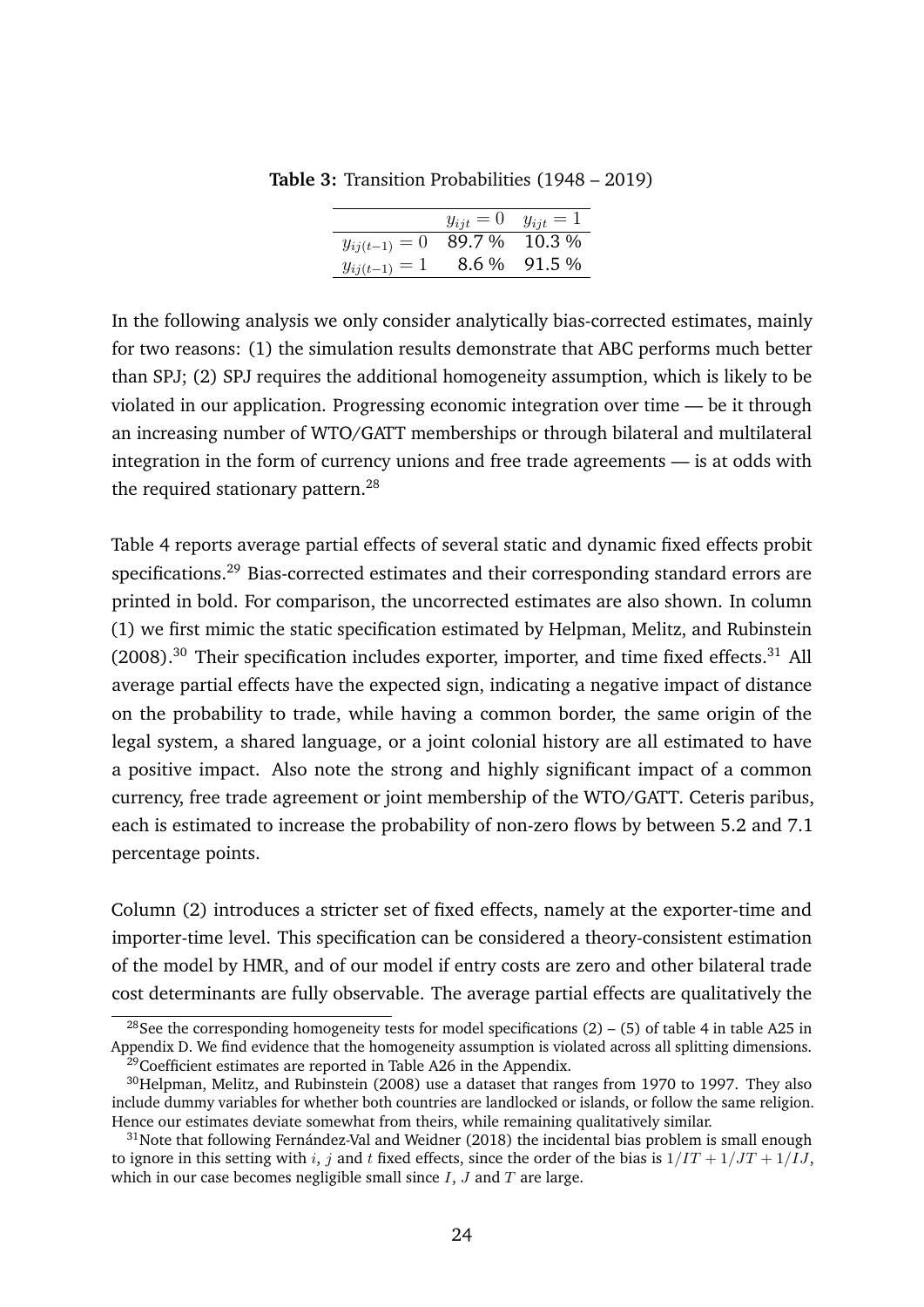<span id="page-27-0"></span>

|                | Dependent variable: $y_{ijt}$ |                        |             |                        |                        |                          |                          |
|----------------|-------------------------------|------------------------|-------------|------------------------|------------------------|--------------------------|--------------------------|
|                | (1)                           | (2)                    |             | (3)                    | (4)                    |                          | (5)                      |
|                |                               |                        | direct      | long-run               |                        | direct                   | long-run                 |
| $y_{ij(t-1)}$  | $\blacksquare$                | $\blacksquare$         | $0.394***$  |                        | $\omega$               | $0.187***$               | $\overline{a}$           |
|                | $\left( \cdot \right)$        | $\left( \cdot \right)$ | (0.001)     | $\left( \cdot \right)$ | $\left( \cdot \right)$ | (0.001)                  | $\left( \cdot \right)$   |
|                | $\blacksquare$                | $\equiv$               | $0.393***$  |                        |                        | $0.148***$               | $\overline{a}$           |
|                | $\left( \cdot \right)$        | $(-)$                  | (0.001)     | $\left( \cdot \right)$ | $\left( \cdot \right)$ | (0.001)                  | $\left( \cdot \right)$   |
| log(Distance)  |                               | $-0.141***$            | $-0.066***$ | $-0.141***$            |                        |                          |                          |
|                | $(-)$                         | (0.000)                | (0.000)     | (0.001)                | $(-)$                  | $\left( \cdot \right)$   | $\left( \cdot \right)$   |
|                | $-0.141***$                   | $-0.141***$            | $-0.066***$ | $-0.141***$            |                        | $\blacksquare$           | $\blacksquare$           |
|                | (0.001)                       | (0.000)                | (0.000)     | (0.001)                | $\left( \cdot \right)$ | $\left( \cdot \right)$   | $\left( \cdot \right)$   |
| Land border    |                               | $0.024***$             | $0.010***$  | $0.021***$             |                        | $\blacksquare$           | $\blacksquare$           |
|                | $(-)$                         | (0.004)                | (0.002)     | (0.004)                | $\left( \cdot \right)$ | $\left( \cdot \right)$   | $\left( \cdot \right)$   |
|                | $0.034***$                    | $0.025***$             | $0.011***$  | $0.023***$             | $\blacksquare$         | $\overline{\phantom{a}}$ | $\blacksquare$           |
|                | (0.004)                       | (0.004)                | (0.002)     | (0.004)                | $\left( \cdot \right)$ | $\left( \cdot \right)$   | $\left( \cdot \right)$   |
| Legal          |                               | $0.006***$             | $0.003***$  | $0.006***$             |                        | $\overline{\phantom{a}}$ |                          |
|                | $(-)$                         | (0.001)                | (0.001)     | (0.001)                | $\left( \cdot \right)$ | $\left( \cdot \right)$   | $\left( \cdot \right)$   |
|                | $0.005***$                    | $0.006***$             | $0.003***$  | $0.006***$             |                        |                          |                          |
|                | (0.001)                       | (0.001)                | (0.001)     | (0.001)                | $(-)$                  | $\left( \cdot \right)$   | $\left( \cdot \right)$   |
| Language       |                               | $0.071***$             | $0.034***$  | $0.073***$             |                        | $\overline{\phantom{a}}$ | $\blacksquare$           |
|                | $(-)$                         | (0.001)                | (0.001)     | (0.002)                | $\left( \cdot \right)$ | $\left( \cdot \right)$   | $\left( \cdot \right)$   |
|                | $0.074***$                    | $0.072***$             | $0.034***$  | $0.073***$             |                        | $\overline{\phantom{a}}$ | $\blacksquare$           |
|                | (0.001)                       | (0.001)                | (0.001)     | (0.002)                | $\left( \cdot \right)$ | $\left( \cdot \right)$   | $\left( \cdot \right)$   |
| Colonial ties  |                               | $0.051***$             | $0.023***$  | $0.049***$             |                        | $\overline{\phantom{a}}$ | $\overline{\phantom{a}}$ |
|                | $(-)$                         | (0.001)                | (0.001)     | (0.002)                | $(\cdot)$              | $\left( \cdot \right)$   | $\left( \cdot \right)$   |
|                | $0.053***$                    | $0.051***$             | $0.023***$  | $0.048***$             |                        | $\blacksquare$           |                          |
|                | (0.001)                       | (0.001)                | (0.001)     | (0.002)                | $\left( \cdot \right)$ | $\left( \cdot \right)$   | $\left( \cdot \right)$   |
| Currency union |                               | $0.097***$             | $0.045***$  | $0.095***$             | $0.034***$             | $0.022***$               | $0.034***$               |
|                | $(-)$                         | (0.003)                | (0.002)     | (0.004)                | (0.004)                | (0.004)                  | (0.006)                  |
|                | $0.071***$                    | $0.097***$             | $0.046***$  | 0.096***               | $0.034***$             | $0.023***$               | $0.034***$               |
|                | (0.003)                       | (0.003)                | (0.002)     | (0.004)                | (0.004)                | (0.004)                  | (0.005)                  |
| <b>FTA</b>     |                               | $0.054***$             | $0.025***$  | $0.054***$             | $0.012***$             | $0.008***$               | $0.012***$               |
|                | $\left( \cdot \right)$        | (0.001)                | (0.001)     | (0.002)                | (0.002)                | (0.002)                  | (0.002)                  |
|                | $0.053***$                    | $0.054***$             | $0.025***$  | $0.052***$             | $0.011***$             | $0.007***$               | $0.011***$               |
|                | (0.001)                       | (0.001)                | (0.001)     | (0.002)                | (0.002)                | (0.002)                  | (0.002)                  |
| WTO / GATT     |                               | $0.034***$             | $0.016***$  | $0.034***$             | $0.013***$             | $0.008***$               | $0.013***$               |
|                | $(-)$                         | (0.001)                | (0.001)     | (0.002)                | (0.002)                | (0.001)                  | (0.002)                  |
|                | $0.052***$                    | $0.034***$             | $0.016***$  | $0.034***$             | $0.012***$             | $0.009***$               | $0.013***$               |
|                | (0.001)                       | (0.001)                | (0.001)     | (0.002)                | (0.002)                | (0.001)                  | (0.002)                  |
| Fixed effects  | i, j, t                       | it, jt                 |             | it, j                  | it, jt, ij             |                          | $it, j_t, ij$            |
| Sample size    | 1652296                       | 1652296                |             | 1613354                | 1652296                |                          | 1613354                  |
| Deviance       | $11.65\times10^{4}$           | $9.90\times10^{4}$     |             | $7.17\times10^{4}$     | $6.50\times10^{4}$     |                          | $5.76\times10^{4}$       |

*Notes:* Column (1) uncorrected average partial effects, columns (2) - (5) bias-corrected average partial effects (bold font) and uncorrected average partial effects (normal font). Columns (4) and (5) bias-corrected with  $L = 2$ . Standard errors in parenthesis.  $***p$  < 0.01,  $**p$  < 0.05,  $*p$  < 0.1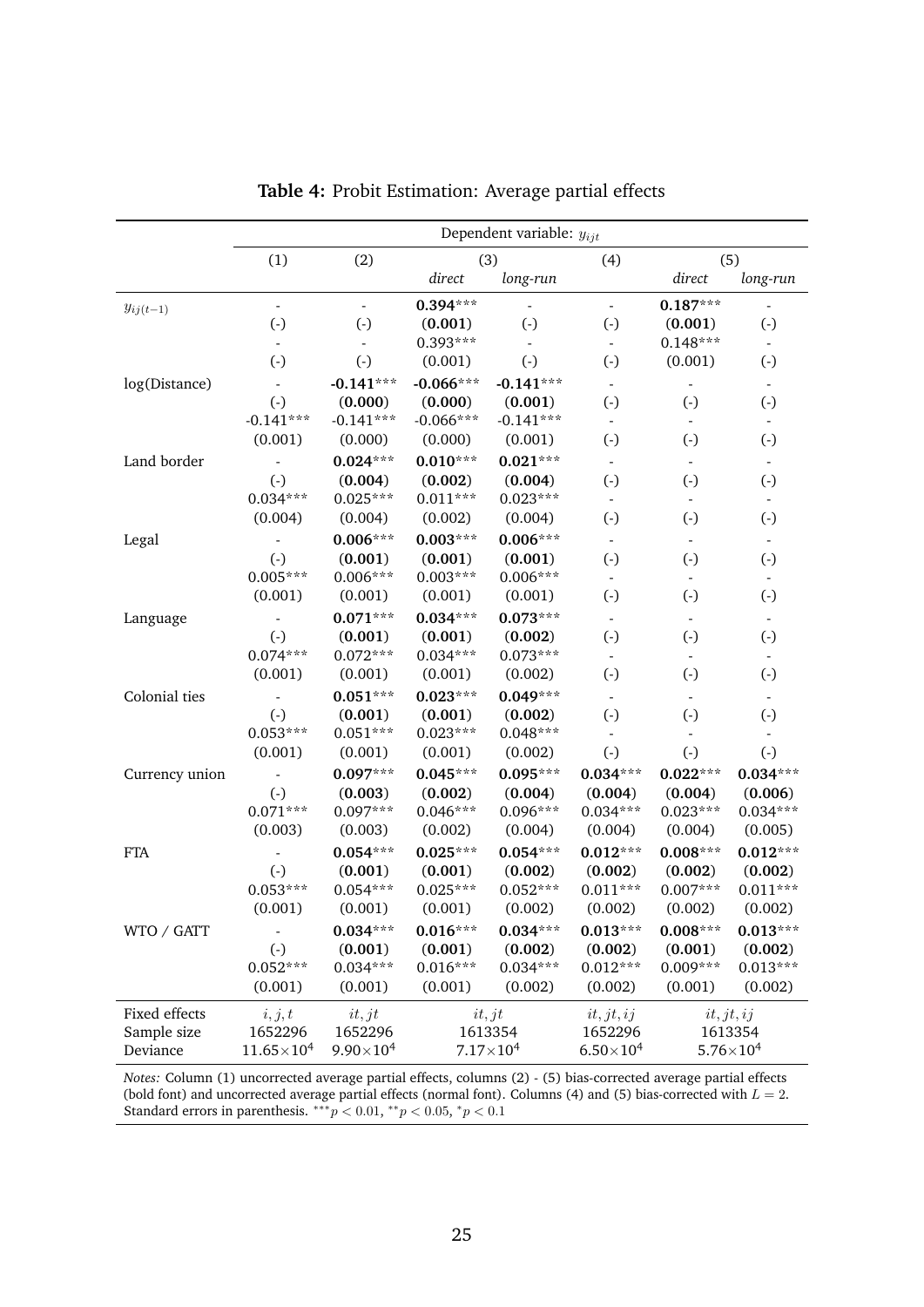same and quantitatively similar for most variables to those in column (1). However, e.g. the estimated effects of contiguity and joint WTO/GATT membership are reduced by more than a third, while the estimated effect of sharing a common currency increases by 2.6 percentage points or 37 percent.

Specification (3) keeps the same fixed effects, but adds a lagged dependent variable and thus controls for one type of persistence. Assuming no unobservable bilateral heterogeneity, this specification correctly estimates the model set up in Section [2.](#page-8-0) As the partial effects of static and dynamic models are not directly comparable due to the feedbacks involved in the latter, we show two types of average partial effects for our dynamic specifications: the usual *direct* effects and the *long-run* effects described in Section [3.](#page-12-0) The first result to note for the third specification is the highly significant average partial effect for the lagged dependent variable, which reflects the strong impact of previous non-zero trade flows on current ones. Ceteris paribus, the average partial effect shows a 39.4 percentage points higher probability of non-zero trade, given the two countries were also engaged in trade in the previous year. This implies that 48.5 percent of the observed persistence are attributed to true state dependence in this first dynamic specification.[32](#page-28-0) In terms of our model, this suggests a vast effect of market entry costs on the aggregate extensive margin. The second observation is that direct APEs are about 50 percent smaller than in column (2) across the board. However, once dynamic adjustments are taken into account, the average partial effects resulting from specifications (2) and (3) become very similar, suggesting that accounting for the market entry dynamics mainly matters for getting the *timing* of trade policy effects right, rather than for the overall magnitude of the effects.

Specification (4) takes one step back and one forward. While not including the lagged dependent variable in the estimation, it introduces a bilateral fixed effect that controls for a second type of persistence — bilateral unobserved heterogeneity.<sup>[33](#page-28-1)</sup> This also follows the important insight by Baier and Bergstrand [\(2007\)](#page-34-6), who show that controlling for unobserved bilateral heterogeneity produces a considerably different estimated impact of free trade agreements, among other variables, on the intensive margin of trade. While now an identification of many of the variables of interest is no longer possible because of their time invariance, this specification reveals a much reduced estimated impact of the time-varying variables. The impact of a common currency on the probability of exporting

<span id="page-28-0"></span> $32$ This value is calculated as the ratio of the estimated average partial effect and the unconditional effect of trade in the previous period on the exporting probability  $(39.4/81.2)$ .

<span id="page-28-1"></span><sup>&</sup>lt;sup>33</sup>Note that we do not want to make the assumption of strict exogeneity in this specification, but instead we allow the regressors to be weakly exogenous. For instance, strict exogeneity is too restrictive if we want to allow that country pairs sign a trade agreement in the future, *because* they did not trade with each other in period  $t$ .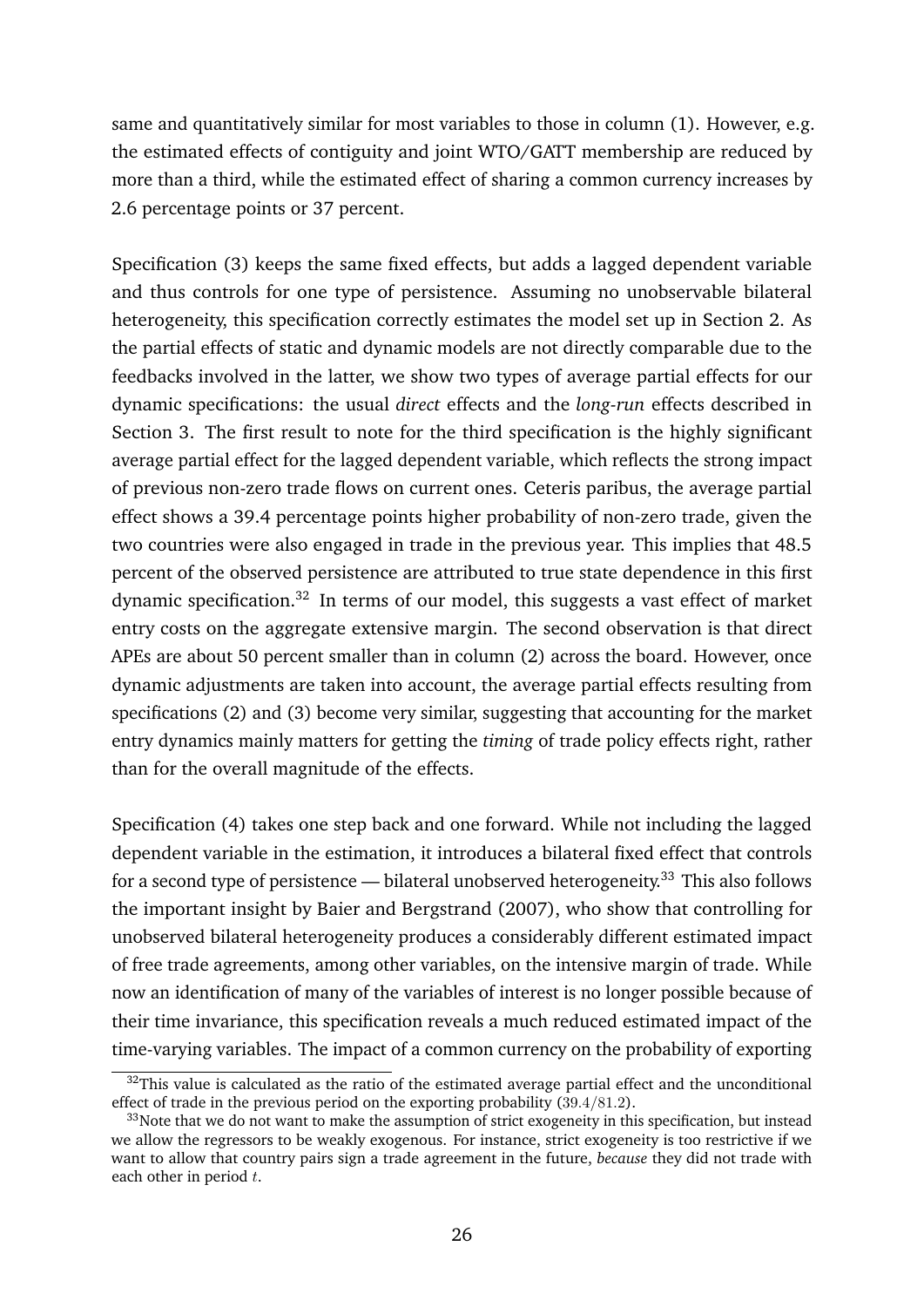is reduced to 3.4 percentage points, while those of a common free trade agreement and WTO/GATT are decreased to 1.2 and 1.3 percentage points, respectively. These results highlight the importance of controlling for unobserved country pair heterogeneity to avoid endogeneity problems associated with trade policy variables.

Finally, in the last two columns we present the results from our preferred specification (5), which implements equation [\(13\)](#page-24-1). The estimation again includes the "full set" of fixed effects, i.e. exporter-time, importer-time and bilateral fixed effects, now combined with the lagged dependent variable, and therefore controls for both kinds of persistence simultaneously. Again, the average partial effect on the lagged dependent variable is highly significant. It now entails a partial effect of about 18.7 percentage points, i.e. roughly 23 percent of the observed persistence can be attributed to true state dependence and 77 percent to other observed factors and unobserved heterogeneity. Failure to account for unobserved heterogeneity in specification (3) hence overestimated the importance of the lagged dependent variable (corresponding to entry costs in our model) roughly by a factor of two and therefore mislabelled a substantial part of spurious as true state dependence. Considering the effects of the time-varying trade policy variables, small but statistically significant direct average partial effects in column (5) are estimated for a common currency at 2.2 percentage points and for both joint FTA and WTO memberships at 0.8 percentage points. Just as in the comparison between specifications (2) and (3), the average partial effects again become very similar when the static effects are compared to the long-run effects in the dynamic specification.

When comparing bias-corrected and uncorrected average partial effects throughout Table [4,](#page-27-0) it is noticeable that both differ only slightly for the exogenous regressors within the different specifications. The most significant impact is observed on the average partial effect for the predetermined variable, which in specification (5) differs by more than 26 percent. These results are in line with the theoretical properties of the estimators and the findings of our simulation study. $34$  Despite the small biases for the exogenous variables, a bias correction is still necessary for our three-way fixed effects specifications because the biases are not negligible relative to the standard errors and thus inference of the uncorrected estimator is invalid. Note that for applications with a shorter time horizon, the biases will be more evident.

<span id="page-29-0"></span><sup>&</sup>lt;sup>34</sup>For the two-way models in columns (2) - (3) the order of the bias is  $1/I + 1/J$ , i.e. the bias only depends on the number of exporters/importers. For the three-way models in columns (4) - (5) the order of the bias is  $1/I + 1/J + 1/T$ , i.e. the bias additionally depends on the number of time periods. In our application the number of exporters/importers is relatively large but the number of time periods is substantially lower.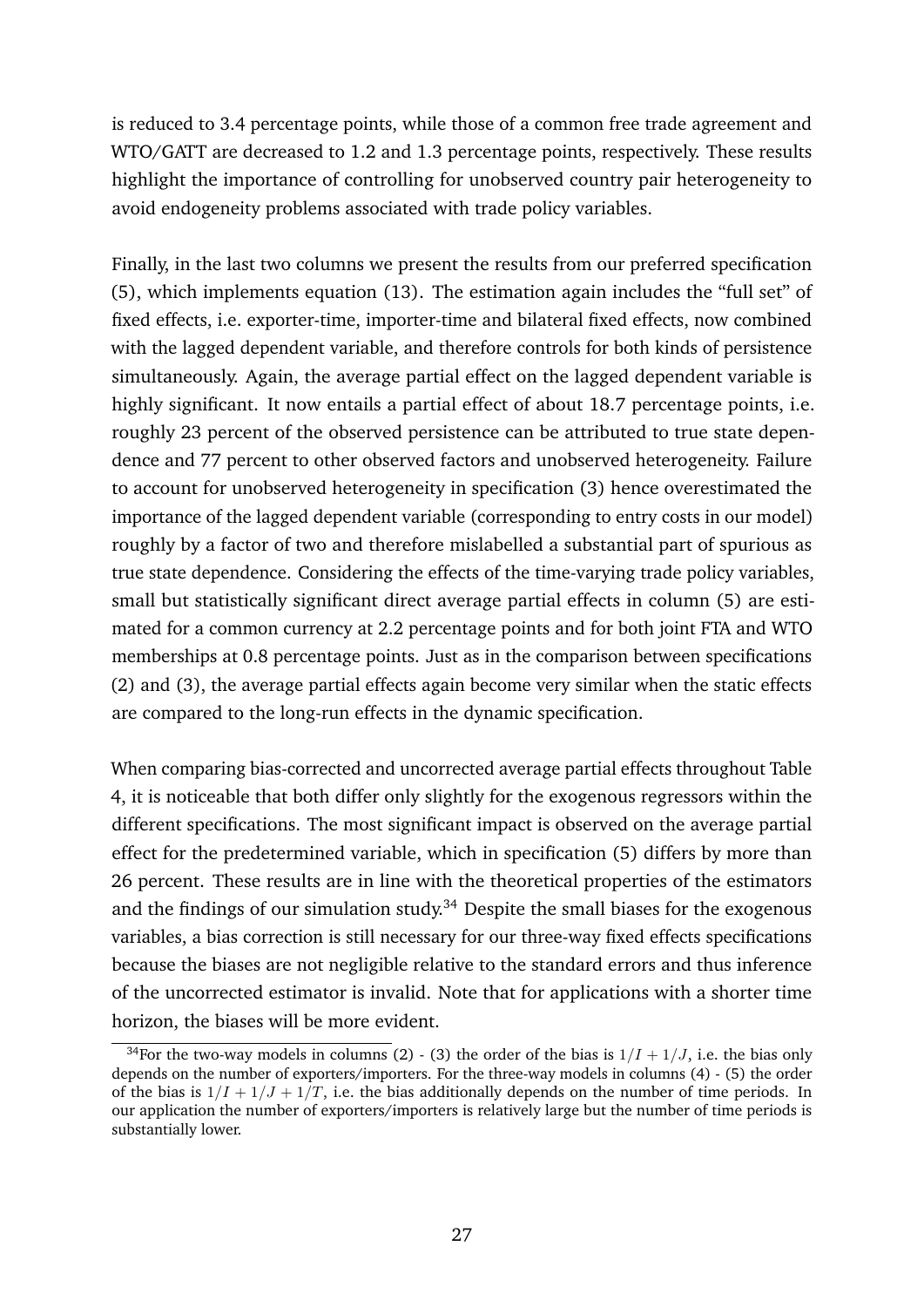## **5.2 Predictive Analysis**

After we have seen that the presented innovations matter significantly for the estimation of extensive margin determinants, we now consider the predictive performance of the different specifications discussed above. As an additional benchmark, we also look at a naive — purely descriptive — approach that predicts export decisions in period  $t$  solely based on the export decision in period  $t - 1$ . For the resulting altogether six options, we evaluate the predictive power using the following measures: the total share of correctly predicted export decisions (accuracy), the share of correctly predicted decisions conditional on not exporting (true negative rate), and the share of correctly predicted decisions conditional on exporting (true positive rate). As becomes clear in Table [5,](#page-30-0) the naive approach already works very well for predictive purposes. Close to 90 percent of the exporting decisions in period  $t$  are correctly predicted by simply reproducing exporting decisions from  $t - 1$ , irrespective of the measure we are considering. As it turns out, both the static model with  $i$ ,  $j$ , and  $t$  fixed effects (specification (1)) and the static model with  $it$  and  $jt$  fixed effects (specification (2)) produce poorer predictions than the naive approach — particularly clearly so by about six percentage points in the former case. However, this changes once persistence is explicitly taken into account in specifications (3) to (5). All of them at least slightly improve the predictions of the naive approach. Whether persistence is incorporated *only* via the lagged dependent variable *or* via pair fixed effects turns out to yield very similar predictive quality. Combining both in our preferred specification — the dynamic three-way fixed effects models — yields the highest predictive power. We are able to correctly predict 92.6 percent of the export decisions, 91.4 percent of the decisions conditional on not exporting, and 93.5 percent of the decisions conditional on exporting, implying an improvement compared to the naive approach by around 2 percentage points. All in all, the predictive analysis underlines the importance of controlling for true state dependence and unobserved bilateral factors simultaneously.

<span id="page-30-0"></span>

|                                                                                                                                          | Naive | (1) | (2) | (3) | (4)                                       | (5) |
|------------------------------------------------------------------------------------------------------------------------------------------|-------|-----|-----|-----|-------------------------------------------|-----|
| Accuracy<br>True negative rate 91.5 % 85.6 % 87.7 % 92.3 % 92.5 % 93.5 %<br>True positive rate 89.7 % 83.3 % 86.0 % 90.4 % 90.6 % 91.7 % |       |     |     |     | 90.6 % 84.5 % 86.9 % 91.4 % 91.5 % 92.6 % |     |
| <i>Notes:</i> Column $(1)$ uncorrected probit model, columns $(2) - (5)$ bias-corrected probit<br>model.                                 |       |     |     |     |                                           |     |

**Table 5:** Predictive Analysis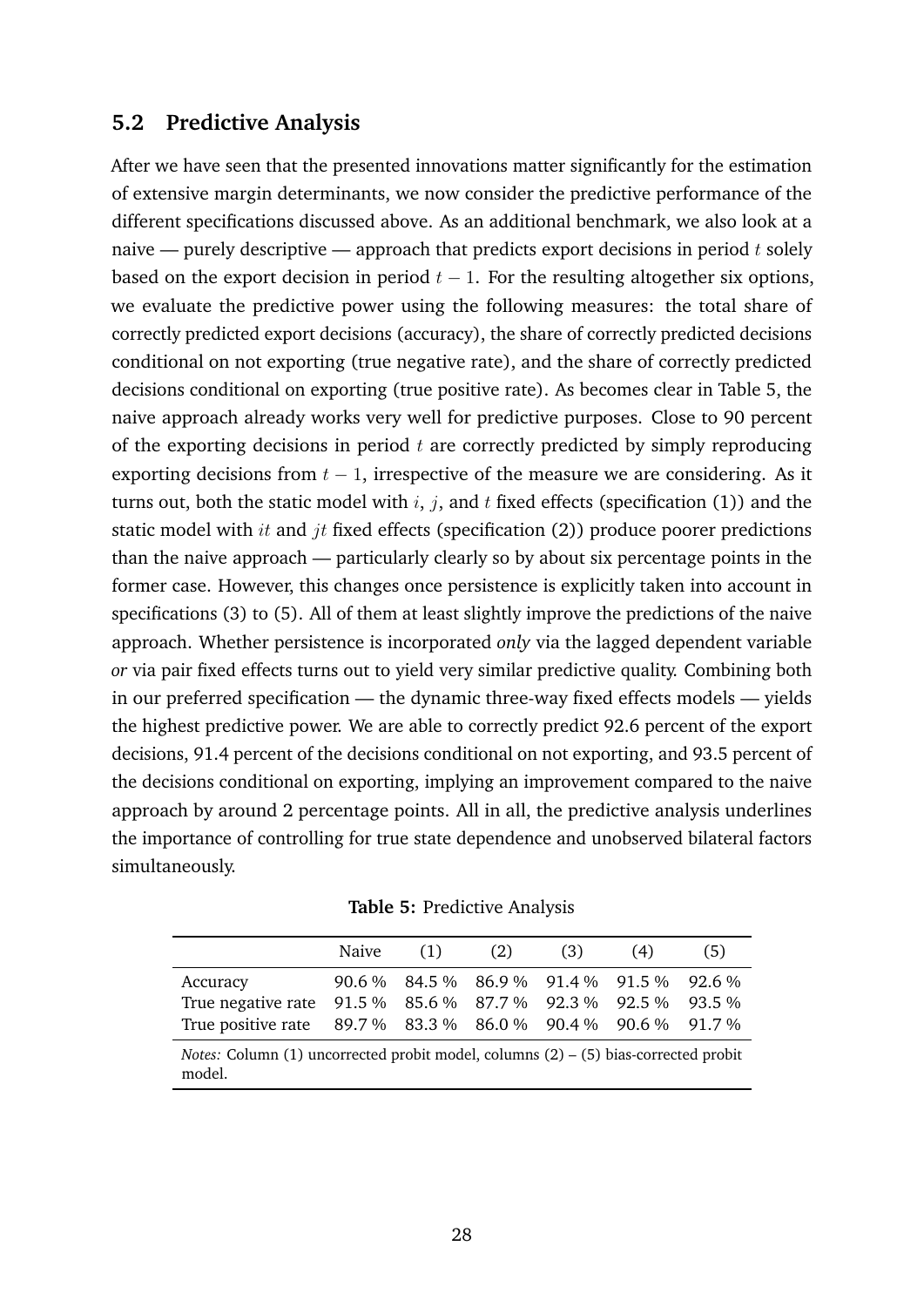<span id="page-31-0"></span>

|                | Dependent variable: $y_{ijt}$ |                        |             |                        |                        |                          |                           |
|----------------|-------------------------------|------------------------|-------------|------------------------|------------------------|--------------------------|---------------------------|
|                | (1)                           | (2)                    |             | (3)                    | (4)                    |                          | (5)                       |
|                |                               |                        | direct      | long-run               |                        | direct                   | $long-run$                |
| $y_{ij(t-1)}$  | $\blacksquare$                | $\blacksquare$         | $0.373***$  |                        | $\omega$               | $0.169***$               | $\overline{a}$            |
|                | $\left( \cdot \right)$        | $\left( \cdot \right)$ | (0.001)     | $\left( \cdot \right)$ | $\left( \cdot \right)$ | (0.001)                  | $\left( \cdot \right)$    |
|                | $\blacksquare$                | $\equiv$               | $0.375***$  |                        |                        | $0.136***$               | $\mathbb{L}^{\mathbb{N}}$ |
|                | $\left( \cdot \right)$        | $\left( \cdot \right)$ | (0.001)     | $\left( \cdot \right)$ | $\left( \cdot \right)$ | (0.001)                  | $\left( \cdot \right)$    |
| log(Distance)  |                               | $-0.144***$            | $-0.067***$ | $-0.142***$            |                        |                          |                           |
|                | $(-)$                         | (0.000)                | (0.000)     | (0.001)                | $(-)$                  | $\left( \cdot \right)$   | $\left( \cdot \right)$    |
|                | $-0.144***$                   | $-0.144***$            | $-0.067***$ | $-0.142***$            |                        | $\blacksquare$           | $\blacksquare$            |
|                | (0.000)                       | (0.000)                | (0.000)     | (0.001)                | $\left( \cdot \right)$ | $\left( \cdot \right)$   | $\left( \cdot \right)$    |
| Land border    |                               | $0.053***$             | $0.011***$  | $0.022***$             |                        | $\blacksquare$           | $\blacksquare$            |
|                | $(-)$                         | (0.003)                | (0.002)     | (0.004)                | $\left( \cdot \right)$ | $\left( \cdot \right)$   | $\left( \cdot \right)$    |
|                | $0.057***$                    | $0.054***$             | $0.012***$  | $0.025***$             | $\blacksquare$         | $\blacksquare$           | $\overline{\phantom{a}}$  |
|                | (0.003)                       | (0.003)                | (0.002)     | (0.004)                | $\left( \cdot \right)$ | $\left( \cdot \right)$   | $\left( \cdot \right)$    |
| Legal          |                               | $0.007***$             | $0.003***$  | $0.006***$             |                        | $\overline{\phantom{a}}$ |                           |
|                | $(-)$                         | (0.001)                | (0.001)     | (0.001)                | $\left( \cdot \right)$ | $\left( \cdot \right)$   | $\left( \cdot \right)$    |
|                | $0.007***$                    | $0.007***$             | $0.003***$  | $0.006***$             |                        |                          |                           |
|                | (0.001)                       | (0.001)                | (0.001)     | (0.001)                | $(-)$                  | $\left( \cdot \right)$   | $\left( \cdot \right)$    |
| Language       |                               | $0.069***$             | $0.035***$  | $0.073***$             |                        | $\overline{\phantom{a}}$ | $\blacksquare$            |
|                | $(-)$                         | (0.001)                | (0.001)     | (0.002)                | $\left( \cdot \right)$ | $\left( \cdot \right)$   | $\left( \cdot \right)$    |
|                | $0.072***$                    | $0.070***$             | $0.035***$  | $0.073***$             |                        | $\overline{\phantom{a}}$ | $\blacksquare$            |
|                | (0.001)                       | (0.001)                | (0.001)     | (0.002)                | $\left( \cdot \right)$ | $\left( \cdot \right)$   | $\left( \cdot \right)$    |
| Colonial ties  |                               | $0.052***$             | $0.024***$  | $0.049***$             |                        | $\overline{\phantom{a}}$ | $\overline{\phantom{a}}$  |
|                | $(-)$                         | (0.001)                | (0.001)     | (0.002)                | $(\cdot)$              | $\left( \cdot \right)$   | $\left( \cdot \right)$    |
|                | $0.055***$                    | $0.052***$             | $0.023***$  | $0.049***$             |                        | $\blacksquare$           |                           |
|                | (0.001)                       | (0.001)                | (0.001)     | (0.002)                | $\left( \cdot \right)$ | $\left( \cdot \right)$   | $\left( \cdot \right)$    |
| Currency union |                               | $0.097***$             | $0.046***$  | $0.096***$             | $0.034***$             | $0.022***$               | $0.035***$                |
|                | $\left( \cdot \right)$        | (0.003)                | (0.002)     | (0.004)                | (0.004)                | (0.004)                  | (0.006)                   |
|                | $0.071***$                    | $0.098***$             | $0.047***$  | $0.097***$             | $0.034***$             | $0.024***$               | $0.035***$                |
|                | (0.002)                       | (0.003)                | (0.002)     | (0.004)                | (0.004)                | (0.004)                  | (0.006)                   |
| <b>FTA</b>     |                               | $0.056***$             | $0.026***$  | $0.054***$             | $0.015***$             | $0.008***$               | $0.013***$                |
|                | $\left( \cdot \right)$        | (0.001)                | (0.001)     | (0.002)                | (0.002)                | (0.002)                  | (0.002)                   |
|                | $0.054***$                    | $0.056***$             | $0.025***$  | $0.053***$             | $0.014***$             | $0.008***$               | $0.012***$                |
|                | (0.001)                       | (0.001)                | (0.001)     | (0.002)                | (0.002)                | (0.002)                  | (0.002)                   |
| WTO/GATT       |                               | $0.028***$             | $0.016***$  | $0.034***$             | $0.012***$             | $0.009***$               | $0.014***$                |
|                | $(-)$                         | (0.001)                | (0.001)     | (0.002)                | (0.002)                | (0.001)                  | (0.002)                   |
|                | $0.049***$                    | $0.028***$             | $0.016***$  | $0.034***$             | $0.012***$             | $0.009***$               | $0.013***$                |
|                | (0.001)                       | (0.001)                | (0.001)     | (0.002)                | (0.002)                | (0.002)                  | (0.002)                   |
| Fixed effects  | i, j, t                       | it, j                  |             | it, j                  | it, jt, ij             |                          | $it, j_t, ij$             |
| Sample size    | 1652296                       | 1652296                |             | 1613354                | 1652296                |                          | 1613354                   |
| Deviance       | $11.57\times10^{5}$           | $9.81\times10^{5}$     |             | $7.20\times10^{5}$     | $6.44\times10^{5}$     |                          | $5.75 \times 10^{5}$      |

| Table 6: Logit Estimation: Average partial effects |  |
|----------------------------------------------------|--|
|----------------------------------------------------|--|

*Notes:* Column (1) uncorrected average partial effects, columns (2) - (5) bias-corrected average partial effects (bold font) and uncorrected average partial effects (normal font). Columns (4) and (5) bias-corrected with  $L = 2$ . Standard errors in parenthesis.  $***p$  < 0.01,  $**p$  < 0.05,  $*p$  < 0.1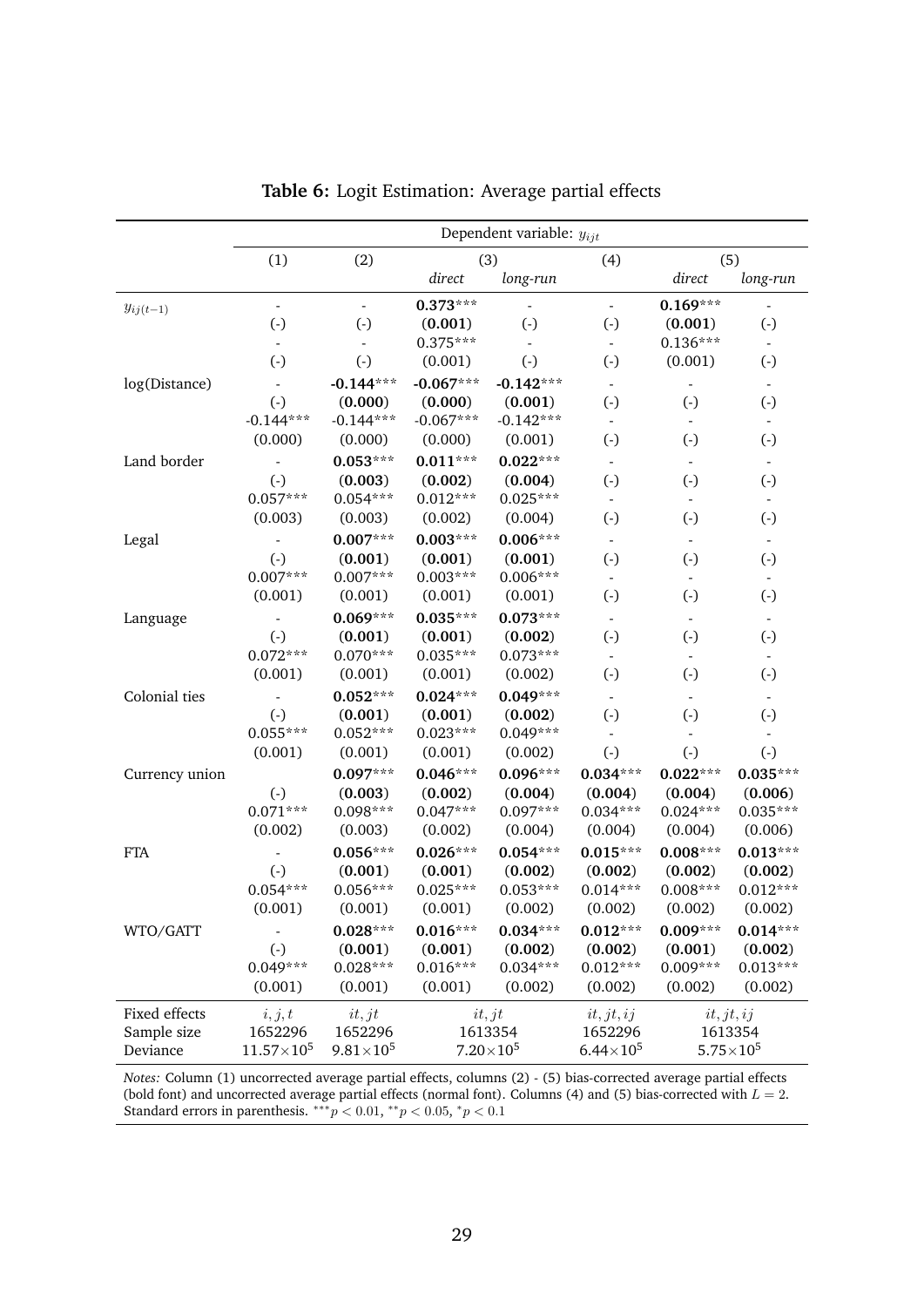|                | Dependent variable: $y_{ijt}$ |            |            |            |            |               |            |            |
|----------------|-------------------------------|------------|------------|------------|------------|---------------|------------|------------|
|                |                               | $L=1$      | $L=2$      |            | $L=3$      |               | $L=4$      |            |
|                | direct                        | long-run   | direct     | long-run   | direct     | long-run      | direct     | long-run   |
| $y_{ij(t-1)}$  | $0.181***$                    |            | $0.187***$ |            | $0.191***$ | ۰             | $0.192***$ |            |
|                | (0.001)                       | $(-)$      | (0.001)    | $(-)$      | (0.001)    | $(-)$         | (0.001)    | $(-)$      |
| Currency union | $0.022***$                    | $0.034***$ | $0.022***$ | $0.034***$ | $0.022***$ | $0.034***$    | $0.022***$ | $0.035***$ |
|                | (0.004)                       | (0.006)    | (0.004)    | (0.006)    | (0.004)    | (0.006)       | (0.004)    | (0.006)    |
| <b>FTA</b>     | $0.008***$                    | $0.012***$ | $0.008***$ | $0.012***$ | $0.008***$ | $0.012***$    | $0.008***$ | $0.012***$ |
|                | (0.002)                       | (0.002)    | (0.002)    | (0.002)    | (0.002)    | (0.002)       | (0.002)    | (0.002)    |
| WTO/GATT       | $0.008***$                    | $0.013***$ | $0.008***$ | $0.013***$ | $0.009***$ | $0.014***$    | $0.009***$ | $0.014***$ |
|                | (0.001)                       | (0.002)    | (0.001)    | (0.002)    | (0.001)    | (0.002)       | (0.001)    | (0.002)    |
|                | .                             | $- -$      |            |            |            | $\sim$ $\sim$ |            |            |

<span id="page-32-0"></span>**Table 7:** Probit Estimation with Different Bandwidths: Bias-Corrected Average Partial Effects

*Notes:* All columns include Origin  $\times$  Year, Destination  $\times$  Year and Origin  $\times$  Destination fixed effects. Standard errors in parenthesis.  $***p < 0.01, **p < 0.05, *p < 0.1$ 

## **5.3 Robustness Checks**

We next consider two robustness checks for our main results from Section [5.1.](#page-25-3) First, while our preferred estimation of the extensive margin of trade with a dynamic three-way fixed effects binary choice estimator follows from the stylized facts and our theoretical model, the decision on *which* binary choice estimator to use hinges on the distributional assumption for the error term (and hence for the demand shock in our model). We followed Eaton, Kortum, and Kramarz [\(2011\)](#page-35-8) and assumed log-normal shocks, leading us to using a probit for our main estimations. We now consider log-logistic shocks and the resulting logit estimator instead. Table [6](#page-31-0) displays the results for the same specifications as in Table [4,](#page-27-0) but estimated using a logit. Reassuringly, the average partial effects are very similar to the probit case for all variables in all specifications. Introducing the different innovations step-by-step changes the estimated effects in the same way as for the probit. The insights discussed above therefore do not hinge on the specific distributional assumption made in the parametrization of the probability of success.

Second, in the estimation of our preferred specification (5) we have discretionary power in one dimension for the exact form of bias correction used. Specifically, the bandwidth parameter  $L$  used to estimate the spectral densities has to be chosen. We therefore follow the recommendation by Fernández-Val and Weidner [\(2016\)](#page-35-7) and investigate the sensitivity of the results with respect to  $L$ . Table [7](#page-32-0) depicts the direct and long-run average partial effects obtained with the bias-corrected dynamic three-way fixed effects probit estimator for  $L \in \{1, 2, 3, 4\}$ . Again, our results turn out to be very robust. There only appears to be a slight upward trend in the estimated true state dependence for larger  $L^{,35}$  $L^{,35}$  $L^{,35}$ 

<span id="page-32-1"></span><sup>&</sup>lt;sup>35</sup>In Table [A27](#page-64-0) in Appendix [D,](#page-62-1) we show the same sensitivity check for the dynamic three-way logit estimates and find the same robust pattern.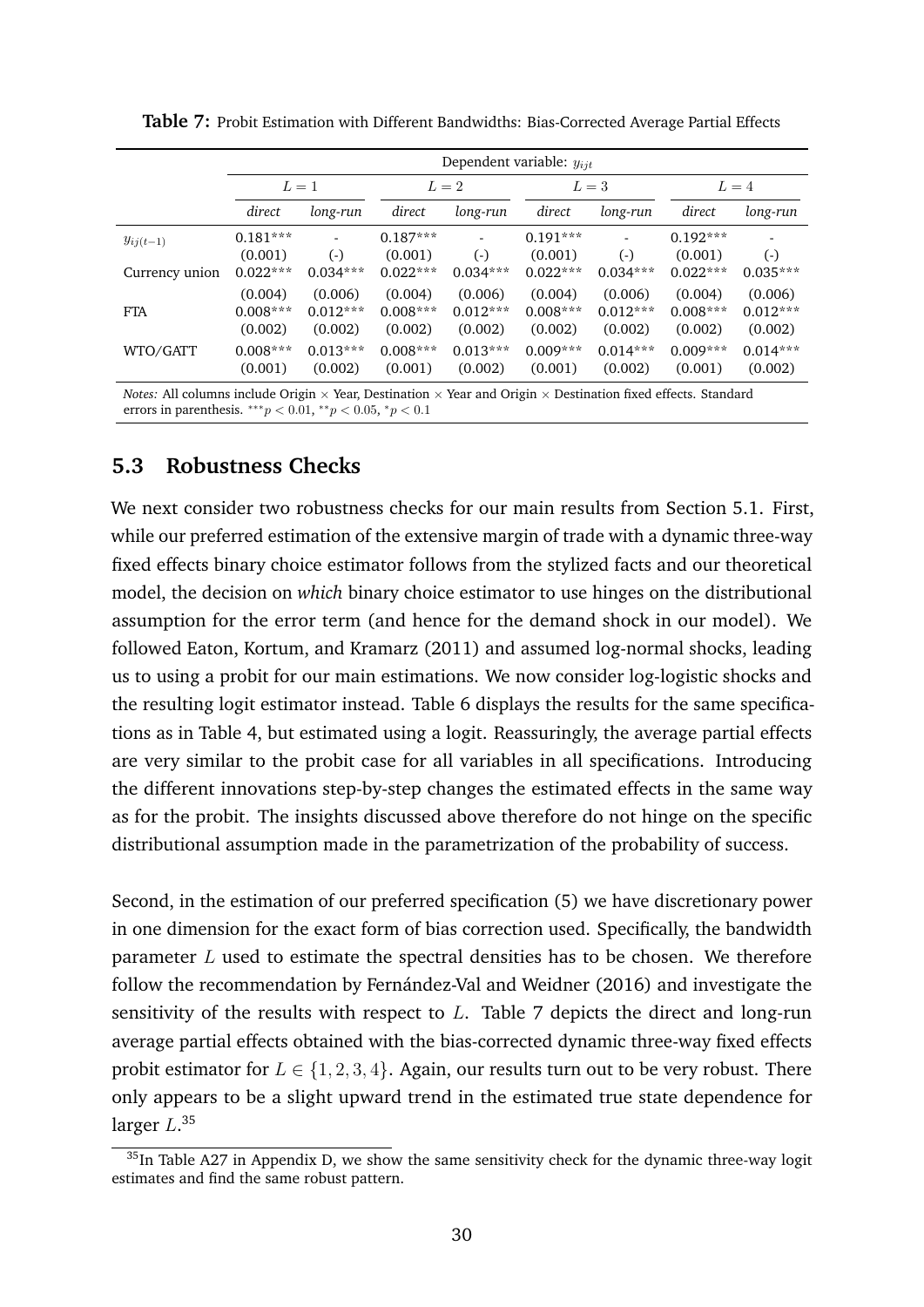# <span id="page-33-0"></span>**6 Conclusion**

In this paper we reexamine the determinants of the extensive margin of international trade. We set up a model that exhibits a dynamic component and allows for timeinvariant unobserved bilateral trade cost factors, generating persistence — a feature in the data that has so far been given little attention. For the estimation of our model, we propose new bias-corrected fixed effects binary choice estimators to account for the incidental parameters problem and to deal with weakly exogenous regressors. Finally, we show that our estimates of the determinants of the extensive margin of trade differ significantly from previous ones. This highlights the importance of true state dependence and unobserved heterogeneity and therefore strongly supports the use of our bias-corrected dynamic fixed effects estimator.

The extensive margin of trade obviously extends beyond the aggregate level, warranting further research at lower levels of aggregation, in particular in the context of firms. While our model's prediction and its empirical specification rely on some abstractions, it provides a very tractable and flexible framework that can be estimated with recently established estimation procedures, when combined with the bias correction technique we introduce

A further natural extension for future research would be to define the extensive margin as the number of exporting sectors leading to a fractional instead of a binary outcome (as in Santos Silva, Tenreyro, and Wei, [2014;](#page-36-12) Anderson and Yotov, [2020\)](#page-34-16). Following the insights for such conditional moment models by Fernández-Val and Weidner [\(2016\)](#page-35-7), our split-panel jackknife estimator can be directly applied and the analytical bias correction has to only be slightly adjusted for the fractional outcome setting.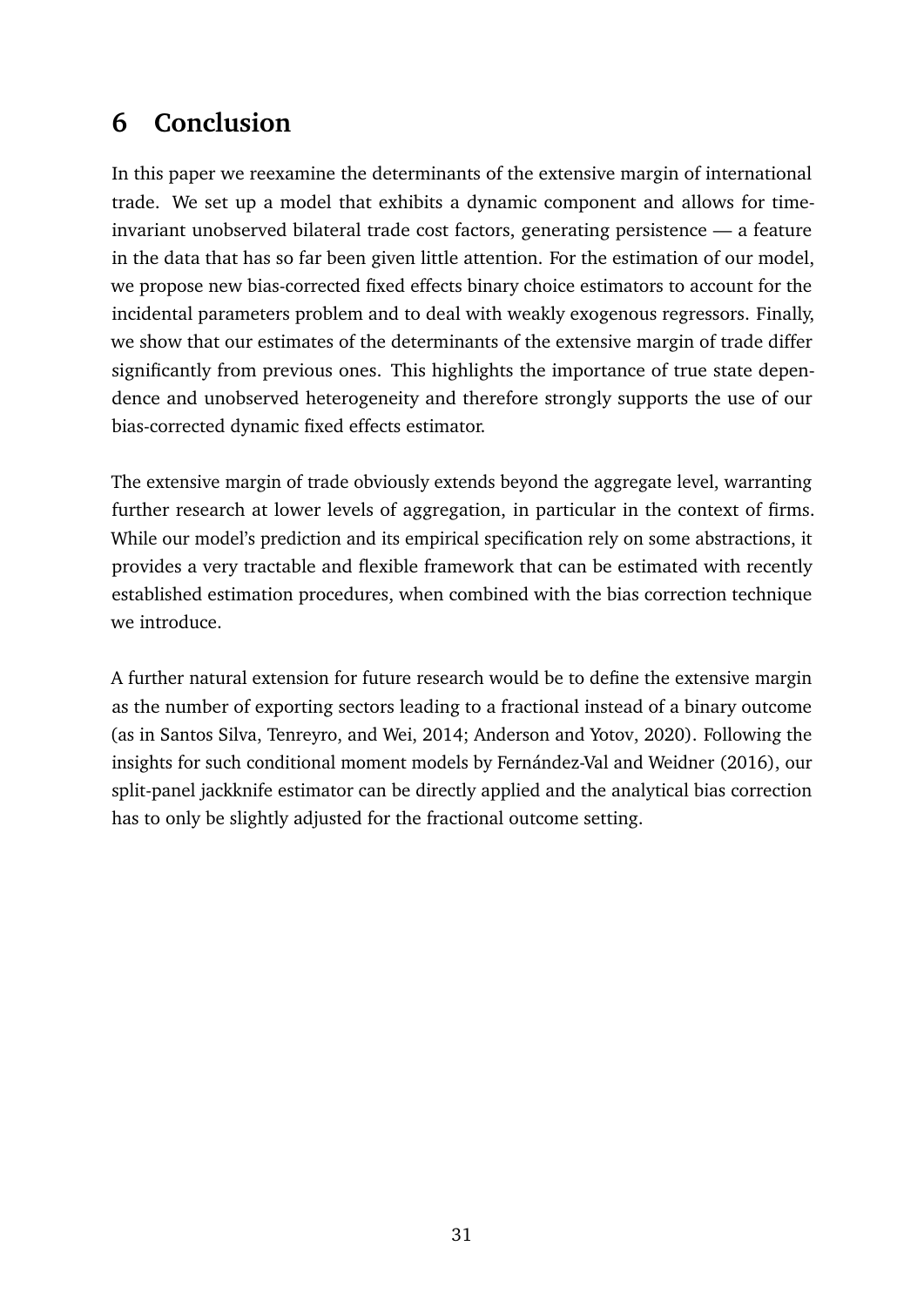# **References**

- <span id="page-34-4"></span>Alessandria, George and Horag Choi (2007). "Do Sunk Costs of Exporting Matter for Net Export Dynamics?" In: *Quarterly Journal of Economics* 122.1, pp. 289–336.
- <span id="page-34-1"></span>Anderson, James E. and Eric van Wincoop (2003). "Gravity with Gravitas: A Solution to the Border Puzzle". In: *American Economic Review* 93.1, pp. 170–192.
- <span id="page-34-16"></span>Anderson, James E. and Yoto V. Yotov (2020). "Pound for Pound Export Diversification". In: *NBER Working Paper* 28277.
- <span id="page-34-6"></span>Baier, Scott L. and Jeffrey H. Bergstrand (2007). "Do Free Trade Agreements Actually Increase Members' International Trade?" In: *Journal of International Economics* 71.1, pp. 72–95.
- <span id="page-34-17"></span>Balazsi, Laszlo, Laszlo Matyas, and Tom Wansbeek (2018). "The Estimation of Multidimensional Fixed Effects Panel Data Models". In: *Econometric Reviews* 37.3, pp. 212– 227.
- <span id="page-34-11"></span>Baltagi, Badi H., Peter Egger, and Michael Pfaffermayr (2003). "A Generalized Design for Bilateral Trade Flow Models". In: *Economics Letters* 80.3, pp. 391–397.
- <span id="page-34-8"></span>Berman, Nicolas, Vincent Rebeyrol, and Vincent Vicard (2019). "Demand Learning and Firm Dynamics: Evidence from Exporters". In: *Review of Economics and Statistics* 101.1, pp. 91–106.
- <span id="page-34-7"></span>Bernard, Andrew B., Esther Ann Bøler, Renzo Massari, Jose-Daniel Reyes, and Daria Taglioni (2017). "Exporter Dynamics and Partial-Year Effects". In: *American Economic Review* 107.10, pp. 3211–3228.
- <span id="page-34-3"></span>Bernard, Andrew B. and J. Bradford Jensen (2004). "Why Some Firms Export". In: *Review of Economics and Statistics* 86.2, pp. 561–569.
- <span id="page-34-13"></span>Browning, Martin and Jesus M. Carro (2010). "Heterogeneity in Dynamic Discrete Choice Models". In: *Econometrics Journal* 13.1, pp. 1–39.
- <span id="page-34-12"></span>Carro, Jesus M. (2003). "Estimating Dynamic Panel Data Discrete Choice Models with Fixed Effects". In: *CEMFI Working Paper* 0304.
- <span id="page-34-10"></span>Charbonneau, Karyne B. (2017). "Multiple Fixed Effects in Binary Response Panel Data Models". In: *The Econometrics Journal* 20.3, S1–S13.
- <span id="page-34-0"></span>Conte, Maddalena, Pierre Cotterlaz, and Thierry Mayer (2021). Tech. rep. CEPII.
- <span id="page-34-9"></span>Cruz-Gonzalez, Mario, Iván Fernández-Val, and Martin Weidner (2017). "Bias Corrections for Probit and Logit Models with Two-Way Fixed Effects". In: *Stata Journal* 17.3, pp. 517–545.
- <span id="page-34-15"></span>Czarnowske, Daniel and Amrei Stammann (2019). "Binary Choice Models with High-Dimensional Individual and Time Fixed Effects". In: *Unpublished Working Paper*.
- <span id="page-34-2"></span>Das, Sanghamitra, Mark J Roberts, and James R Tybout (2007). "Market Entry Costs, Producer Heterogeneity, and Export Dynamics". In: *Econometrica* 75.3, pp. 837–873.
- <span id="page-34-14"></span>Dhaene, Geert and Koen Jochmans (2015). "Split-Panel Jackknife Estimation of Fixed-Effect Models". In: *Review of Economic Studies* 82.3, pp. 991–1030.
- <span id="page-34-5"></span>Eaton, Jonathan and Samuel Kortum (2002). "Technology, Geography, and Trade". In: *Econometrica* 70.5, pp. 1741–1779.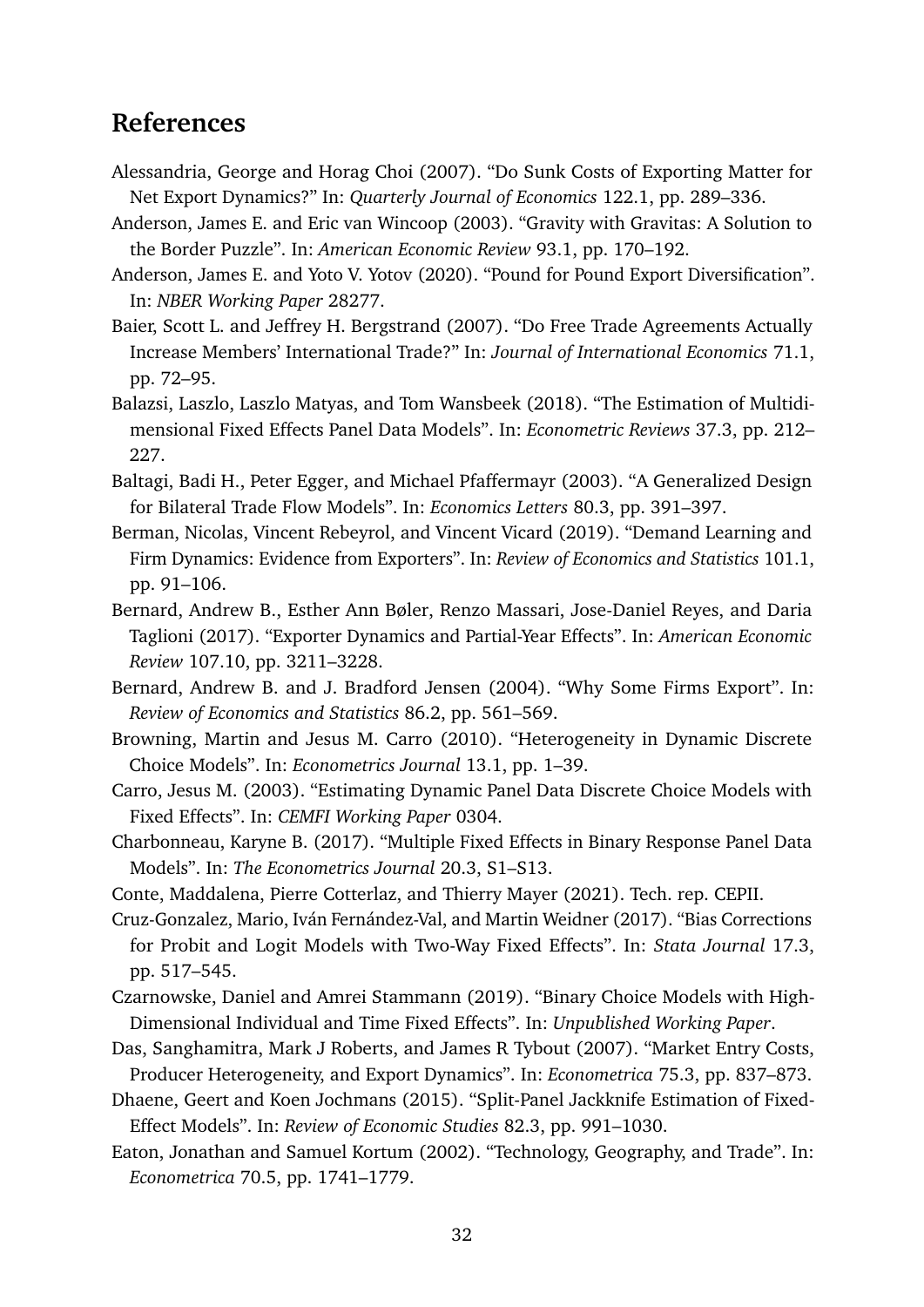- <span id="page-35-8"></span>Eaton, Jonathan, Samuel Kortum, and Francis Kramarz (2011). "An Anatomy of International Trade: Evidence From French Firms". In: *Econometrica* 79.5, pp. 1453– 1498.
- <span id="page-35-3"></span>Eaton, Jonathan, Samuel Kortum, and Sebastian Sotelo (2013). "International Trade: Linking Micro and Macro". In: *Advances in Economics and Econometrics: Tenth World Congress, Volume II: Applied Economics*. Ed. by Daron Acemoglu, Manuel Arellano, and Eddie Dekel. Cambridge University Press, pp. 329–370.
- <span id="page-35-1"></span>Egger, Peter and Mario Larch (2011). "An Assessment of the Europe Agreements' Effects on Bilateral Trade, GDP, and Welfare". In: *European Economic Review* 55.2, pp. 263– 279.
- <span id="page-35-2"></span>Egger, Peter, Mario Larch, Kevin E Staub, and Rainer Winkelmann (2011). "The Trade Effects of Endogenous Preferential Trade Agreements". In: *American Economic Journal: Economic Policy* 3.3, pp. 113–143.
- <span id="page-35-5"></span>Feenstra, Robert C. (2004). *Advanced International Trade: Theory and Evidence*. Princeton, NJ: Princeton University Press.
- <span id="page-35-7"></span>Fernández-Val, Iván and Martin Weidner (2016). "Individual and Time Effects in Nonlinear Panel Models with Large N, T". In: *Journal of Econometrics* 192.1, pp. 291– 312.
- <span id="page-35-6"></span>– (2018). "Fixed Effects Estimation of Large-T Panel Data Models". In: *Annual Review of Economics* 10.1, pp. 109–138.
- <span id="page-35-15"></span>Gaure, Simen (2013). "OLS with Multiple High Dimensional Category Variables". In: *Computational Statistics & Data Analysis* 66, pp. 8–18.
- <span id="page-35-14"></span>Guimarães, Paulo and Pedro Portugal (2010). "A Simple Feasible Procedure to Fit Models with High-Dimensional Fixed Effects". In: *Stata Journal* 10.4, pp. 628–649.
- <span id="page-35-11"></span>Hahn, Jinyong and Guido Kuersteiner (2002). "Asymptotically Unbiased Inference for a Dynamic Panel Model with Fixed Effects when Both n and T Are Large". In: *Econometrica* 70.4, pp. 1639–1657.
- <span id="page-35-10"></span>– (2007). "Bandwidth Choice for Bias Estimators in Dynamic Nonlinear Panel Models". In: *Unpublished Working Paper*.
- <span id="page-35-9"></span>Hahn, Jinyong and Whitney Newey (2004). "Jackknife and Analytical Bias Reduction for Nonlinear Panel Models". In: *Econometrica* 72.4, pp. 1295–1319.
- <span id="page-35-13"></span>Halperin, Israel (1962). "The Product of Projection Operators". In: *Acta Sci. Math.(Szeged)* 23.1-2, pp. 96–99.
- <span id="page-35-4"></span>Head, Keith and Thierry Mayer (2014). "Gravity Equations: Workhorse, Toolkit, and Cookbook". In: *Handbook of International Economics*. Ed. by Gita Gopinath, Elhanan Helpman, and Kenneth Rogoff. 4th ed. Vol. 4. North Holland. Chap. 3, pp. 131–195.
- <span id="page-35-12"></span>Head, Keith, Thierry Mayer, and John Ries (2010). "The Erosion of Colonial Trade Linkages after Independence". In: *Journal of International Economics* 81.1, pp. 1–14.
- <span id="page-35-0"></span>Heckman, James J. (1981). "Statistical Models for Discrete Panel Data". In: *Structural Analysis of Discrete Data with Econometric Applications*. Ed. by C. F. Manski and Daniel McFadden. Cambridge, MA: MIT Press.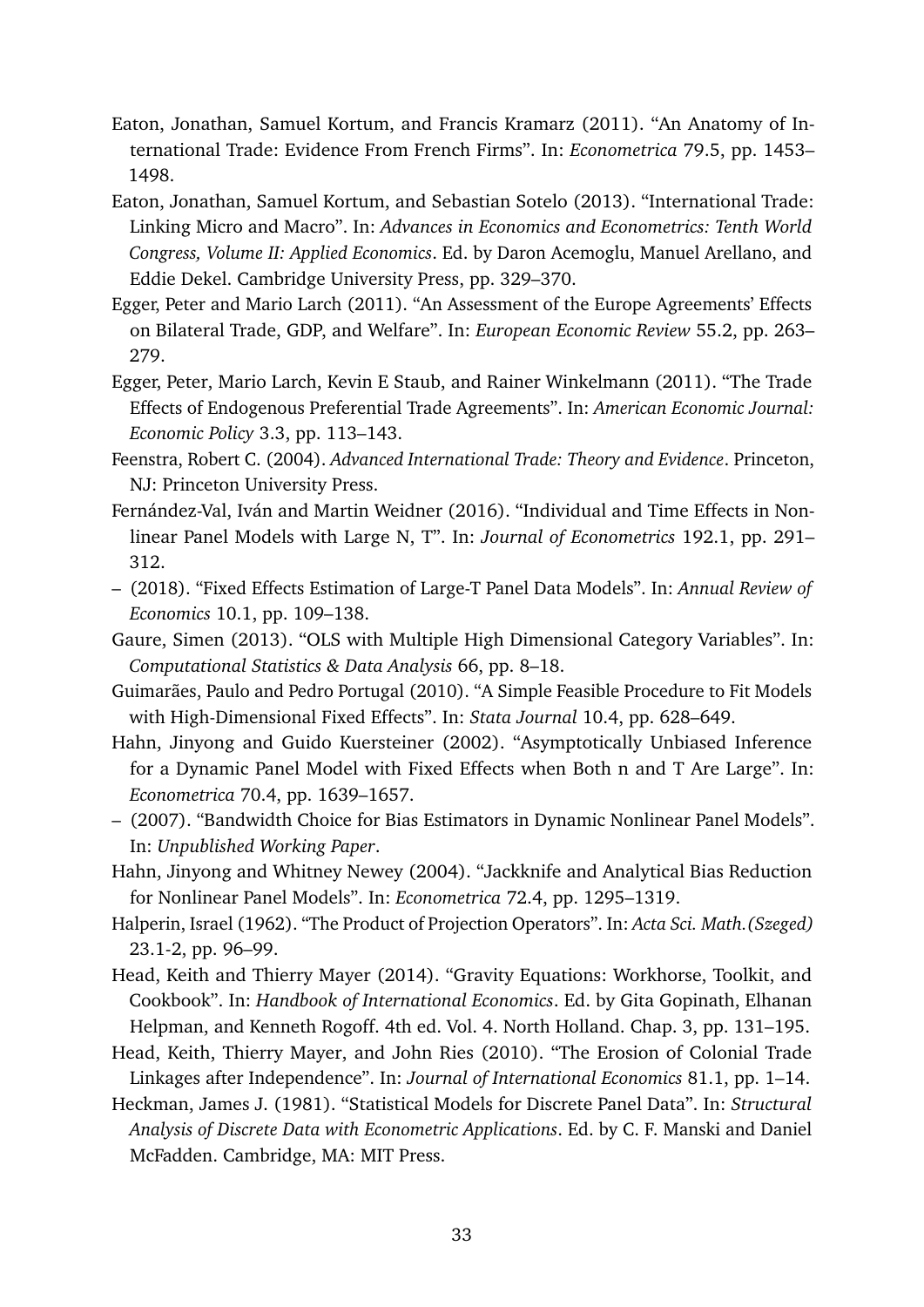- <span id="page-36-0"></span>Helpman, Elhanan, Marc J. Melitz, and Yona Rubinstein (2008). "Estimating Trade Flows: Trading Partners and Trading Volumes". In: *Quarterly Journal of Economics* 123.2, pp. 441–487.
- <span id="page-36-9"></span>Krugman, Paul (1980). "Scale Economies, Product Differentiation, and the Pattern of Trade". In: *American Economic Review* 70.5, pp. 950–959.
- <span id="page-36-8"></span>Melitz, Marc J. (2003). "The Impact of Trade on Intra-Industry Reallocations and Aggregate Industry Productivity". In: *Econometrica* 71.6, pp. 1695–1725.
- <span id="page-36-6"></span>Neyman, J. and Elisabeth L. Scott (1948). "Consistent Estimates Based on Partially Consistent Observations". In: *Econometrica* 16.1, pp. 1–32.
- <span id="page-36-11"></span>Nickell, Stephen (1981). "Biases in Dynamic Models with Fixed Effects". In: *Econometrica* 49.6, pp. 1417–1426.
- <span id="page-36-5"></span>Piveteau, Paul (2019). "An Empirical Dynamic Model of Trade with Consumer Accumulation". In: *Unpublished Working Paper*.
- <span id="page-36-2"></span>Redding, Stephen J. and Anthony J. Venables (2004). "Economic Geography and International Inequality". In: *Journal of International Economics* 62.1, pp. 53–82.
- <span id="page-36-1"></span>Roberts, Mark J and James R Tybout (1997). "The Decision to Export in Colombia: An Empirical Model of Entry with Sunk Costs". In: *American Economic Review* 87.4, pp. 545–564.
- <span id="page-36-4"></span>Ruhl, Kim J. and Jonathan L. Willis (2017). "New Exporter Dynamics". In: *International Economic Review* 58.3, pp. 703–726.
- <span id="page-36-3"></span>Santos Silva, J. M. C. and Silvana Tenreyro (2006). "The Log of Gravity". In: *Review of Economics and Statistics* 88.4, pp. 641–658.
- <span id="page-36-12"></span>Santos Silva, J. M. C., Silvana Tenreyro, and Kehai Wei (2014). "Estimating the Extensive Margin of Trade". In: *Journal of International Economics* 93.1, pp. 67–75.
- <span id="page-36-10"></span>Stammann, Amrei (2018). "Fast and Feasible Estimation of Generalized Linear Models with High-Dimensional k-way Fixed Effects". In: *Unpublished Working Paper*.
- <span id="page-36-13"></span>Von Neumann, John (1950). *Functional Operators. Vol. II. The geometry of orthogonal spaces, volume 22 (reprint of 1933 notes) of Annals of Math.* Princeton University Press.
- <span id="page-36-7"></span>Weidner, Martin and Thomas Zylkin (2020). "Bias and Consistency in Three-way Gravity Models". In: *Unpublished Working Paper*.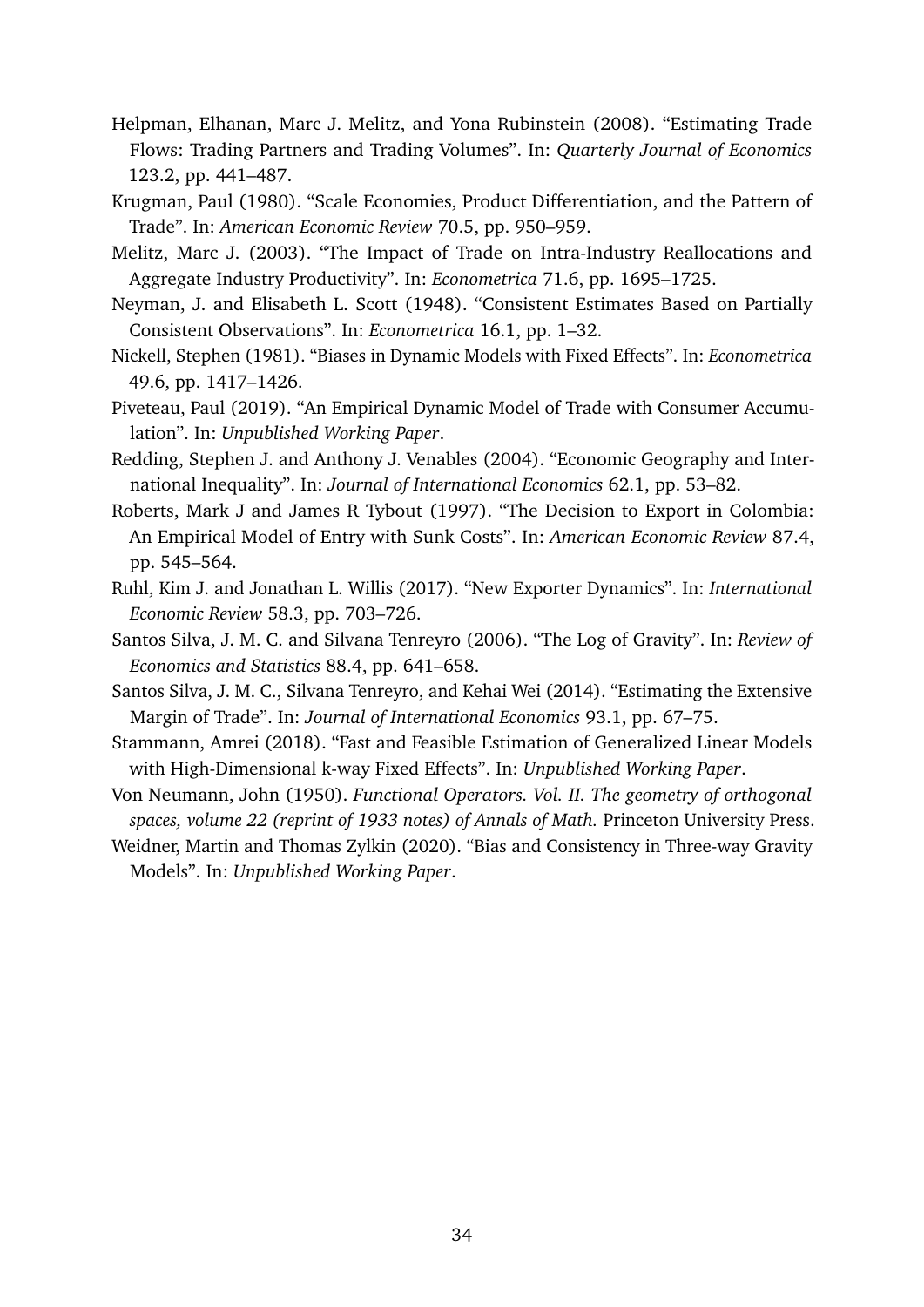# **Online Appendix**

# <span id="page-37-1"></span>**A Stylized facts**

<span id="page-37-0"></span>**Figure A1:** Determinants of the Extensive margin of Trade — Gravity and Persistence (2000–2001).

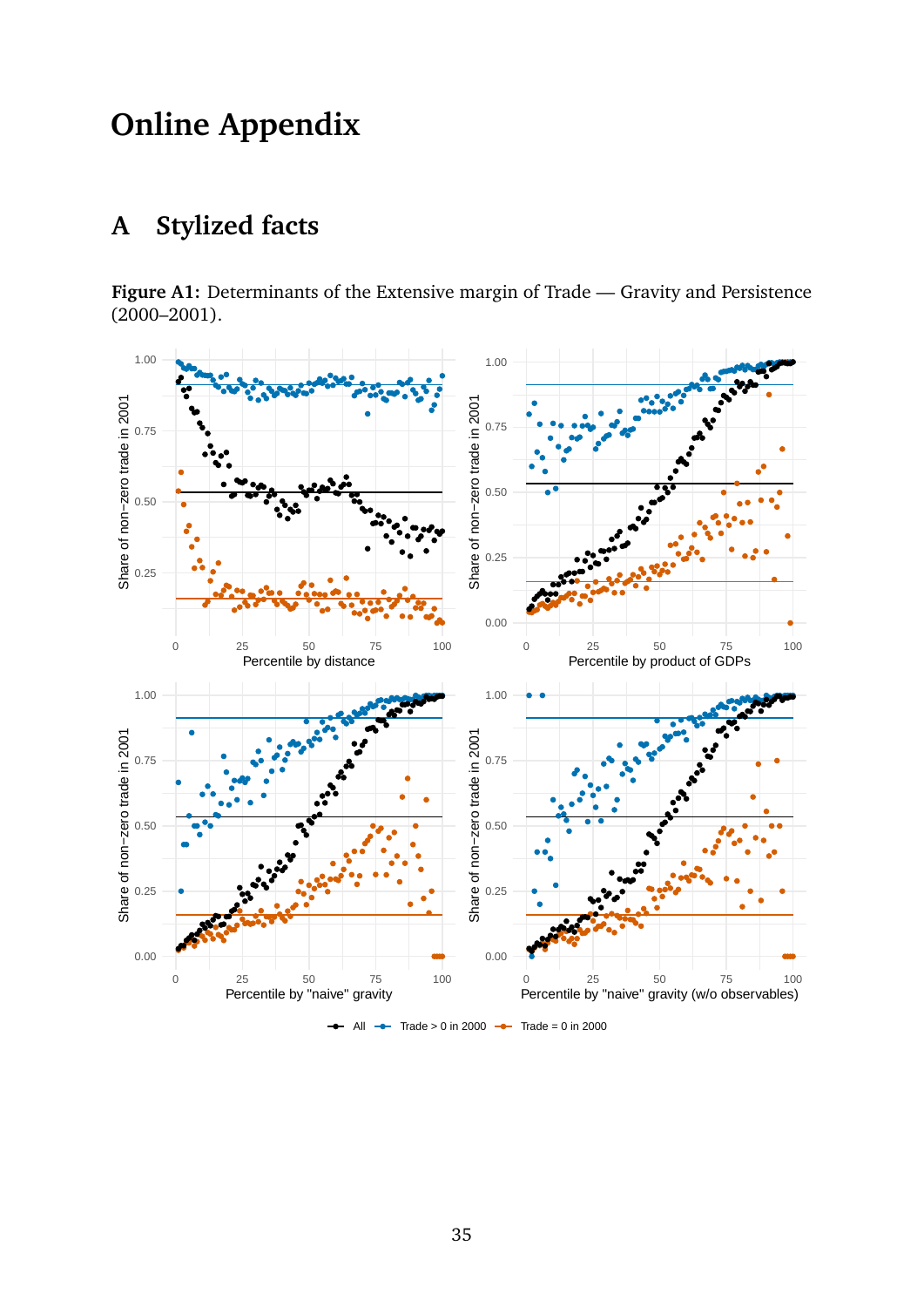

<span id="page-38-0"></span>**Figure A2:** Determinants of the Extensive Margin of Trade — Gravity and Persistence  $(2000 - 2019)$ .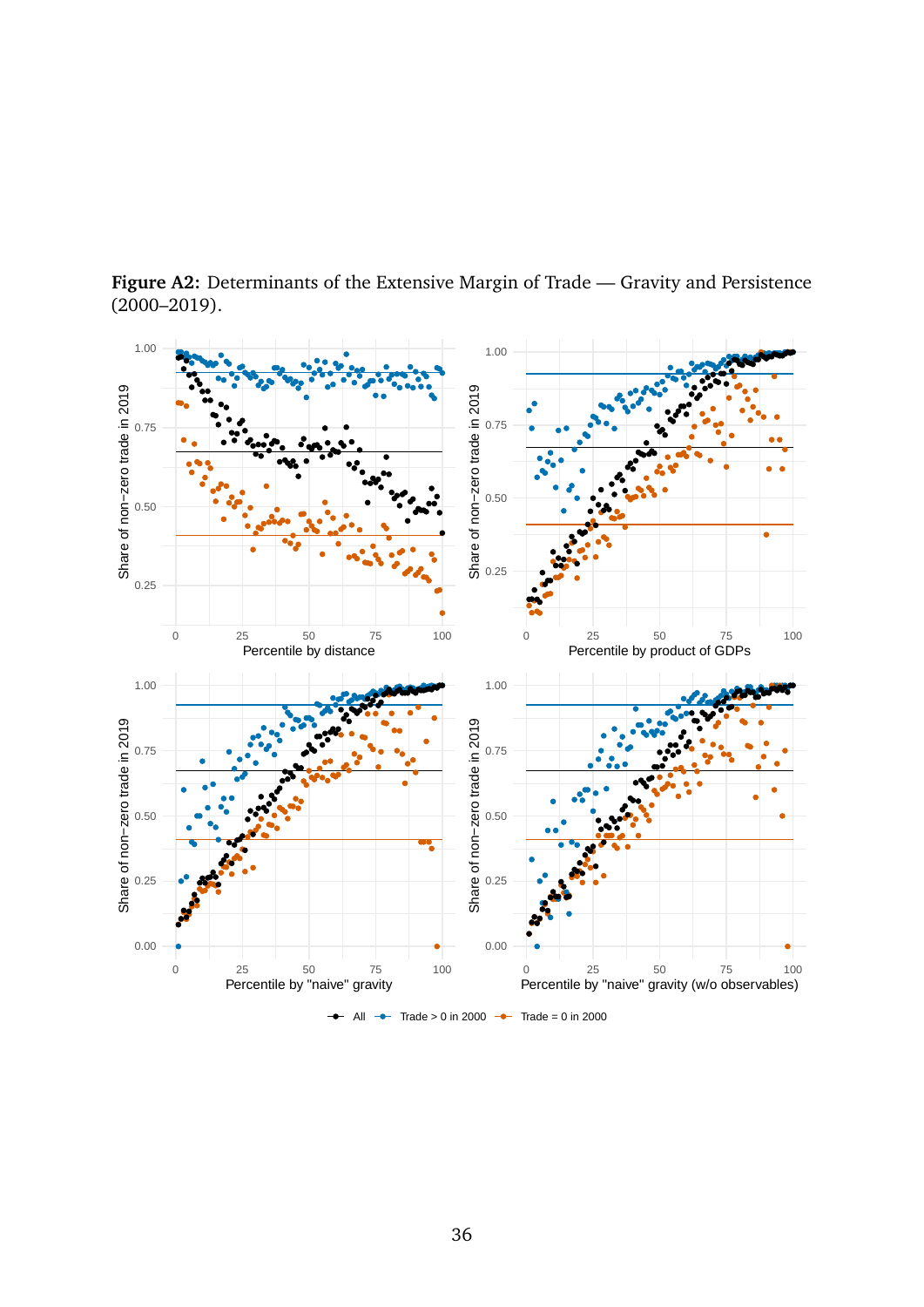# **B Econometric Details**

## <span id="page-39-0"></span>**B.1 Computational Details**

In this section we briefly demonstrate how the method of alternating projections (MAP) works in the context of logit and probit models with a two- or three-way error component, and how it can be efficiently embedded into a standard Newton-Raphson optimization routine (see Stammann, [2018,](#page-36-10) for further details).

First, note that  $Mv$  is essentially a weighted within transformation, where  $v$  is an arbitrary  $n \times 1$  vector, and  $\mathbb{M} = I_n - \mathbb{P} = I_n - D(D^{\prime} \Omega D)^{-1} D^{\prime} \Omega$ . The computation of M is problematic even in moderately large data sets, and since M is non-sparse, there is also no general scalar expression to compute  $Mv$ . Thus Stammann [\(2018\)](#page-36-10) proposes to calculate  $Mv$  using a simple iterative approach based on the MAP tracing back to Von Neumann [\(1950\)](#page-36-13) and Halperin [\(1962\)](#page-35-13).<sup>[36](#page-39-1)</sup> Let  $D_k$ , denote the dummy variables corresponding to the k-th group,  $k \in \{1,2,3\}$ . Further, let  $M_{D_k}$  v, with  $\mathbb{M}_{\textbf{D}_k}=\textbf{I}_n-\textbf{D}_k(\textbf{D}'_k\Omega\textbf{D}_k)^{-1}\textbf{D}'_k\Omega.$  The corresponding scalar expressions of  $\mathbb{M}_{\textbf{D}_k}$  v are summarized in Table [\(A1\)](#page-39-2).

**Table A1:** Scalar Transformations

<span id="page-39-2"></span>

| group                                                                                                                       | $\mathbb{M}_{\mathbf{D}_k}$ V                                                                |
|-----------------------------------------------------------------------------------------------------------------------------|----------------------------------------------------------------------------------------------|
| <b>importer-time</b> $(k = 1)$ $\mathbf{v}_{ijt} - \frac{\sum_{j=1}^{J} \omega_{ijt} v_{ijt}}{\sum_{i=1}^{J} \omega_{ijt}}$ |                                                                                              |
| exporter-time $(k = 2)$ $\mathbf{v}_{ijt} - \frac{\sum_{i=1}^{t} \omega_{ijt} v_{ijt}}{\sum_{i=1}^{t} \omega_{ijt}}$        |                                                                                              |
| dyadic $(k = 3)$                                                                                                            | $\mathbf{v}_{ijt} - \frac{\sum_{t=1}^{t} \omega_{ijt} v_{ijt}}{\sum_{t=1}^{T} \omega_{ijt}}$ |

The MAP can be summarized by algorithm 1, where  $K = 2$  in the case of two-way fixed effects and  $K = 3$  in the case of three-way fixed effects. Thus, the MAP only requires to repeatedly apply weighted one-way within transformations (see Stammann, [2018\)](#page-36-10). The entire optimization routine is sketched by algorithm 2.

<span id="page-39-1"></span><sup>&</sup>lt;sup>36</sup>The MAP has been introduced to econometrics by Guimarães and Portugal [\(2010\)](#page-35-14) and Gaure [\(2013\)](#page-35-15) in the context of linear models with multi-way fixed effects.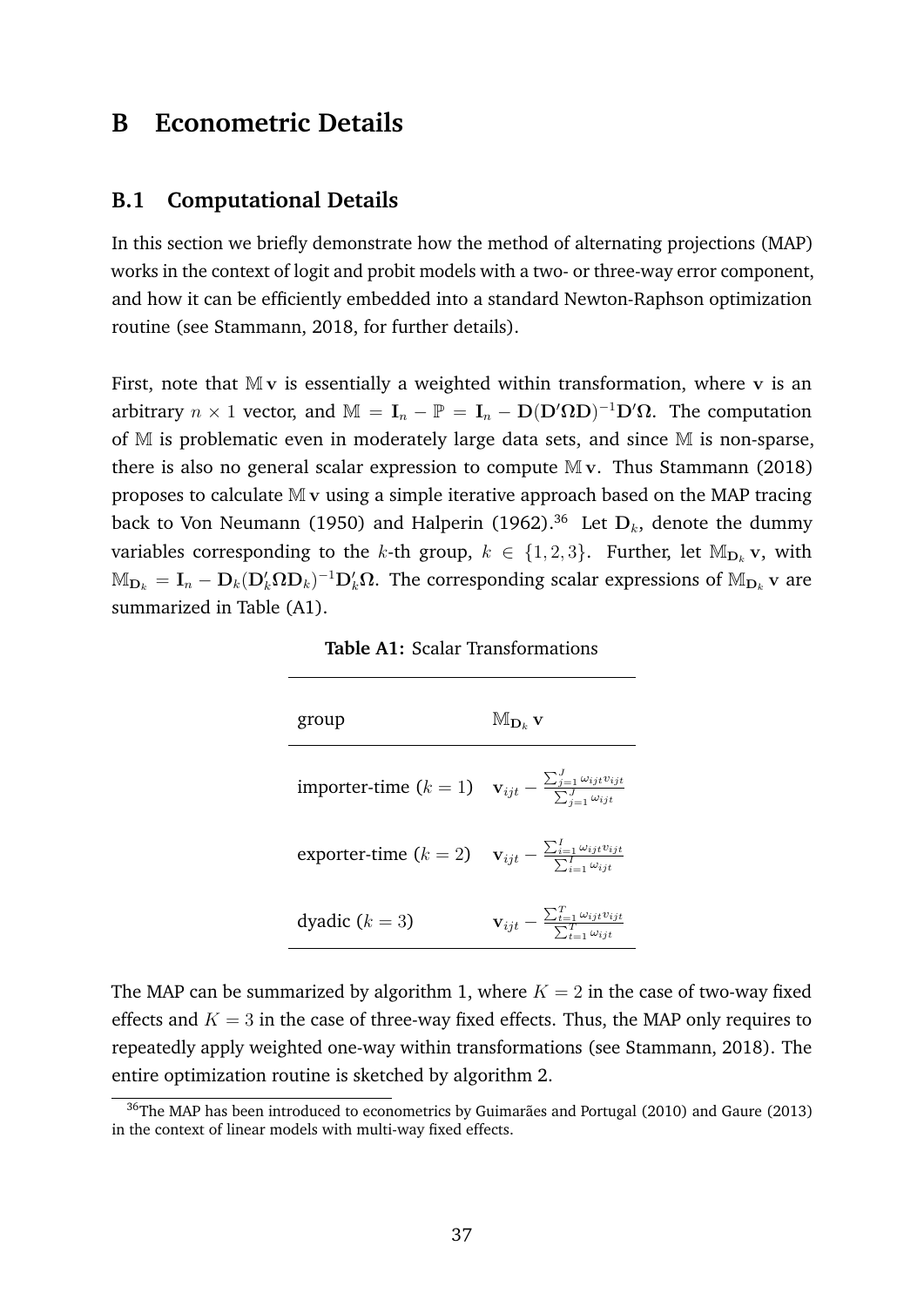### **Algorithm 1** MAP: Neumann-Halperin

1: Initialize  $\mathbb{M} \mathbf{v} = \mathbf{v}$ . 2: **repeat** 3: **for**  $k = 1, ..., K$  **do** 4: Compute  $\mathbb{M}_{\mathbf{D}_k} \mathbb{M}$  v and update  $\mathbb{M}$  v such that  $\mathbb{M}$  v =  $\mathbb{M}_{\mathbf{D}_k} \mathbb{M}$  v 5: **until convergence**.

**Algorithm 2** Efficient Newton-Raphson using the MAP

1: Initialize  $\beta^0$ ,  $\eta^0$ , and  $r = 0$ . 2: **repeat** 3: Set  $r = r + 1$ . 4: Given  $\hat{\eta}^{r-1}$  compute  $\hat{\nu}$  and  $\hat{\Omega}$ . 5: Given  $\hat{\nu}$  and  $\hat{\Omega}$  compute  $\hat{\mathbb{M}}\hat{\nu}$  and  $\hat{\mathbb{M}}X$  using the MAP 6: Compute  $\boldsymbol{\beta}^r - \boldsymbol{\beta}^{r-1} = \left((\widehat{\mathbb{M}}\mathbf{X})'\widehat{\boldsymbol{\Omega}}(\widehat{\mathbb{M}}\mathbf{X})\right)^{-1}(\widehat{\mathbb{M}}\mathbf{X})'\widehat{\boldsymbol{\Omega}}(\widehat{\mathbb{M}}\hat{\boldsymbol{\nu}})$ 7: Compute  $\hat{\boldsymbol{\eta}}^r = \hat{\boldsymbol{\eta}}^{r-1} + \hat{\boldsymbol{\nu}} - \widehat{\mathbb{M}} \hat{\boldsymbol{\nu}} + \widehat{\mathbb{M}} \mathbf{X} (\boldsymbol{\beta}^r - \boldsymbol{\beta}^{r-1})$ 8: **until convergence**.

# <span id="page-40-0"></span>**B.2 Neyman-Scott Variance Example**

In this section we study two variants of the classical Neyman and Scott [\(1948\)](#page-36-6) variance example to support the form of the bias terms, and to illustrate the functionality of the bias corrections. To the best of our knowledge, the variance example of Neyman and Scott [\(1948\)](#page-36-6) has not been investigated for our specific error components. We start with the more general three-way fixed effects case, which nests the two-way error structure. To make the dependence of the estimators on the sample size explicit, we use the subscript  $I, J, T$  throughout the Appendix.

### **B.2.1 Three-way Fixed Effects**

Let  $i = 1, \ldots, I$ ,  $j = 1, \ldots, J$  and  $t = 1, \ldots, T$ . Consider the following linear three-way fixed effects model

<span id="page-40-1"></span>
$$
y_{ijt} = \mathbf{x}'_{ijt}\boldsymbol{\beta} + \lambda_{it} + \psi_{jt} + \mu_{ij} + u_{ijt} . \tag{A1}
$$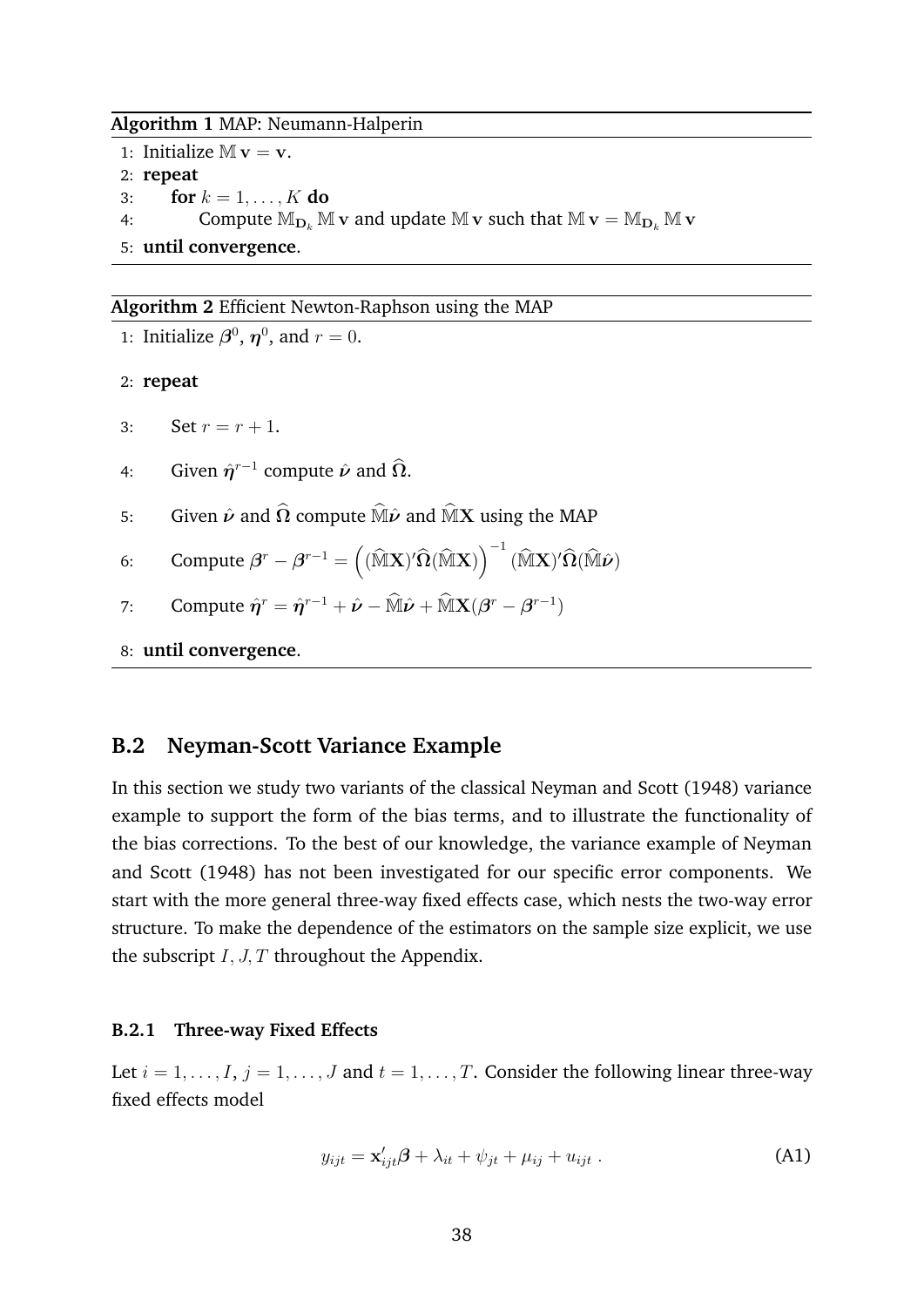According to Balazsi, Matyas, and Wansbeek [\(2018\)](#page-34-17), the appropriate within transformation corresponding to equation [\(A1\)](#page-40-1) is given by

$$
z_{ijt} - \bar{z}_{ij} = \bar{z}_{jt} - \bar{z}_{i\cdot t} + \bar{z}_{\cdot t} + \bar{z}_{\cdot j} + \bar{z}_{i\cdot t} - \bar{z}_{\cdot \cdot \cdot}
$$

where  $\bar{z}_{ij}$ .  $=\frac{1}{7}$  $\frac{1}{T}\sum_{t=1}^T z_{ijt}$ ,  $\bar{z}_{\cdot jt} = \frac{1}{T}$  $\frac{1}{I}\sum_{i=1}^I z_{ijt}$ ,  $\bar{z}_{i\cdot t} = \frac{1}{J}$  $\frac{1}{J}\sum_{j=1}^J z_{ijt}$ ,  $\bar{z}_{\cdot \cdot t} = \frac{1}{I_s}$  $\frac{1}{IJ}\sum_{i=1}^I\sum_{j=1}^J z_{ijt}$  $\bar{z}_{\cdot j \cdot} = \frac{1}{17}$  $\frac{1}{IT}\sum_{i=1}^I\sum_{t=1}^T z_{ijt} , \, \bar{z}_{i\cdot \cdot} = \frac{1}{J^{\prime}}$  $\frac{1}{JT}\sum_{j=1}^J\sum_{t=1}^T z_{ijt}$ , and  $\bar{z}_{...} = \frac{1}{IJ}$  $\frac{1}{IJT}\sum_{i=1}^{I}\sum_{j=1}^{J}\sum_{t=1}^{T}z_{ijt}.$ 

This result is helpful to study the following variant of the Neyman and Scott [\(1948\)](#page-36-6) variance example

$$
y_{ijt}|\lambda, \psi, \mu \sim \mathcal{N}(\lambda_{it} + \psi_{jt} + \mu_{ij}, \beta) ,
$$

where we can now easily form the uncorrected variance estimator

<span id="page-41-0"></span>
$$
\hat{\beta}_{I,J,T} = \frac{1}{IJT} \sum_{i=1}^{I} \sum_{j=1}^{J} \sum_{t=1}^{T} (y_{ijt} - \bar{y}_{ij} - \bar{y}_{jt} - \bar{y}_{it} + \bar{y}_{it} + \bar{y}_{jt} + \bar{y}_{i} - \bar{y}_{it})^2
$$
 (A2)

and the (degrees-of-freedom)-corrected counterpart

<span id="page-41-1"></span>
$$
\hat{\beta}_{I,J,T}^{cor} = \frac{IJT}{(I-1)(J-1)(T-1)} \hat{\beta}_{I,J,T} .
$$

Taking the expectation of [\(A2\)](#page-41-0) (conditional on the fixed effects) yields

$$
\bar{\beta}_{I,J,T} = \mathbb{E}_{\alpha}[\hat{\beta}_{I,J,T}] = \beta^0 \left( \frac{(I-1)(J-1)(T-1)}{IJT} \right)
$$
\n
$$
= \beta^0 \left( 1 - \frac{1}{I} - \frac{1}{J} - \frac{1}{T} + \frac{1}{IT} + \frac{1}{JT} + \frac{1}{IJ} - \frac{1}{IJT} \right) ,
$$
\n(A3)

where  $\beta^0$  is the true variance parameter. Thus, the three leading bias terms, which drive the main part of the asymptotic bias, are  $\overline{\mathbf{B}}_{1,\infty}^\beta=-\beta^0,$   $\overline{\mathbf{B}}_{2,\infty}^\beta=-\beta^0,$  and  $\overline{\mathbf{B}}_{3,\infty}^\beta=-\beta^0.$ 

### **Analytical Bias Correction**

Using equation [\(A3\)](#page-41-1), we can form the analytically bias-corrected estimator

<span id="page-41-2"></span>
$$
\tilde{\beta}_{I,J,T}^{a} = \hat{\beta}_{I,J,T} - \frac{\widehat{\mathbf{B}}_{1,I,J,T}^{\beta}}{I} - \frac{\widehat{\mathbf{B}}_{2,I,J,T}^{\beta}}{J} - \frac{\widehat{\mathbf{B}}_{3,I,J,T}^{\beta}}{T}, \tag{A4}
$$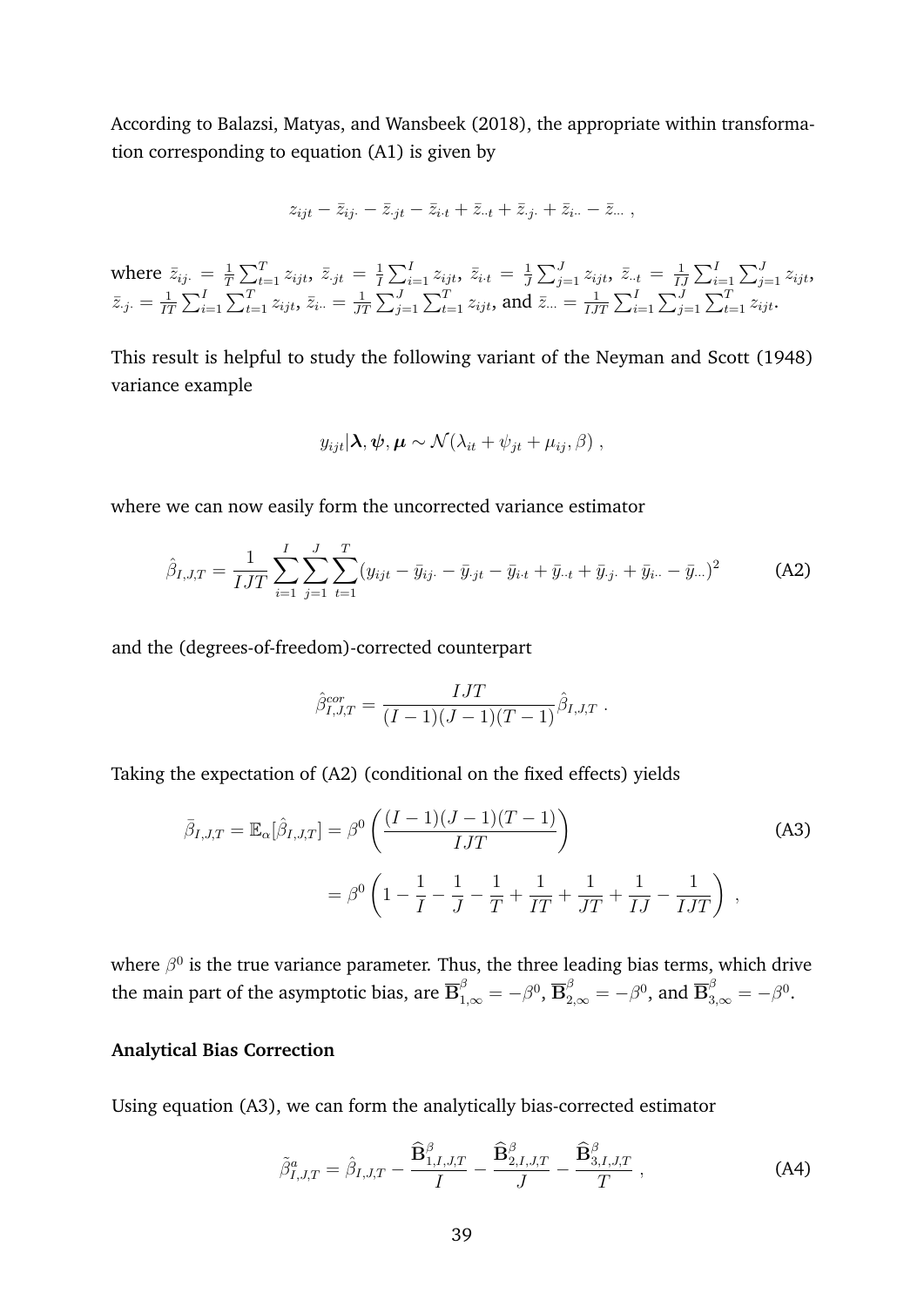where we set  $\widehat{\mathbf{B}}^{\beta}_{1,I,J,T}=\,-\hat{\beta}_{I,J,T},\ \widehat{\mathbf{B}}^{\beta}_{2,I,J,T}=-\hat{\beta}_{I,J,T},$  and  $\widehat{\mathbf{B}}^{\beta}_{3,I,J,T}=-\hat{\beta}_{I,J,T}$  to reduce the order of the bias in equation [\(A3\)](#page-41-1) at costs of introducing higher order terms (see equation [\(A6\)](#page-42-0)). Thus, we can rewrite the analytically bias-corrected estimator [\(A4\)](#page-41-2)

<span id="page-42-1"></span><span id="page-42-0"></span>
$$
\tilde{\beta}_{I,J,T}^a = \hat{\beta}_{I,J,T} \left( 1 + \frac{1}{I} + \frac{1}{J} + \frac{1}{T} \right) \,. \tag{A5}
$$

Taking the expectation of [\(A5\)](#page-42-1) yields

$$
\bar{\beta}_{I,J,T}^{a} = \mathbb{E}_{\alpha}[\tilde{\beta}_{I,J,T}^{a}] = \beta^{0} \left( 1 - \frac{1}{I} - \frac{1}{J} - \frac{1}{T} + \frac{1}{IT} + \frac{1}{JT} + \frac{1}{JJ} - \frac{1}{IJT} \right) \left( 1 + \frac{1}{I} + \frac{1}{J} + \frac{1}{T} \right)
$$
\n(A6)

$$
= \beta^{0} \left( 1 - \frac{1}{IT} - \frac{1}{JT} - \frac{1}{T^{2}} - \frac{3}{IJ} + \frac{1}{I^{3}} + \frac{1}{J^{3}} + \frac{4}{IJT} + \frac{1}{IT^{2}} + \frac{1}{JT^{2}}
$$

$$
- \frac{1}{I^{3}T} - \frac{1}{J^{3}T} - \frac{1}{IJT^{2}} \right).
$$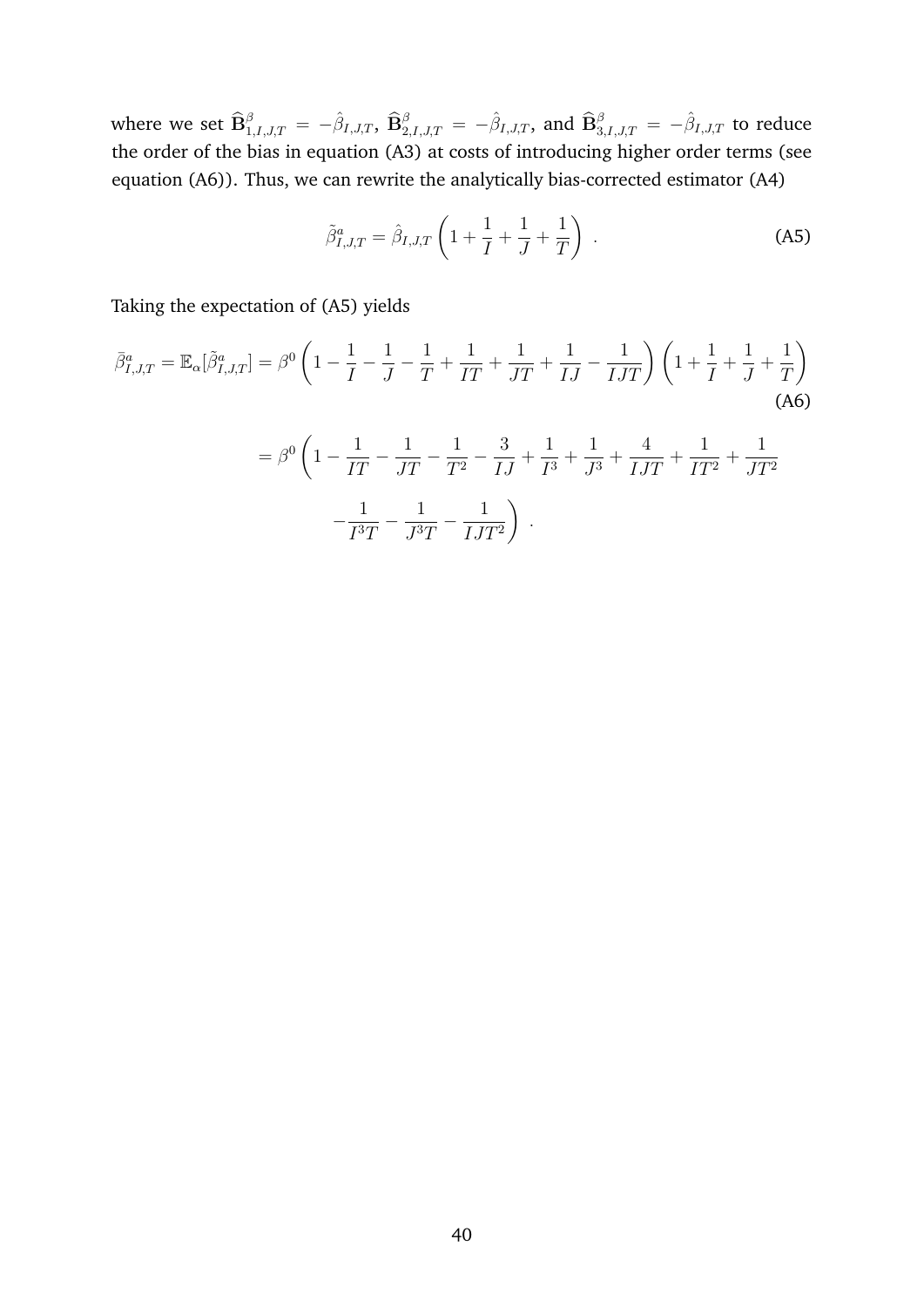## **Split-Panel Jackknife**

As an alternative to equation [\(A5\)](#page-42-1) we can also form the following SPJ estimator

$$
\hat{\beta}_{I,J,T}^{spj} = 4\hat{\beta}_{I,J,T} - \hat{\beta}_{I/2,J,T} - \hat{\beta}_{I,J/2,T} - \hat{\beta}_{I,J,T/2} ,
$$

where  $\hat{\beta}_{I/2,J,T}$  denotes the half panel estimator based on splitting the panel by exporters. This estimator also reduces the order of the bias in equation [\(A3\)](#page-41-1) as we see from its expected value

$$
\bar{\beta}_{I,J,T}^{spj} = E_{\phi}[\hat{\beta}_{I,J,T}^{spj}] = 4\bar{\beta}_{I,J,T} - \bar{\beta}_{I/2,J,T} - \bar{\beta}_{I,J/2,T} - \bar{\beta}_{I,J,T/2}
$$
\n
$$
= \beta^0 \left(1 - \frac{1}{IT} - \frac{1}{JT} - \frac{1}{JJ} + \frac{2}{IJT}\right) .
$$
\n(A7)

## **Numerical Results**

<span id="page-43-0"></span>Table [A2](#page-43-0) shows numerical results for the uncorrected and the bias-corrected estimators in finite samples, where we assume symmetry, i.e.  $I = J = N$ . The results demonstrate that the bias corrections are effective in reducing the bias.

| N  |    | $\beta^0$<br>$\beta_{I,J,T} - \beta^0$ | $\beta^0$<br>$\tilde{I}.J.T$ | $\overline{\triangledown}spj$ |
|----|----|----------------------------------------|------------------------------|-------------------------------|
| 10 | 10 | $-0.271$                               | $-0.052$                     | $-0.028$                      |
| 25 | 10 | $-0.171$                               | $-0.021$                     | $-0.009$                      |
| 25 | 25 | $-0.115$                               | $-0.009$                     | $-0.005$                      |
| 50 | 10 | $-0.136$                               | $-0.015$                     | $-0.004$                      |
| 50 | 25 | $-0.078$                               | $-0.004$                     | $-0.002$                      |
| 50 | 50 | $-0.059$                               | $-0.002$                     | $-0.001$                      |

**Table A2:** Bias - Three-way Fixed Effects

## **B.2.2 Two-way Fixed Effects**

In the following we briefly review the example with two-way fixed effects

$$
y_{ijt}|\lambda, \psi \sim \mathcal{N}(\lambda_{it} + \psi_{jt}, \beta) .
$$

Since it is a subcase of three-way fixed effects example, all previous results simplify by dropping the terms that exhibit  $T$ .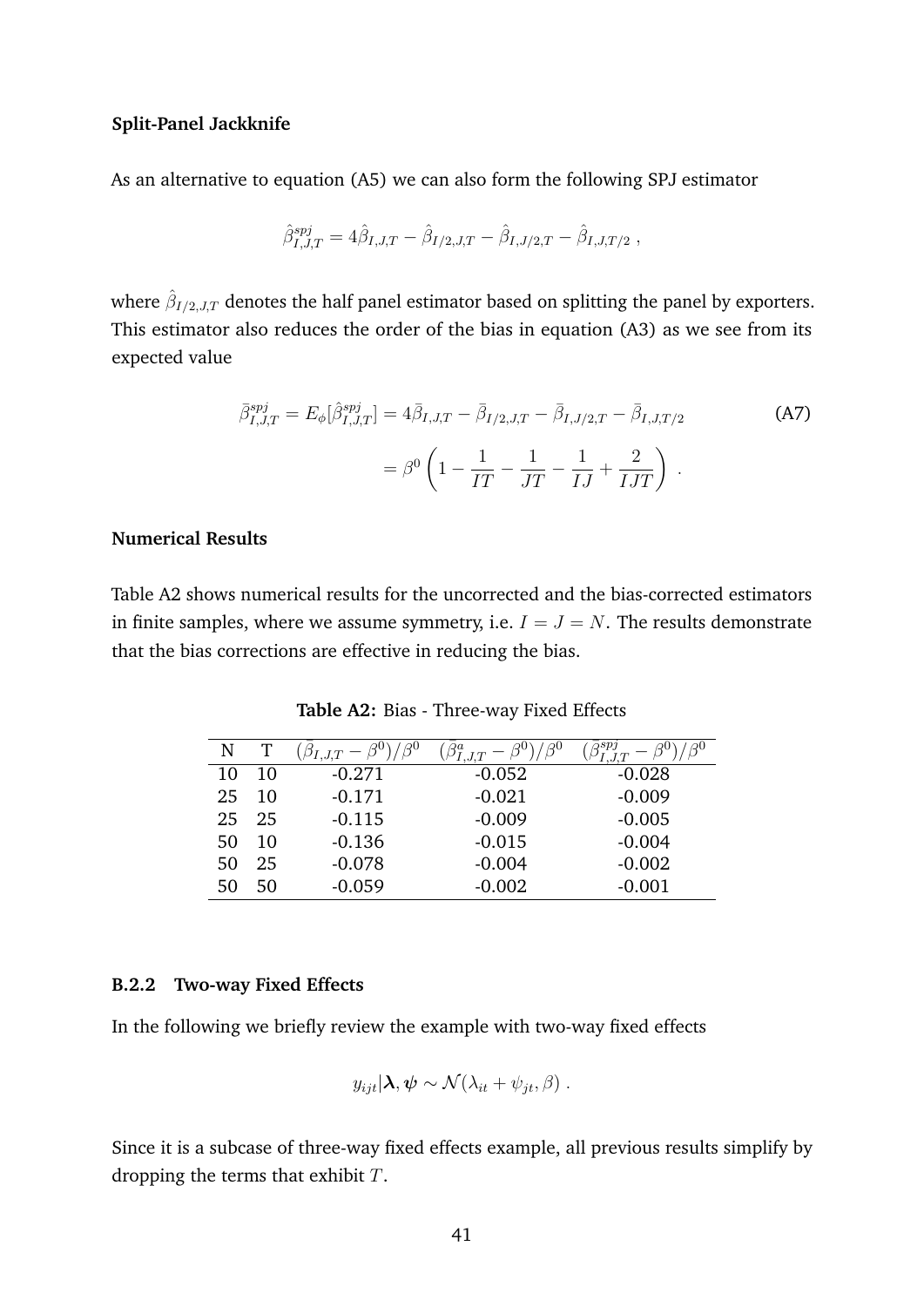The uncorrected variance estimator is $37$ 

$$
\hat{\beta}_{I,J,T} = \frac{1}{IJT} \sum_{i=1}^{I} \sum_{j=1}^{J} \sum_{t=1}^{T} (y_{ijt} - \bar{y}_{\cdot jt} - \bar{y}_{i\cdot t} + \bar{y}_{\cdot \cdot t})^2
$$

and the (degrees-of-freedom)-corrected variance estimator is

<span id="page-44-1"></span>
$$
\hat{\beta}_{I,J,T}^{cor} = \frac{IJ}{(I-1)(J-1)} \hat{\beta}_{I,J,T} .
$$

Taking the expected value yields

$$
\bar{\beta}_{I,J,T} = \mathbb{E}_{\alpha}[\hat{\beta}_{I,J,T}] = \beta^0 \left( \frac{(I-1)^2}{IJ} \right)
$$
\n
$$
= \beta^0 \left( 1 - \frac{1}{I} - \frac{1}{J} + \frac{1}{IJ} \right) .
$$
\n(A8)

## **Analytical Bias Correction**

Based on equation [\(A8\)](#page-44-1) we can form the following analytically bias-corrected estimator

$$
\tilde{\beta}_{I,J,T}^a = \hat{\beta}_{I,J,T} \left( 1 + \frac{1}{I} + \frac{1}{J} \right) ,
$$

which has the expected value

$$
\bar{\beta}_{I,J,T}^a = \mathbb{E}_{\alpha}[\tilde{\beta}_{I,J,T}^a] = \beta^0 \left( 1 - \frac{3}{IJ} + \frac{1}{I^3} + \frac{1}{J^3} \right) .
$$

<span id="page-44-0"></span> $^{37}$ We draw on the appropriate demeaning formula for the two-way fixed effects model  $y_{ijt} = \bm{x}^{\prime}_{ijt} \bm{\beta} +$  $\lambda_{it} + \psi_{jt} + u_{ijt}$ , which is given by  $z_{ijt} - \bar{z}_{jt} - \bar{z}_{i\cdot t} + \bar{z}_{\cdot \cdot t}$ .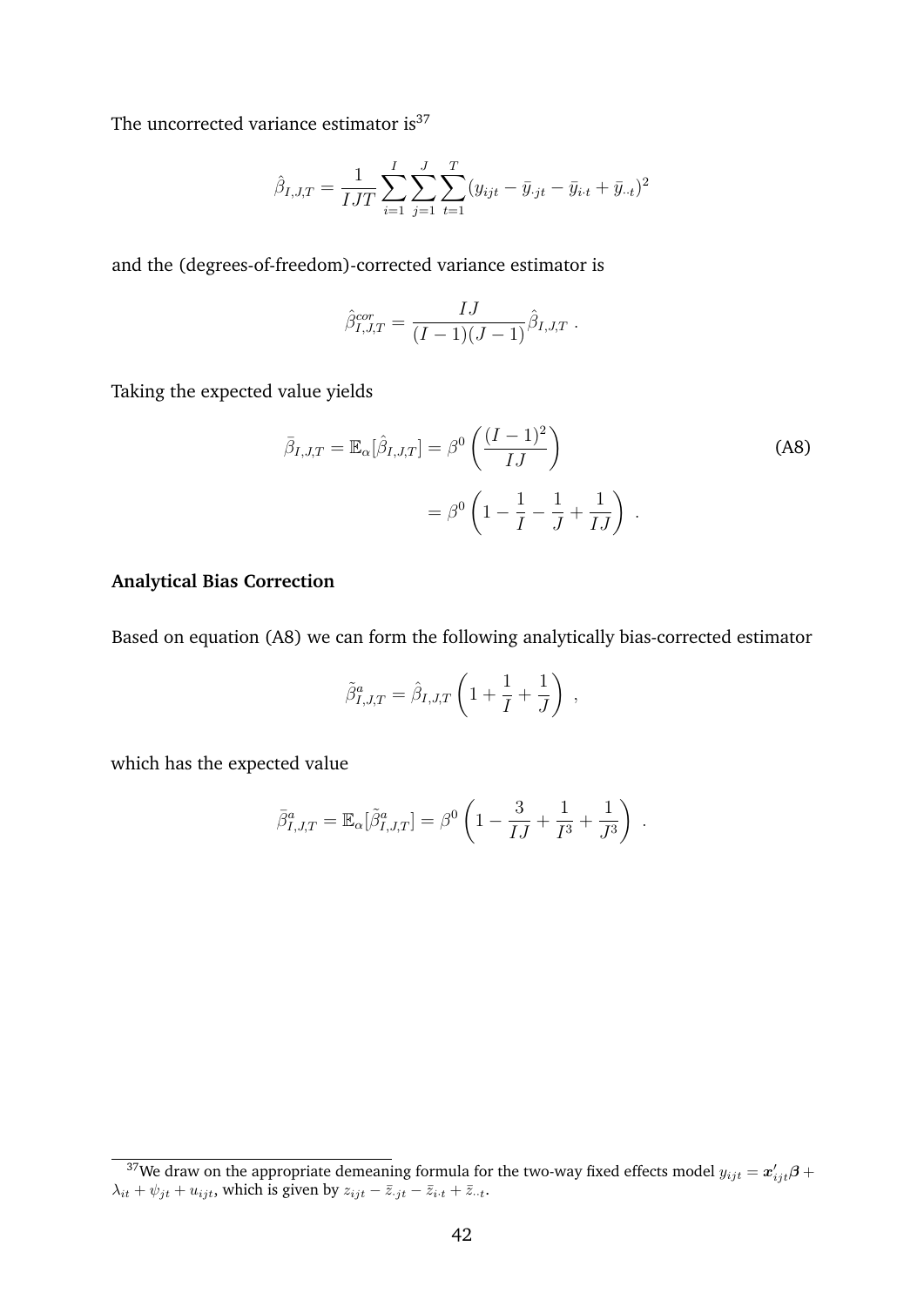## **Split-Panel Jackknife**

A suitable split-panel jackknife estimator is

$$
\hat{\beta}_{I,J,T}^{spj} = 4 \hat{\beta}_{I,J,T} - \hat{\beta}_{I/2,J,T} - \hat{\beta}_{I,J/2,T} \; ,
$$

which has the expected value

$$
\bar{\beta}_{I,J,T}^{spj} = \mathbb{E}_{\alpha}[\hat{\beta}_{I,J,T}^{spj}] = 3\bar{\beta}_{I,J,T} - \bar{\beta}_{I/2,J,T} - \bar{\beta}_{I,J/2,T}
$$

$$
= \beta^0 \left(1 - \frac{1}{IJ}\right).
$$

## **Numerical Results**

<span id="page-45-1"></span>The numerical results in Table [A3](#page-45-1) demonstrate that the bias corrections work.

| N   | Q <sub>0</sub><br>$(\beta_{I,J,T}-\beta^0)_I$ | $\varphi$ 0<br>$\beta^a_{I,J,T}$ | ${}'\bar\beta_{I,J,T}^{spj}$<br>$A^{0}$ |
|-----|-----------------------------------------------|----------------------------------|-----------------------------------------|
| 10  | $-0.190$                                      | $-0.028$                         | $-0.010$                                |
| 25  | $-0.078$                                      | $-0.005$                         | $-0.002$                                |
| 50  | $-0.040$                                      | $-0.001$                         | $-0.000$                                |
| 100 | $-0.020$                                      | $-0.000$                         | $-0.000$                                |

**Table A3:** Bias - Two-way Fixed Effects

## <span id="page-45-0"></span>**B.3 Asymptotic Bias Corrections**

For the following expressions we draw on the results of Fernández-Val and Weidner [\(2016\)](#page-35-7), who have already derived the asymptotic distributions of the MLE estimators for structural parameters and APEs in classical two-way fixed effects models based on *it-panels.* As outlined in Cruz-Gonzalez, Fernández-Val, and Weidner [\(2017\)](#page-34-9) the bias corrections of Fernández-Val and Weidner [\(2016\)](#page-35-7) can easily be adjusted to twoway fixed effects models based on pseudo-panels with an  $ij$ -structure (*i* corresponds to importer and  $i$  to exporter), and importer and exporter fixed effects. We give an intuitive explanation. Since only J observations are informative per exporter fixed effects, we get a bias of order  $J$  for including exporter fixed effects, and vice versa a bias of order  $I$  for including importer fixed effects. Further, since there are no predetermined regressors in an ij-structure, we get two symmetric bias terms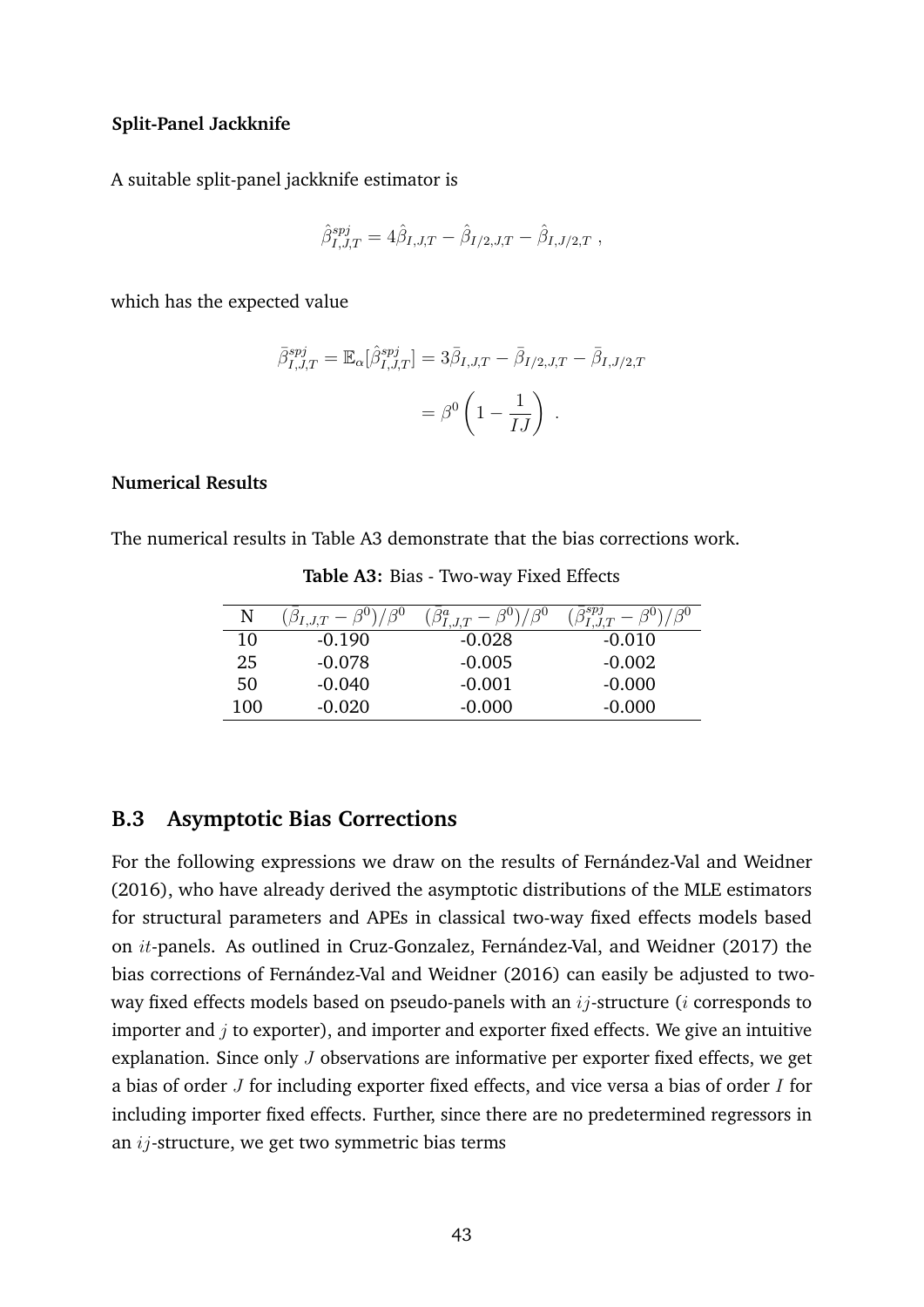<span id="page-46-0"></span>
$$
\overline{\mathbf{B}}_{1,\infty} = \text{plim}_{I,J \to \infty} \left[ -\frac{1}{2J} \sum_{j=1}^{J} \frac{\sum_{i=1}^{I} \mathbb{E}_{\alpha} [H_{ij} \partial_{\eta^2} F_{ij} (\mathbb{M} \mathbf{X})_{ij}]}{\sum_{i=1}^{I} \mathbb{E}_{\alpha} [\omega_{ij}]} \right],
$$
(A9)

<span id="page-46-1"></span>
$$
\overline{\mathbf{B}}_{2,\infty} = \text{plim}_{I,J\to\infty} \left[ -\frac{1}{2I} \sum_{i=1}^{I} \frac{\sum_{j=1}^{J} \mathbb{E}_{\alpha} [H_{ij} \partial_{\eta} {}^{2} F_{ij} (\mathbb{M} \mathbf{X})_{ij}]}{\sum_{j=1}^{J} \mathbb{E}_{\alpha} [\omega_{ij}]} \right], \tag{A10}
$$

where  $\omega_{ij}$  is the ij-th diagonal entry of  $\Omega$ , and  $\mathbb{M} = I_{IJ} - D(D'\Omega D)^{-1}D'\Omega$ .  $\partial_{i^2}g(\cdot)$ denotes the second order partial derivative of an arbitrary function  $g(\cdot)$  with respect to some parameter *ι*. The explicit expressions of  $H_{ijt}$  and  $\partial_{\eta^2} F_{ijt}$  are reported in Table [2.](#page-17-1) Equations [\(A9\)](#page-46-0) and [\(A10\)](#page-46-1) are essentially  $\overline{D}_{\infty}$  from Fernández-Val and Weidner [\(2016\)](#page-35-7) with adjusted indices. The same adjustment can be transferred to the APEs.

In the following we apply the same logic to derive the asymptotic bias terms in our twoand three-way error structure.

## **B.3.1 Two-way fixed effects**

We get a bias of order  $J$  for including exporter-time fixed effects, since  $J$  observations are informative per exporter-time fixed effect. In the same way we get a bias of order I for including importer-time fixed effects. Similar to the case of the  $ij$ -structure of Cruz-Gonzalez, Fernández-Val, and Weidner [\(2017\)](#page-34-9) we get two symmetric bias terms in the distributions of the structural parameters and the APEs, respectively, because including predetermined regressors does not violate the strict exogeneity assumption.

Asymptotic distribution of  $\hat{\boldsymbol{\beta}}_{I,J,T}$ 

$$
\sqrt{IJ}(\widehat{\boldsymbol{\beta}}_{I,J,T}-\boldsymbol{\beta}^0)\rightarrow_d \overline{\mathbf{W}}_{\infty}^{-1}\mathcal{N}(\kappa\overline{\mathbf{B}}_{1,\infty}+\kappa^{-1}\overline{\mathbf{B}}_{2,\infty},\overline{\mathbf{W}}_{\infty}),\quad\text{with}\tag{A11}
$$

$$
\overline{\mathbf{B}}_{1,\infty} = \text{plim}_{I,J\to\infty} \left[ -\frac{1}{2J} \sum_{t=1}^{T} \sum_{j=1}^{J} \frac{\sum_{i=1}^{I} \mathbb{E}_{\alpha} [H_{ijt} \partial_{\eta^{2}} F_{ijt}(\mathbb{M} \mathbf{X})_{ijt}]}{\sum_{i=1}^{I} \mathbb{E}_{\alpha} [\omega_{ijt}]} \right],
$$
  

$$
\overline{\mathbf{B}}_{2,\infty} = \text{plim}_{I,J\to\infty} \left[ -\frac{1}{2I} \sum_{t=1}^{T} \sum_{i=1}^{I} \frac{\sum_{j=1}^{J} \mathbb{E}_{\alpha} [H_{ijt} \partial_{\eta^{2}} F_{ijt}(\mathbb{M} \mathbf{X})_{ijt}]}{\sum_{j=1}^{J} \mathbb{E}_{\alpha} [\omega_{ijt}]} \right],
$$
  

$$
\overline{\mathbf{W}}_{\infty} = \text{plim}_{I,J\to\infty} \left[ \frac{1}{IJ} \sum_{i=1}^{I} \sum_{j=1}^{J} \sum_{t=1}^{T} \mathbb{E}_{\alpha} [\omega_{ijt}(\mathbb{M} \mathbf{X})_{ijt}(\mathbb{M} \mathbf{X})'_{ijt}] \right],
$$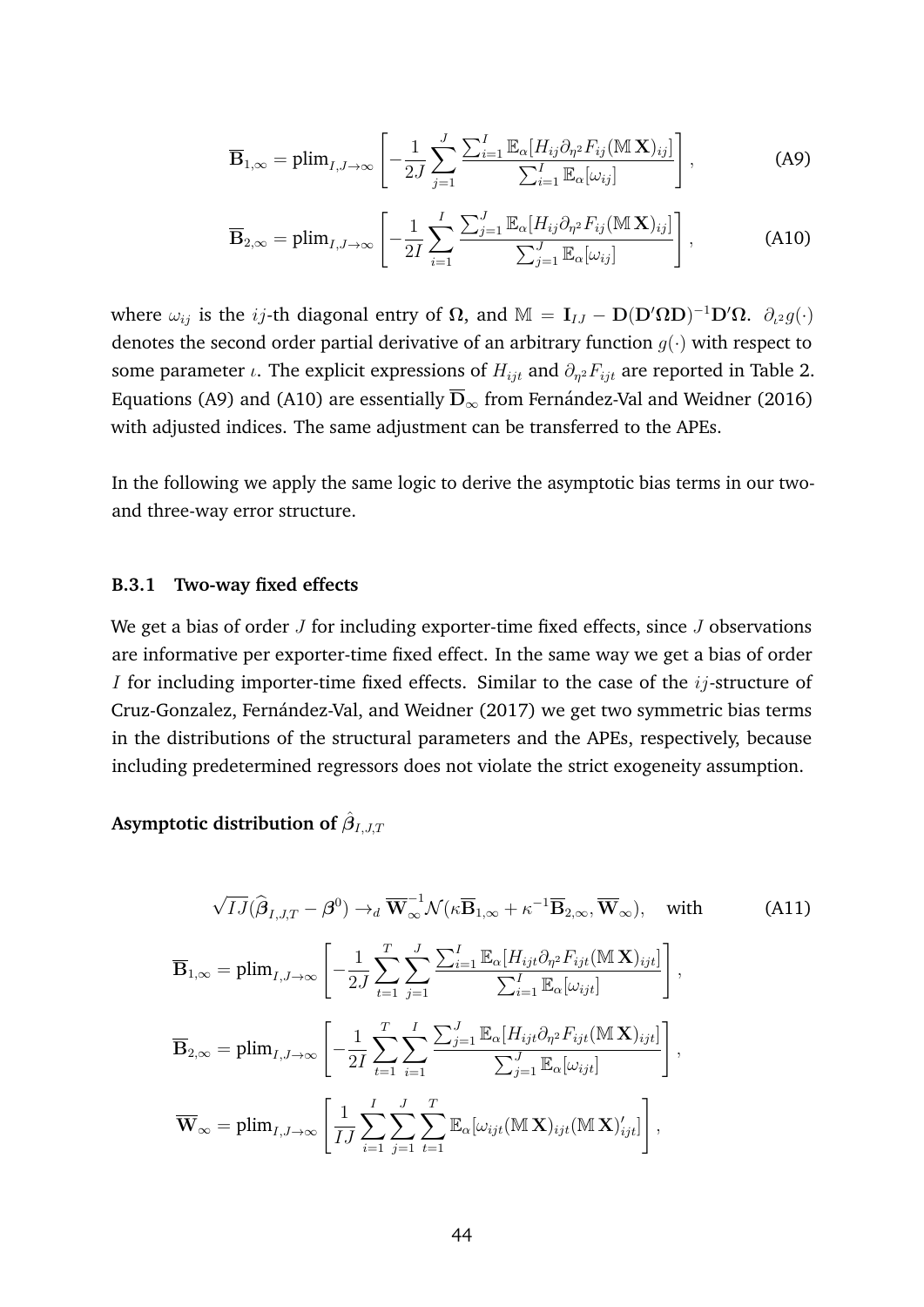where  $\sqrt{J/I} \to \kappa$  as  $I, J \to \infty$ .

# **Asymptotic distribution of**  $\hat{\delta}_{I,J,T}$

$$
r(\hat{\delta}_{I,J,T} - \delta - I^{-1} \overline{\mathbf{B}}_{1,\infty}^{\delta} - J^{-1} \overline{\mathbf{B}}_{2,\infty}^{\delta}) \rightarrow_d \mathcal{N}(0, \overline{\mathbf{V}}_{\infty}), \text{ with}
$$
(A12)  

$$
\overline{\mathbf{B}}_{1,\infty}^{\delta} = \text{plim}_{I,J \to \infty} \left[ \frac{1}{2JT} \sum_{t=1}^{T} \sum_{j=1}^{J} \frac{\sum_{i=1}^{I} - \mathbb{E}_{\alpha} [H_{ijt} \partial_{\eta^2} F_{ijt}] \mathbb{E}_{\alpha} [(\mathbb{P} \Psi)_{ijt}] + \mathbb{E}_{\alpha} [\partial_{\eta^2} \Delta_{ijt}]}{\sum_{i=1}^{I} \mathbb{E}_{\alpha} [\omega_{ijt}]} \right],
$$

$$
\overline{\mathbf{B}}_{2,\infty}^{\delta} = \text{plim}_{I,J \to \infty} \left[ \frac{1}{2IT} \sum_{t=1}^{T} \sum_{i=1}^{I} \frac{\sum_{j=1}^{J} - \mathbb{E}_{\alpha} [H_{ijt} \partial_{\eta^2} F_{ijt}] \mathbb{E}_{\alpha} [(\mathbb{P} \Psi)_{ijt}] + \mathbb{E}_{\alpha} [\partial_{\eta^2} \Delta_{ijt}]}{\sum_{j=1}^{J} \mathbb{E}_{\alpha} [\omega_{ijt}]} \right],
$$

$$
\overline{\mathbf{V}}_{\infty}^{\delta} = \text{plim}_{I,J \to \infty} \frac{r^2}{I^2 J^2 T^2} \mathbb{E}_{\alpha} \left[ \left( \sum_{i=1}^{I} \sum_{j=1}^{J} \sum_{t=1}^{T} \bar{\Delta}_{ijt} \right) \left( \sum_{i=1}^{I} \sum_{j=1}^{J} \sum_{t=1}^{T} \bar{\Delta}_{ijt} \right)' + \sum_{i=1}^{I} \sum_{j=1}^{J} \sum_{t=1}^{T} \sum_{t=1}^{T} \mathbf{I}_{ijt} \Gamma'_{ijt} \right],
$$

where  $\bar{\mathbf{\Delta}}_{ijt}=\mathbf{\Delta}_{ijt}-\bm{\delta}, \, \mathbf{\Delta}_{ijt}=[\Delta_{ijt}^1,\ldots,\Delta_{ijt}^m]^\prime, \, \bm{\delta}=[\delta_1,\ldots,\delta_m]^\prime, \, \delta_k=\frac{1}{IJ}$  $\frac{1}{IJT}\sum_{i=1}^I\sum_{j=1}^J\sum_{t=1}^T\Delta_{ijt}^k$  $\Psi_{ijt} = \partial_{\eta} \Delta_{ijt} / \omega_{ijt}$ , *r* is a convergence rate, and

$$
\Gamma_{ijt} = \mathbb{E}_{\alpha} \left[ (IJ)^{-1} \sum_{i=1}^{I} \sum_{j=1}^{J} \sum_{t=1}^{T} \partial_{\beta} \Delta_{ijt} - (\mathbb{P} \mathbf{X})_{ijt} \partial_{\eta} \Delta_{ijt} \right]' \overline{\mathbf{W}}_{\infty}^{-1} \mathbb{E}_{\alpha} \left[ (\mathbb{M} \mathbf{X})_{ijt} \omega_{ijt} \nu_{ijt} \right]
$$
  
-  $\mathbb{E}_{\alpha} \left[ (\mathbb{P} \mathbf{\Psi})_{ijt} \partial_{\eta} \ell_{ijt} \right].$ 

 $\partial_{\mu}q(\cdot)$  denotes the first order partial derivative of an arbitrary function  $q(\cdot)$  with respect to some parameter  $\iota.$  The expression  $\overline{\mathbf V}_{\infty}^\delta$  can be modified by assuming that  $\{\lambda_{it}\}_{IT}$  and  ${\psi_{jt}}_{JT}$  are independent sequences, and  $\lambda_{it}$  and  $\psi_{jt}$  are independent for all *it*, *jt*:

$$
\overline{\mathbf{V}}_{\infty}^{\delta} = \text{plim}_{I,J \to \infty} \frac{r^2}{I^2 J^2 T^2} \mathbb{E}_{\alpha} \left( \sum_{i=1}^{I} \sum_{t=1}^{T} \sum_{j=1}^{J} \sum_{r=1}^{J} \bar{\mathbf{\Delta}}_{ijt} \bar{\mathbf{\Delta}}'_{irt} + \sum_{j=1}^{J} \sum_{t=1}^{T} \sum_{i \neq p}^{I} \bar{\mathbf{\Delta}}_{ijt} \bar{\mathbf{\Delta}}'_{pjt} + \sum_{i=1}^{I} \sum_{j=1}^{J} \sum_{t=1}^{T} \sum_{t=1}^{T} \mathbf{\Gamma}_{ijt} \mathbf{\Gamma}'_{ijt} \right).
$$

### **Bias-corrected estimators**

The form of the bias suggests to separately split the panel by  $I$  and  $J$ , leading to the following split-panel corrected estimator for the structural parameters: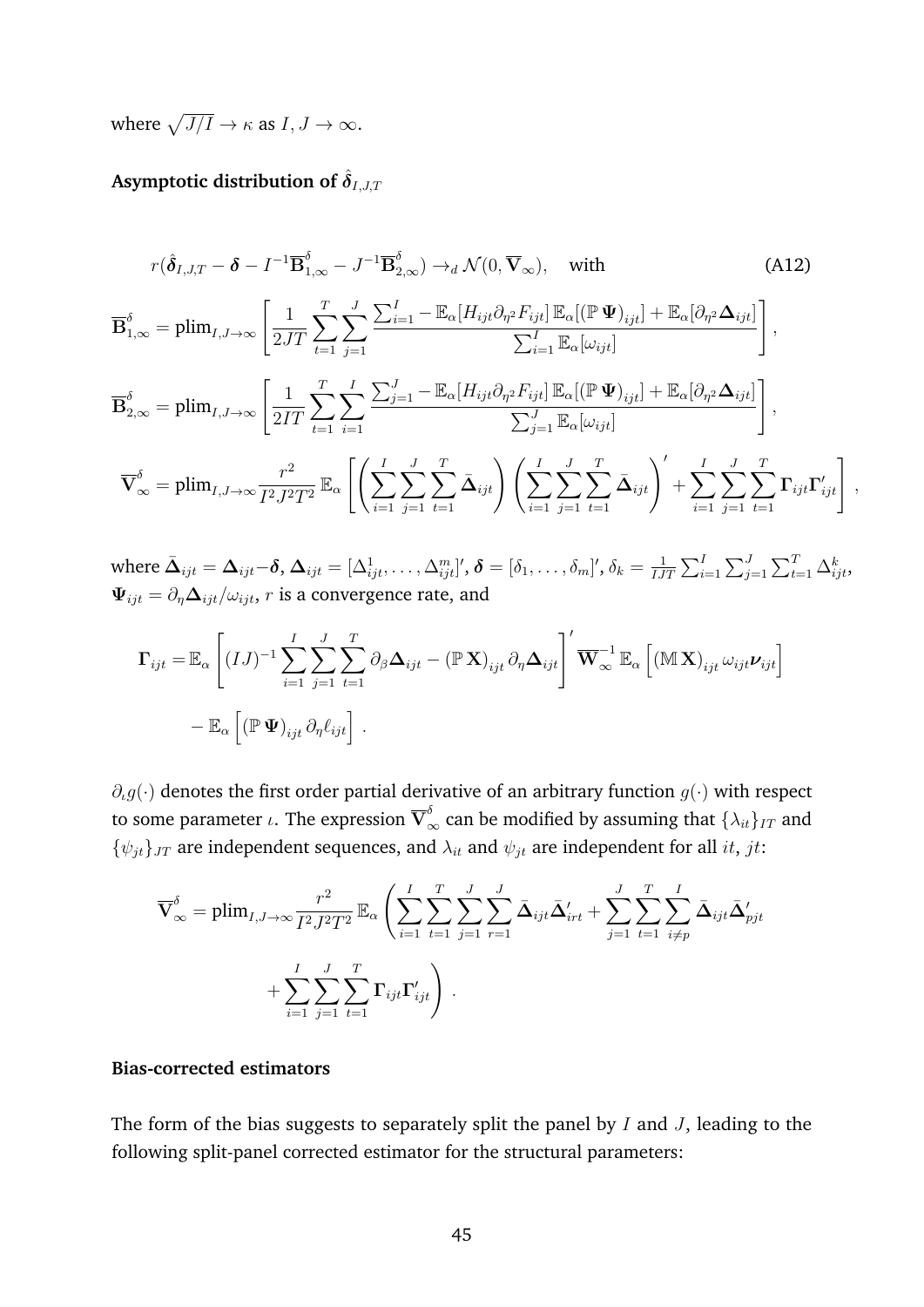<span id="page-48-0"></span>
$$
\hat{\beta}_{I,J,T}^{sp} = 3\hat{\beta}_{I,J,T} - \hat{\beta}_{I/2,J,T} - \hat{\beta}_{I,J/2,T}, \text{ with}
$$
\n
$$
\hat{\beta}_{I/2,J,T} = \frac{1}{2} \Big[ \hat{\beta}_{\{i:i \le [I/2]\},J,T} + \hat{\beta}_{\{i:i \ge [I/2+1]\},J,T} \Big],
$$
\n
$$
\hat{\beta}_{I,J/2,T} = \frac{1}{2} \Big[ \hat{\beta}_{I,\{j:j \le [J/2],T\}} + \hat{\beta}_{I,\{j:j \ge [J/2+1],T\}} \Big],
$$
\n(M13)

where  $|\cdot|$  and  $\lceil \cdot \rceil$  denote the floor and ceiling functions. To clarify the notation, the subscript  $\{i : i \leq [I/2]\}, J, T$  denotes that the estimator is based on a subsample, which contains all importers and time periods, but only the first half of all exporters.

In order to form the appropriate analytical bias correction, we make use of the asymptotic distribution of the MLE, which we have described above. The analytical bias-corrected estimator  $\tilde{\beta}^a$  is formed from estimators of the leading bias terms that are subtracted from the MLE of the full sample  $\beta_{I,J,T}.$  More precisely:

$$
\tilde{\beta}_{I,J,T}^{a} = \hat{\beta}_{I,J,T} - \frac{\widehat{\mathbf{B}}_{1}^{\beta}}{I} - \frac{\widehat{\mathbf{B}}_{2}^{\beta}}{J}, \quad \text{with} \quad \widehat{\mathbf{B}}_{1}^{\beta} = \widehat{\mathbf{W}}^{-1} \widehat{\mathbf{B}}_{1}, \widehat{\mathbf{B}}_{2}^{\beta} = \widehat{\mathbf{W}}^{-1} \widehat{\mathbf{B}}_{2}, \quad \text{and}
$$
\n
$$
\widehat{\mathbf{B}}_{1} = -\frac{1}{2JT} \sum_{j=1}^{J} \sum_{t=1}^{T} \frac{\sum_{i=1}^{I} \widehat{H}_{ijt} \partial_{\eta^{2}} \widehat{F}_{ijt} \left(\widehat{\mathbf{M}} \mathbf{X}\right)_{ijt}}{\sum_{i=1}^{I} \widehat{\omega}_{ijt}},
$$
\n
$$
\widehat{\mathbf{B}}_{2} = -\frac{1}{2IT} \sum_{i=1}^{I} \sum_{t=1}^{T} \sum_{t=1}^{T} \frac{\sum_{j=1}^{J} \widehat{H}_{ijt} \partial_{\eta^{2}} \widehat{F}_{ijt} \left(\widehat{\mathbf{M}} \mathbf{X}\right)_{ijt}}{\sum_{j=1}^{J} \widehat{\omega}_{ijt}},
$$
\n
$$
\widehat{\mathbf{W}} = \frac{1}{IJT} \sum_{i=1}^{I} \sum_{j=1}^{J} \sum_{t=1}^{T} \widehat{\omega}_{ijt} \left(\widehat{\mathbf{M}} \mathbf{X}\right)_{ijt} \left(\widehat{\mathbf{M}} \mathbf{X}\right)_{ijt}^{\prime},
$$

where  $\partial_{\iota^2} g(\cdot)$  denotes the second order partial derivative of an arbitrary function  $g(\cdot)$ with respect to some parameter  $\iota$ . The explicit expressions of  $H_{ijt}$  and  $\partial_{\eta^2} F_{ijt}$  are reported in Table [2.](#page-17-1)

The split-panel jackknife estimator works similarly with APEs as with structural parameters. We simply replace in formula [\(A13\)](#page-48-0) the estimators for the structural parameters with estimators for the APEs. The following analytically bias-corrected estimator for the APEs is formed based on the asymptotic distribution presented in Appendix [B.3:](#page-45-0)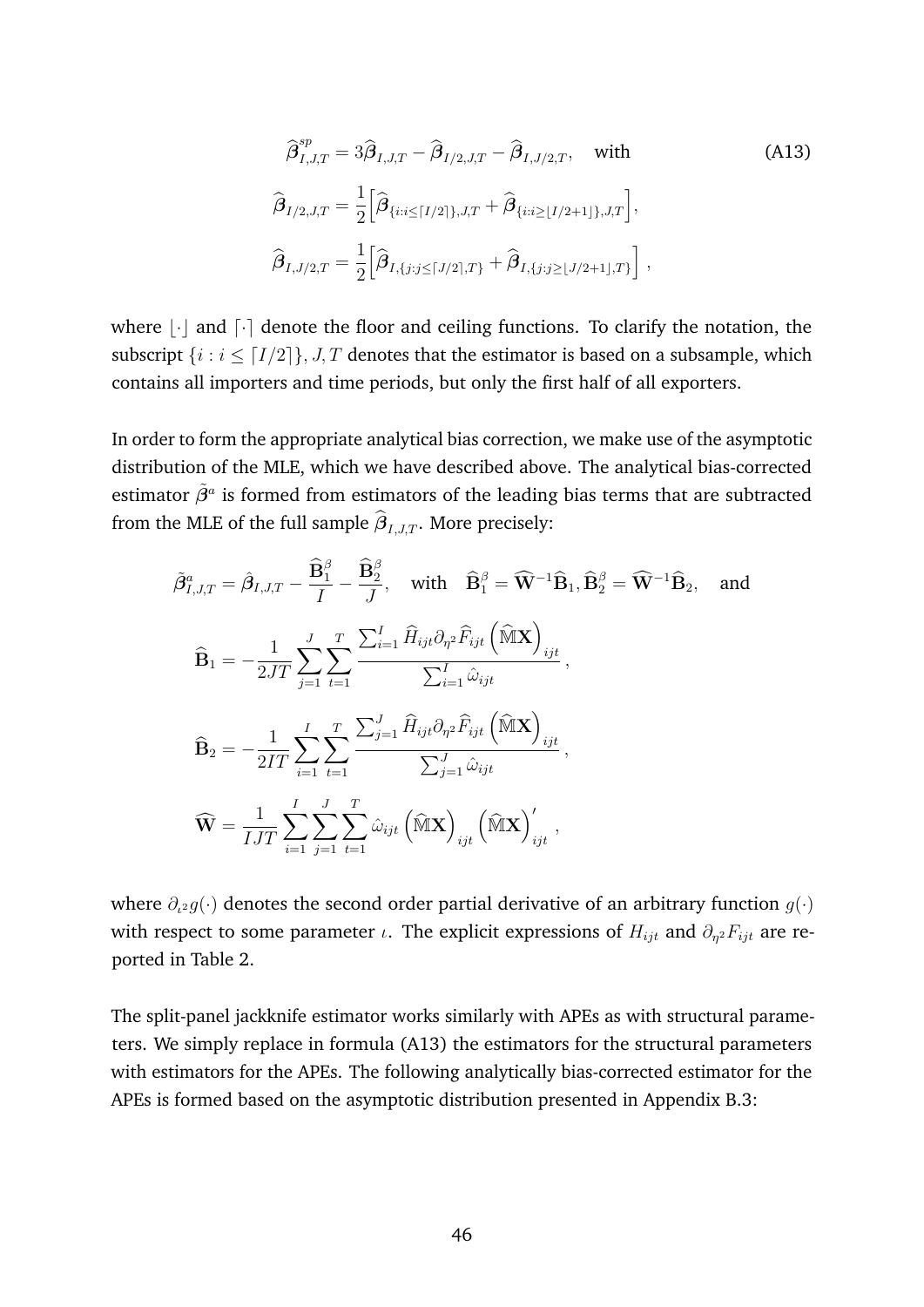$$
\tilde{\delta}_{I,J,T}^{a} = \hat{\delta}_{I,J,T} - \frac{\widehat{\mathbf{B}}_{1}^{\delta}}{I} - \frac{\widehat{\mathbf{B}}_{2}^{\delta}}{J}, \quad \text{with}
$$
\n
$$
\widehat{\mathbf{B}}_{1}^{\delta} = \frac{1}{2JT} \sum_{j=1}^{J} \sum_{t=1}^{T} \frac{\sum_{i=1}^{I} -\widehat{H}_{ijt} \partial_{\eta^{2}} \widehat{F}_{ijt} \left(\widehat{\mathbb{P}} \widehat{\mathbf{\Psi}}\right)_{ijt} + \partial_{\eta^{2}} \widehat{\mathbf{\Delta}}_{ijt}}{\sum_{i=1}^{I} \widehat{\omega}_{ijt}},
$$
\n
$$
\widehat{\mathbf{B}}_{2}^{\delta} = \frac{1}{2IT} \sum_{i=1}^{I} \sum_{t=1}^{T} \sum_{t=1}^{T} \frac{\sum_{j=1}^{J} -\widehat{H}_{ijt} \partial_{\eta^{2}} \widehat{F}_{ijt} \left(\widehat{\mathbb{P}} \widehat{\mathbf{\Psi}}\right)_{ijt} + \partial_{\eta^{2}} \widehat{\mathbf{\Delta}}_{ijt}}{\sum_{j=1}^{J} \widehat{\omega}_{ijt}}.
$$

The covariance can be estimated according to this simplified two-way fixed effects counterpart of equation [\(12\)](#page-19-1) in the main text:

$$
\widehat{\mathbf{V}}^{\delta} = \frac{1}{I^2 J^2 T^2} \left( \left( \sum_{i=1}^{I} \sum_{j=1}^{J} \sum_{t=1}^{T} \widehat{\tilde{\mathbf{\Delta}}}_{ijt} \right) \left( \sum_{i=1}^{I} \sum_{j=1}^{J} \sum_{t=1}^{T} \widehat{\tilde{\mathbf{\Delta}}}_{ijt} \right)' + \sum_{i=1}^{I} \sum_{j=1}^{J} \sum_{t=1}^{T} \widehat{\mathbf{\Gamma}}_{ijt} \widehat{\mathbf{\Gamma}}'_{ijt} \right) .
$$
 (A14)

## **B.3.2 Three-way fixed effects**

With the inclusion of pair fixed effects, we introduce an additional bias of order  $T$ , since only  $T$  observations are informative per pair fixed effect. Another difference that occurs in contrast to the two-way fixed effects case is that predetermined regressors lead to a violation of the strict exogeneity assumption. To deal with this issue we adapt the asymptotic bias terms  $\overline{\mathbf{B}}_{\infty}$  and  $\overline{\mathbf{B}}_{\infty}^{\delta}$  of Fernández-Val and Weidner [\(2016\)](#page-35-7) to the new structure.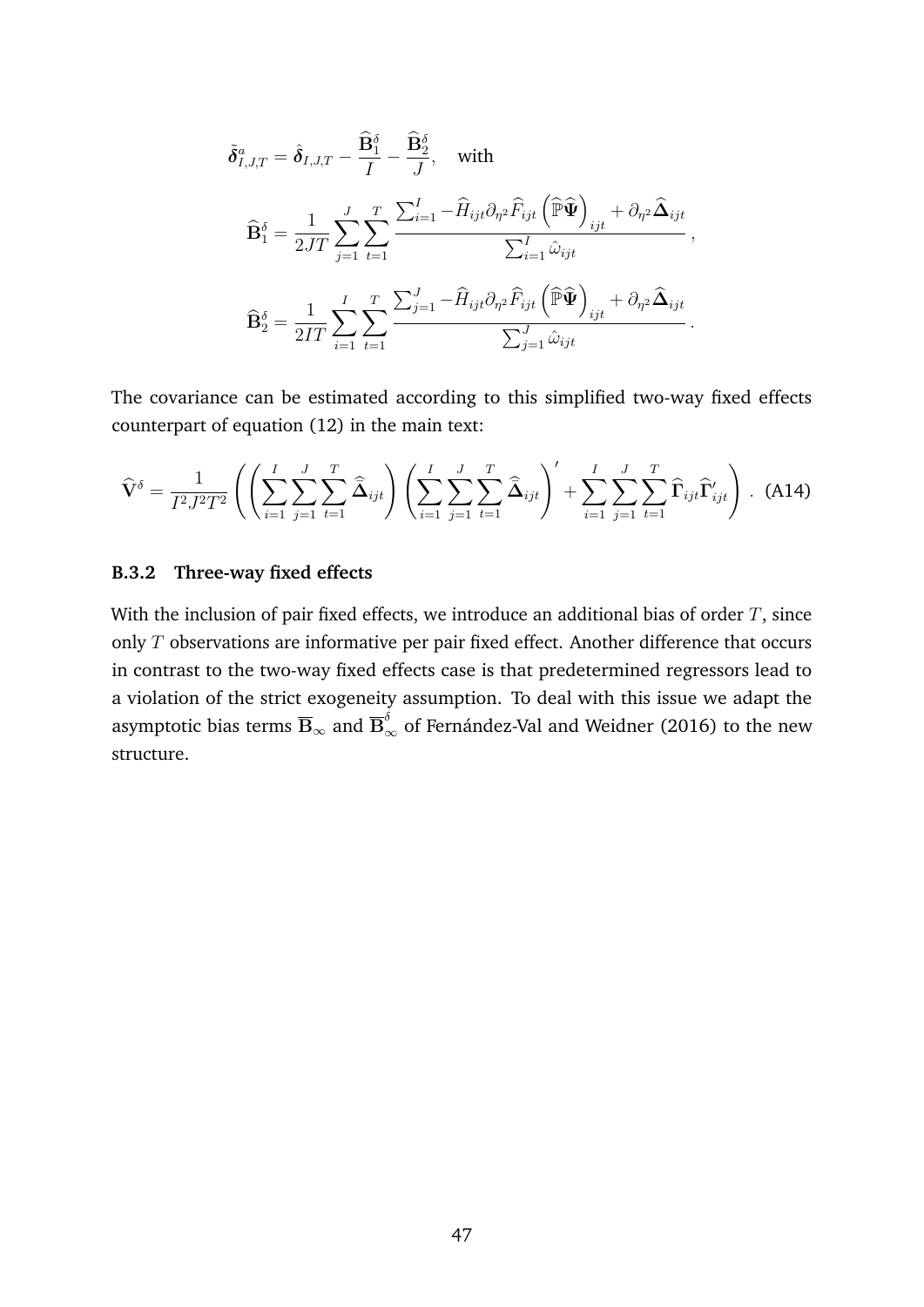Conjectured asymptotic distribution of  $\hat{\boldsymbol{\beta}}_{I,J,T}$ 

$$
\sqrt{I J T}(\hat{\beta}_{I,J,T} - \beta^{0}) \rightarrow_{d} \overline{\mathbf{W}}_{\infty}^{-1} \mathcal{N}(\kappa_{1} \overline{\mathbf{B}}_{1,\infty} + \kappa_{2} \overline{\mathbf{B}}_{2,\infty} + \kappa_{3} \overline{\mathbf{B}}_{3,\infty}, \overline{\mathbf{W}}_{\infty}), \text{ with}
$$
  
\n
$$
\overline{\mathbf{B}}_{1,\infty} = \text{plim}_{I,J,T \to \infty} \left[ -\frac{1}{2J T} \sum_{t=1}^{T} \sum_{j=1}^{J} \frac{\sum_{i=1}^{I} \mathbb{E}_{\alpha} [H_{ijt} \partial_{\eta^{2}} F_{ijt}(\mathbf{M} \mathbf{X})_{ijt}]}{\sum_{i=1}^{I} \mathbb{E}_{\alpha} [\omega_{ijt}]} \right],
$$
  
\n
$$
\overline{\mathbf{B}}_{2,\infty} = \text{plim}_{I,J,T \to \infty} \left[ -\frac{1}{2T T} \sum_{t=1}^{T} \sum_{i=1}^{I} \frac{\sum_{j=1}^{J} \mathbb{E}_{\alpha} [H_{ijt} \partial_{\eta^{2}} F_{ijt}(\mathbf{M} \mathbf{X})_{ijt}]}{\sum_{j=1}^{J} \mathbb{E}_{\alpha} [\omega_{ijt}]} \right],
$$
  
\n
$$
\overline{\mathbf{B}}_{3,\infty} = \text{plim}_{I,J,T \to \infty} \left[ -\frac{1}{2I J} \sum_{i=1}^{I} \sum_{j=1}^{J} \left( \sum_{t=1}^{T} \mathbb{E}_{\alpha} [\omega_{ijt}] \right)^{-1} \left( \sum_{t=1}^{T} \mathbb{E}_{\alpha} [H_{ijt} \partial_{\eta^{2}} F_{ijt}(\mathbf{M} \mathbf{X})_{ijt}] \right)
$$
  
\n
$$
+2 \sum_{\tau=t+1}^{T} \mathbb{E}_{\alpha} [H_{ijt} (Y_{ijt} - F_{ijt}) \omega_{ijt}(\mathbf{M} \mathbf{X})_{ijt}] \right],
$$
  
\n
$$
\overline{\mathbf{W}}_{\infty} = \text{plim}_{I,J,T \to \infty} \left[ \frac{1}{I J T} \sum_{i=1
$$

where  $\kappa_1, \kappa_2, \kappa_3$  are constants. The second term in the numerator of  $\overline{\mathbf{B}}_{3,\infty}$  is dropped if all regressors are assumed to be strictly exogenous.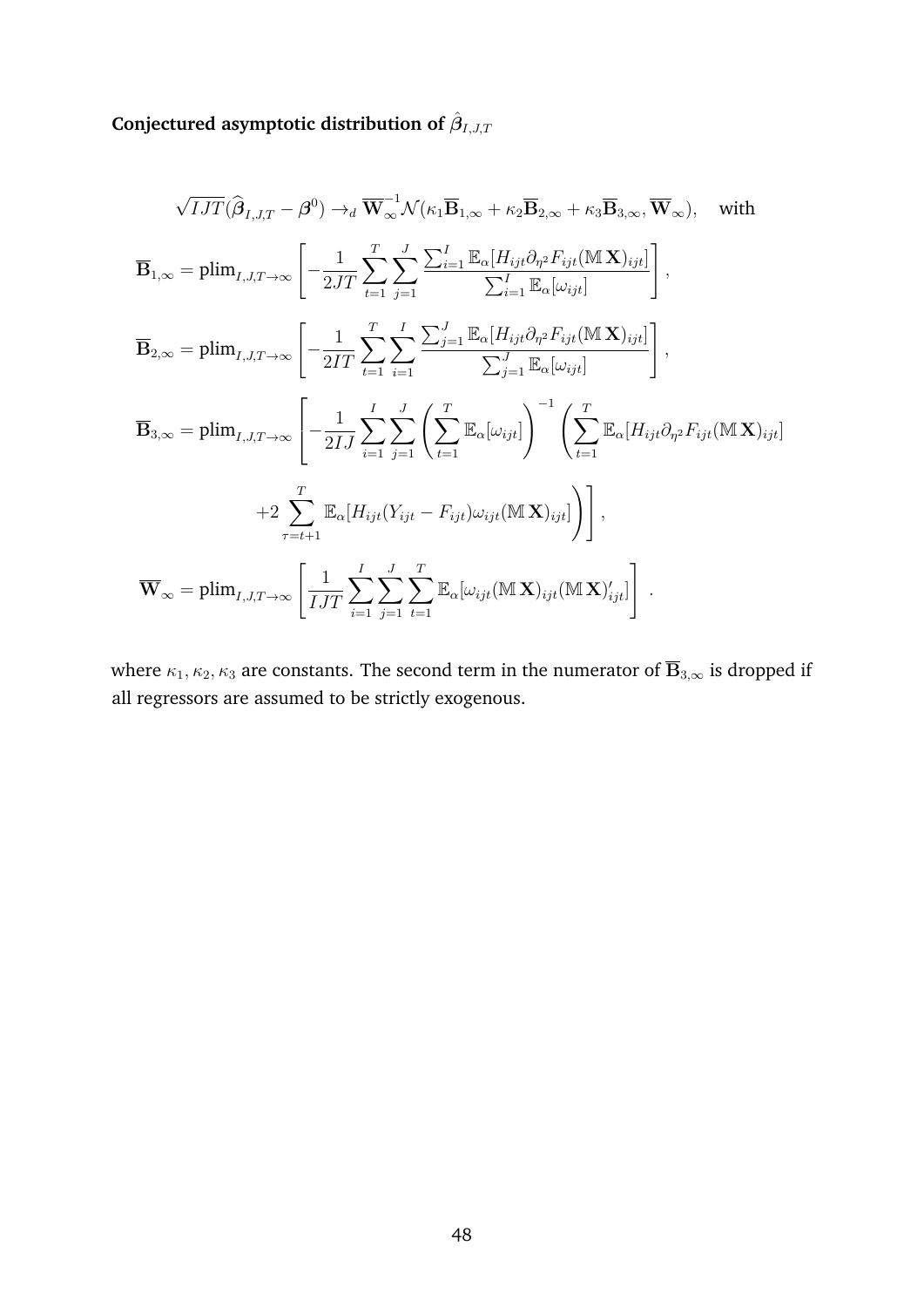Conjectured asymptotic distribution of  $\hat{\delta}_{I,J,T}$ 

$$
r(\hat{\delta}_{I,J,T} - \delta - I^{-1} \overline{\mathbf{B}}_{1,\infty}^{\delta} - J^{-1} \overline{\mathbf{B}}_{2,\infty}^{\delta} - T^{-1} \overline{\mathbf{B}}_{3,\infty}^{\delta}) \rightarrow_d \mathcal{N}(0, \overline{\mathbf{V}}_{\infty}^{\delta}), \text{ with}
$$
  
\n
$$
\overline{\mathbf{B}}_{1,\infty}^{\delta} = \text{plim}_{I,J,T \to \infty} \left[ \frac{1}{2JT} \sum_{t=1}^{T} \sum_{j=1}^{J} \frac{\sum_{i=1}^{I} - \mathbb{E}_{\alpha}[H_{ijt}\partial_{\eta^{2}}F_{ijt}] \mathbb{E}_{\alpha}[(\mathbb{P}\mathbf{\Psi})_{ijt}] + \mathbb{E}_{\alpha}[\partial_{\eta^{2}}\Delta_{ijt}]}{\sum_{i=1}^{I} \mathbb{E}_{\alpha}[\omega_{ijt}]} \right],
$$
  
\n
$$
\overline{\mathbf{B}}_{2,\infty}^{\delta} = \text{plim}_{I,J,T \to \infty} \left[ \frac{1}{2IT} \sum_{t=1}^{T} \sum_{i=1}^{I} \sum_{j=1}^{J} \frac{\sum_{j=1}^{J} - \mathbb{E}_{\alpha}[H_{ijt}\partial_{\eta^{2}}F_{ijt}] \mathbb{E}_{\alpha}[(\mathbb{P}\mathbf{\Psi})_{ijt}] + \mathbb{E}_{\alpha}[\partial_{\eta^{2}}\Delta_{ijt}]}{\sum_{j=1}^{J} \mathbb{E}_{\alpha}[\omega_{ijt}]} \right],
$$
  
\n
$$
\overline{\mathbf{B}}_{3,\infty}^{\delta} = \text{plim}_{I,J,T \to \infty} \left[ \frac{1}{2IJ} \sum_{i=1}^{I} \sum_{j=1}^{J} \left( \sum_{t=1}^{T} \mathbb{E}_{\alpha}[\omega_{ijt}] \right)^{-1} \left( \sum_{t=1}^{T} - \mathbb{E}_{\alpha}[H_{ijt}\partial_{\eta^{2}}F_{ijt}] \mathbb{E}_{\alpha}[(\mathbb{P}\mathbf{\Psi})_{ijt}] \right) \right].
$$
  
\n
$$
\nabla_{\infty}^{\delta} = \text{plim}_{I,J,T \to \infty} \frac{r^{2}}{I^{2}J^{2}T^{2
$$

and  $r$  is a convergence rate. The last term in the numerator of  $\overline{\mathbf{B}}_{3,\infty}$  and  $\overline{\mathbf{V}}_\infty^\delta$  are dropped if all regressors are assumed to be strictly exogenous. The expression  $\overline{\mathbf V}_{\infty}^\delta$  can be further modified by assuming that  $\{\lambda_{it}\}_{IT}$ ,  $\{\psi_{jt}\}_{JT}$  and  $\{\mu_{ij}\}_{IJ}$  are independent sequences, and  $\lambda_{it}$ ,  $\psi_{jt}$  and  $\mu_{ij}$  are independent for all *it*, *jt*, *ij*:

$$
\widehat{\mathbf{V}}^{\delta} = \text{plim}_{I,J,T \to \infty} \frac{r^2}{I^2 J^2 T^2} \mathbb{E}_{\alpha} \left( \sum_{i=1}^I \sum_{t=1}^T \sum_{j=1}^J \sum_{r=1}^J \bar{\Delta}_{ijt} \bar{\Delta}'_{irt} + \sum_{j=1}^J \sum_{t=1}^T \sum_{i \neq p}^I \bar{\Delta}_{ijt} \bar{\Delta}'_{pjt} + \sum_{i=1}^I \sum_{j=1}^J \sum_{s \neq t}^T \bar{\Delta}_{ijt} \bar{\Delta}'_{ijs} + \sum_{i=1}^I \sum_{j=1}^J \sum_{t=1}^T \sum_{t=1}^T \Gamma_{ijt} \Gamma'_{ijt} + 2 \sum_{i=1}^I \sum_{j=1}^J \sum_{s > t}^T \bar{\Delta}_{ijt} \Gamma'_{ijs} \right),
$$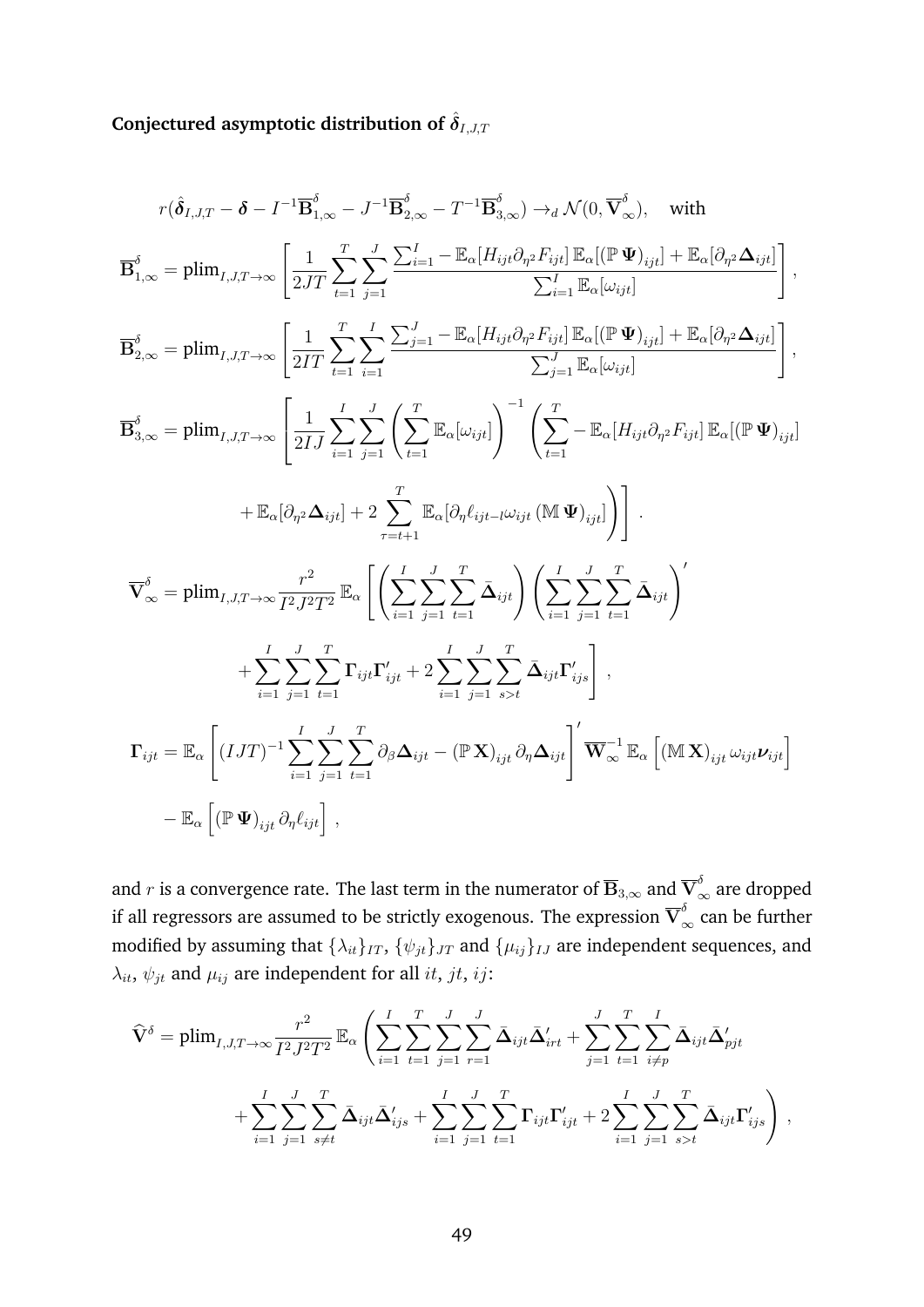# **C Monte Carlo Results**

# <span id="page-52-1"></span>**C.1 Three-way Fixed Effects: Dynamic**

This subsection provides the detailed results corresponding to the graphical representation and verbal discussion in Section [4](#page-20-0) of the main text.

<span id="page-52-0"></span>**Table A4:** Dynamic: Three-way FEs —  $z$ ,  $N =$  **Table A5:** Dynamic: Three-way FEs —  $z$ ,  $N =$ 50 100

|            |          | Coefficients  |      |                     |         |                    | <b>APE</b> |        |            |         | Coefficients  |      |                      |         |               | <b>APE</b> |        |
|------------|----------|---------------|------|---------------------|---------|--------------------|------------|--------|------------|---------|---------------|------|----------------------|---------|---------------|------------|--------|
|            | Bias     | Bias/SE SE/SD |      | CP .95              |         | Bias Bias/SE SE/SD |            | CP .95 |            | Bias    | Bias/SE SE/SD |      | CP .95               | Bias    | Bias/SE SE/SD |            | CP .95 |
|            |          |               |      | $N = 50; T = 10$    |         |                    |            |        |            |         |               |      | $N = 100$ ; $T = 10$ |         |               |            |        |
| <b>MLE</b> | 29.12    | 13.86         | 0.83 | 0.00                | 4.11    | 2.66               | 0.98       | 0.25   | <b>MLE</b> | 24.51   | 24.40         | 0.83 | 0.00                 | 3.59    | 4.33          | 0.99       | 0.01   |
| ABC(1)     | $-0.44$  | $-0.24$       | 1.04 | 0.95                | $-0.84$ | $-0.53$            | 1.04       | 0.93   | ABC(1)     | 0.39    | 0.43          | 1.00 | 0.93                 | $-0.45$ | $-0.54$       | 1.02       | 0.91   |
| ABC(2)     | $-0.60$  | $-0.33$       | 1.02 | 0.94                | $-0.97$ | $-0.61$            | 1.02       | 0.92   | ABC(2)     | 0.21    | 0.24          | 0.99 | 0.95                 | $-0.58$ | $-0.70$       | 1.01       | 0.89   |
| SPJ        | $-14.13$ | $-8.11$       | 0.61 | 0.00                | 4.50    | 2.79               | 0.78       | 0.26   | <b>SPJ</b> | $-8.49$ | $-9.71$       | 0.67 | 0.00                 | 5.57    | 6.74          | 0.83       | 0.00   |
|            |          |               |      | $N = 50$ ; $T = 20$ |         |                    |            |        |            |         |               |      | $N = 100$ ; $T = 20$ |         |               |            |        |
| <b>MLE</b> | 16.07    | 12.44         | 0.88 | 0.00                | 2.57    | 2.47               | 0.92       | 0.31   | <b>MLE</b> | 12.55   | 20.17         | 0.88 | 0.00                 | 2.32    | 4.29          | 0.98       | 0.01   |
| ABC(1)     | $-0.12$  | $-0.10$       | 0.99 | 0.95                | $-0.15$ | $-0.14$            | 0.95       | 0.93   | ABC(1)     | 0.21    | 0.35          | 0.97 | 0.93                 | 0.03    | 0.06          | 0.99       | 0.95   |
| ABC(2)     | $-0.27$  | $-0.23$       | 0.99 | 0.94                | $-0.26$ | $-0.24$            | 0.94       | 0.93   | ABC(2)     | 0.06    | 0.10          | 0.97 | 0.94                 | $-0.07$ | $-0.14$       | 0.99       | 0.96   |
| SPJ        | $-4.78$  | $-4.07$       | 0.81 | 0.04                | 0.58    | 0.55               | 0.84       | 0.87   | SPJ        | $-2.72$ | $-4.68$       | 0.88 | 0.01                 | 1.05    | 1.94          | 0.92       | 0.50   |
|            |          |               |      | $N = 50; T = 30$    |         |                    |            |        |            |         |               |      | $N = 100$ ; $T = 30$ |         |               |            |        |
| <b>MLE</b> | 12.24    | 12.11         | 0.89 | 0.00                | 1.84    | 2.14               | 0.98       | 0.43   | <b>MLE</b> | 8.96    | 18.38         | 0.92 | 0.00                 | 1.62    | 3.64          | 0.95       | 0.06   |
| ABC(1)     | $-0.10$  | $-0.11$       | 0.98 | 0.94                | $-0.06$ | $-0.07$            | 0.99       | 0.95   | ABC(1)     | 0.09    | 0.19          | 0.98 | 0.94                 | 0.04    | 0.10          | 0.95       | 0.94   |
| ABC(2)     | $-0.23$  | $-0.25$       | 0.98 | 0.93                | $-0.16$ | $-0.19$            | 0.99       | 0.94   | ABC(2)     | $-0.04$ | $-0.08$       | 0.98 | 0.95                 | $-0.06$ | $-0.14$       | 0.95       | 0.94   |
| SPJ        | $-2.86$  | $-3.03$       | 0.90 | 0.16                | 0.04    | 0.05               | 0.94       | 0.94   | <b>SPJ</b> | $-1.48$ | $-3.19$       | 0.91 | 0.14                 | 0.31    | 0.70          | 0.91       | 0.87   |
|            |          |               |      | $N = 50$ ; T = 40   |         |                    |            |        |            |         |               |      | $N = 100$ ; $T = 40$ |         |               |            |        |
| <b>MLE</b> | 10.36    | 12.08         | 0.94 | 0.00                | 1.41    | 1.86               | 1.00       | 0.54   | <b>MLE</b> | 7.27    | 17.56         | 0.92 | 0.00                 | 1.25    | 3.21          | 0.98       | 0.12   |
| ABC(1)     | $-0.14$  | $-0.18$       | 1.02 | 0.95                | $-0.06$ | $-0.08$            | 1.01       | 0.95   | ABC(1)     | 0.05    | 0.13          | 0.97 | 0.94                 | 0.05    | 0.12          | 0.98       | 0.95   |
| ABC(2)     | $-0.25$  | $-0.31$       | 1.02 | 0.94                | $-0.16$ | $-0.21$            | 1.01       | 0.94   | ABC(2)     | $-0.05$ | $-0.13$       | 0.97 | 0.93                 | $-0.05$ | $-0.12$       | 0.98       | 0.94   |
| SPJ        | $-2.14$  | $-2.65$       | 0.91 | 0.26                | $-0.13$ | $-0.17$            | 0.94       | 0.93   | <b>SPJ</b> | $-0.97$ | $-2.44$       | 0.92 | 0.32                 | 0.12    | 0.32          | 0.95       | 0.92   |
|            |          |               |      | $N = 50; T = 50$    |         |                    |            |        |            |         |               |      | $N = 100$ ; $T = 50$ |         |               |            |        |
| <b>MLE</b> | 9.28     | 12.24         | 0.95 | 0.00                | 1.15    | 1.67               | 1.01       | 0.61   | <b>MLE</b> | 6.30    | 17.19         | 0.90 | 0.00                 | 1.03    | 2.90          | 0.96       | 0.20   |
| ABC(1)     | $-0.16$  | $-0.22$       | 1.02 | 0.95                | $-0.06$ | $-0.09$            | 1.01       | 0.95   | ABC(1)     | 0.05    | 0.13          | 0.95 | 0.92                 | 0.05    | 0.14          | 0.96       | 0.94   |
| ABC(2)     | $-0.25$  | $-0.34$       | 1.02 | 0.94                | $-0.14$ | $-0.21$            | 1.01       | 0.94   | ABC(2)     | $-0.04$ | $-0.13$       | 0.95 | 0.93                 | $-0.03$ | $-0.09$       | 0.96       | 0.94   |
| <b>SPJ</b> | $-1.78$  | $-2.48$       | 0.92 | 0.31                | $-0.18$ | $-0.26$            | 0.95       | 0.94   | <b>SPJ</b> | $-0.71$ | $-2.00$       | 0.91 | 0.49                 | 0.06    | 0.16          | 0.93       | 0.93   |

**Table A6:** Dynamic: Three-way FEs —  $z$ ,  $N =$ 150

|            |         | Coefficients |       |                      | <b>APE</b>  |         |       |        |  |
|------------|---------|--------------|-------|----------------------|-------------|---------|-------|--------|--|
|            | Bias    | Bias/SE      | SE/SD | CP .95               | <b>Bias</b> | Bias/SE | SE/SD | CP .95 |  |
|            |         |              |       | $N = 150$ ; $T = 10$ |             |         |       |        |  |
| <b>MLE</b> | 23.14   | 35.04        | 0.83  | 0.00                 | 3.45        | 5.84    | 0.94  | 0.00   |  |
| ABC(1)     | 0.65    | 1.08         | 0.97  | 0.80                 | $-0.35$     | $-0.60$ | 0.95  | 0.90   |  |
| ABC(2)     | 0.47    | 0.79         | 0.96  | 0.87                 | $-0.47$     | $-0.82$ | 0.94  | 0.87   |  |
| SPJ        | $-7.12$ | $-12.24$     | 0.67  | 0.00                 | 5.81        | 10.11   | 0.78  | 0.00   |  |
|            |         |              |       | $N = 150$ : $T = 20$ |             |         |       |        |  |
| <b>MLE</b> | 11.45   | 27.94        | 0.92  | 0.00                 | 2.24        | 6.00    | 0.94  | 0.00   |  |
| ABC(1)     | 0.29    | 0.75         | 1.00  | 0.89                 | 0.07        | 0.19    | 0.94  | 0.94   |  |
| ABC(2)     | 0.15    | 0.38         | 1.00  | 0.94                 | $-0.03$     | $-0.08$ | 0.94  | 0.93   |  |
| SPJ        | $-2.21$ | $-5.73$      | 0.89  | 0.00                 | 1.17        | 3.14    | 0.88  | 0.15   |  |
|            |         |              |       | $N = 150$ : T = 30   |             |         |       |        |  |
| <b>MLE</b> | 7.96    | 24.76        | 0.92  | 0.00                 | 1.58        | 5.14    | 0.91  | 0.00   |  |
| ABC(1)     | 0.15    | 0.49         | 0.97  | 0.92                 | 0.08        | 0.26    | 0.91  | 0.93   |  |
| ABC(2)     | 0.03    | 0.09         | 0.97  | 0.94                 | $-0.02$     | $-0.07$ | 0.91  | 0.94   |  |
| SPJ        | $-1.16$ | $-3.74$      | 0.89  | 0.05                 | 0.40        | 1.31    | 0.87  | 0.71   |  |
|            |         |              |       | $N = 150$ ; T = 40   |             |         |       |        |  |
| <b>MLE</b> | 6.34    | 23.20        | 0.94  | 0.00                 | 1.24        | 4.60    | 0.96  | 0.01   |  |
| ABC(1)     | 0.13    | 0.49         | 0.99  | 0.92                 | 0.10        | 0.37    | 0.96  | 0.92   |  |
| ABC(2)     | 0.02    | 0.09         | 0.99  | 0.95                 | 0.01        | 0.03    | 0.96  | 0.94   |  |
| SPJ        | $-0.70$ | $-2.66$      | 0.94  | 0.25                 | 0.20        | 0.76    | 0.93  | 0.86   |  |
|            |         |              |       | $N = 150$ : T = 50   |             |         |       |        |  |
| <b>MLE</b> | 5.35    | 22.13        | 0.96  | 0.00                 | 1.00        | 4.08    | 0.92  | 0.03   |  |
| ABC(1)     | 0.08    | 0.35         | 1.00  | 0.93                 | 0.07        | 0.31    | 0.92  | 0.92   |  |
| ABC(2)     | $-0.01$ | $-0.04$      | 1.00  | 0.94                 | $-0.01$     | $-0.03$ | 0.92  | 0.93   |  |
| SPJ        | $-0.51$ | $-2.19$      | 0.94  | 0.42                 | 0.10        | 0.42    | 0.90  | 0.90   |  |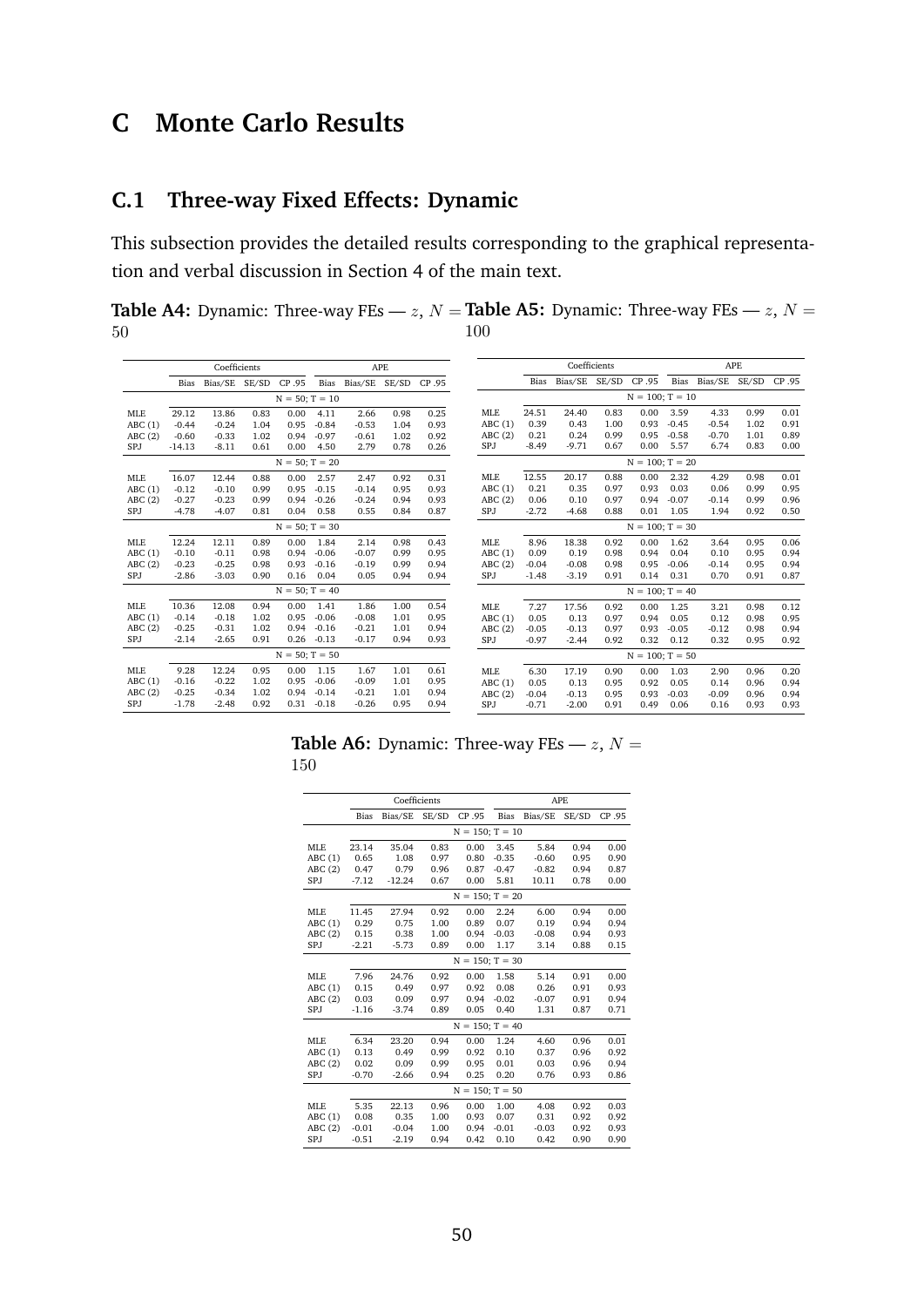|            |          | Coefficients  |      |        |                     | <b>APE</b>    |      |        |            |          | Coefficients  |      |                      |             | APE                 |      |      |
|------------|----------|---------------|------|--------|---------------------|---------------|------|--------|------------|----------|---------------|------|----------------------|-------------|---------------------|------|------|
|            | Bias     | Bias/SE SE/SD |      | CP .95 | Bias                | Bias/SE SE/SD |      | CP .95 |            | Bias     | Bias/SE SE/SD |      | CP .95               | <b>Bias</b> | Bias/SE SE/SD CP.95 |      |      |
|            |          |               |      |        | $N = 50; T = 10$    |               |      |        |            |          |               |      | $N = 100$ ; $T = 10$ |             |                     |      |      |
| <b>MLE</b> | $-61.77$ | $-11.92$      | 0.96 | 0.00   | $-70.30$            | $-17.25$      | 0.94 | 0.00   | <b>MLE</b> | $-62.99$ | $-25.11$      | 0.93 | 0.00                 | $-70.36$    | $-34.54$            | 0.91 | 0.00 |
| ABC(1)     | $-5.58$  | $-1.12$       | 1.15 | 0.85   | $-6.57$             | $-1.40$       | 1.02 | 0.71   | ABC(1)     | $-6.44$  | $-2.65$       | 1.08 | 0.22                 | $-7.87$     | $-3.39$             | 0.97 | 0.09 |
| ABC(2)     | $-7.22$  | $-1.45$       | 1.06 | 0.70   | $-8.24$             | $-1.76$       | 0.94 | 0.56   | ABC(2)     | $-7.99$  | $-3.29$       | 0.98 | 0.09                 | $-9.44$     | $-4.07$             | 0.88 | 0.04 |
| SPJ        | 24.96    | 5.08          | 0.78 | 0.01   | $-10.71$            | $-2.14$       | 0.87 | 0.43   | SPJ        | 21.28    | 8.82          | 0.76 | 0.00                 | $-11.06$    | $-4.51$             | 0.82 | 0.02 |
|            |          |               |      |        | $N = 50$ ; $T = 20$ |               |      |        |            |          |               |      | $N = 100$ ; $T = 20$ |             |                     |      |      |
| <b>MLE</b> | $-26.96$ | $-7.92$       | 0.96 | 0.00   | $-36.61$            | $-11.97$      | 0.96 | 0.00   | <b>MLE</b> | $-29.01$ | $-17.53$      | 0.98 | 0.00                 | $-36.61$    | $-23.90$            | 0.98 | 0.00 |
| ABC(1)     | $-3.17$  | $-0.95$       | 1.07 | 0.86   | $-3.34$             | $-1.02$       | 1.01 | 0.83   | ABC(1)     | $-3.49$  | $-2.14$       | 1.06 | 0.42                 | $-3.81$     | $-2.33$             | 1.02 | 0.36 |
| ABC(2)     | $-1.03$  | $-0.31$       | 1.03 | 0.95   | $-1.07$             | $-0.32$       | 0.96 | 0.93   | ABC(2)     | $-1.37$  | $-0.84$       | 1.02 | 0.87                 | $-1.57$     | $-0.96$             | 0.97 | 0.82 |
| SPJ        | 4.66     | 1.41          | 0.90 | 0.71   | $-1.85$             | $-0.55$       | 0.88 | 0.88   | SPJ        | 4.24     | 2.61          | 0.91 | 0.28                 | $-1.78$     | $-1.07$             | 0.90 | 0.79 |
|            |          |               |      |        | $N = 50$ ; T = 30   |               |      |        |            |          |               |      | $N = 100$ ; $T = 30$ |             |                     |      |      |
| <b>MLE</b> | $-15.77$ | $-5.79$       | 0.97 | 0.00   | $-24.44$            | $-9.60$       | 0.98 | 0.00   | <b>MLE</b> | $-18.28$ | $-13.79$      | 0.95 | 0.00                 | $-24.65$    | $-19.30$            | 0.94 | 0.00 |
| ABC(1)     | $-2.11$  | $-0.79$       | 1.06 | 0.89   | $-2.14$             | $-0.80$       | 1.02 | 0.88   | ABC(1)     | $-2.48$  | $-1.89$       | 1.01 | 0.54                 | $-2.61$     | $-1.95$             | 0.96 | 0.52 |
| ABC(2)     | $-0.12$  | $-0.04$       | 1.03 | 0.96   | $-0.03$             | $-0.01$       | 0.99 | 0.95   | ABC(2)     | $-0.51$  | $-0.39$       | 0.98 | 0.92                 | $-0.54$     | $-0.41$             | 0.94 | 0.91 |
| SPJ        | 1.89     | 0.71          | 0.95 | 0.88   | $-0.45$             | $-0.17$       | 0.92 | 0.93   | SPJ        | 1.83     | 1.40          | 0.93 | 0.70                 | $-0.49$     | $-0.36$             | 0.90 | 0.90 |
|            |          |               |      |        | $N = 50$ ; T = 40   |               |      |        |            |          |               |      | $N = 100$ ; T = 40   |             |                     |      |      |
| <b>MLE</b> | $-10.46$ | $-4.48$       | 0.97 | 0.00   | $-18.41$            | $-8.27$       | 0.98 | 0.00   | <b>MLE</b> | $-13.00$ | $-11.44$      | 0.98 | 0.00                 | $-18.58$    | $-16.62$            | 0.96 | 0.00 |
| ABC(1)     | $-1.72$  | $-0.75$       | 1.04 | 0.89   | $-1.70$             | $-0.73$       | 1.02 | 0.90   | ABC(1)     | $-1.94$  | $-1.73$       | 1.03 | 0.57                 | $-2.02$     | $-1.74$             | 0.98 | 0.58 |
| ABC(2)     | $-0.02$  | $-0.01$       | 1.02 | 0.96   | 0.08                | 0.04          | 1.00 | 0.94   | ABC(2)     | $-0.28$  | $-0.25$       | 1.01 | 0.95                 | $-0.27$     | $-0.24$             | 0.96 | 0.94 |
| SPJ        | 0.89     | 0.39          | 0.96 | 0.92   | $-0.18$             | $-0.08$       | 0.95 | 0.94   | SPJ        | 1.01     | 0.90          | 0.96 | 0.84                 | $-0.19$     | $-0.17$             | 0.92 | 0.92 |
|            |          |               |      |        | $N = 50; T = 50$    |               |      |        |            |          |               |      | $N = 100$ ; T = 50   |             |                     |      |      |
| <b>MLE</b> | $-7.39$  | $-3.56$       | 0.94 | 0.07   | $-14.86$            | $-7.41$       | 0.94 | 0.00   | <b>MLE</b> | $-9.85$  | $-9.73$       | 0.99 | 0.00                 | $-14.89$    | $-14.80$            | 0.98 | 0.00 |
| ABC(1)     | $-1.54$  | $-0.75$       | 1.01 | 0.88   | $-1.51$             | $-0.73$       | 0.97 | 0.87   | ABC(1)     | $-1.59$  | $-1.58$       | 1.03 | 0.66                 | $-1.64$     | $-1.58$             | 1.00 | 0.66 |
| ABC(2)     | $-0.10$  | $-0.05$       | 0.99 | 0.94   | 0.00                | 0.00          | 0.95 | 0.93   | ABC(2)     | $-0.17$  | $-0.17$       | 1.02 | 0.94                 | $-0.16$     | $-0.15$             | 0.98 | 0.93 |
| SPJ        | 0.27     | 0.13          | 0.94 | 0.93   | $-0.23$             | $-0.11$       | 0.91 | 0.92   | <b>SPJ</b> | 0.63     | 0.63          | 0.97 | 0.90                 | $-0.10$     | $-0.09$             | 0.93 | 0.93 |

**Table A7:** Dynamic: Three-way FEs —  $y_{t-1}$ , **Table A8:** Dynamic: Three-way FEs —  $y_{t-1}$ ,  ${\cal N}=50$  ${\cal N}=100$ 

**Table A9:** Dynamic: Three-way FEs —  $y_{t-1}$ ,  ${\cal N}=150$ 

|            |             | Coefficients |       |                      |             | <b>APE</b> |       |        |
|------------|-------------|--------------|-------|----------------------|-------------|------------|-------|--------|
|            | <b>Bias</b> | Bias/SE      | SE/SD | CP .95               | <b>Bias</b> | Bias/SE    | SE/SD | CP .95 |
|            |             |              |       | $N = 150$ ; $T = 10$ |             |            |       |        |
| <b>MLE</b> | $-63.56$    | $-38.38$     | 0.95  | 0.00                 | $-70.53$    | $-51.93$   | 0.93  | 0.00   |
| ABC(1)     | $-6.90$     | $-4.30$      | 1.10  | 0.01                 | $-8.49$     | $-5.48$    | 0.99  | 0.00   |
| ABC(2)     | $-8.44$     | $-5.26$      | 1.00  | 0.00                 | $-10.05$    | $-6.49$    | 0.91  | 0.00   |
| <b>SPJ</b> | 20.03       | 12.55        | 0.78  | 0.00                 | $-11.35$    | $-6.93$    | 0.84  | 0.00   |
|            |             |              |       | $N = 150$ : T = 20   |             |            |       |        |
| <b>MLE</b> | $-29.71$    | $-27.18$     | 0.98  | 0.00                 | $-36.66$    | $-35.82$   | 0.95  | 0.00   |
| ABC(1)     | $-3.65$     | $-3.39$      | 1.05  | 0.08                 | $-4.03$     | $-3.69$    | 0.98  | 0.05   |
| ABC(2)     | $-1.55$     | $-1.43$      | 1.01  | 0.71                 | $-1.80$     | $-1.65$    | 0.94  | 0.61   |
| <b>SPJ</b> | 4.07        | 3.78         | 0.93  | 0.06                 | $-1.75$     | $-1.58$    | 0.89  | 0.62   |
|            |             |              |       | $N = 150$ ; $T = 30$ |             |            |       |        |
| <b>MLE</b> | $-19.05$    | $-21.76$     | 0.97  | 0.00                 | $-24.71$    | $-28.94$   | 0.96  | 0.00   |
| ABC(1)     | $-2.60$     | $-3.00$      | 1.03  | 0.15                 | $-2.77$     | $-3.11$    | 0.98  | 0.14   |
| ABC(2)     | $-0.65$     | $-0.75$      | 1.00  | 0.88                 | $-0.72$     | $-0.80$    | 0.96  | 0.85   |
| <b>SPJ</b> | 1.76        | 2.04         | 0.94  | 0.48                 | $-0.47$     | $-0.52$    | 0.91  | 0.90   |
|            |             |              |       | $N = 150$ : T = 40   |             |            |       |        |
| <b>MLE</b> | $-13.81$    | $-18.37$     | 0.96  | 0.00                 | $-18.63$    | $-24.92$   | 0.95  | 0.00   |
| ABC(1)     | $-2.04$     | $-2.73$      | 1.00  | 0.22                 | $-2.14$     | $-2.77$    | 0.97  | 0.22   |
| ABC(2)     | $-0.39$     | $-0.52$      | 0.98  | 0.91                 | $-0.41$     | $-0.52$    | 0.95  | 0.90   |
| <b>SPJ</b> | 0.98        | 1.31         | 0.94  | 0.72                 | $-0.19$     | $-0.25$    | 0.91  | 0.92   |
|            |             |              |       | $N = 150$ : T = 50   |             |            |       |        |
| <b>MLE</b> | $-10.71$    | $-16.01$     | 0.93  | 0.00                 | $-14.97$    | $-22.23$   | 0.93  | 0.00   |
| ABC(1)     | $-1.70$     | $-2.55$      | 0.97  | 0.29                 | $-1.77$     | $-2.55$    | 0.95  | 0.28   |
| ABC(2)     | $-0.29$     | $-0.44$      | 0.95  | 0.91                 | $-0.29$     | $-0.42$    | 0.93  | 0.90   |
| <b>SPJ</b> | 0.57        | 0.85         | 0.91  | 0.84                 | $-0.15$     | $-0.21$    | 0.89  | 0.92   |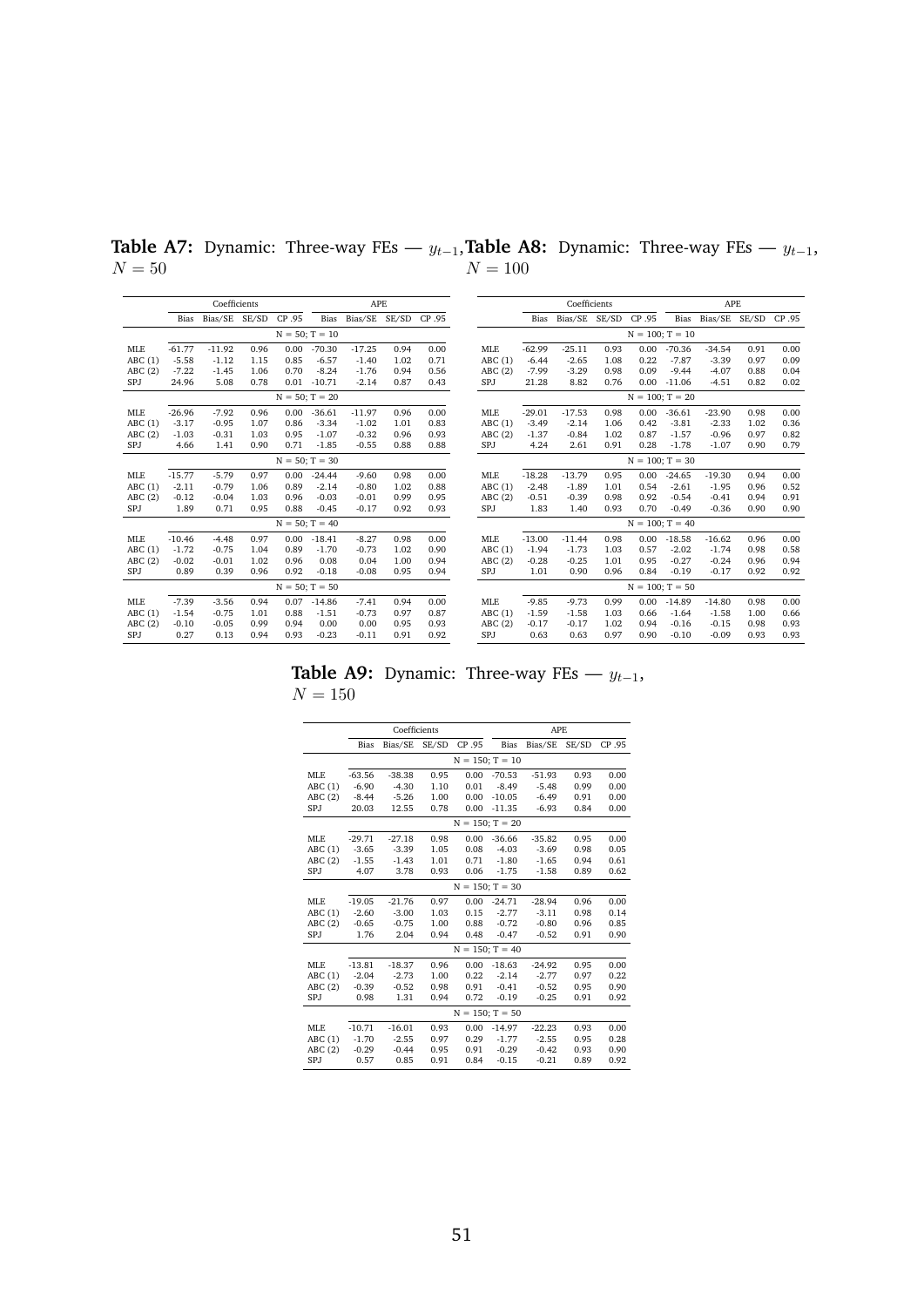<span id="page-54-0"></span>**Table A10:** Dynamic: Three-way FEs —  $z$ ,  $N =$ 50 long-run **Table A11:** Dynamic: Three-way FEs —  $z$ ,  $N =$ 100 long-run

|                            |         |               | <b>APE</b>       |        |            |             |                      | <b>APE</b> |
|----------------------------|---------|---------------|------------------|--------|------------|-------------|----------------------|------------|
| Bias                       |         | Bias/SE SE/SD |                  | CP .95 |            | <b>Bias</b> | Bias/SE SE/SD        |            |
|                            |         |               | $N = 50; T = 10$ |        |            |             | $N = 100$ ; $T = 10$ |            |
| $-4.15$                    |         | $-2.88$       | 0.97             | 0.19   | MLE        | $-4.62$     | $-5.98$              | 0.99       |
| $-1.31$<br>$-0.85$         |         |               | 1.02             | 0.87   | ABC(1)     | $-1.06$     | $-1.30$              |            |
| $-1.66$<br>$-1.08$         |         |               | 1.00             | 0.80   | ABC(2)     | $-1.40$     | $-1.72$              |            |
| 3.24<br>1.99               |         |               | 0.81             | 0.49   | SPJ        | 4.14        | 4.93                 |            |
| $N = 50; T = 20$           |         |               |                  |        |            |             | $N = 100; T = 20$    |            |
| $-1.90$<br>$-1.91$         |         |               | 0.93             | 0.53   | MLE        | $-2.06$     | $-3.96$              | 0.97       |
| $-0.47$<br>$-0.45$         |         |               | 0.94             | 0.92   | ABC(1)     | $-0.32$     | $-0.61$              | 0.98       |
| $-0.34$<br>$-0.33$<br>0.94 |         |               |                  | 0.92   | ABC(2)     | $-0.19$     | $-0.36$              | 0.98       |
| 0.24<br>0.25               |         |               | 0.84             | 0.89   | SPJ        | 0.78        | 1.44                 | 0.90       |
| $N = 50$ ; $T = 30$        |         |               |                  |        |            |             | $N = 100$ ; $T = 30$ |            |
| $-1.26$<br>$-1.51$         |         |               | 0.99             | 0.67   | <b>MLE</b> | $-1.38$     | $-3.19$              | 0.96       |
| $-0.27$<br>$-0.32$         |         |               | 1.00             | 0.94   | ABC(1)     | $-0.21$     | $-0.48$              | 0.96       |
| $-0.15$<br>$-0.18$         |         |               | 0.99             | 0.95   | ABC(2)     | $-0.10$     | $-0.22$              | 0.96       |
| $-0.11$<br>$-0.13$         |         |               | 0.94             | 0.94   | SPJ        | 0.21        | 0.48                 | 0.91       |
|                            |         |               | $N = 50; T = 40$ |        |            |             | $N = 100$ ; $T = 40$ |            |
| $-1.01$                    |         | $-1.39$       | 1.02             | 0.72   | MLE        | $-1.06$     | $-2.77$              | 0.98       |
| $-0.24$                    |         | $-0.32$       | 1.01             | 0.95   | ABC(1)     | $-0.16$     | $-0.40$              | 0.98       |
| $-0.15$                    |         | $-0.20$       | 1.01             | 0.95   | ABC(2)     | $-0.06$     | $-0.17$              | 0.98       |
| $-0.24$                    |         | $-0.33$       | 0.94             | 0.92   | SPJ        | 0.07        | 0.17                 | 0.94       |
|                            |         |               | $N = 50; T = 50$ |        |            |             | $N = 100$ ; $T = 50$ |            |
| $-0.88$                    |         | $-1.32$       | 1.04             | 0.74   | <b>MLE</b> | $-0.86$     | $-2.48$              | 0.99       |
| $-0.23$                    |         | $-0.34$       | 1.04             | 0.95   | ABC(1)     | $-0.12$     | $-0.34$              | 0.99       |
| $-0.15$                    |         | $-0.23$       | 1.04             | 0.95   | ABC(2)     | $-0.04$     | $-0.12$              |            |
| $-0.29$                    | $-0.43$ |               | 0.96             | 0.92   | SPJ        | 0.01        | 0.03                 | 0.95       |

**Table A12:** Dynamic: Three-way FEs —  $z$ ,  $N =$ 150 long-run

|            |             |         | APF.                 |       |
|------------|-------------|---------|----------------------|-------|
|            | <b>Bias</b> | Bias/SE | SE/SD                | CP.95 |
|            |             |         | $N = 150; T = 10$    |       |
| MLE.       | $-4.76$     | $-8.63$ | 0.91                 | 0.00  |
| ABC(1)     | $-1.03$     | $-1.80$ | 0.92                 | 0.55  |
| ABC(2)     | $-1.37$     | $-2.39$ | 0.90                 | 0.34  |
| SPJ        | 4.33        | 7.35    | 0.80                 | 0.00  |
|            |             |         | $N = 150$ ; $T = 20$ |       |
| MLE.       | $-2.10$     | $-5.79$ | 0.93                 | 0.00  |
| ABC(1)     | $-0.31$     | $-0.83$ | 0.94                 | 0.86  |
| ABC(2)     | $-0.18$     | $-0.48$ | 0.93                 | 0.90  |
| SPJ        | 0.91        | 2.43    | 0.89                 | 0.33  |
|            |             |         | $N = 150$ ; $T = 30$ |       |
| MLE        | $-1.39$     | $-4.60$ | 0.91                 | 0.01  |
| ABC(1)     | $-0.19$     | $-0.63$ | 0.92                 | 0.88  |
| ABC(2)     | $-0.08$     | $-0.26$ | 0.92                 | 0.92  |
| SPJ        | 0.31        | 1.02    | 0.87                 | 0.78  |
|            |             |         | $N = 150$ ; T = 40   |       |
| <b>MLE</b> | $-1.03$     | $-3.86$ | 0.97                 | 0.04  |
| ABC(1)     | $-0.12$     | $-0.43$ | 0.97                 | 0.92  |
| ABC(2)     | $-0.03$     | $-0.10$ | 0.97                 | 0.94  |
| SPJ        | 0.16        | 0.60    | 0.93                 | 0.89  |
|            |             |         | $N = 150$ ; $T = 50$ |       |
| <b>MLE</b> | $-0.85$     | $-3.52$ | 0.93                 | 0.07  |
| ABC(1)     | $-0.11$     | $-0.43$ | 0.93                 | 0.91  |
| ABC(2)     | $-0.03$     | $-0.13$ | 0.93                 | 0.93  |
| SPJ        | 0.07        | 0.27    | 0.90                 | 0.91  |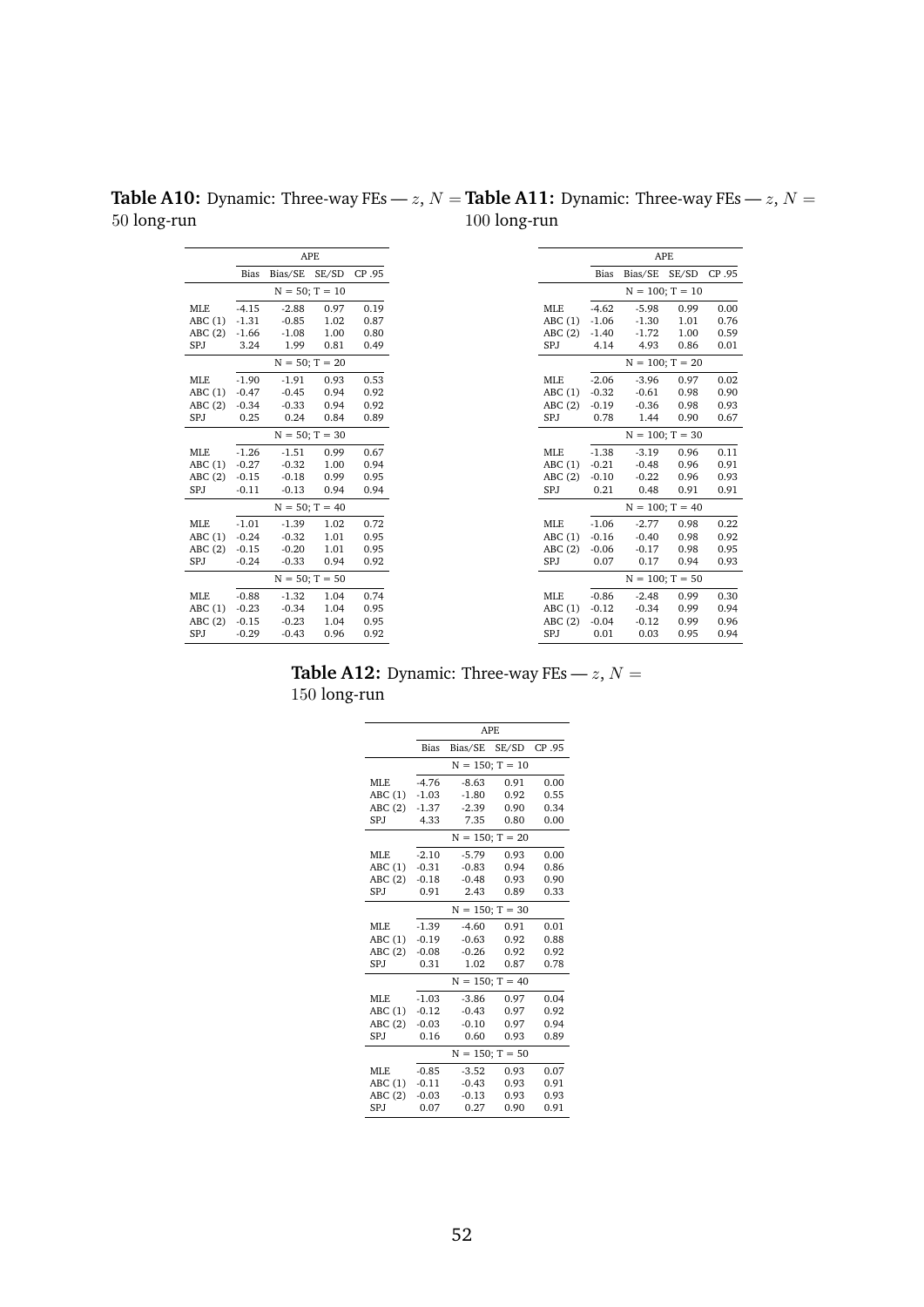## <span id="page-55-0"></span>**C.2 Two-way fixed effects**

The simulations in this section correspond to a theory-consistent estimation of the extensive margin outlined in Section [2](#page-8-0) of the main text, taking into account unobserved time-varying exporter- and importer-specific terms as well as dynamics, but not allowing for bilateral unobserved heterogeneity. Specifically, we generate data according to

$$
y_{ijt} = \mathbf{1}[\beta_y y_{ijt-1} + \beta_z z_{ijt} + \psi_{jt} + \lambda_{it} + \ge \epsilon_{ijt}],
$$
  

$$
y_{ij0} = \mathbf{1}[\beta_z z_{ij0} + \psi_{j0} + \lambda_{i0} + \ge \epsilon_{ij0}],
$$

where  $i = 1, ..., N$ ,  $j = 1, ..., N$ ,  $t = 1, ..., T$ ,  $\psi_{it} \sim$  iid.  $\mathcal{N}(0, 1/16)$ ,  $\lambda_{it} \sim$  iid.  $\mathcal{N}(0, 1/16)$ , and  $\epsilon_{ijt} \sim$  iid.  $\mathcal{N}(0, 1)$ .<sup>[38](#page-55-1)</sup> Further,  $\beta_y = 0.5$ ,  $\beta_z = 1$ , and  $z_{ijt} = 0.5z_{ijt-1} + \psi_{jt} + \lambda_{it} + \nu_{ijt}$ , where  $\nu_{ijt} \sim$  iid.  $\mathcal{N}(0, 0.5)$ ,  $z_{ij0} \sim$  iid.  $\mathcal{N}(0, 1)$ . To get an impression of how the different statistics evolve with changing panel dimensions, we consider all possible combinations of  $N \in \{50, 100, 150\}$  and  $T \in \{10, 20, 30, 40, 50\}$ . For each of these combinations we generate 1, 000 samples.

<span id="page-55-1"></span><sup>&</sup>lt;sup>38</sup>Since  $\{\lambda_{it}\}_{IT}$  and  $\{\psi_{it}\}_{JT}$  are independent sequences, and  $\lambda_{it}$  and  $\psi_{it}$  are independent for all it, jt, we follow Fernández-Val and Weidner [\(2016\)](#page-35-7) and incorporate this information in the covariance estimator for the APEs. The explicit expression is provided in the Appendix [B.3.](#page-45-0)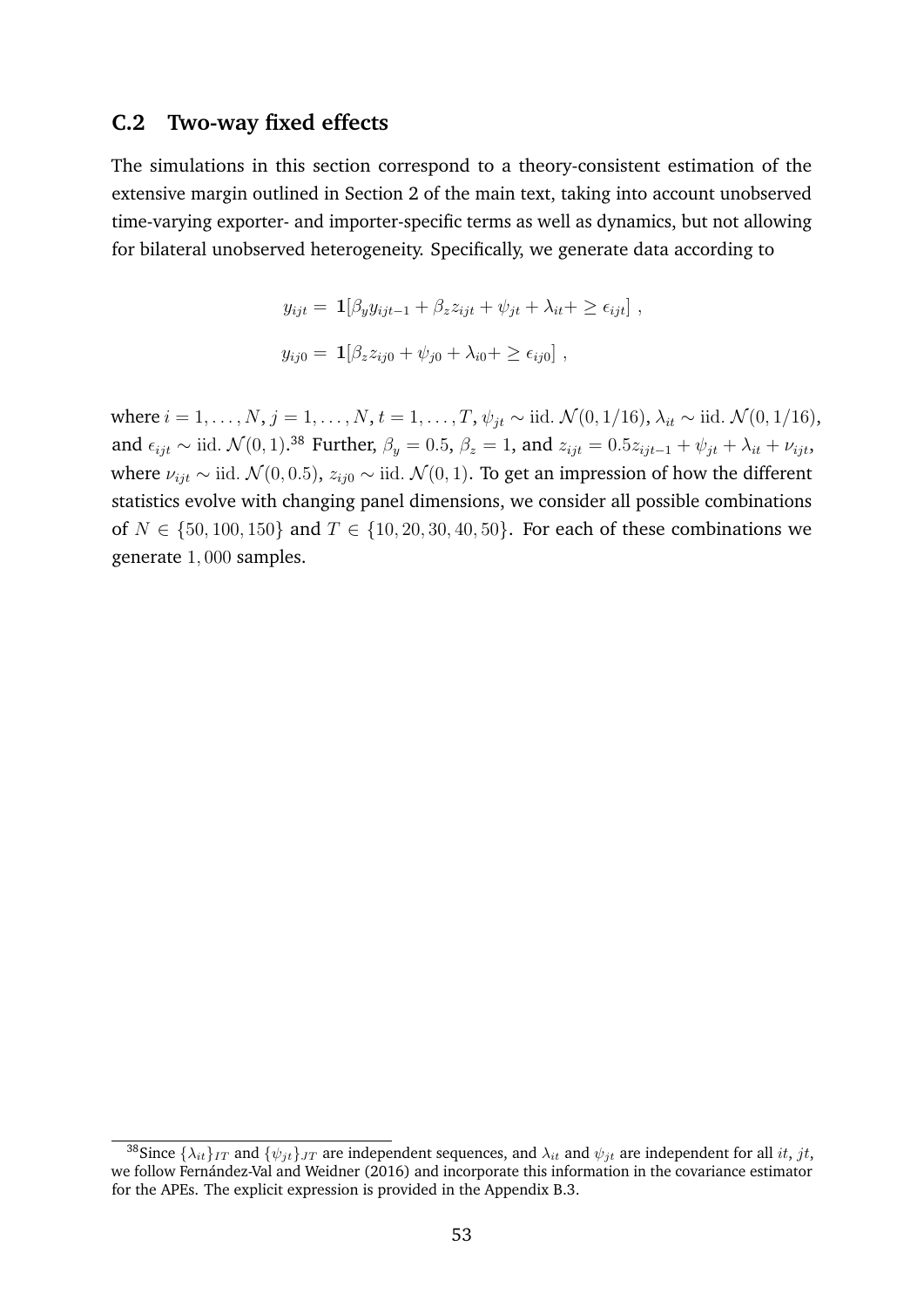

**Figure A3:** Dynamic: Two-way Fixed Effects — Predetermined Regressor

**Figure A4:** Dynamic: Two-way Fixed Effects — Exogenous Regressor



 $MLE - + \rightarrow -$  ABC  $- +$ - SPJ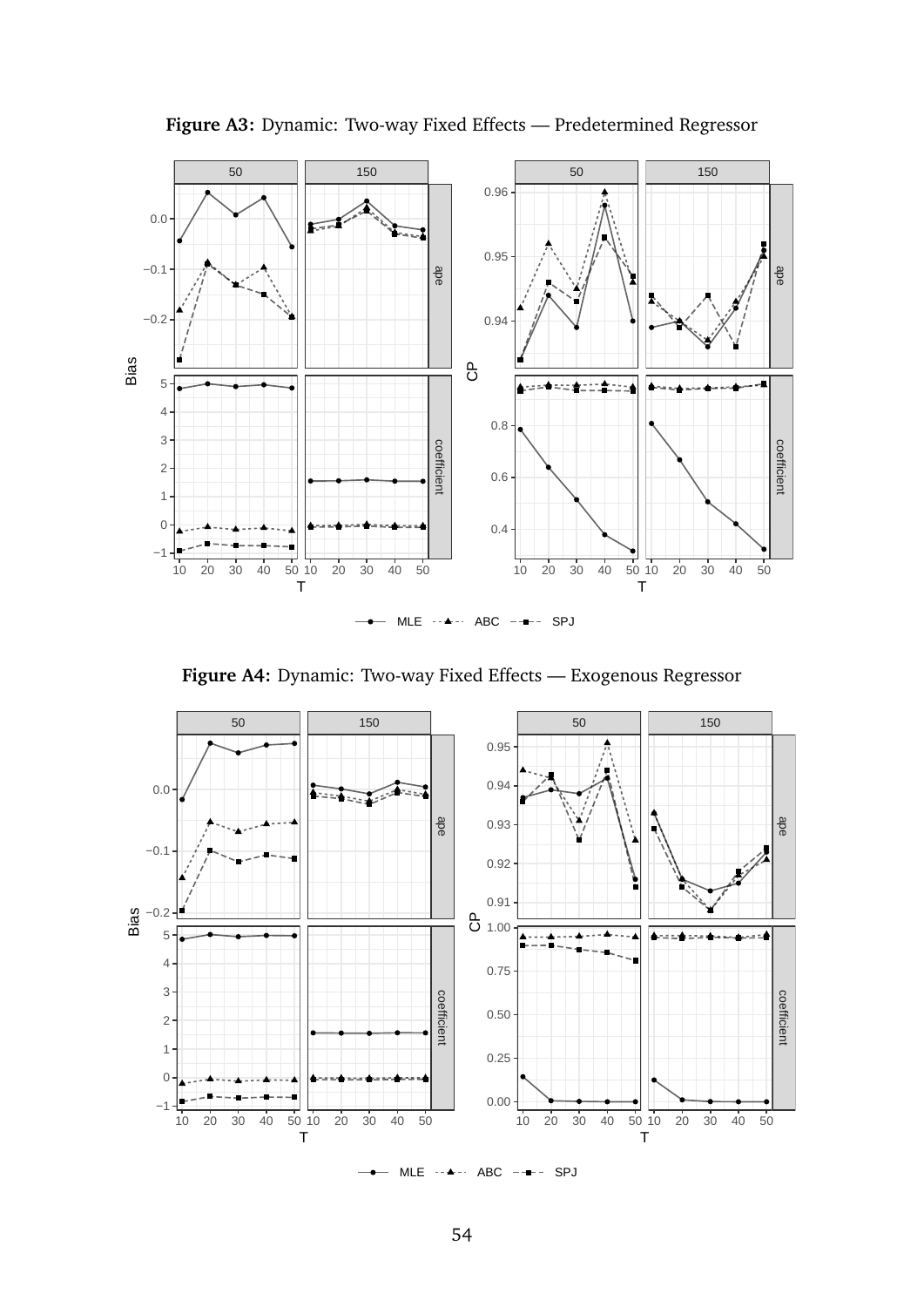

**Figure A5:** Dynamic: Two-way Fixed Effects — Exogenous Regressor (Long-Run)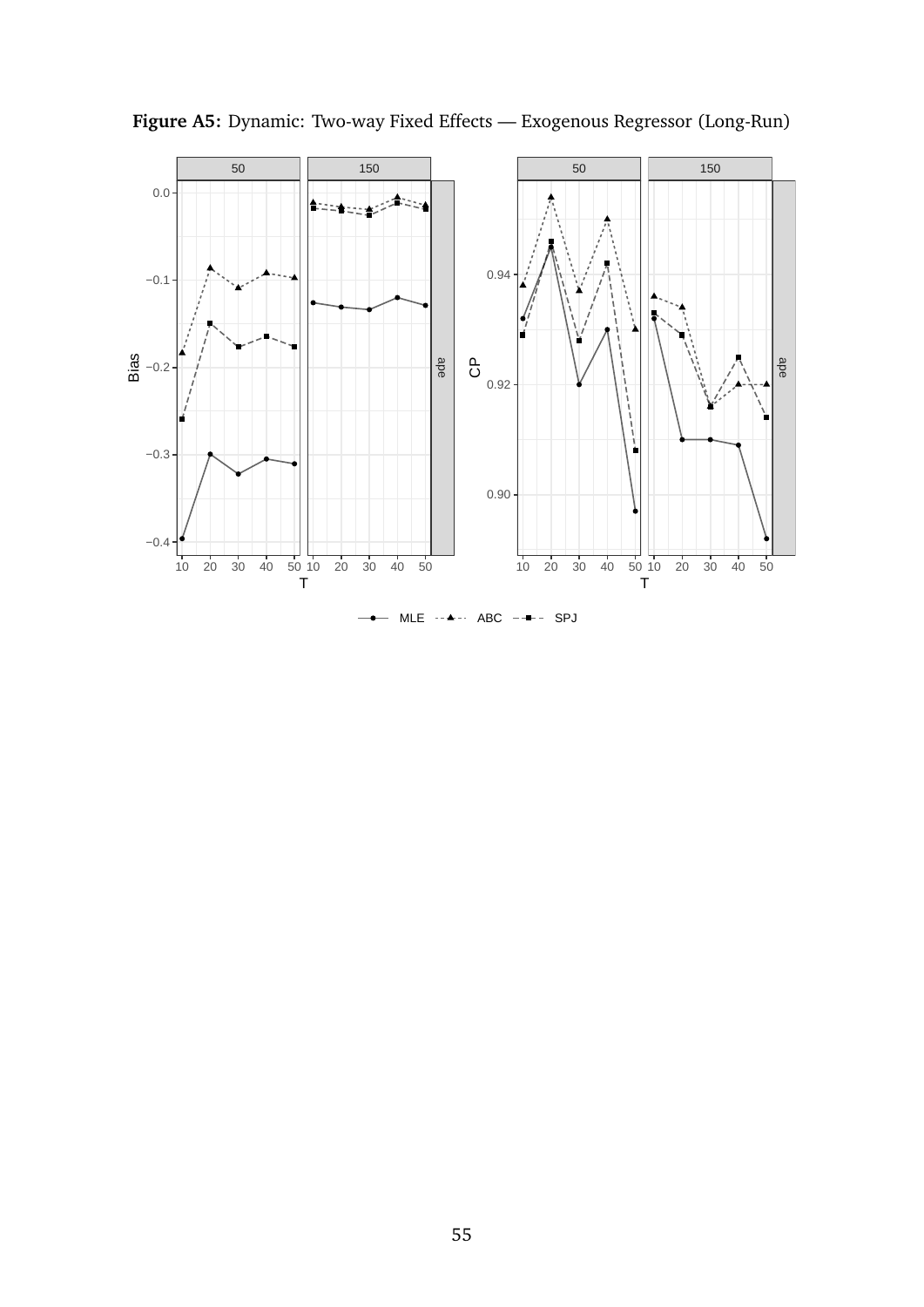|            |         | Coefficients<br><b>APE</b> |       |                     |         |         |       |        |            |         | Coefficients |       |                      |         | APE     |       |        |
|------------|---------|----------------------------|-------|---------------------|---------|---------|-------|--------|------------|---------|--------------|-------|----------------------|---------|---------|-------|--------|
|            | Bias    | Bias/SE                    | SE/SD | CP .95              | Bias    | Bias/SE | SE/SD | CP .95 |            | Bias    | Bias/SE      | SE/SD | CP .95               | Bias    | Bias/SE | SE/SD | CP .95 |
|            |         |                            |       | $N = 50; T = 10$    |         |         |       |        |            |         |              |       | $N = 100$ ; $T = 10$ |         |         |       |        |
| MLE        | 4.86    | 3.10                       | 0.95  | 0.14                | $-0.02$ | $-0.01$ | 0.96  | 0.94   | <b>MLE</b> | 2.34    | 3.08         | 0.97  | 0.15                 | $-0.02$ | $-0.02$ | 0.91  | 0.92   |
| ABC        | $-0.21$ | $-0.14$                    | 0.99  | 0.95                | $-0.14$ | $-0.11$ | 0.97  | 0.94   | ABC        | $-0.07$ | $-0.09$      | 0.99  | 0.95                 | $-0.05$ | $-0.06$ | 0.91  | 0.92   |
| SPJ        | $-0.85$ | $-0.56$                    | 0.96  | 0.90                | $-0.20$ | $-0.14$ | 0.96  | 0.94   | SPJ        | $-0.22$ | $-0.29$      | 0.98  | 0.94                 | $-0.06$ | $-0.08$ | 0.91  | 0.92   |
|            |         |                            |       | $N = 50$ ; $T = 20$ |         |         |       |        |            |         |              |       | $N = 100$ ; $T = 20$ |         |         |       |        |
| MLE        | 5.02    | 4.53                       | 0.97  | 0.01                | 0.08    | 0.08    | 0.96  | 0.94   | <b>MLE</b> | 2.38    | 4.42         | 1.01  | 0.00                 | 0.01    | 0.02    | 0.94  | 0.94   |
| ABC        | $-0.06$ | $-0.05$                    | 1.01  | 0.95                | $-0.05$ | $-0.05$ | 0.97  | 0.94   | ABC        | $-0.03$ | $-0.06$      | 1.03  | 0.95                 | $-0.02$ | $-0.04$ | 0.94  | 0.93   |
| <b>SPJ</b> | $-0.67$ | $-0.62$                    | 0.97  | 0.90                | $-0.10$ | $-0.10$ | 0.95  | 0.94   | SPJ        | $-0.17$ | $-0.32$      | 1.02  | 0.94                 | $-0.03$ | $-0.06$ | 0.93  | 0.93   |
|            |         |                            |       | $N = 50; T = 30$    |         |         |       |        |            |         |              |       | $N = 100; T = 30$    |         |         |       |        |
| MLE        | 4.94    | 5.46                       | 0.96  | 0.00                | 0.06    | 0.08    | 0.93  | 0.94   | <b>MLE</b> | 2.36    | 5.38         | 0.97  | 0.00                 | 0.00    | 0.00    | 0.91  | 0.92   |
| ABC        | $-0.13$ | $-0.14$                    | 1.00  | 0.95                | $-0.07$ | $-0.09$ | 0.94  | 0.93   | ABC        | $-0.05$ | $-0.10$      | 0.99  | 0.95                 | $-0.03$ | $-0.06$ | 0.91  | 0.93   |
| <b>SPJ</b> | $-0.72$ | $-0.82$                    | 0.96  | 0.88                | $-0.12$ | $-0.15$ | 0.93  | 0.93   | SPJ        | $-0.18$ | $-0.41$      | 0.96  | 0.92                 | $-0.04$ | $-0.09$ | 0.90  | 0.92   |
|            |         |                            |       | $N = 50$ ; $T = 40$ |         |         |       |        |            |         |              |       | $N = 100$ ; $T = 40$ |         |         |       |        |
| <b>MLE</b> | 4.99    | 6.36                       | 1.00  | 0.00                | 0.07    | 0.11    | 0.95  | 0.94   | <b>MLE</b> | 2.39    | 6.29         | 0.98  | 0.00                 | 0.02    | 0.05    | 0.90  | 0.92   |
| ABC        | $-0.09$ | $-0.11$                    | 1.04  | 0.96                | $-0.06$ | $-0.08$ | 0.96  | 0.95   | ABC        | $-0.02$ | $-0.05$      | 0.99  | 0.95                 | $-0.01$ | $-0.03$ | 0.91  | 0.92   |
| SPJ        | $-0.68$ | $-0.90$                    | 1.03  | 0.86                | $-0.11$ | $-0.15$ | 0.94  | 0.94   | SPJ        | $-0.15$ | $-0.40$      | 0.97  | 0.93                 | $-0.02$ | $-0.06$ | 0.89  | 0.92   |
|            |         |                            |       | $N = 50; T = 50$    |         |         |       |        |            |         |              |       | $N = 100$ ; $T = 50$ |         |         |       |        |
| <b>MLE</b> | 4.98    | 7.09                       | 0.97  | 0.00                | 0.07    | 0.12    | 0.91  | 0.92   | <b>MLE</b> | 2.40    | 7.04         | 0.99  | 0.00                 | 0.02    | 0.05    | 0.91  | 0.92   |
| ABC        | $-0.10$ | $-0.14$                    | 1.01  | 0.95                | $-0.05$ | $-0.09$ | 0.92  | 0.93   | ABC        | $-0.01$ | $-0.04$      | 1.01  | 0.95                 | $-0.01$ | $-0.03$ | 0.91  | 0.92   |
| SPJ        | $-0.70$ | $-1.02$                    | 0.96  | 0.81                | $-0.11$ | $-0.18$ | 0.89  | 0.91   | SPJ        | $-0.14$ | $-0.43$      | 0.99  | 0.92                 | $-0.02$ | $-0.06$ | 0.90  | 0.92   |

**Table A13:** Dynamic: Two-way FEs —  $z$ ,  $N =$  **Table A14:** Dynamic: Two-way FEs —  $z$ ,  $N =$ 50 100

**Table A15:** Dynamic: Two-way FEs —  $z$ ,  $N =$ 150

L.

|                 |         |         | Coefficients |                      | <b>APE</b> |         |       |        |  |  |
|-----------------|---------|---------|--------------|----------------------|------------|---------|-------|--------|--|--|
|                 | Bias    | Bias/SE | SE/SD        | CP .95               | Bias       | Bias/SE | SE/SD | CP .95 |  |  |
|                 |         |         |              | $N = 150$ ; $T = 10$ |            |         |       |        |  |  |
| ML <sub>F</sub> | 1.57    | 3.13    | 0.99         | 0.12                 | 0.01       | 0.01    | 0.89  | 0.93   |  |  |
| ABC             | $-0.01$ | $-0.03$ | 1.00         | 0.95                 | $-0.00$    | $-0.01$ | 0.89  | 0.93   |  |  |
| SPJ             | $-0.07$ | $-0.15$ | 0.99         | 0.94                 | $-0.01$    | $-0.02$ | 0.89  | 0.93   |  |  |
|                 |         |         |              | $N = 150$ ; $T = 20$ |            |         |       |        |  |  |
| <b>MLE</b>      | 1.56    | 4.39    | 0.98         | 0.01                 | 0.00       | 0.00    | 0.87  | 0.92   |  |  |
| ABC             | $-0.02$ | $-0.06$ | 0.99         | 0.95                 | $-0.01$    | $-0.03$ | 0.87  | 0.92   |  |  |
| SPJ             | $-0.08$ | $-0.21$ | 0.97         | 0.94                 | $-0.01$    | $-0.04$ | 0.87  | 0.91   |  |  |
|                 |         |         |              | $N = 150$ ; $T = 30$ |            |         |       |        |  |  |
| <b>MLE</b>      | 1.55    | 5.35    | 0.98         | 0.00                 | $-0.01$    | $-0.02$ | 0.86  | 0.91   |  |  |
| ABC             | $-0.03$ | $-0.10$ | 0.99         | 0.95                 | $-0.02$    | $-0.06$ | 0.86  | 0.91   |  |  |
| SPJ             | $-0.08$ | $-0.29$ | 0.98         | 0.94                 | $-0.02$    | $-0.08$ | 0.85  | 0.91   |  |  |
|                 |         |         |              | $N = 150$ ; $T = 40$ |            |         |       |        |  |  |
| ML <sub>F</sub> | 1.57    | 6.26    | 0.98         | 0.00                 | 0.01       | 0.04    | 0.89  | 0.92   |  |  |
| ABC             | $-0.01$ | $-0.03$ | 0.99         | 0.94                 | $-0.00$    | $-0.00$ | 0.89  | 0.92   |  |  |
| SPJ             | $-0.07$ | $-0.26$ | 0.98         | 0.94                 | $-0.00$    | $-0.02$ | 0.89  | 0.92   |  |  |
|                 |         |         |              | $N = 150$ ; $T = 50$ |            |         |       |        |  |  |
| <b>MLE</b>      | 1.57    | 6.98    | 1.01         | 0.00                 | 0.00       | 0.02    | 0.91  | 0.92   |  |  |
| ABC             | $-0.01$ | $-0.05$ | 1.03         | 0.96                 | $-0.01$    | $-0.03$ | 0.91  | 0.92   |  |  |
| SPJ             | $-0.07$ | $-0.30$ | 1.01         | 0.94                 | $-0.01$    | $-0.05$ | 0.90  | 0.92   |  |  |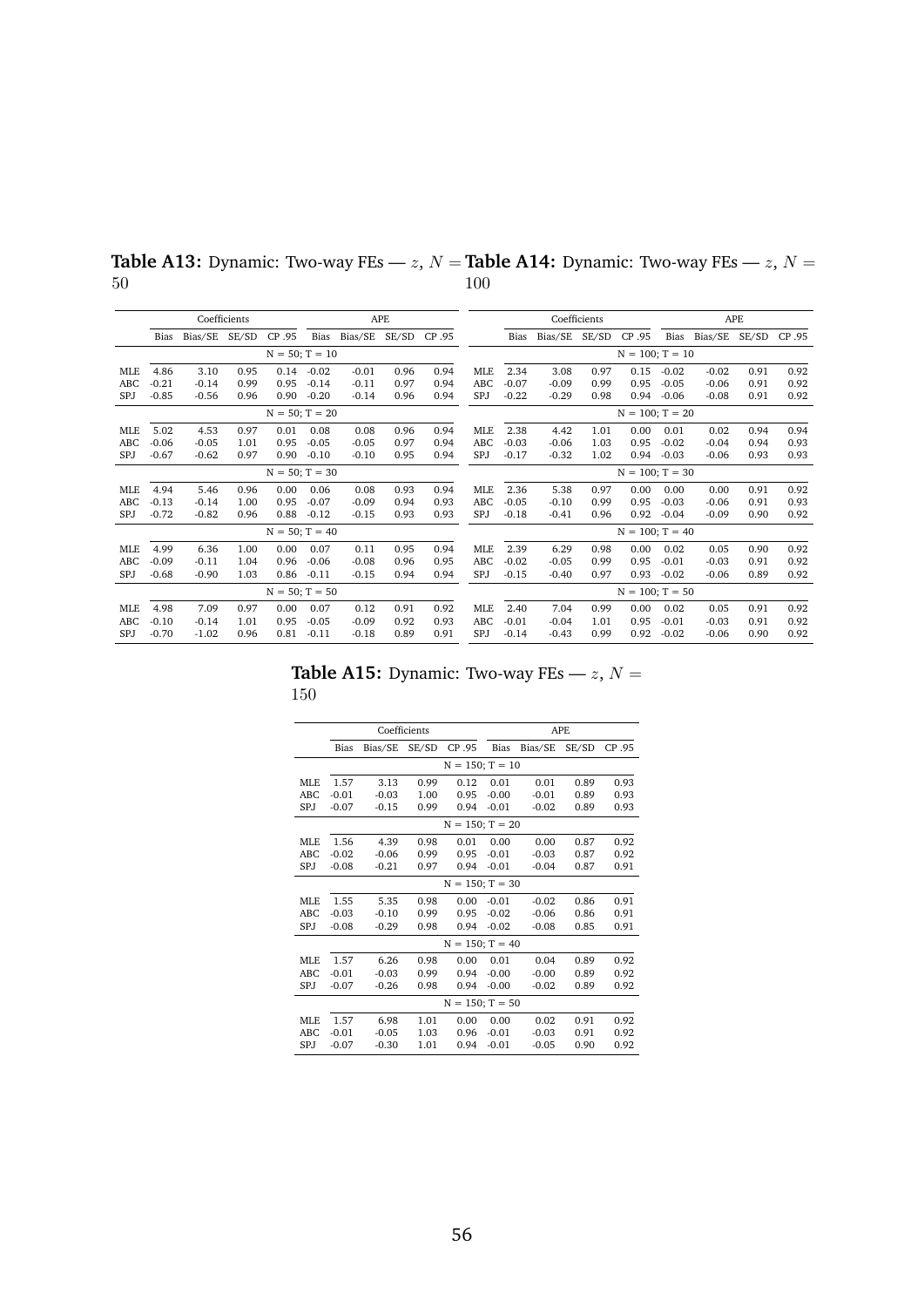|        |  | <b>Table A16:</b> Dynamic: Two-way FEs — $y_{t-1}$ , <b>Table A17:</b> Dynamic: Two-way FEs — $y_{t-1}$ , |  |  |
|--------|--|-----------------------------------------------------------------------------------------------------------|--|--|
| $N=50$ |  | $N = 100$                                                                                                 |  |  |

|            |         |         | Coefficients<br><b>APE</b> |                     |         |         |       |        |            |         | Coefficients |       |                      |         | <b>APE</b>   |       |        |
|------------|---------|---------|----------------------------|---------------------|---------|---------|-------|--------|------------|---------|--------------|-------|----------------------|---------|--------------|-------|--------|
|            | Bias    | Bias/SE | SE/SD                      | CP .95              | Bias    | Bias/SE | SE/SD | CP .95 |            | Bias    | Bias/SE      | SE/SD | CP .95               |         | Bias Bias/SE | SE/SD | CP .95 |
|            |         |         |                            | $N = 50; T = 10$    |         |         |       |        |            |         |              |       | $N = 100$ ; $T = 10$ |         |              |       |        |
| <b>MLE</b> | 4.83    | 1.10    | 0.95                       | 0.78                | $-0.04$ | $-0.01$ | 0.95  | 0.93   | <b>MLE</b> | 2.44    | 1.14         | 1.03  | 0.80                 | 0.08    | 0.04         | 1.04  | 0.95   |
| ABC        | $-0.24$ | $-0.05$ | 0.99                       | 0.95                | $-0.18$ | $-0.04$ | 0.97  | 0.94   | ABC        | 0.03    | 0.01         | 1.05  | 0.95                 | 0.05    | 0.02         | 1.04  | 0.96   |
| SPJ        | $-0.93$ | $-0.21$ | 0.96                       | 0.93                | $-0.28$ | $-0.06$ | 0.94  | 0.93   | <b>SPJ</b> | $-0.10$ | $-0.05$      | 1.04  | 0.95                 | 0.06    | 0.03         | 1.04  | 0.95   |
|            |         |         |                            | $N = 50; T = 20$    |         |         |       |        |            |         |              |       | $N = 100; T = 20$    |         |              |       |        |
| MLE        | 5.00    | 1.60    | 0.98                       | 0.64                | 0.05    | 0.02    | 0.96  | 0.94   | <b>MLE</b> | 2.35    | 1.54         | 0.98  | 0.66                 | $-0.03$ | $-0.02$      | 0.99  | 0.94   |
| ABC        | $-0.08$ | $-0.03$ | 1.02                       | 0.96                | $-0.09$ | $-0.03$ | 0.98  | 0.95   | ABC        | $-0.06$ | $-0.04$      | 1.00  | 0.94                 | $-0.06$ | $-0.04$      | 1.00  | 0.95   |
| <b>SPJ</b> | $-0.66$ | $-0.21$ | 1.00                       | 0.95                | $-0.09$ | $-0.03$ | 0.96  | 0.95   | SPJ        | $-0.19$ | $-0.13$      | 0.99  | 0.94                 | $-0.06$ | $-0.04$      | 0.99  | 0.94   |
|            |         |         |                            | $N = 50; T = 30$    |         |         |       |        |            |         |              |       | $N = 100; T = 30$    |         |              |       |        |
| MLE        | 4.90    | 1.92    | 0.94                       | 0.51                | 0.01    | 0.00    | 0.94  | 0.94   | MLE        | 2.39    | 1.92         | 0.97  | 0.52                 | 0.03    | 0.02         | 0.99  | 0.95   |
| <b>ABC</b> | $-0.17$ | $-0.07$ | 0.98                       | 0.95                | $-0.13$ | $-0.05$ | 0.96  | 0.94   | ABC        | $-0.02$ | $-0.02$      | 0.99  | 0.95                 | $-0.00$ | $-0.00$      | 0.99  | 0.95   |
| <b>SPJ</b> | $-0.74$ | $-0.29$ | 0.95                       | 0.94                | $-0.13$ | $-0.05$ | 0.94  | 0.94   | <b>SPJ</b> | $-0.14$ | $-0.11$      | 0.96  | 0.94                 | $-0.00$ | $-0.00$      | 0.97  | 0.95   |
|            |         |         |                            | $N = 50$ ; $T = 40$ |         |         |       |        |            |         |              |       | $N = 100$ ; $T = 40$ |         |              |       |        |
| <b>MLE</b> | 4.97    | 2.24    | 0.99                       | 0.38                | 0.04    | 0.02    | 0.99  | 0.96   | <b>MLE</b> | 2.38    | 2.20         | 0.97  | 0.41                 | 0.00    | 0.00         | 0.97  | 0.94   |
| <b>ABC</b> | $-0.11$ | $-0.05$ | 1.03                       | 0.96                | $-0.10$ | $-0.04$ | 1.01  | 0.96   | ABC        | $-0.03$ | $-0.03$      | 0.99  | 0.95                 | $-0.03$ | $-0.03$      | 0.98  | 0.94   |
| <b>SPJ</b> | $-0.74$ | $-0.34$ | 1.00                       | 0.94                | $-0.15$ | $-0.07$ | 0.99  | 0.95   | SPJ        | $-0.16$ | $-0.15$      | 0.98  | 0.94                 | $-0.03$ | $-0.03$      | 0.97  | 0.94   |
|            |         |         |                            | $N = 50$ ; T = 50   |         |         |       |        |            |         |              |       | $N = 100$ ; $T = 50$ |         |              |       |        |
| <b>MLE</b> | 4.85    | 2.45    | 0.98                       | 0.32                | $-0.06$ | $-0.03$ | 0.97  | 0.94   | <b>MLE</b> | 2.40    | 2.48         | 0.98  | 0.29                 | 0.02    | 0.02         | 0.97  | 0.94   |
| ABC        | $-0.22$ | $-0.11$ | 1.02                       | 0.95                | $-0.19$ | $-0.10$ | 0.98  | 0.95   | ABC        | $-0.01$ | $-0.01$      | 1.00  | 0.95                 | $-0.01$ | $-0.01$      | 0.98  | 0.95   |
| SPJ        | $-0.78$ | $-0.40$ | 1.01                       | 0.93                | $-0.19$ | $-0.10$ | 0.97  | 0.95   | SPJ        | $-0.14$ | $-0.15$      | 0.97  | 0.93                 | $-0.02$ | $-0.02$      | 0.96  | 0.93   |

**Table A18:** Dynamic: Two-way FEs —  $y_{t-1}$ ,  $N=150\,$ 

|            |             |         | Coefficients |                      |             |         | <b>APE</b> |        |
|------------|-------------|---------|--------------|----------------------|-------------|---------|------------|--------|
|            | <b>Bias</b> | Bias/SE | SE/SD        | CP .95               | <b>Bias</b> | Bias/SE | SE/SD      | CP .95 |
|            |             |         |              | $N = 150$ ; $T = 10$ |             |         |            |        |
| MLE        | 1.55        | 1.09    | 0.99         | 0.81                 | $-0.01$     | $-0.01$ | 0.99       | 0.94   |
| ABC        | $-0.03$     | $-0.02$ | 1.00         | 0.95                 | $-0.02$     | $-0.02$ | 0.99       | 0.94   |
| SPJ        | $-0.08$     | $-0.06$ | 0.99         | 0.95                 | $-0.02$     | $-0.01$ | 0.98       | 0.94   |
|            |             |         |              | $N = 150$ ; $T = 20$ |             |         |            |        |
| <b>MLE</b> | 1.56        | 1.55    | 0.97         | 0.67                 | $-0.00$     | $-0.00$ | 0.96       | 0.94   |
| ABC        | $-0.02$     | $-0.02$ | 0.98         | 0.94                 | $-0.01$     | $-0.01$ | 0.96       | 0.94   |
| SPJ        | $-0.07$     | $-0.07$ | 0.97         | 0.94                 | $-0.01$     | $-0.01$ | 0.96       | 0.94   |
|            |             |         |              | $N = 150$ ; $T = 30$ |             |         |            |        |
| <b>MLE</b> | 1.60        | 1.94    | 1.00         | 0.51                 | 0.04        | 0.04    | 0.99       | 0.94   |
| ABC        | 0.01        | 0.02    | 1.01         | 0.94                 | 0.02        | 0.03    | 1.00       | 0.94   |
| SPJ        | $-0.04$     | $-0.05$ | 1.01         | 0.94                 | 0.02        | 0.02    | 0.99       | 0.94   |
|            |             |         |              | $N = 150$ ; $T = 40$ |             |         |            |        |
| MLE.       | 1.55        | 2.17    | 0.99         | 0.42                 | $-0.01$     | $-0.02$ | 0.97       | 0.94   |
| ABC        | $-0.03$     | $-0.05$ | 1.01         | 0.95                 | $-0.03$     | $-0.04$ | 0.97       | 0.94   |
| SPJ        | $-0.09$     | $-0.13$ | 0.99         | 0.94                 | $-0.03$     | $-0.04$ | 0.96       | 0.94   |
|            |             |         |              | $N = 150$ ; $T = 50$ |             |         |            |        |
| <b>MLE</b> | 1.54        | 2.42    | 1.00         | 0.32                 | $-0.02$     | $-0.03$ | 0.98       | 0.95   |
| ABC        | $-0.04$     | $-0.06$ | 1.01         | 0.96                 | $-0.04$     | $-0.05$ | 0.98       | 0.95   |
| SPJ        | $-0.09$     | $-0.15$ | 1.00         | 0.96                 | $-0.04$     | $-0.06$ | 0.97       | 0.95   |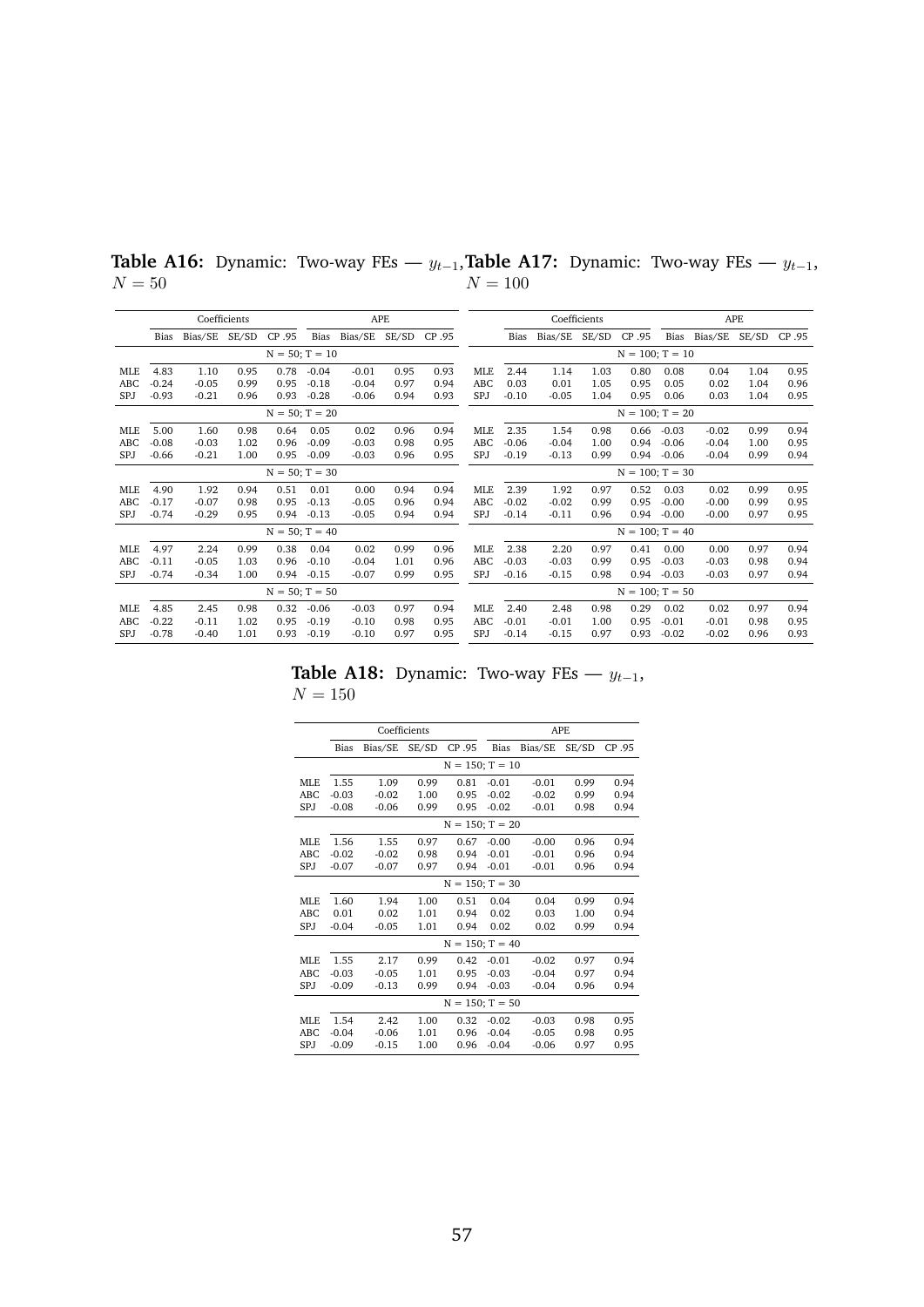|                       | <b>Table A19:</b> Dynamic: Two-way FEs — <i>z</i> , $N =$ <b>Table A20:</b> Dynamic: Two-way FEs — <i>z</i> , $N =$ |
|-----------------------|---------------------------------------------------------------------------------------------------------------------|
| $50 \text{ long-run}$ | $100$ long-run                                                                                                      |

|            |         |               | <b>APE</b>          |        |
|------------|---------|---------------|---------------------|--------|
|            | Bias    | Bias/SE SE/SD |                     | CP .95 |
|            |         |               | $N = 50; T = 10$    |        |
| <b>MLE</b> | $-0.40$ | $-0.30$       | 0.97                | 0.93   |
| ABC        | $-0.18$ | $-0.14$       | 0.96                | 0.94   |
| SPJ        | $-0.26$ | $-0.19$       | 0.95                | 0.93   |
|            |         |               | $N = 50; T = 20$    |        |
| <b>MLE</b> | $-0.30$ | $-0.32$       | 1.00                | 0.94   |
| ABC        | $-0.09$ | $-0.09$       | 0.99                | 0.95   |
| SPJ        | $-0.15$ | $-0.16$       | 0.97                | 0.95   |
|            |         |               | $N = 50; T = 30$    |        |
| MLE        | $-0.32$ | $-0.41$       | 0.97                | 0.92   |
| ABC        | $-0.11$ | $-0.14$       | 0.96                | 0.94   |
| SPJ        | $-0.18$ | $-0.23$       | 0.93                | 0.93   |
|            |         |               | $N = 50; T = 40$    |        |
| <b>MLE</b> | $-0.30$ | $-0.45$       | 1.00                | 0.93   |
| <b>ABC</b> | $-0.09$ | $-0.14$       | 0.99                | 0.95   |
| SPJ        | $-0.16$ | $-0.24$       | 0.97                | 0.94   |
|            |         |               | $N = 50$ ; $T = 50$ |        |
| MLE        | $-0.31$ | $-0.52$       | 0.92                | 0.90   |
| <b>ABC</b> | $-0.10$ | $-0.16$       | 0.92                | 0.93   |
| SPJ        | $-0.18$ | $-0.29$       | 0.88                | 0.91   |

**Table A21:** Dynamic: Two-way FEs —  $z$ ,  $N =$ 150 long-run

|            | APF.        |         |                      |        |  |  |
|------------|-------------|---------|----------------------|--------|--|--|
|            | <b>Bias</b> | Bias/SE | SE/SD                | CP .95 |  |  |
|            |             |         | $N = 150; T = 10$    |        |  |  |
| MLE.       | $-0.13$     | $-0.22$ | 0.93                 | 0.93   |  |  |
| ABC        | $-0.01$     | $-0.02$ | 0.93                 | 0.94   |  |  |
| SPJ.       | $-0.02$     | $-0.03$ | 0.92                 | 0.93   |  |  |
|            |             |         | $N = 150; T = 20$    |        |  |  |
| MLE.       | $-0.13$     | $-0.33$ | 0.91                 | 0.91   |  |  |
| ABC        | $-0.02$     | $-0.04$ | 0.91                 | 0.93   |  |  |
| SPJ        | $-0.02$     | $-0.05$ | 0.90                 | 0.93   |  |  |
|            |             |         | $N = 150; T = 30$    |        |  |  |
| MLE        | $-0.13$     | $-0.41$ | 0.89                 | 0.91   |  |  |
| ABC        | $-0.02$     | $-0.06$ | 0.89                 | 0.92   |  |  |
| SPJ.       | $-0.03$     | $-0.08$ | 0.88                 | 0.92   |  |  |
|            |             |         | $N = 150$ ; $T = 40$ |        |  |  |
| MLE.       | $-0.12$     | $-0.42$ | 0.92                 | 0.91   |  |  |
| ABC        | $-0.01$     | $-0.02$ | 0.91                 | 0.92   |  |  |
| SPJ.       | $-0.01$     | $-0.04$ | 0.91                 | 0.92   |  |  |
|            |             |         | $N = 150$ ; $T = 50$ |        |  |  |
| <b>MLE</b> | $-0.13$     | $-0.51$ | 0.92                 | 0.89   |  |  |
| ABC        | $-0.01$     | $-0.06$ | 0.92                 | 0.92   |  |  |
| SPJ        | $-0.02$     | $-0.07$ | 0.91                 | 0.91   |  |  |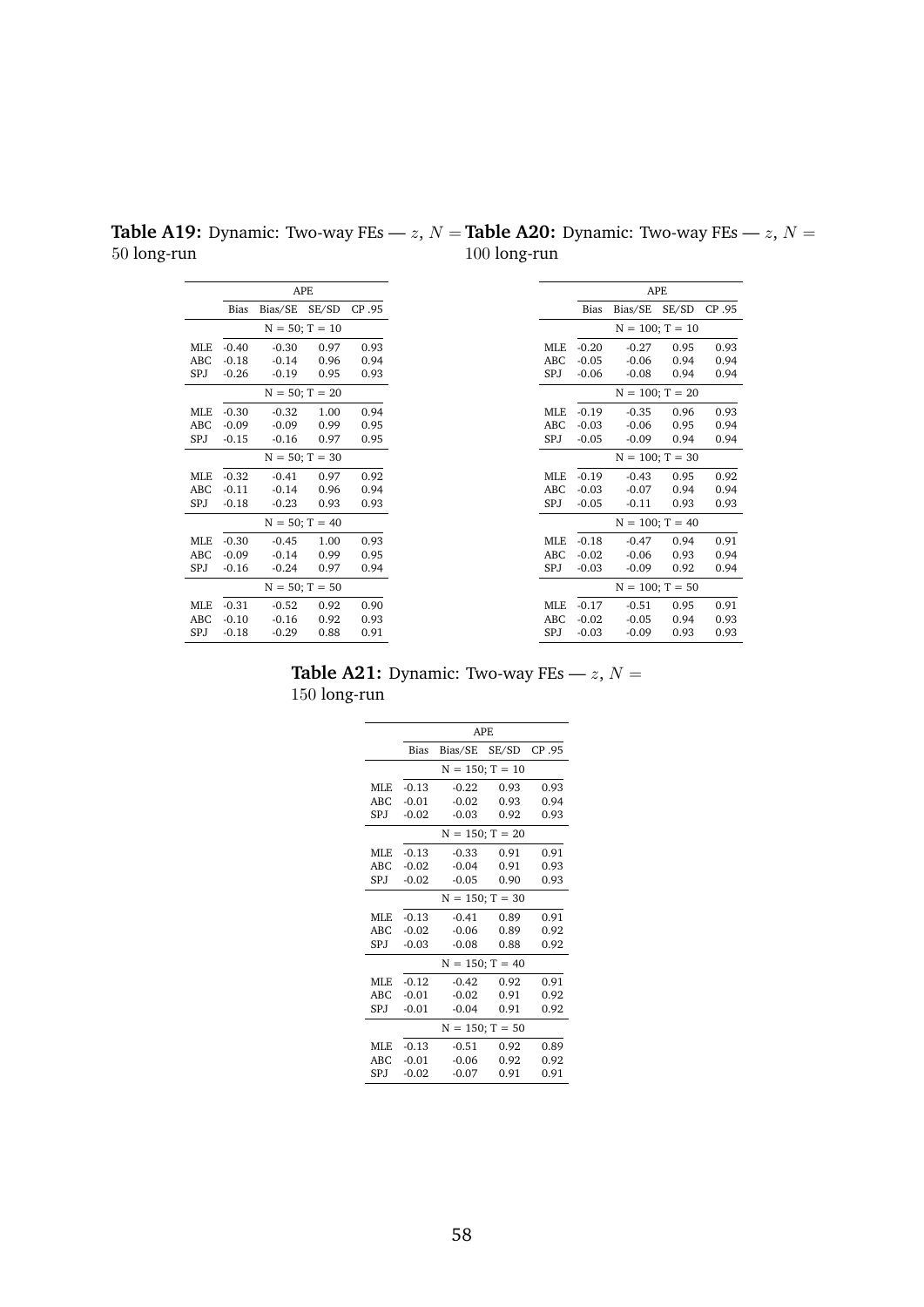# <span id="page-61-0"></span>**C.3 Static: Three-way Fixed Effects**

$$
y_{ijt} = \mathbf{1}[\beta_z z_{ijt} + \psi_{jt} + \lambda_{it} + \mu_{ij} \ge \epsilon_{ijt}],
$$

where  $\psi_{jt} \sim$  iid.  $\mathcal{N}(0, 1/24)$ ,  $\lambda_{it} \sim$  iid.  $\mathcal{N}(0, 1/24)$ ,  $\mu_{ij} \sim$  iid.  $\mathcal{N}(0, 1/24)$ , and  $\epsilon_{ijt} \sim$ iid.  $\mathcal{N}(0, 1)$ . Further,  $\beta_z = 1$  and  $z_{ijt} = 0.5z_{ijt-1} + \psi_{jt} + \lambda_{it} + \mu_{ij} + \nu_{ijt}$ , where  $\nu_{ijt} \sim$ iid.  $\mathcal{N}(0, 0.5)$ ,  $z_{ij0}$  ∼ iid.  $\mathcal{N}(0, 1)$ .

**Table A22:** Static: Three-way FEs —  $z$ ,  $N = 50$ **Table A23:** Static: Three-way FEs  $-z$ ,  $N =$ 100

|                   |                  | Coefficients       |              |                   |                    | APE                |              |              |            |                   |         | Coefficients |                   |         |         | <b>APE</b> |        |
|-------------------|------------------|--------------------|--------------|-------------------|--------------------|--------------------|--------------|--------------|------------|-------------------|---------|--------------|-------------------|---------|---------|------------|--------|
|                   | <b>Bias</b>      | Bias/SE SE/SD      |              | CP .95            | Bias               | Bias/SE            | SE/SD        | CP .95       |            |                   |         |              |                   |         |         |            |        |
|                   |                  |                    |              | $N = 50; T = 10$  |                    |                    |              |              |            | Bias              | Bias/SE | SE/SD        | CP .95            | Bias    | Bias/SE | SE/SD      | CP .95 |
|                   |                  |                    |              |                   |                    |                    |              |              |            |                   |         |              | $N = 100; T = 10$ |         |         |            |        |
| <b>MLE</b>        | 21.50<br>$-1.46$ | 11.16              | 0.85<br>1.02 | 0.00<br>0.87      | 0.99               | 0.72               | 0.93         | 0.86<br>0.84 | <b>MLE</b> | 17.62             | 19.04   | 0.86         | 0.00              | 0.56    | 0.79    | 1.01       | 0.88   |
| ABC<br><b>SPJ</b> | $-11.69$         | $-0.84$<br>$-7.10$ | 0.69         | 0.00              | $-1.33$<br>$-0.35$ | $-0.92$<br>$-0.24$ | 1.00<br>0.80 | 0.88         | ABC        | $-0.86$           | $-1.02$ | 1.01         | 0.83              | $-1.05$ | $-1.44$ | 1.05       | 0.71   |
|                   |                  |                    |              |                   |                    |                    |              |              | SPJ        | $-8.01$           | $-9.78$ | 0.73         | 0.00              | 0.46    | 0.62    | 0.87       | 0.87   |
|                   | $N = 50; T = 20$ |                    |              |                   |                    |                    |              |              |            | $N = 100; T = 20$ |         |              |                   |         |         |            |        |
| <b>MLE</b>        | 12.15            | 10.11              | 0.89         | 0.00              | 0.39               | 0.42               | 1.00         | 0.93         |            |                   |         |              |                   |         |         |            |        |
| <b>ABC</b>        | $-0.59$          | $-0.53$            | 0.99         | 0.91              | $-0.45$            | $-0.47$            | 1.04         | 0.92         | <b>MLE</b> | 9.12              | 15.69   | 0.90         | 0.00              | 0.22    | 0.47    | 1.00       | 0.92   |
| SPJ               | $-3.99$          | $-3.60$            | 0.85         | 0.10              | $-0.65$            | $-0.68$            | 0.91         | 0.87         | ABC        | $-0.29$           | $-0.53$ | 0.97         | 0.91              | $-0.27$ | $-0.57$ | 1.02       | 0.92   |
|                   |                  |                    |              | $N = 50; T = 30$  |                    |                    |              |              | SPJ        | $-2.42$           | $-4.41$ | 0.88         | 0.01              | $-0.24$ | $-0.49$ | 0.93       | 0.90   |
| <b>MLE</b>        | 9.51             | 10.07              | 0.90         | 0.00              | 0.27               | 0.36               | 0.98         | 0.94         |            |                   |         |              | $N = 100; T = 30$ |         |         |            |        |
| <b>ABC</b>        | $-0.40$          | $-0.44$            | 0.98         | 0.93              | $-0.25$            | $-0.32$            | 1.00         | 0.94         | <b>MLE</b> | 6.68              | 14.60   | 0.96         | 0.00              | 0.13    | 0.33    | 1.00       | 0.94   |
| SPJ               | $-2.34$          | $-2.63$            | 0.91         | 0.28              | $-0.45$            | $-0.58$            | 0.93         | 0.90         | ABC        | $-0.18$           | $-0.40$ | 1.01         | 0.94              | $-0.14$ | $-0.36$ | 1.01       | 0.94   |
|                   |                  |                    |              | $N = 50$ ; T = 40 |                    |                    |              |              | SPJ        | $-1.22$           | $-2.77$ | 0.94         | 0.22              | $-0.18$ | $-0.46$ | 0.95       | 0.91   |
|                   |                  |                    |              |                   |                    |                    |              |              |            |                   |         |              | $N = 100; T = 40$ |         |         |            |        |
| <b>MLE</b>        | 8.36             | 10.40              | 0.95         | 0.00              | 0.24               | 0.37               | 1.03         | 0.93         | <b>MLE</b> | 5.51              | 14.18   | 0.95         | 0.00              | 0.08    | 0.24    | 0.99       | 0.95   |
| <b>ABC</b>        | $-0.24$          | $-0.32$            | 1.02         | 0.94              | $-0.15$            | $-0.22$            | 1.04         | 0.95         | ABC        | $-0.14$           | $-0.37$ | 1.00         | 0.94              | $-0.10$ | $-0.30$ | 0.99       | 0.93   |
| <b>SPJ</b>        | $-1.65$          | $-2.17$            | 0.94         | 0.42              | $-0.31$            | $-0.47$            | 0.96         | 0.92         | SPJ        | $-0.81$           | $-2.14$ | 0.95         | 0.44              | $-0.15$ | $-0.44$ | 0.95       | 0.91   |
|                   | $N = 50; T = 50$ |                    |              |                   |                    |                    |              |              |            |                   |         |              |                   |         |         |            |        |
| <b>MLE</b>        | 7.60             | 10.70              | 0.93         | 0.00              | 0.19               | 0.31               | 1.05         | 0.95         |            |                   |         |              | $N = 100; T = 50$ |         |         |            |        |
| ABC               | $-0.23$          | $-0.34$            | 0.99         | 0.94              | $-0.14$            | $-0.23$            | 1.06         | 0.95         | <b>MLE</b> | 4.85              | 14.10   | 0.91         | 0.00              | 0.06    | 0.21    | 0.99       | 0.94   |
| SPJ               | $-1.39$          | $-2.05$            | 0.93         | 0.44              | $-0.28$            | $-0.46$            | 0.97         | 0.92         | ABC        | $-0.11$           | $-0.32$ | 0.95         | 0.92              | $-0.07$ | $-0.24$ | 1.00       | 0.94   |
|                   |                  |                    |              |                   |                    |                    |              |              | SPJ        | $-0.60$           | $-1.78$ | 0.90         | 0.56              | $-0.12$ | $-0.38$ | 0.95       | 0.93   |

**Table A24:** Static: Three-way FEs  $-z$ ,  $N =$ 150

|            |         | Coefficients         |       |                    | <b>APE</b> |         |       |        |  |  |  |
|------------|---------|----------------------|-------|--------------------|------------|---------|-------|--------|--|--|--|
|            | Bias    | Bias/SE              | SE/SD | CP .95             | Bias       | Bias/SE | SE/SD | CP .95 |  |  |  |
|            |         | $N = 150$ ; $T = 10$ |       |                    |            |         |       |        |  |  |  |
| <b>MLE</b> | 16.39   | 26.88                | 0.88  | 0.00               | 0.41       | 0.84    | 0.99  | 0.86   |  |  |  |
| ABC        | $-0.73$ | $-1.29$              | 1.02  | 0.76               | $-1.01$    | $-2.01$ | 1.02  | 0.49   |  |  |  |
| SPJ        | $-7.12$ | $-13.07$             | 0.73  | 0.00               | 0.63       | 1.24    | 0.85  | 0.73   |  |  |  |
|            |         | $N = 150$ ; $T = 20$ |       |                    |            |         |       |        |  |  |  |
| <b>MLE</b> | 8.16    | 21.28                | 0.97  | 0.00               | 0.18       | 0.54    | 1.02  | 0.92   |  |  |  |
| ABC        | $-0.22$ | $-0.60$              | 1.04  | 0.92               | $-0.24$    | $-0.72$ | 1.03  | 0.89   |  |  |  |
| SPJ        | $-2.06$ | $-5.66$              | 0.91  | 0.00               | $-0.15$    | $-0.45$ | 0.92  | 0.90   |  |  |  |
|            |         |                      |       | $N = 150$ ; T = 30 |            |         |       |        |  |  |  |
| <b>MLE</b> | 5.78    | 19.17                | 0.97  | 0.00               | 0.10       | 0.37    | 1.01  | 0.95   |  |  |  |
| <b>ABC</b> | $-0.12$ | $-0.41$              | 1.02  | 0.94               | $-0.11$    | $-0.41$ | 1.02  | 0.94   |  |  |  |
| SPJ        | $-0.98$ | $-3.36$              | 0.95  | 0.09               | $-0.13$    | $-0.47$ | 0.97  | 0.92   |  |  |  |
|            |         |                      |       | $N = 150$ ; T = 40 |            |         |       |        |  |  |  |
| <b>MLE</b> | 4.64    | 18.08                | 0.97  | 0.00               | 0.05       | 0.22    | 1.03  | 0.94   |  |  |  |
| ABC        | $-0.10$ | $-0.40$              | 1.01  | 0.93               | $-0.08$    | $-0.36$ | 1.03  | 0.94   |  |  |  |
| SPJ        | $-0.62$ | $-2.46$              | 0.96  | 0.32               | $-0.11$    | $-0.46$ | 0.99  | 0.92   |  |  |  |
|            |         |                      |       | $N = 150$ : T = 50 |            |         |       |        |  |  |  |
| <b>MLE</b> | 4.01    | 17.65                | 1.01  | 0.00               | 0.05       | 0.24    | 1.01  | 0.95   |  |  |  |
| <b>ABC</b> | $-0.06$ | $-0.27$              | 1.05  | 0.95               | $-0.05$    | $-0.22$ | 1.01  | 0.95   |  |  |  |
| SPJ        | $-0.42$ | $-1.89$              | 0.98  | 0.53               | $-0.07$    | $-0.36$ | 0.97  | 0.92   |  |  |  |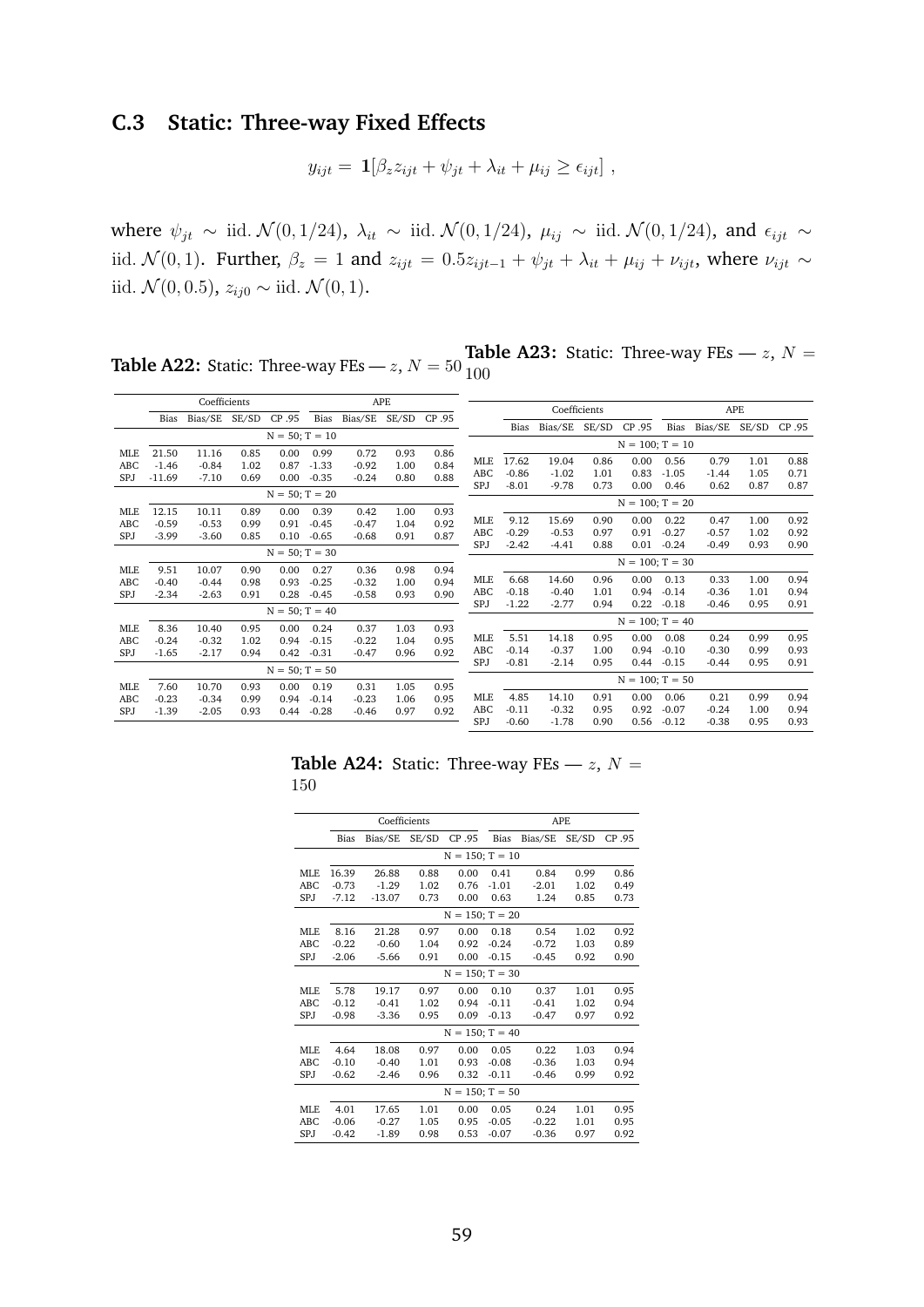# <span id="page-62-1"></span>**D Application**



<span id="page-62-0"></span>Figure A6: Distribution of frequency of switches between zero and non-zero trade.

<span id="page-62-2"></span>**Table A25:** Homogeneity Test: Split-Panel Jackknife

|     | $\prime$           | $\cdot$           | Ŧ                 |
|-----|--------------------|-------------------|-------------------|
| (2) | 175.055<br>(0.000) | 70.700<br>(0.000) | $(-)$             |
| (3) | 56.681<br>(0.000)  | 72.546<br>(0.000) | $(-)$             |
| (4) | 14.388<br>(0.002)  | 23.684<br>(0.000) | 73.773<br>(0.000) |
| (5) | 26.085<br>(0.000)  | 20.669<br>(0.000) | 72.056<br>(0.000) |

*Notes:* Test statistics of Wald tests for equality of structural parameters across sub panels splitted by  $\overrightarrow{I}$ ,  $\overrightarrow{J}$  and  $\overrightarrow{T}$ ; p-values in parantheses.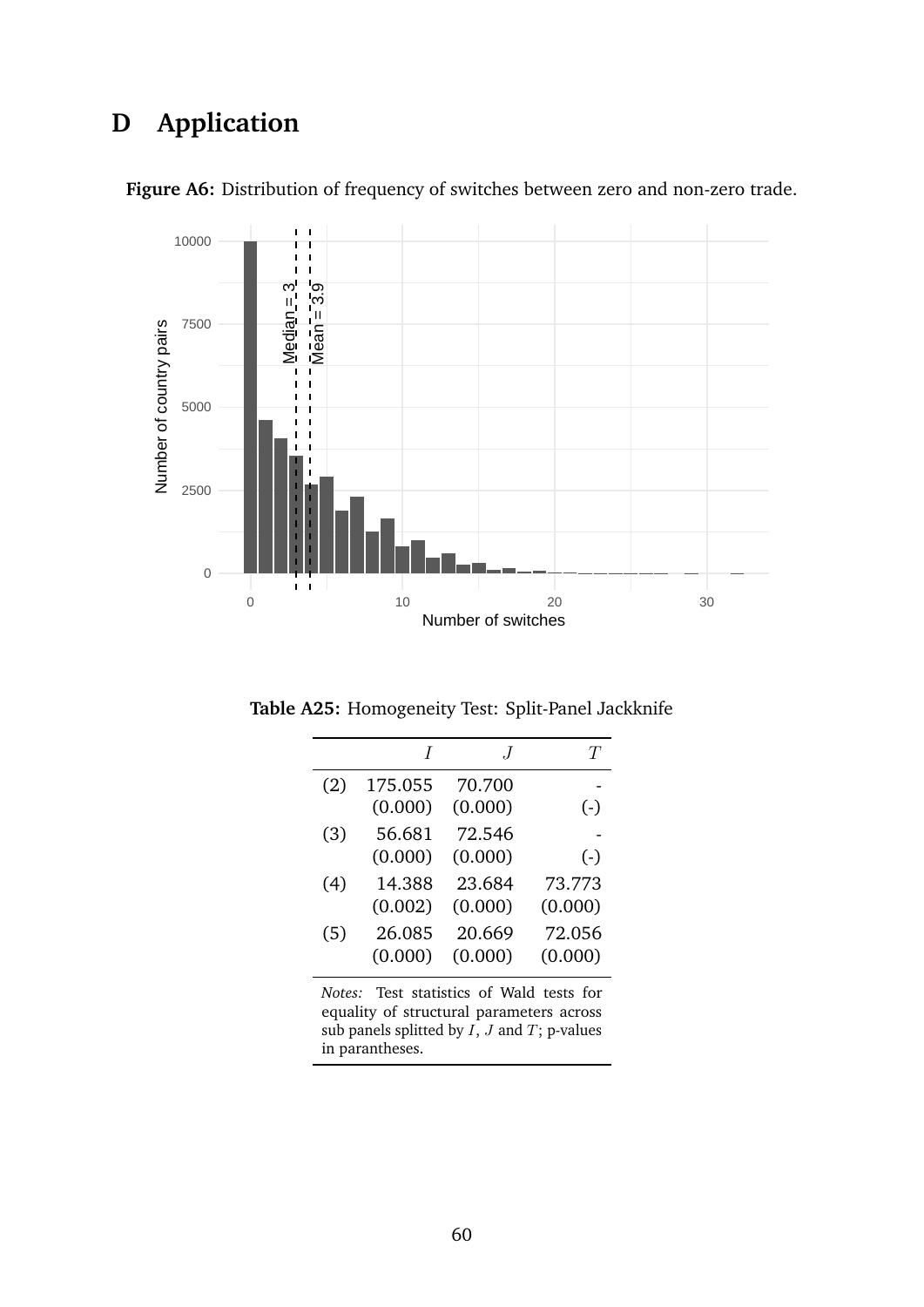<span id="page-63-0"></span>

|                              |                        |                        | Dependent variable: $y_{ijt}$ |                        |                        |
|------------------------------|------------------------|------------------------|-------------------------------|------------------------|------------------------|
|                              | (1)                    | (2)                    | (3)                           | (4)                    | (5)                    |
| $y_{ij(t-1)}$                | $\Box$                 | $\Box$                 | 1.752***                      | $\Box$                 | $1.169***$             |
|                              | $\left( \cdot \right)$ | $\left( \cdot \right)$ | (0.004)                       | $(\cdot)$              | (0.005)                |
|                              |                        |                        | $1.801***$                    | $\blacksquare$         | 1.090***               |
|                              | $\left( \cdot \right)$ | $\left( \cdot \right)$ | (0.004)                       | $(\cdot)$              | (0.005)                |
| log(Distance)                |                        | $-0.818***$            | $-0.530***$                   | $\blacksquare$         |                        |
|                              | $(\cdot)$              | (0.003)                | (0.003)                       | $(\cdot)$              | $\left( \cdot \right)$ |
|                              | $-0.711***$            | $-0.836***$            | $-0.546***$                   |                        |                        |
|                              | (0.002)                | (0.003)                | (0.003)                       | $(\cdot)$              | $(\cdot)$              |
| Land border                  |                        | $0.140***$             | $0.078***$                    |                        |                        |
|                              | $\left( \cdot \right)$ | (0.014)                | (0.016)                       | $(\cdot)$              | $(\cdot)$              |
|                              | $0.169***$             | $0.149***$             | $0.089***$                    |                        |                        |
|                              | (0.013)                | (0.014)                | (0.016)                       | $(\cdot)$              | $(\cdot)$              |
| Legal                        |                        | $0.032***$             | $0.022***$                    | $\blacksquare$         | $\blacksquare$         |
|                              | $\left( \cdot \right)$ | (0.004)                | (0.004)                       | $(\cdot)$              | $\left( \cdot \right)$ |
|                              | $0.024***$             | $0.034***$             | $0.023***$                    |                        |                        |
|                              | (0.004)                | (0.004)                | (0.004)                       | $(\cdot)$              | $(\cdot)$              |
| Language                     |                        | $0.410***$             | $0.271***$                    |                        |                        |
|                              | $\left( -\right)$      | (0.005)                | (0.006)                       | $(\cdot)$              | $\left( \cdot \right)$ |
|                              | $0.368***$             | $0.420***$             | $0.280***$                    |                        |                        |
|                              | (0.005)                | (0.005)                | (0.006)                       | $\left( \cdot \right)$ | $(\cdot)$              |
| Colonial ties                |                        | $0.297***$             | $0.182***$                    |                        |                        |
|                              | $\left( \cdot \right)$ | (0.006)                | (0.007)                       | $(\cdot)$              | $(\cdot)$              |
|                              | $0.268***$             | $0.302***$             | $0.186***$                    |                        |                        |
|                              | (0.006)                | (0.006)                | (0.007)                       | $\left( \cdot \right)$ | $(\cdot)$              |
| Currency union               |                        | $0.555***$             | $0.355***$                    | $0.276***$             | $0.195***$             |
|                              | $\left( \cdot \right)$ | (0.014)                | (0.016)                       | (0.035)                | (0.038)                |
|                              | $0.356***$             | $0.571***$             | $0.370***$                    | $0.308***$             | $0.228***$             |
|                              | (0.012)                | (0.014)                | (0.017)                       | (0.036)                | (0.038)                |
| FTA                          |                        | $0.310***$             | $0.199***$                    | $0.102***$             | $0.069***$             |
|                              | $(\cdot)$              | (0.007)                | (0.008)                       | (0.015)                | (0.016)                |
|                              | $0.265***$             | $0.313***$             | $0.200***$                    | $0.101***$             | $0.075***$             |
|                              | (0.006)                | (0.007)                | (0.008)                       | (0.015)                | (0.015)                |
| WTO / GATT                   |                        | $0.196***$             | $0.127***$                    | $0.105***$             | $0.076***$             |
|                              | $\left( \cdot \right)$ | (0.007)                | (0.008)                       | (0.014)                | (0.015)                |
|                              | $0.258***$             | $0.200***$             | $0.131***$                    | $0.113***$             | $0.089***$             |
|                              | (0.004)                | (0.007)                | (0.008)                       | (0.014)                | (0.015)                |
|                              | i, j, t                | it, jt                 | it, jt                        | $it, j_t, ij$          | $it, j_t, ij$          |
|                              |                        |                        |                               |                        |                        |
| Fixed effects<br>Sample size | 1652296                | 1652296                | 1613354                       | 1652296                | 1613354                |

**Table A26:** Probit Estimation: Coefficients

*Notes:* Column (1) uncorrected coefficients, columns (2) - (5) bias-corrected coefficients (bold font) and uncorrected coefficients (standard font). Columns (4) and (5) bias-corrected with  $L = 2$ . Standard errors in parenthesis. \*\*\*  $p < 0.01$ , \*\*  $p < 0.05$ , \*  $p < 0.1$